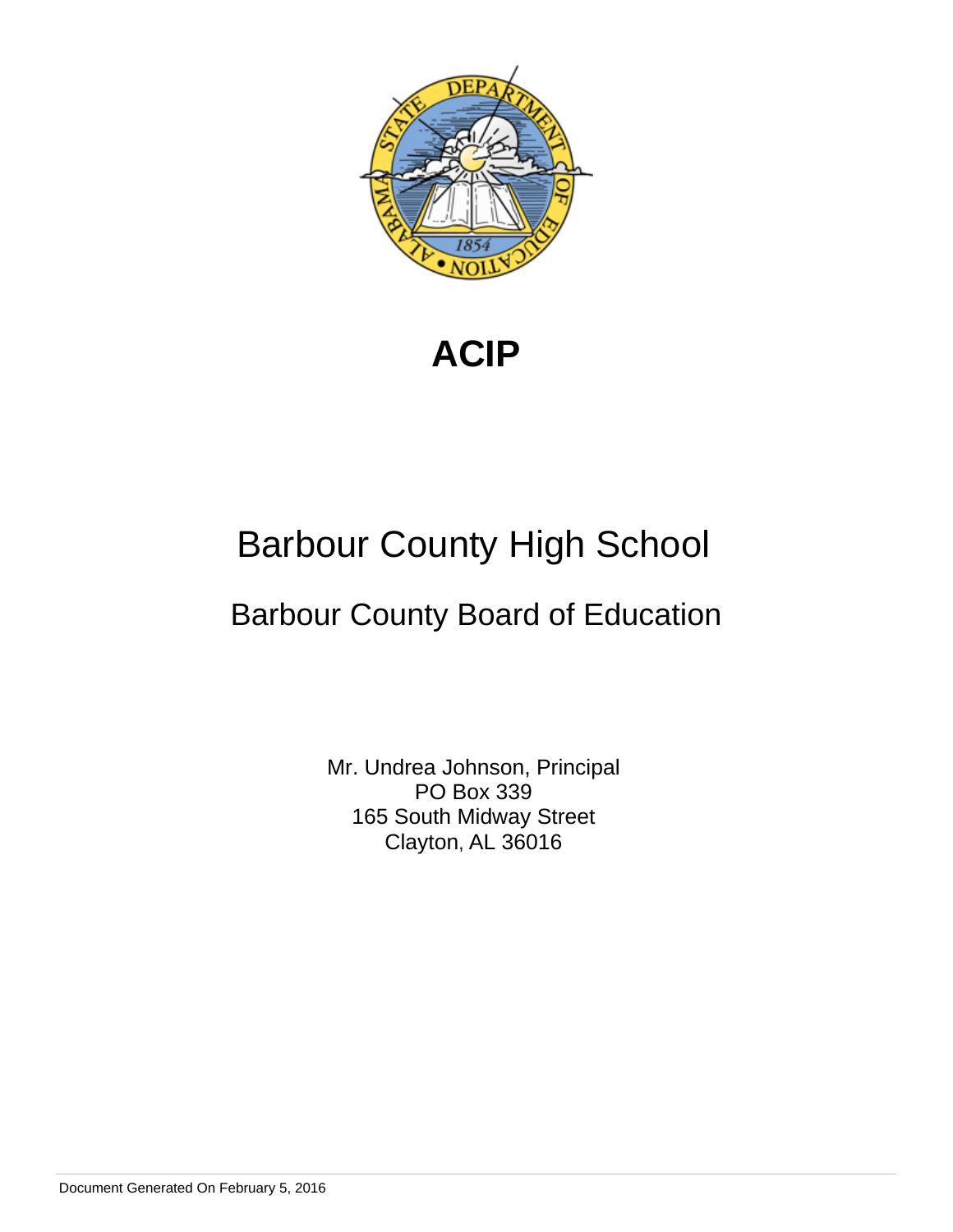# **TABLE OF CONTENTS**

## **Executive Summary**

## **Improvement Plan Stakeholder Involvement**

## **Student Performance Diagnostic**

## **ACIP Assurances**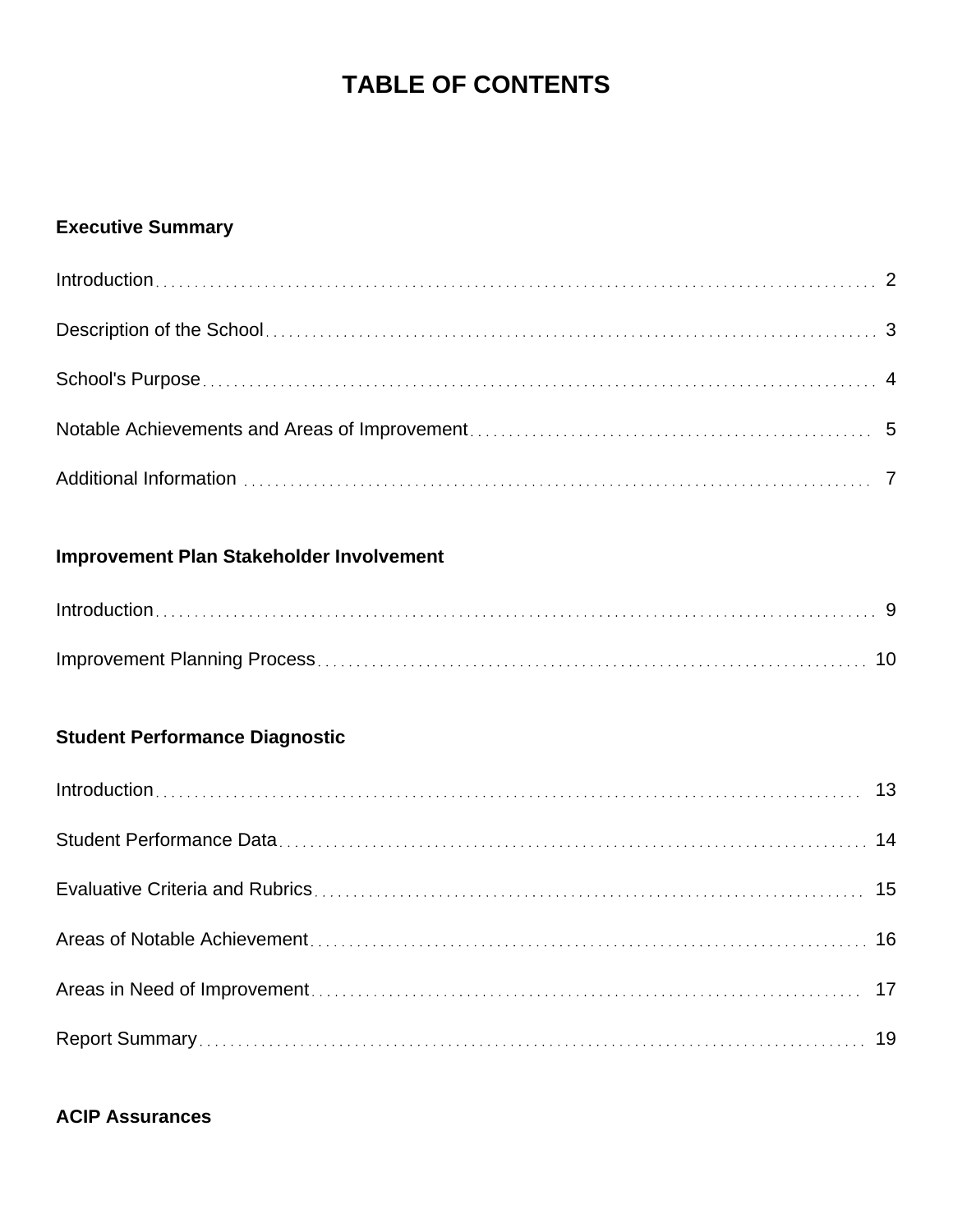| $Introduction \dots 21$ |  |
|-------------------------|--|
|                         |  |

## **2015-2016 BCHS Plan for ACIP**

| Goal 4: Prepare and support teachers and leaders to graduate College- and Career-Ready Students 32                      |
|-------------------------------------------------------------------------------------------------------------------------|
| Goal 5: All educators and students will have tools to access a comprehensive viable infrastructure when and where they  |
|                                                                                                                         |
|                                                                                                                         |
|                                                                                                                         |
|                                                                                                                         |
| Goal 9: All students at BCHS will be engaged in high quality aligned college and career ready standards for instruction |
|                                                                                                                         |
|                                                                                                                         |
|                                                                                                                         |
|                                                                                                                         |

## **Stakeholder Feedback Diagnostic**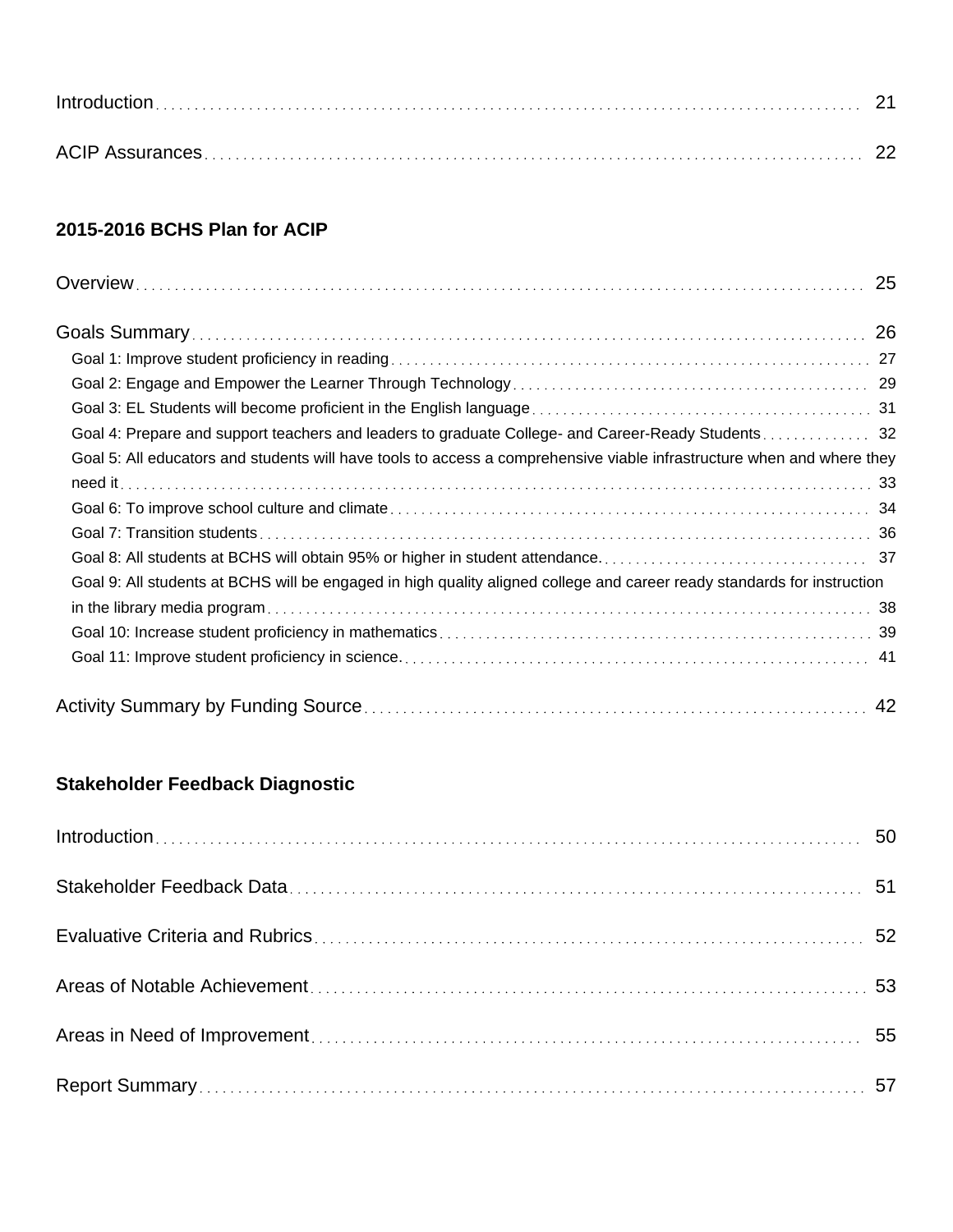## **Title I Schoolwide Diagnostic**

| Component 8: Timely and Additional Assistance to Students Having Difficulty Mastering the           |  |
|-----------------------------------------------------------------------------------------------------|--|
| Component 9: Coordination and Integration of Federal, State and Local Programs and Resources<br>104 |  |
|                                                                                                     |  |

## **Coordination of Resources - Comprehensive Budget**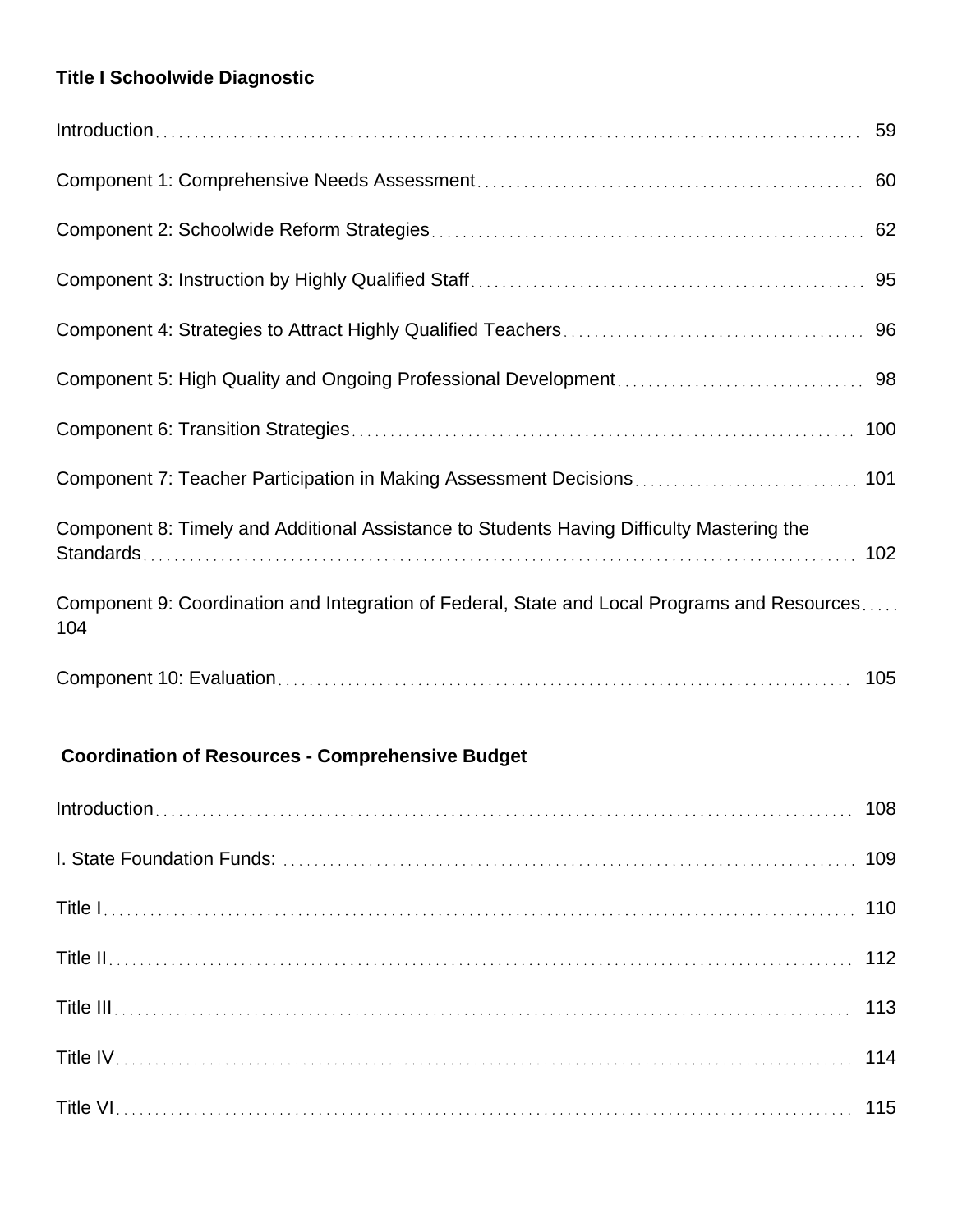| <b>Strategies to Increase Parental Involvement</b> |  |
|----------------------------------------------------|--|
|                                                    |  |
|                                                    |  |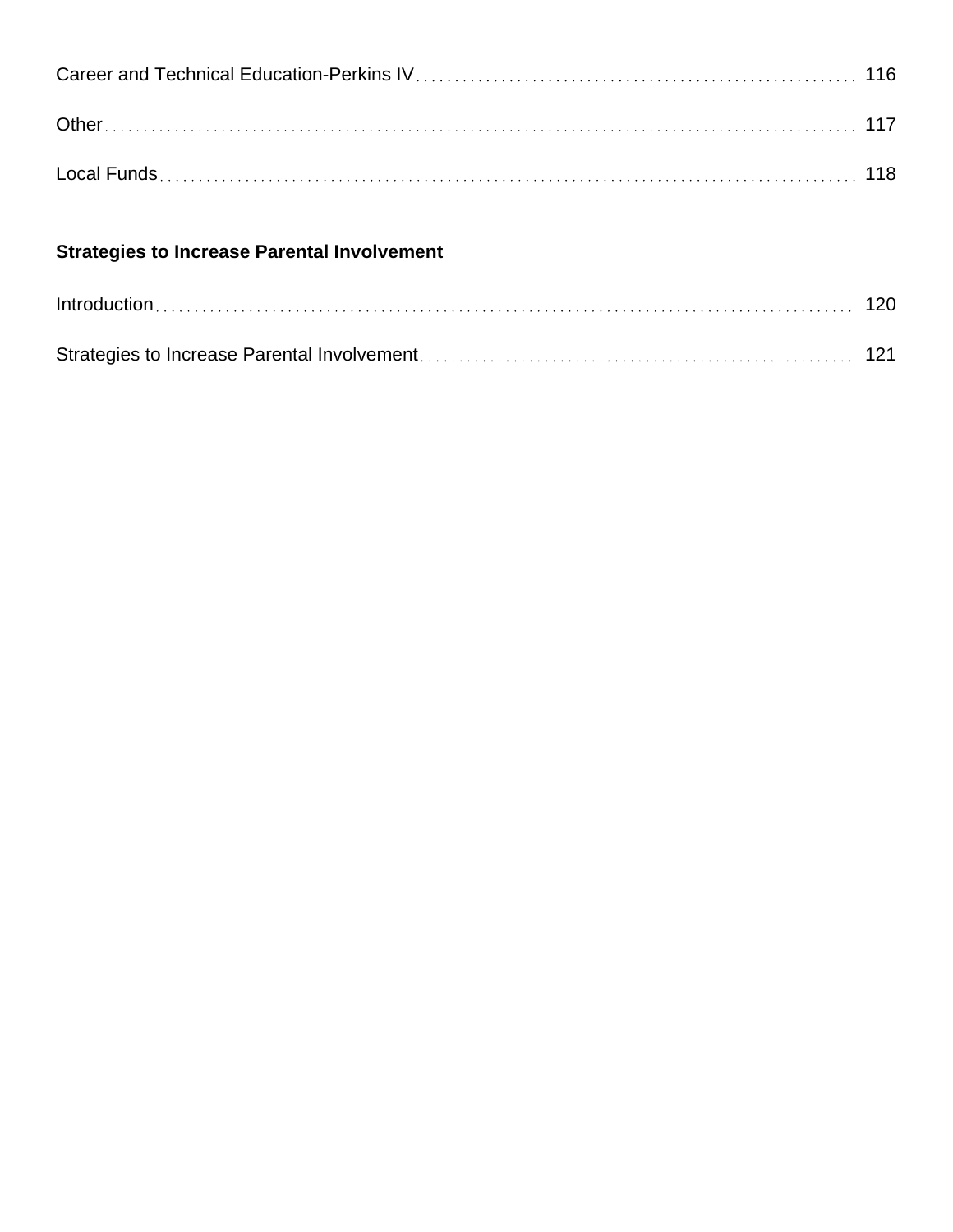# **Executive Summary**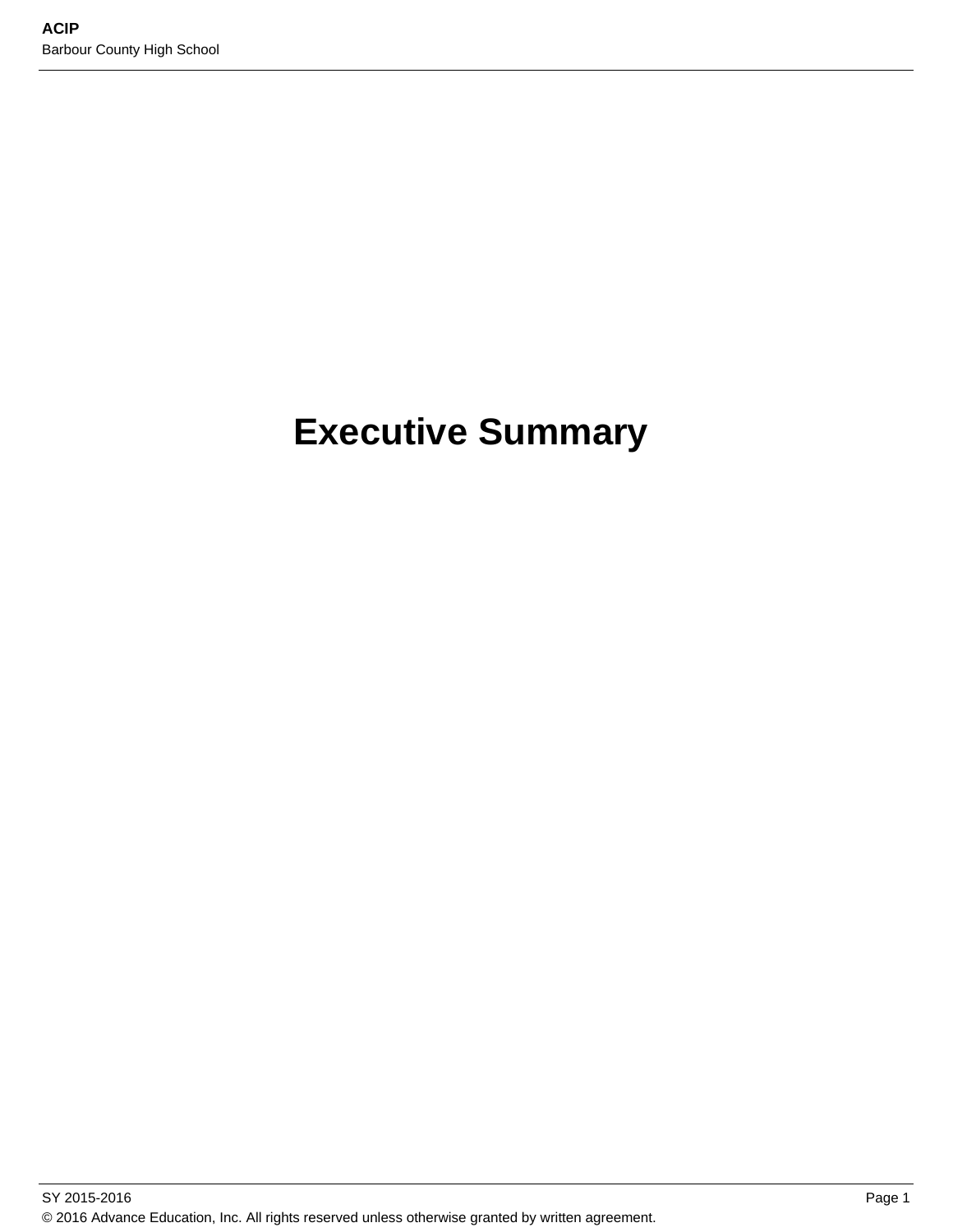## **Introduction**

Every school has its own story to tell. The context in which teaching and learning takes place influences the processes and procedures by which the school makes decisions around curriculum, instruction, and assessment. The context also impacts the way a school stays faithful to its vision. Many factors contribute to the overall narrative such as an identification of stakeholders, a description of stakeholder engagement, the trends and issues affecting the school, and the kinds of programs and services that a school implements to support student learning.

The purpose of the Executive Summary (ES) is to provide a school with an opportunity to describe in narrative form the strengths and challenges it encounters. By doing so, the public and members of the school community will have a more complete picture of how the school perceives itself and the process of self-reflection for continuous improvement. This summary is structured for the school to reflect on how it provides teaching and learning on a day to day basis.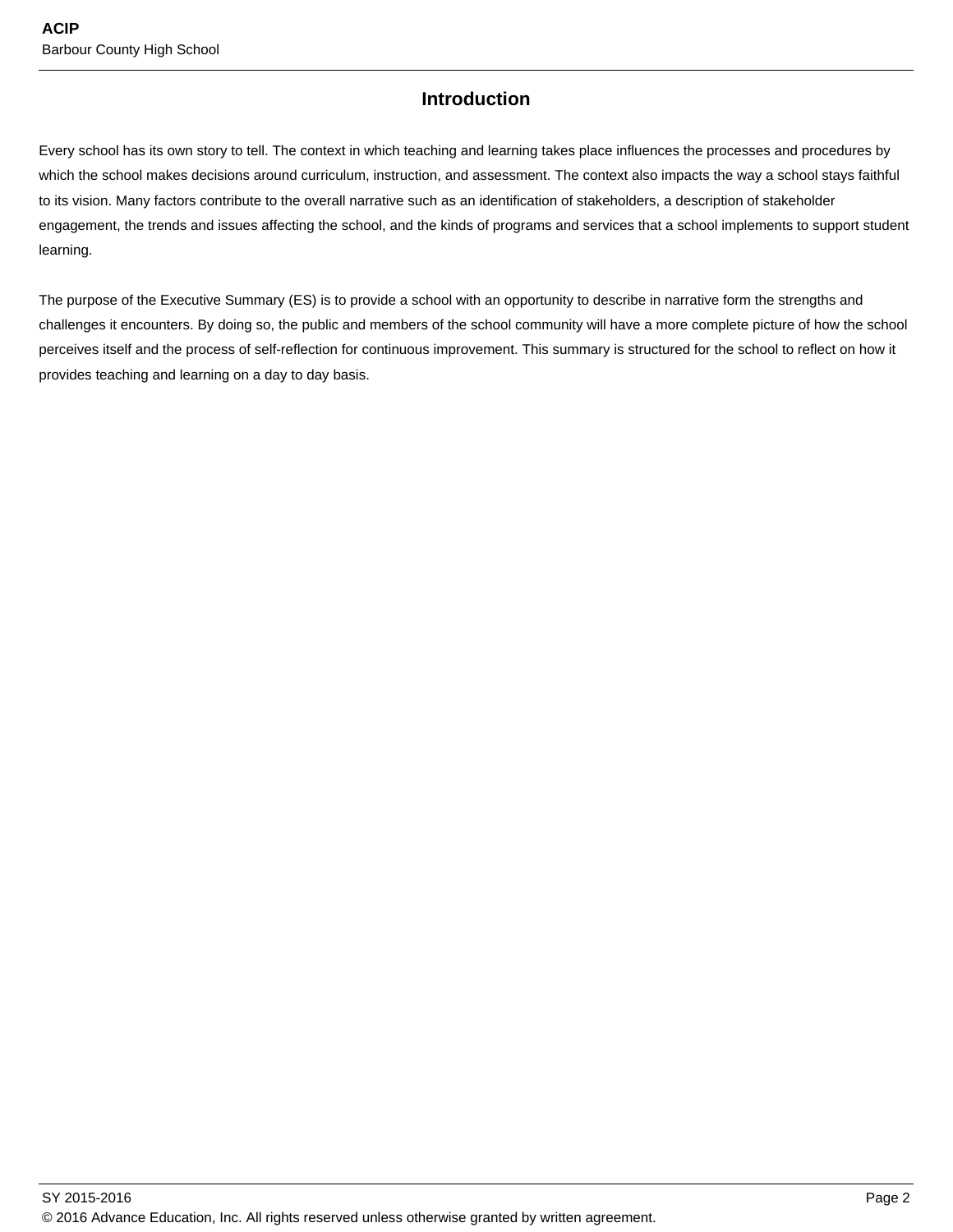## **Description of the School**

**Describe the school's size, community/communities, location, and changes it has experienced in the last three years. Include demographic information about the students, staff, and community at large. What unique features and challenges are associated with the community/communities the school serves?**

Barbour County High School (BCHS), "Home of the Jaguars," is located at 165 South Midway Street in Clayton, AL. BCHS serves a student population of 392. There are a total of eleven towns and communities within the district attendance zone. Our students come from all areas of Barbour County except for the Eufaula City School District.

BCHS is newly configured into a grade seven through twelve school. As such, the school personnel now consists of the following: a principal, an assistant principal, a guidance counselor, a library media specialist, twenty six teachers, two paraprofessionals, one janitor, three cafeteria workers and one secretary.

In August 2015, the Bureau of Labor Statistics listed the unemployment rate as 9.6%. The largest employers in the county are Keystone Foods, Ventress Correctional Facility, and Easterling Correctional Facility. According to the 2009 Alabama Poverty Project statistics, Barbour County's poverty rate is 32.8%. The number of persons under the age of eighteen in Barbour County living in poverty is 41.2%, which means that nearly half of the children in Barbour County are considered poor. One hundred percent of students in the school district receive breakfast and lunch at no cost.

BCHS provides many programs and services that support student and learning community needs. The Gear Up Program is designed to increase the number of students who are prepared to enter and succeed in post-secondary education. Jobs for American Graduates (JAGS) is crafted to prepare students for entrance into the workforce after graduation. Accelerated Reading, Read180 and System 44 programs are designed to enhance reading skills. Students of the Month is used to showcase and encourage success.The BCHS Parent Center, located in the media center, is made available to fulfill the needs of the learning community. Resource teacher and speech pathologist specialist services are provided for eligible students. OdysseyWare courses are available to deliver comprehensive Core, Elective and CTE K-12 curriculum and educational tools. ACCESS Virtual Learning courses which were developed to create equity through additional educational offerings for all Alabama public high school students are also available.

To support continued improvement in technology and to foster interactive learning and effective presentation, classrooms are equipped with interactive whiteboards, mounted LCD projectors, wireless laptops for all teachers, document cameras, interactive writing pads, teacher webpages, and email. There are four fixed computer labs in the facility, a mobile laptop lab and a mobile Samsung Galaxy Tab Nook (eReader plus) lab that are utilized to create, deliver, and enhance instruction and learning.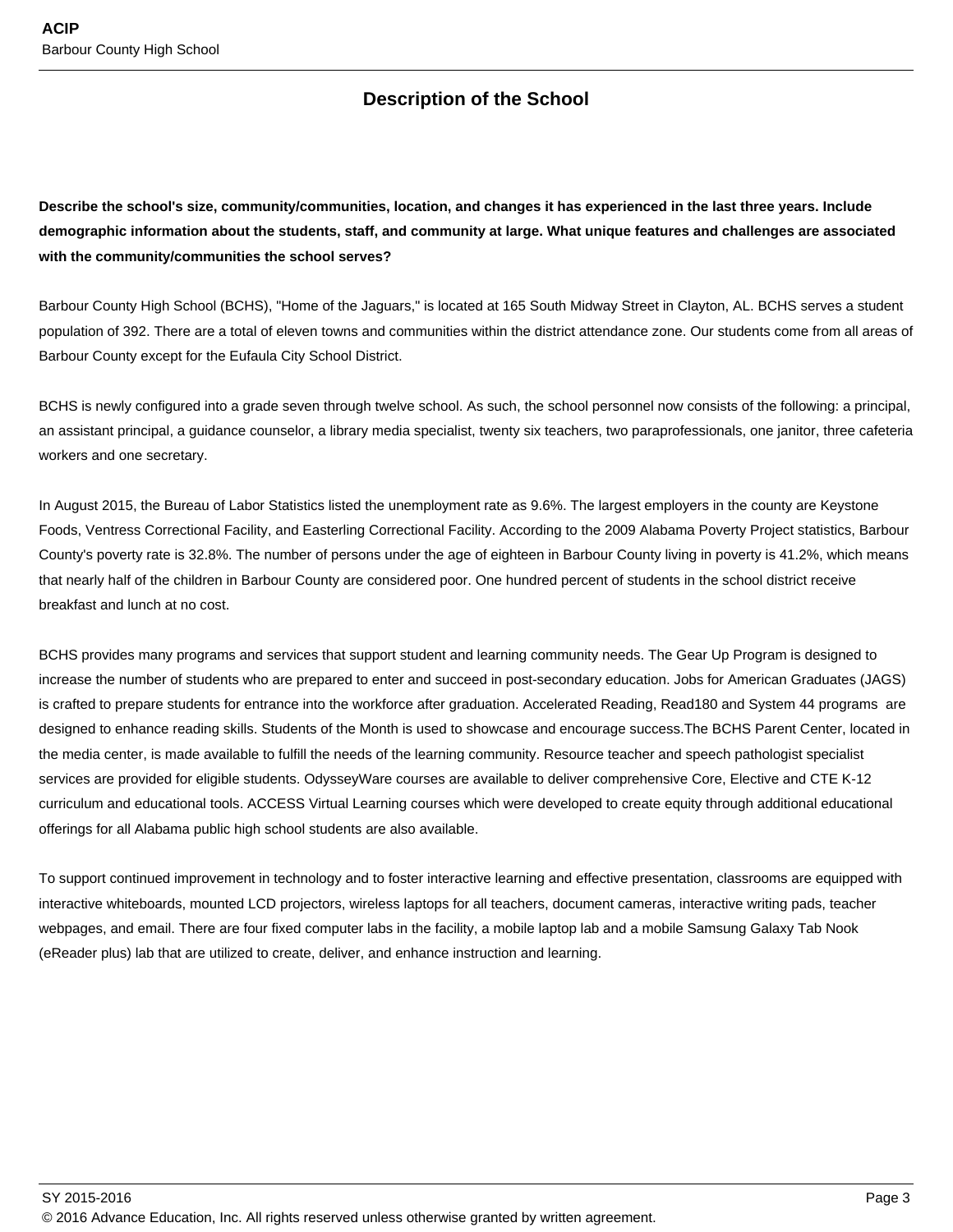## **School's Purpose**

### **Provide the school's purpose statement and ancillary content such as mission, vision, values, and/or beliefs. Describe how the school embodies its purpose through its program offerings and expectations for students.**

The Mission Statement of Barbour County High School

The mission of Barbour County High School is to empower students with the necessary skills to be successful in their future endeavors by providing a safe, secure, educational environment with innovative technological teaching methods that will enhance the learning of all students.

#### The Vision Statement of Barbour County High School

The faculty, staff, students, and community share the vision that all of our students are determined for success. We expect our students to be productive citizens in a multicultural society.

The Motto of Barbour County High School "Determined for Success"

The Belief Statements of Barbour County High School (as communicated in Parent-School Compact)

We believe our school should provide high-quality curriculum and instruction in a supportive and effective learning environment. We believe that a positive, collaborative relationship as well as shared responsibility between the school, students, parents and community is essential to the success of our students and our school.

#### Barbour County School District Vision

The primary function of the public school is to provide educational experiences and opportunities for each student. Education usually takes place in an atmosphere of good order and discipline. The responsibility for good order and discipline belongs to the entire community, meaning students, teachers, parents, school administrators, the school board, and the general public.

#### Barbour County School District Mission

To develop the potential of all students by enabling them to become productive members of society by providing quality, student-centered instruction delivered by dedicated, qualified staff in safe, inclusive learning environments that reflect various educational experiences, use available resources and involve parents and community stakeholders.

BCHS provides scientifically based curriculum to all students as well as a safe and encouraging environment. BCHS encourage parents and community members to be active participants in the education process.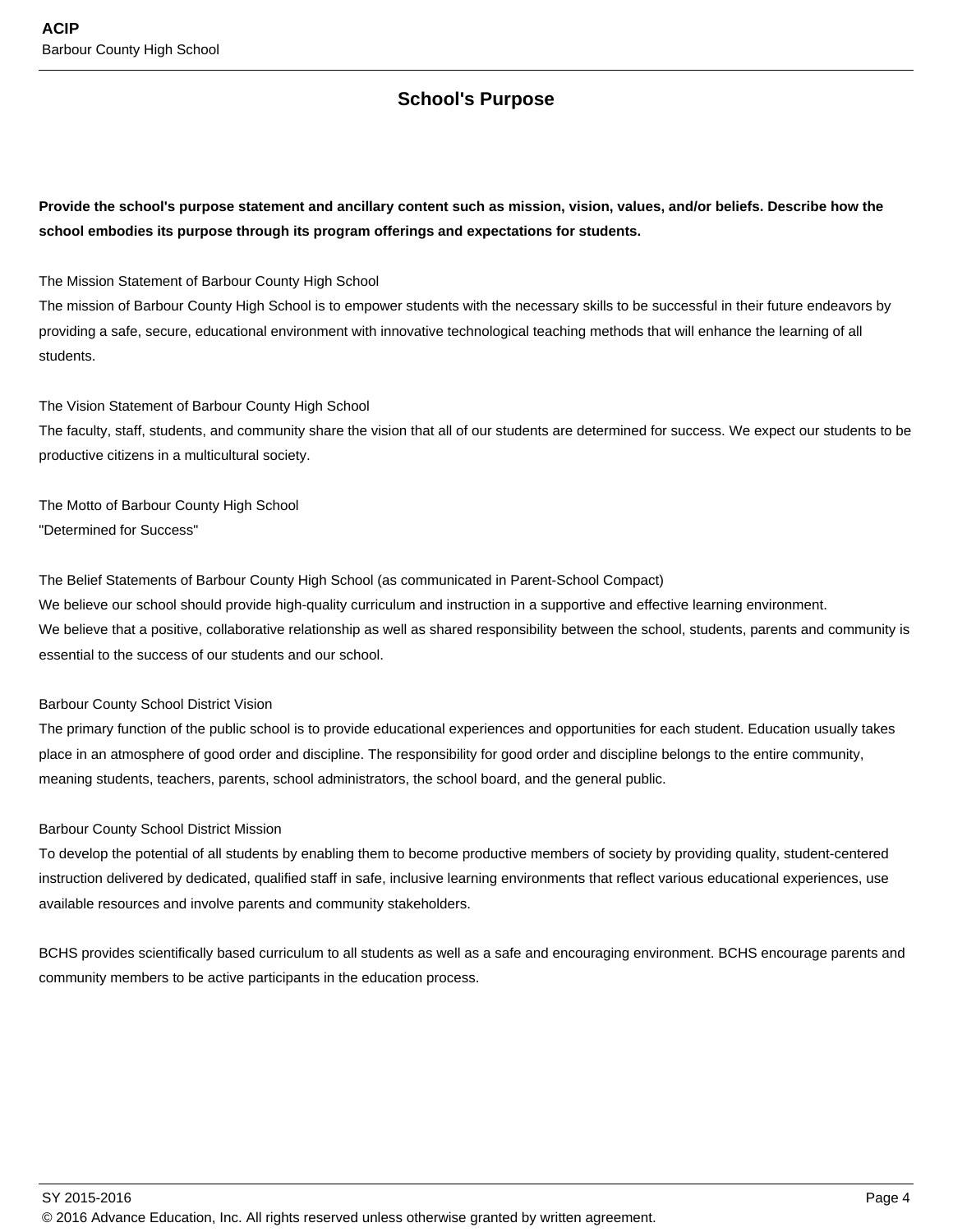### **Notable Achievements and Areas of Improvement**

**Describe the school's notable achievements and areas of improvement in the last three years. Additionally, describe areas for improvement that the school is striving to achieve in the next three years.**

Notable achievements for past three years:

The school has been restructured from a 10-12 school to a 7-12 school for better utilization of personnel and resources. The change will also give teachers a better opportunity to increase collaboration between grade levels.

The school's honor society received a charter from the National Honor Society.

The school has an active Youth Leadership Barbour team.

For the 2014-2015 school year, a drafting program was offered in collaboration with Wallace Community College for both college and high school credit.

The school changed the career technology programs to meet the needs of the community. The newest editions are Criminal Justice and Career Cluster Technology in addition to the existing Business Technology courses.

The school participated in an effort to increase students' proficiency in writing and to meet the new college-ready standards through the Wiregrass Writing Project.

BCHS participates in the Alabama Math Science Technology Initiative and Auburn University Science in Motion.

New programs were implemented in 2014-2015. Among those programs were Read180. This year, System 44 is also being implemented to increase reading proficiency for struggling students.

The school increased the number of high interest books in the library to capture the attention of students and encourage them to read. The number of AR points earned for 2013-2014 was 4.375 times higher than the preceding year.

Areas of improvement for past three years:

The school was in school improvement for three years.

The last year of AHSGE assessment, our juniors scored low in all areas of the AHSGE except Biology: 57% in reading, 54% in language, 67% in math, and 43% in social studies.

From 2013-2014 school year to the 2014-2015, the percentage of juniors meeting college readiness benchmarks on the ACT Plus Writing are the following:

--English moved from 14% to 11% respectively. The three point drop was consistent with the three point drop in the state scores as well.

--Mathematics moved from 2% to 0%.

--Reading moved from 7% to 5%.

--Science remained the same at 2%

--Met All Four remained constant at 0%.

Areas of improvement for the next three years:

The school will have to address the need to decrease the teacher turnover rate, which has been consistently high in the past three years. Teacher turnover was 50% for the 2013-2014 school year. There was a similar turnover rate for 2014-2015. The turnover rate for 2015-2016 was less than 30%. Our goal is still to recruit and retain effective, highly qualified teachers.

BCHS added Gear Up for 8th grade students. This program is designed to prepare students starting at grade 8 for success at the college

level.

© 2016 Advance Education, Inc. All rights reserved unless otherwise granted by written agreement.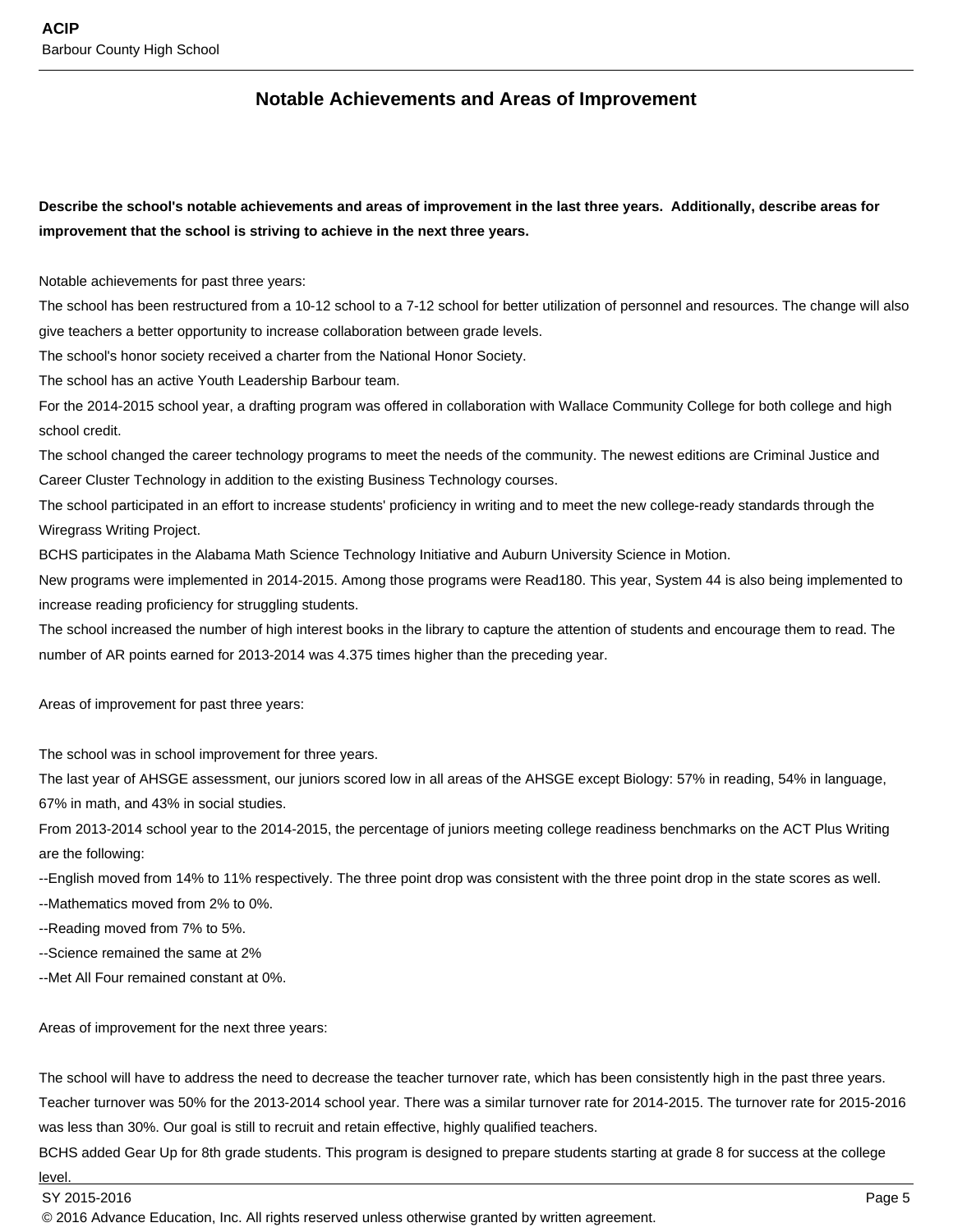Jobs for American Graduates (JAG), a newly added program, will prepare students to enter the workforce after graduation.

Teachers will continue to improve instruction through the implementation of strategic teaching, the use of technology, and parent and community involvement.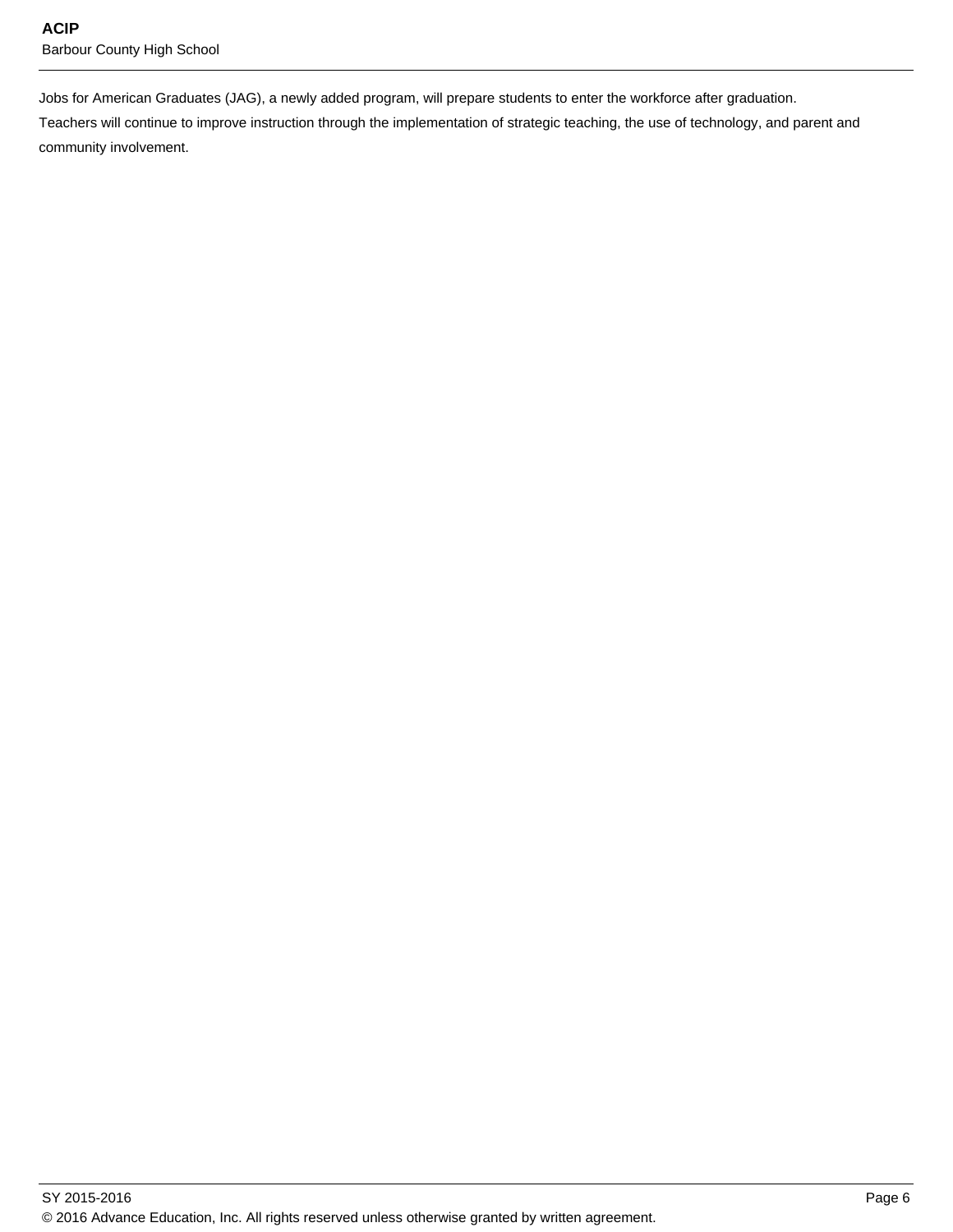## **Additional Information**

**Provide any additional information you would like to share with the public and community that were not prompted in the previous sections.**

The BCHS Parent Center is located in the library media center where parents have access to computers, printers, and other technology resources. The parents can utilize the center for personal and professional growth as well as general information. Many parents can complete free classes online. Informative posters and brochures are available in the parent center as well. The BCHS Parent Center addresses the needs of our diverse student population.

ACCESS courses are available to all students who are interested in taking advanced courses and/or other courses not offered at the school. BCHS participates in the Alabama Math Science Technology Initiative and Auburn University Science in Motion.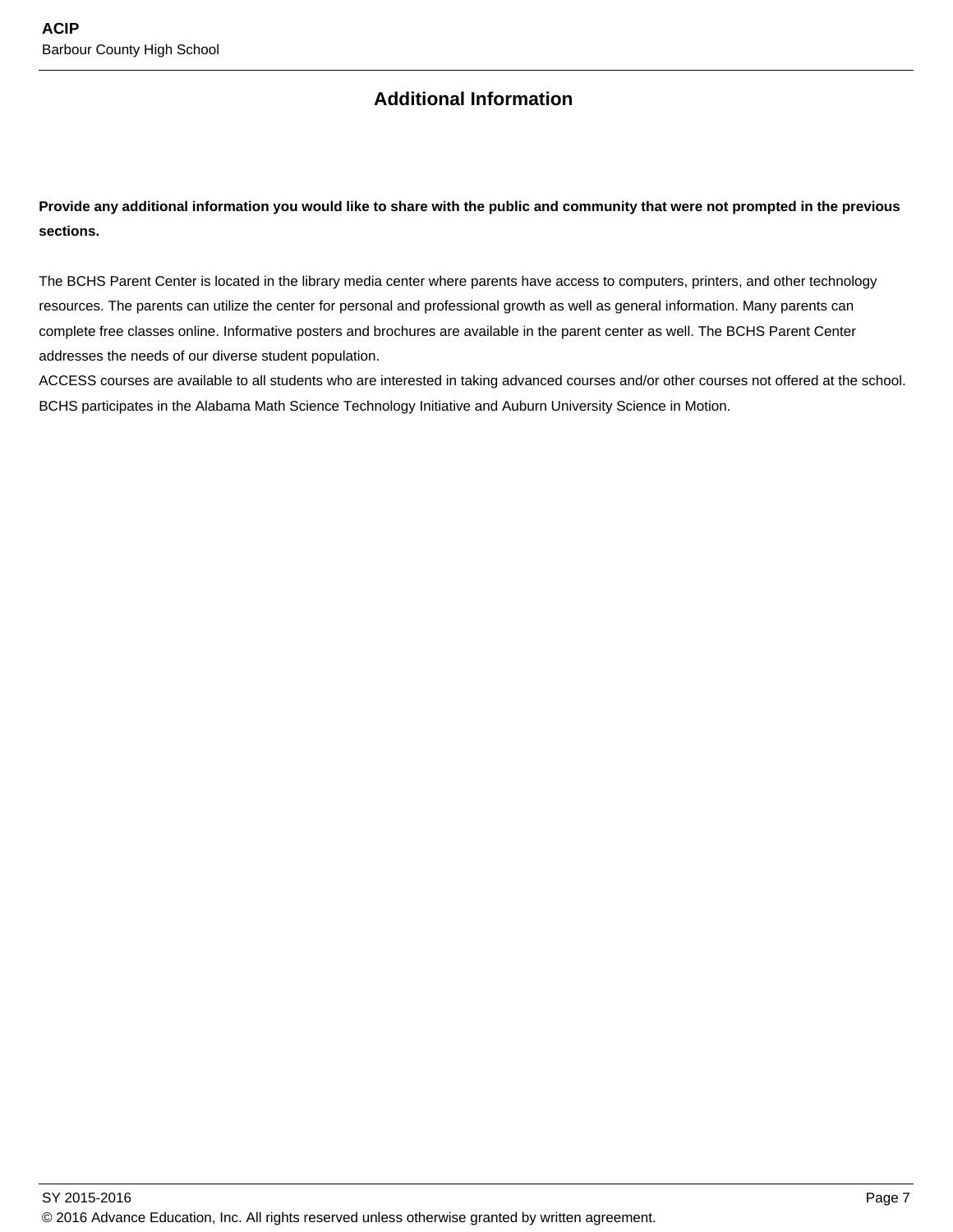# **Improvement Plan Stakeholder Involvement**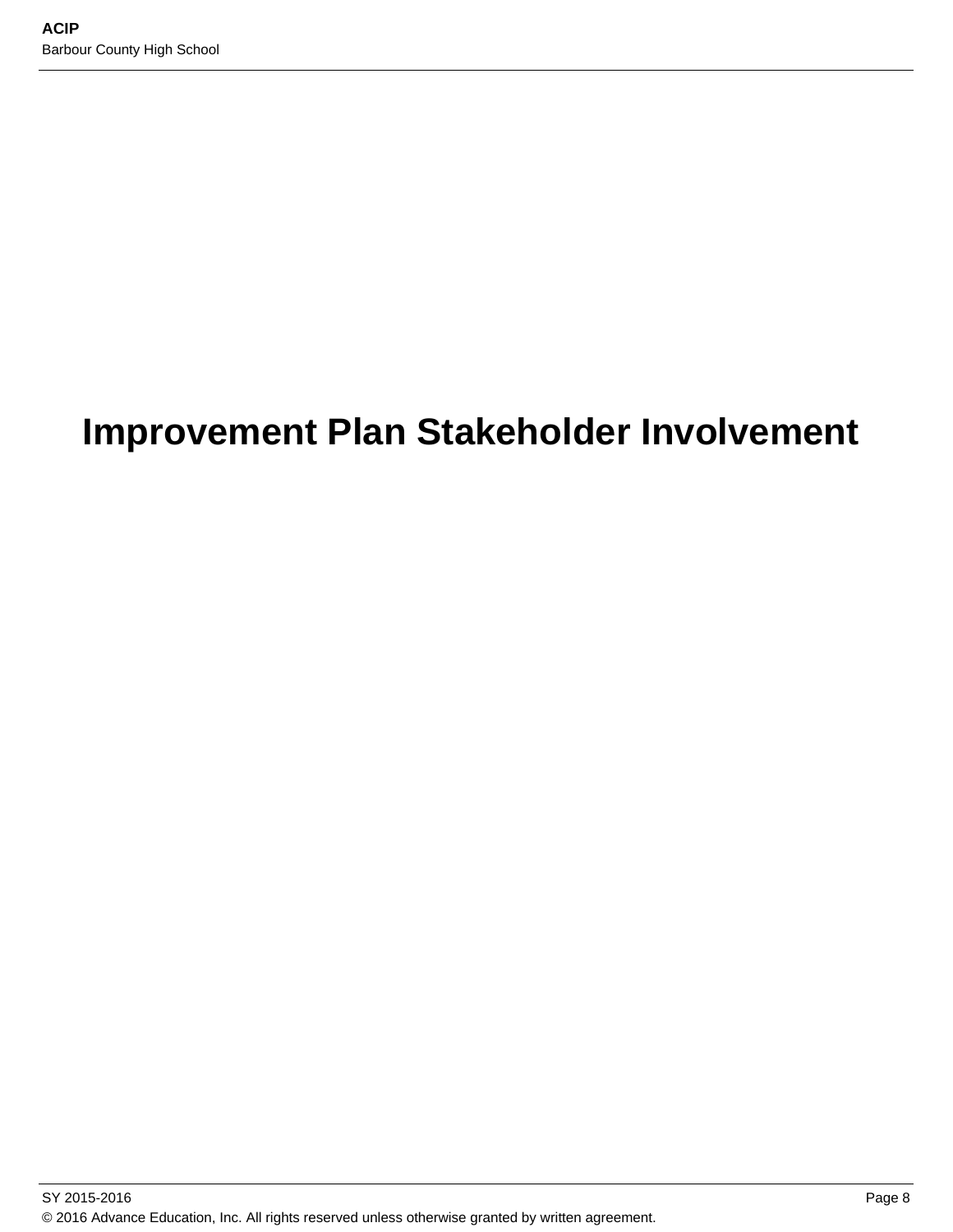## **Introduction**

The responses should be brief, descriptive, and appropriate for the specific section. It is recommended that the responses are written offline and then transferred into the sections below.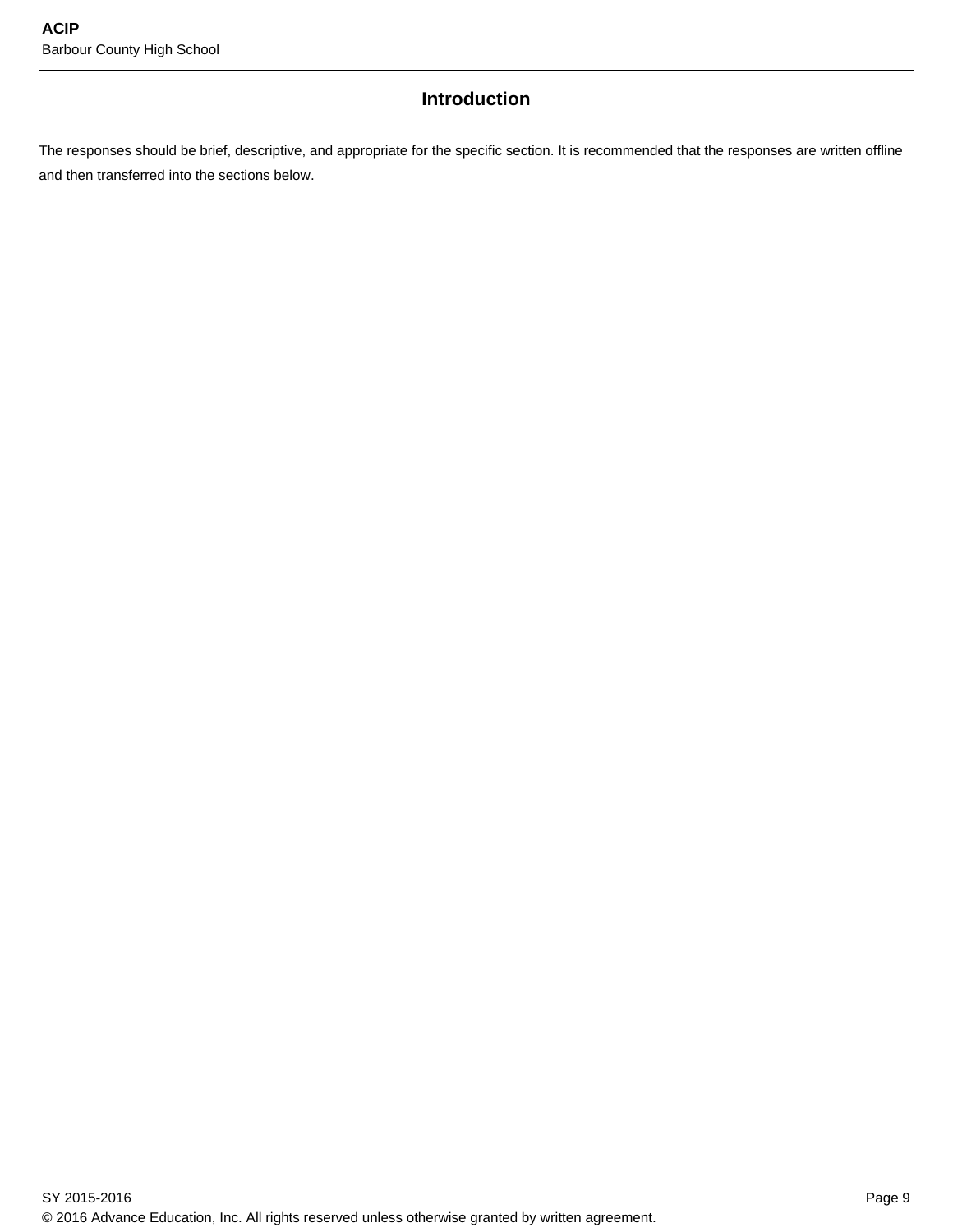### **Improvement Planning Process**

Improvement Planning Process

**Describe the process used to engage a variety of stakeholders in the development of the institution's improvement plan. Include information on how stakeholders were selected and informed of their roles, and how meetings were scheduled to accommodate them.** 

From May to September of 2015, the school leadership team met to dis-aggregate standardized assessment data. Input was sought to determine which strategies have been mastered, which strategies should not be included in this year's ACIP and which elements still require monitoring and should be included. The school leadership team asked for input from faculty, staff, and parents. The school leadership team met to discuss suggestions for professional development, strategies, and budget requirements for the CIP. The faculty and staff reviewed the draft and provided feedback on modifications. The ACIP will have board approval in early fall.

The stakeholders were chosen according to their level of involvement in the school and their interest in the success of the students. The parents were chosen from a list of parents who are actively involved in the school (open house, PTO, extracurricular activities etc.) The principal essentially chose the staff participants based on their positions in their departments and their levels of expertise. His selection included a member from each department. The roles were explained in the meeting. Meetings were held after school to accommodate stakeholders.

### **Describe the representations from stakeholder groups that participated in the development of the improvement plan and their responsibilities in this process.**

Parents, students, and community members' roles are to give input, develop a better understanding of CIP and communicate information to other parents.

Faculty and staff's role, as a collaborative effort, is to collect and analyze data, to develop measurable goals, strategies and action steps, to re-evaluate the CIP, to make amendments and updates as needed, and to communicate plan to all other stakeholders. The principal's role is instructional leader.

Undrea Johnson--principal Stephanie Massey--counselor Susan Young--Library media specialist Sharon Hobdy--Mathematics Jessie Pelina--English Sabrina Casey --Science Lakia Brown - Access Lab Tony Oglecark - Science Mary Burks--Special Education Services Guy McClendon--History Lora Lightner--English Jack Wingard--Mathematics SY 2015-2016 Page 10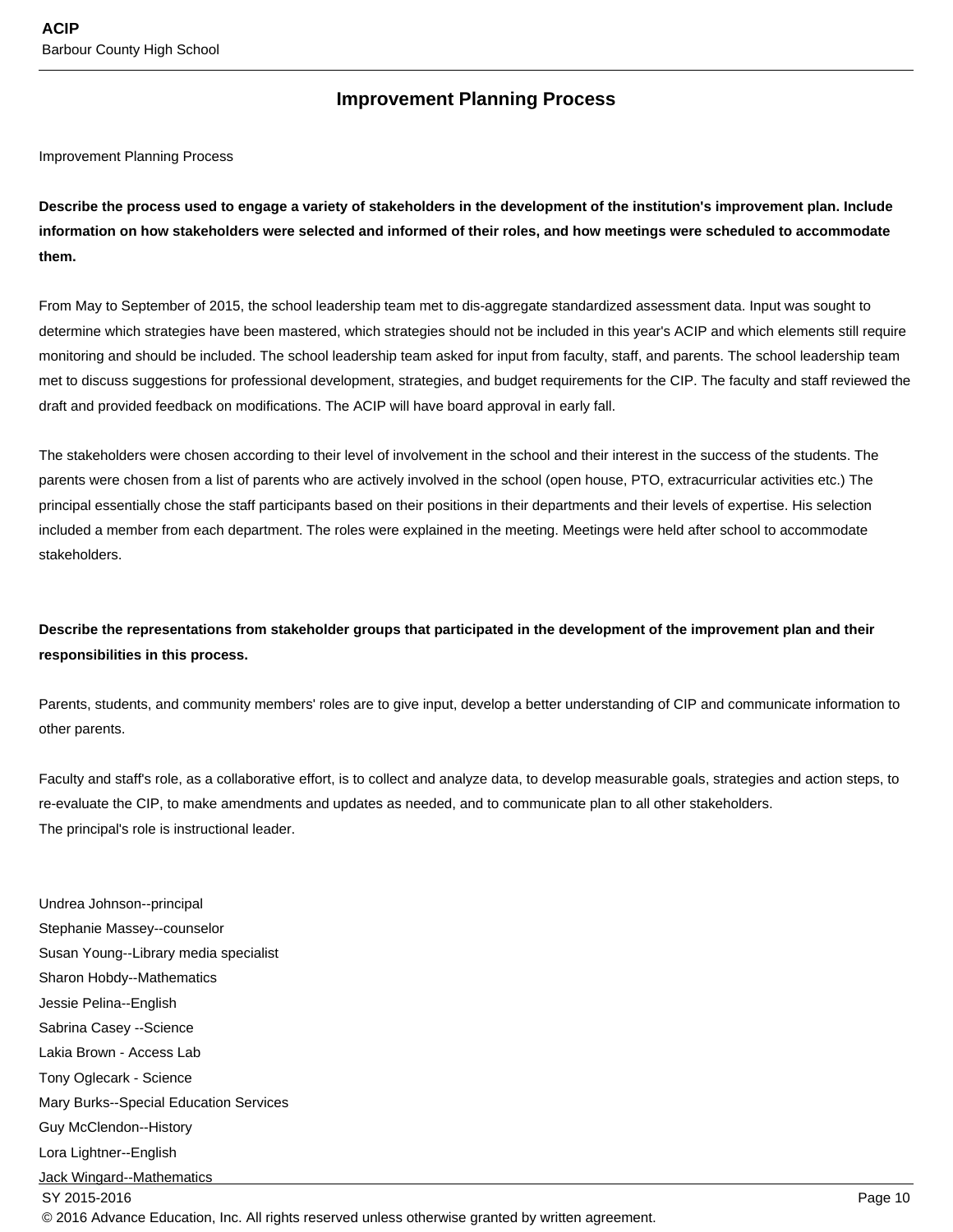**ACIP**

Barbour County High School

Markeith Phillips--student Michelle Johnson -parent Portia Glenn --community member David Hobdy--Superintendent of Schools Stacey Turvin--Director of Instruction and Federal Programs Michelle Andrews--Chief Financial Officer Susan Brown--EL Coordinator/Accountability Scott Bush--Technology Coordinator

**Explain how the final improvement plan was communicated to all stakeholders, and the method and frequency in which stakeholders receive information on its progress.** 

Physical copies of the ACIP can be found in the following places in given formats:

- 1) Principal's Office--hard copy
- 2) Library--hard copy
- 3) Parent Center--virtual copy with instructions for accessing the documents
- 4) School website and district website--virtual copy with instructions for accessing the documents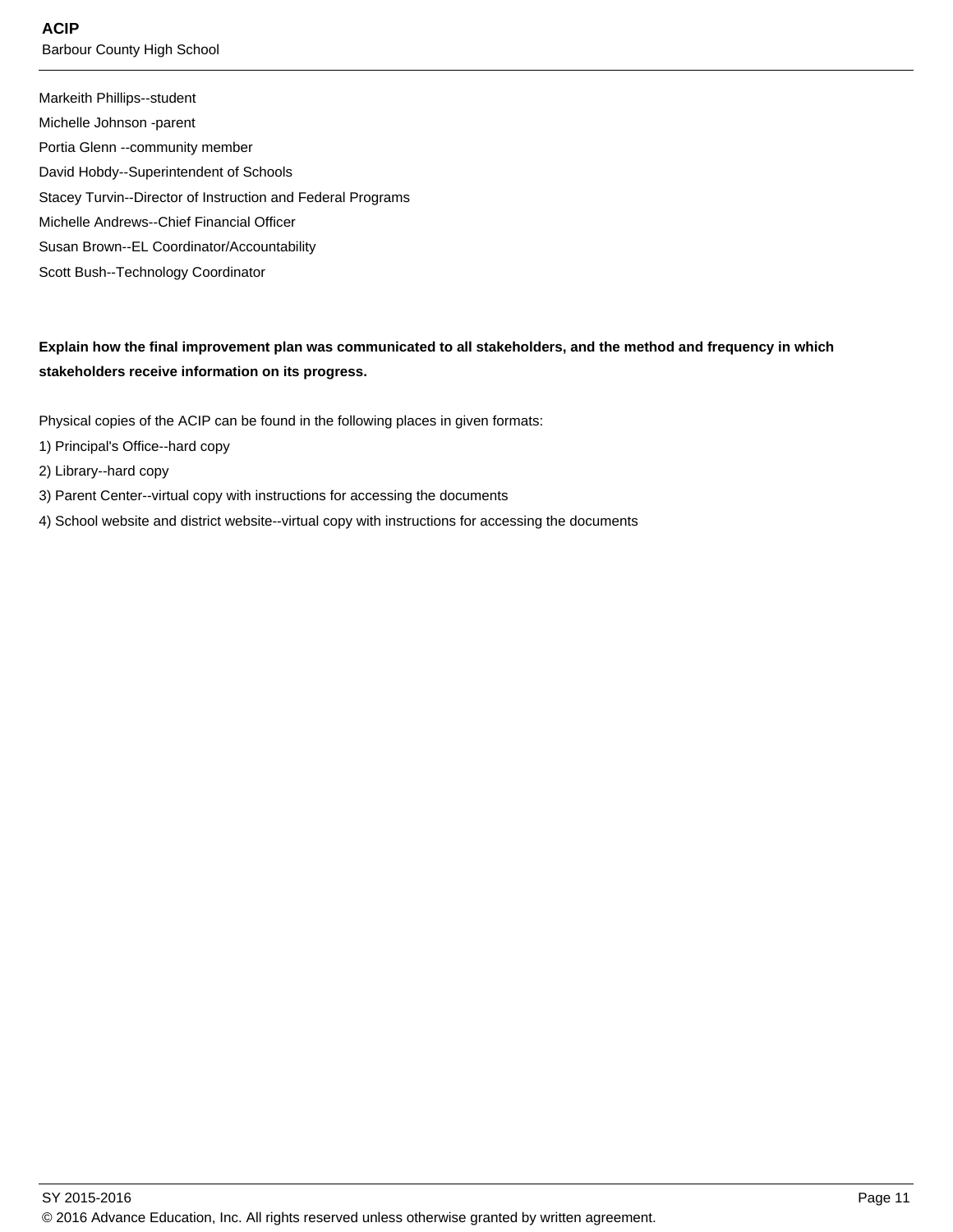# **Student Performance Diagnostic**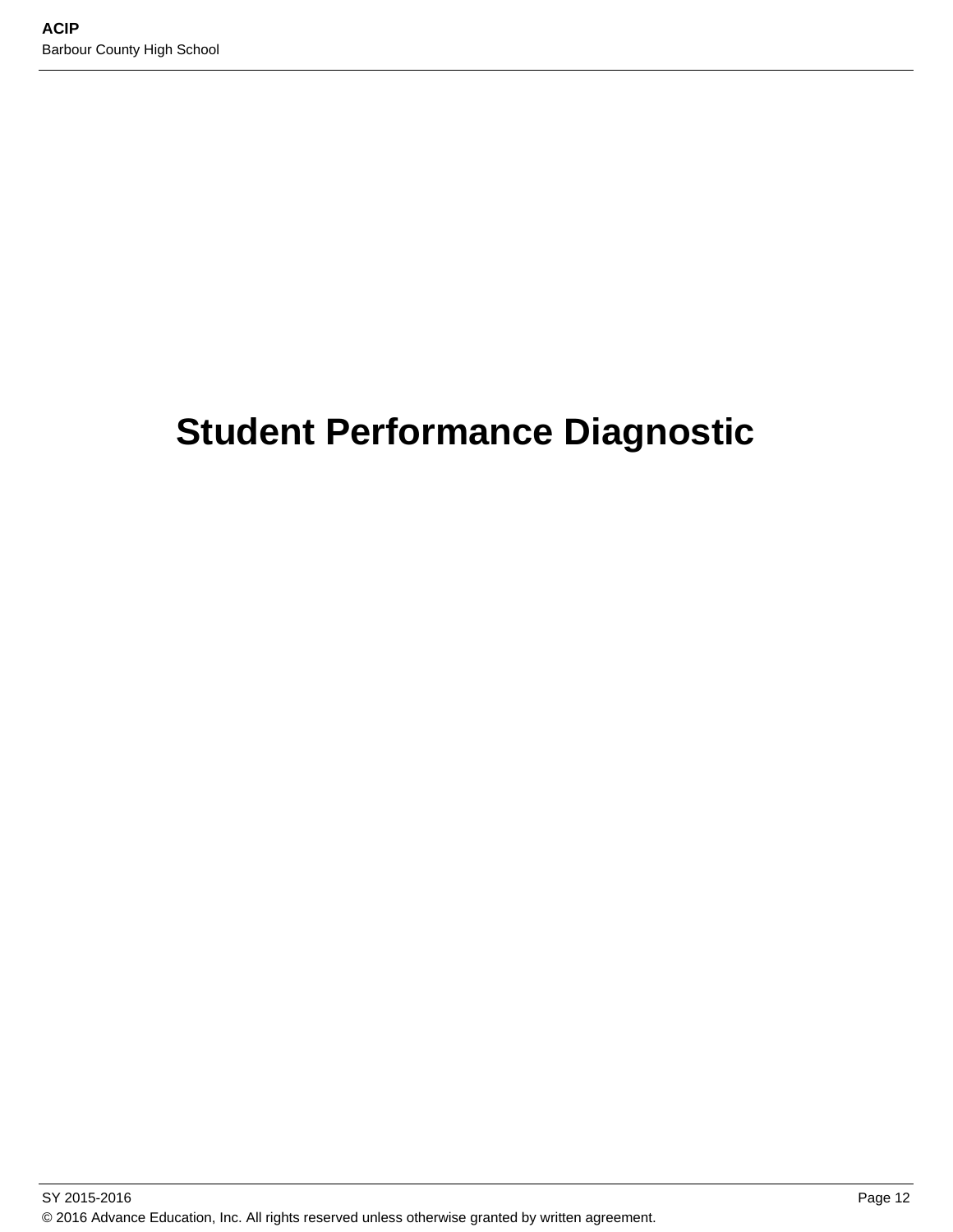## **Introduction**

The Student Performance Diagnostic provides an institution with a process to report summative student assessments. This diagnostic is significant to the accreditation and continuous improvement process as it serves as a resource for schools to view content area assessment results required by the state, district, or other entities, determine the quality and reliability of the given assessments, and show the alignment of the assessments to the school's curriculum. The performance level computed at the completion of the diagnostic is used by the external review team as a comprehensive report to understand fully the institution's assessment program; the diagnostic should be used in the same manner by the institution as it engages in improvement planning.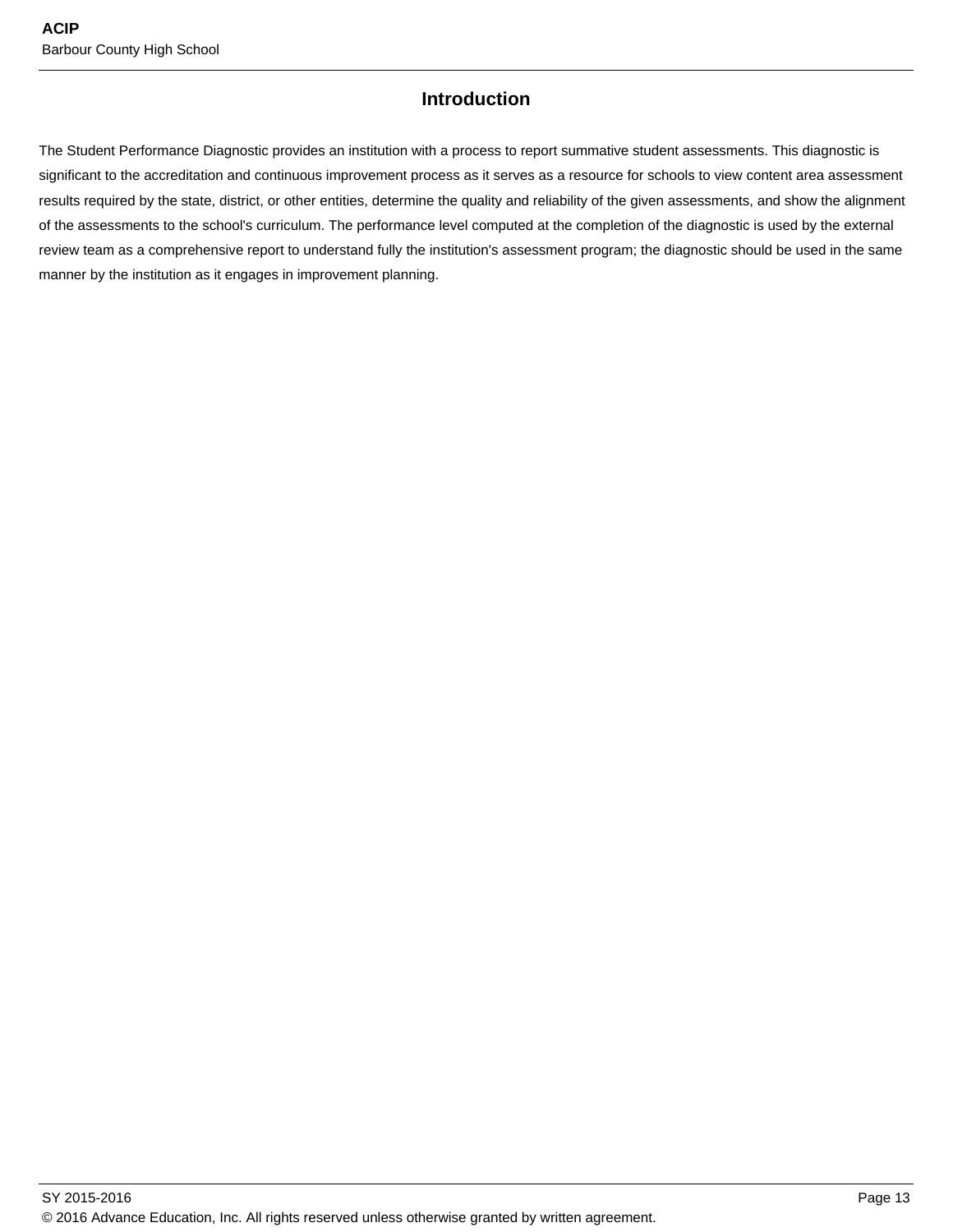## **Student Performance Data**

| ∣Label | Assurance                                                                           | <b>Response</b> | ∣Comment                 | Attachment                                 |
|--------|-------------------------------------------------------------------------------------|-----------------|--------------------------|--------------------------------------------|
|        | Did you complete the Student Performance<br>Data document offline and upload below? | Yes             | Assessments are attached | Barbour County<br>l Assessment<br>Document |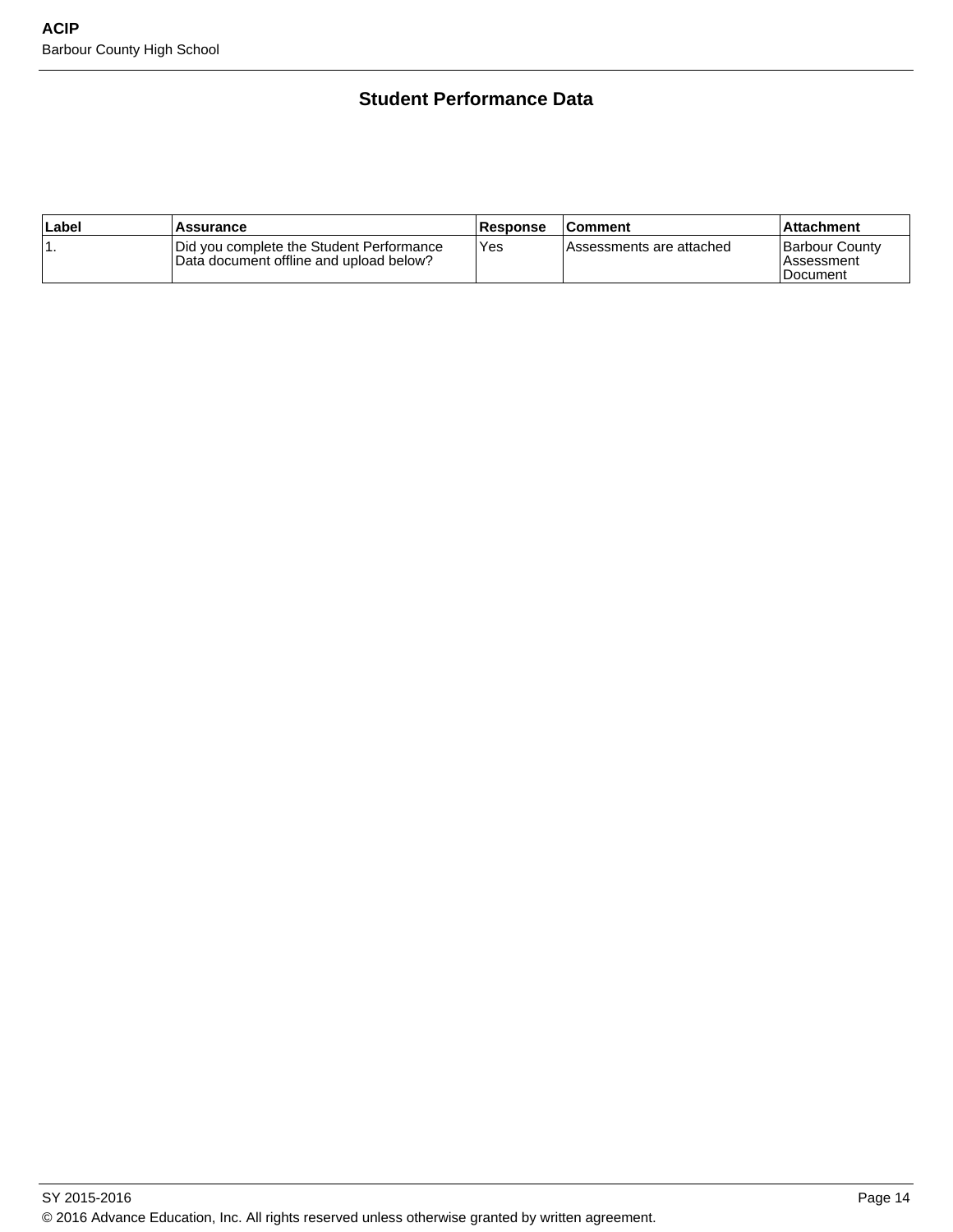## **Evaluative Criteria and Rubrics**

Overall Rating: 4.0

| <b>Statement or Question</b> | Response                                                                                                                                                                                                                                                                                                                                                                                                                                                                                                                                                                                                                        | Rating  |
|------------------------------|---------------------------------------------------------------------------------------------------------------------------------------------------------------------------------------------------------------------------------------------------------------------------------------------------------------------------------------------------------------------------------------------------------------------------------------------------------------------------------------------------------------------------------------------------------------------------------------------------------------------------------|---------|
| <b>Assessment Quality</b>    | The array of assessment devices used by the<br>institution to determine students' performances<br>is sufficiently aligned so that valid inferences<br>can be reached regarding students' status with<br>respect to the entire set of curricular aims<br>regarded as high-priority, "must accomplish,"<br>instructional targets. The documentation<br>provided in support of this alignment is<br>persuasive. All of the assessments used are<br>accompanied by evidence demonstrating that<br>they satisfy accepted technical requirements<br>such as validity, reliability, absence of bias, and<br>instructional sensitivity. | Level 4 |

|     | <b>Statement or Question</b> | Response                                                                                                                                                                                                                                                                                                                                                                                                                                                                                                                                                                                                                                                   | Rating    |
|-----|------------------------------|------------------------------------------------------------------------------------------------------------------------------------------------------------------------------------------------------------------------------------------------------------------------------------------------------------------------------------------------------------------------------------------------------------------------------------------------------------------------------------------------------------------------------------------------------------------------------------------------------------------------------------------------------------|-----------|
| 22. | <b>Test Administration</b>   | All the assessments used by the institution to<br>determine students' performances, whether<br>externally acquired or internally developed,<br>have been administered with complete fidelity<br>to the administrative procedures appropriate for<br>each assessment. In every instance, the<br>students to whom these assessments were<br>administered are accurately representative of<br>the students served by the institution.<br>Appropriate accommodations have been<br>provided for all assessments so that valid<br>inferences can be made about all students'<br>status with respect to all of the institution's<br>targeted curricular outcomes. | l Level 4 |

|    | <b>Statement or Question</b> | <b>Response</b>                                                                                                                                                                                                                                                                                                                                                      | Rating  |
|----|------------------------------|----------------------------------------------------------------------------------------------------------------------------------------------------------------------------------------------------------------------------------------------------------------------------------------------------------------------------------------------------------------------|---------|
| 3. | Quality of Learning          | Evidence of student learning promoted by the<br>institution is well analyzed and clearly<br>presented. In comparison to institutions<br>functioning in a similar educational context,<br>students' status, improvement, and/or growth<br>evidence indicates that the level of student<br>learning is substantially greater than what<br>would otherwise be expected. | Level 4 |

| <b>Statement or Question</b> | <b>Response</b>                                                                                                                                                           | Ratinɑ  |
|------------------------------|---------------------------------------------------------------------------------------------------------------------------------------------------------------------------|---------|
| Equity of Learning           | Evidence of student learning indicates no<br>significant achievement gaps among<br>subpopulations of students, or the achievement  <br>lgaps have substantially declined. | Level 4 |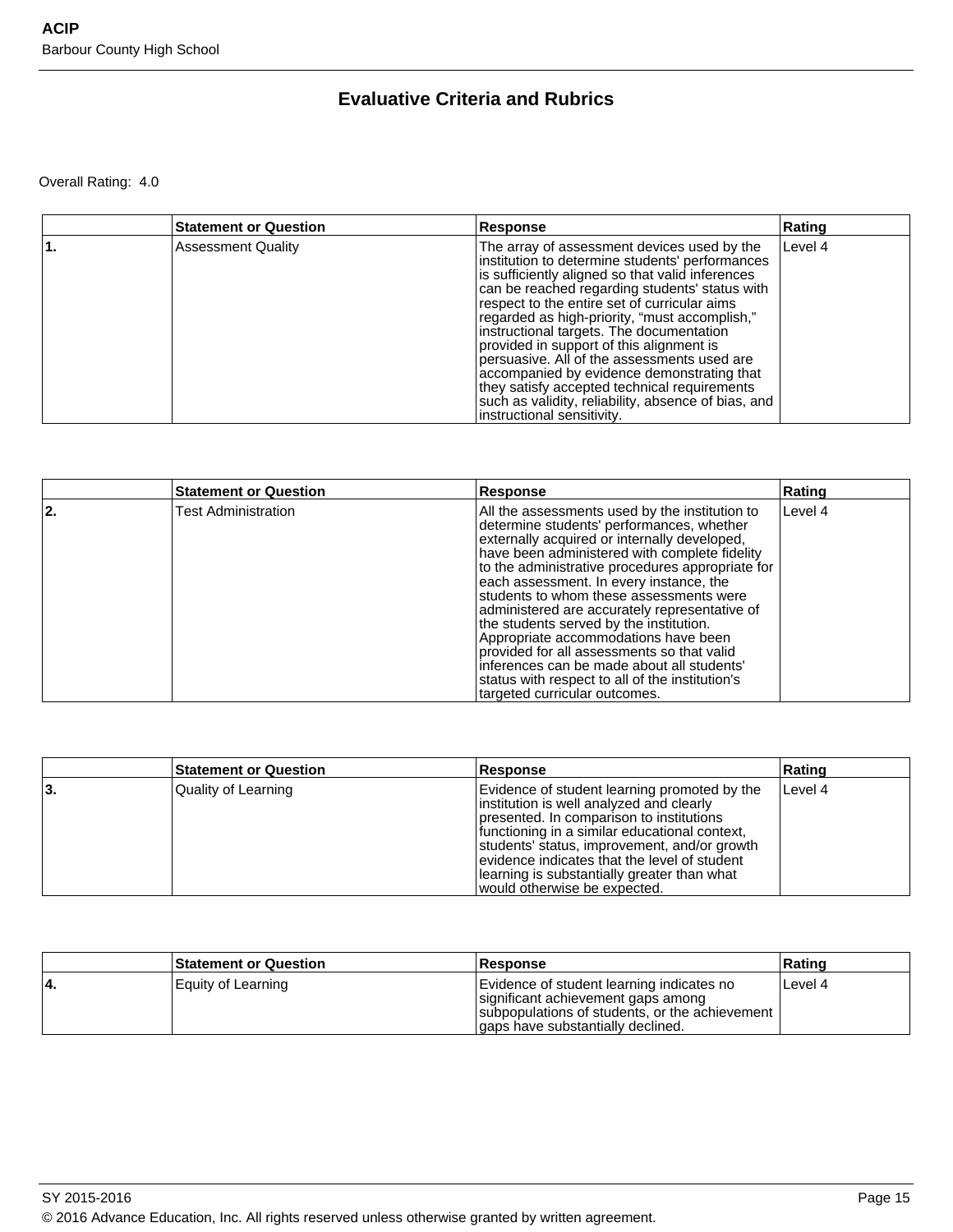### **Areas of Notable Achievement**

#### **Which area(s) are above the expected levels of performance?**

The results from ACT ASPIRE and ACT Plus Writing showed no performance that was above the expected levels of performance. There was an increase in 7th grade English as well as 8th grade English, Writing, and Reading, according to ACT ASPIRE.

#### **Describe the area(s) that show a positive trend in performance.**

According to ACT Plus Writing, no positive trend was indicated over the past two years. ACT ASPIRE indicated improvement in 7th grade English and 8th grade English, Writing, Reading,and Math over the past 2 years.

#### **Which area(s) indicate the overall highest performance?**

Fifty-two (52) percent of 7th grade scored Ready in English on ASPIRE. Forty-four (44) percent of 8th grade scored Ready in English on ASPIRE.

Highest performance according to ACT Plus Writing is in 11th grade English with 18% meeting college readiness benchmarks.

STAR Reading indicated 16% of 8th grade students scored at or above grade level in Reading. STAR Math indicated 31% of 12th grade students scored at or above grade level in Math.

#### **Which subgroup(s) show a trend toward increasing performance?**

Subgroups are minute and insignificant when considering the subgroups of the school.

#### **Between which subgroups is the achievement gap closing?**

Subgroups are minute and insignificant when considering the subgroups of the school.

#### **Which of the above reported findings are consistent with findings from other data sources?**

Reading and Math data from ASPIRE and ACT are consistent with data from STAR Reading and STAR Math as well as Scholastic System 44 and Read 180.

 $\,$  SY 2015-2016  $\,$  Page 16  $\,$  Page 16  $\,$  Page 16  $\,$  Page 16  $\,$  Page 16  $\,$  Page 16  $\,$  Page 16  $\,$  Page 16  $\,$  Page 16  $\,$  Page 16  $\,$  Page 16  $\,$  Page 16  $\,$  Page 16  $\,$  Page 16  $\,$  Page 16  $\,$  Pag © 2016 Advance Education, Inc. All rights reserved unless otherwise granted by written agreement.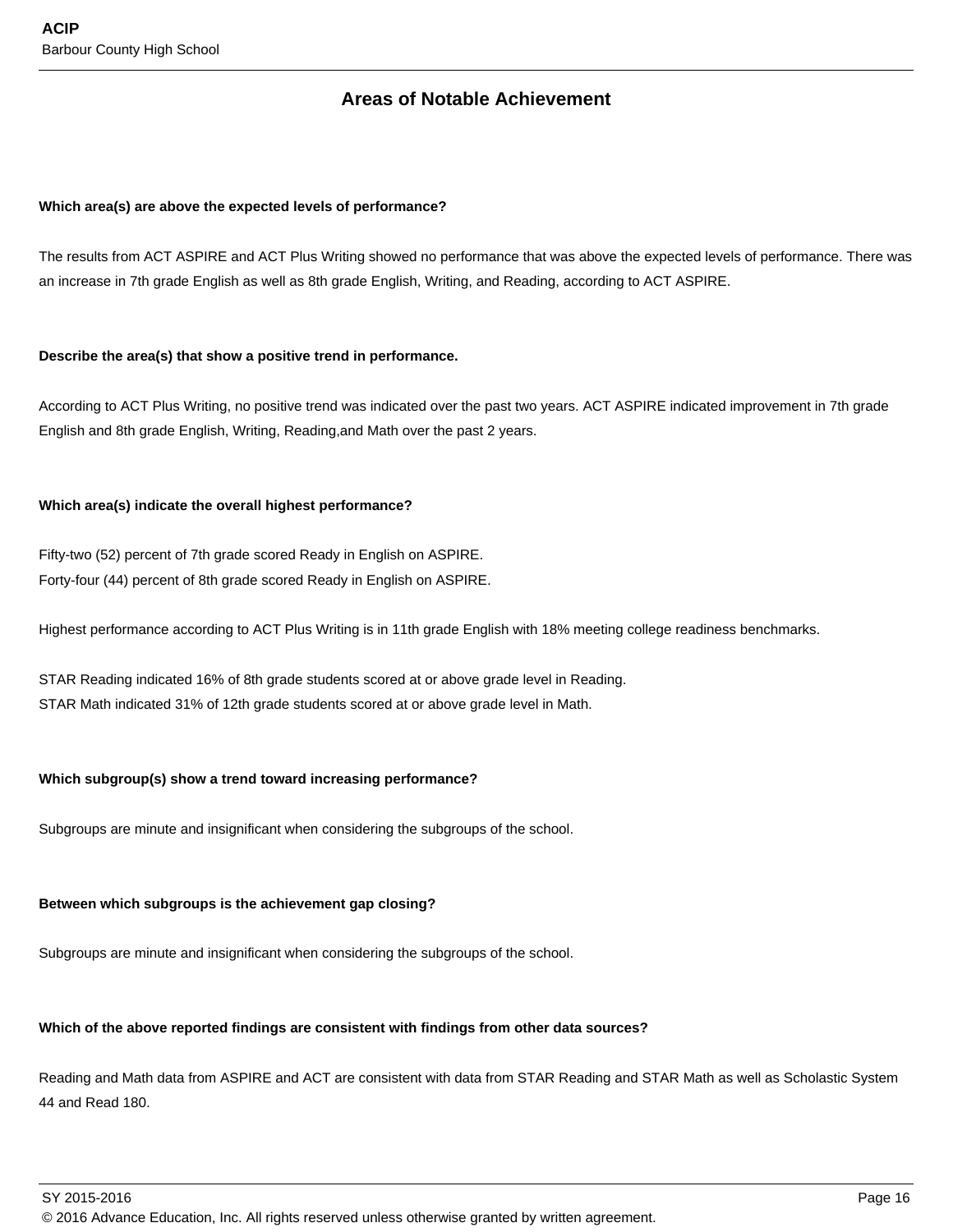## **Areas in Need of Improvement**

#### **Which area(s) are below the expected levels of performance?**

Students scored below the expected levels of performance in all areas tested.

#### **Describe the area(s) that show a negative trend in performance.**

According to ACT ASPIRE, the number of students in 7th grade who are in need of support in writing, math, reading, and science increased from 2013-14 to 2014-15.

ACT ASPIRE indicated the number of students in 8th grade who are in need of support remained about the same in all areas. According to ACT Plus Writing, the percent of students who met college readiness benchmarks dropped from fourteen (14) in 2013-14 to eleven (11) in 2014-15. For the Mathematics section the number dropped from two (2) in 2013-14 to zero (0) in 2014-15.

According to STAR Reading, three (3) percent of 10th grade students scored at or above grade level in reading and eleven (11) percent of 9th grade students scored at or above grade level in math according to STAR Math.

From the 2013-2014 to the 2014-2015 school year, the percentage of juniors meeting college readiness benchmarks on the ACT Plus Writing are the following:

--English moved from fourteen (14) percent to eleven (11) percent respectively. The three (3) point drop was consistent with the three (3) point drop in the state scores as well.

--Mathematics moved from 2% to 0%.

--Reading moved from 7% to 5%.

--Science remained the same at 2%.

--Met All Four remained constant at 0%.

#### **Which area(s) indicate the overall lowest performance?**

According to ACT plus Writing, BCHS had two students who met college readiness benchmarks in 2013-14 and two in 2014-15.

According to ACT ASPIRE, two (2) percent of 7th grade and zero (0) percent of 8th grade students scored "Ready" in Math.

According to STAR Reading, three (3) percent of 10th grade students scored at or above grade level in Reading, and eleven (11) percent of 9th grade students scored at or above grade level in Math.

Instructional Planning Report for Scholastic System 44 and Read 180 indicated that 94% of 7th and 8th grade students scored "Basic" or "Below Basic" in reading skills.

#### **Which subgroup(s) show a trend toward decreasing performance?**

Subgroups are minute and insignificant when considering the subgroups of the school.

SY 2015-2016 Page 17

© 2016 Advance Education, Inc. All rights reserved unless otherwise granted by written agreement.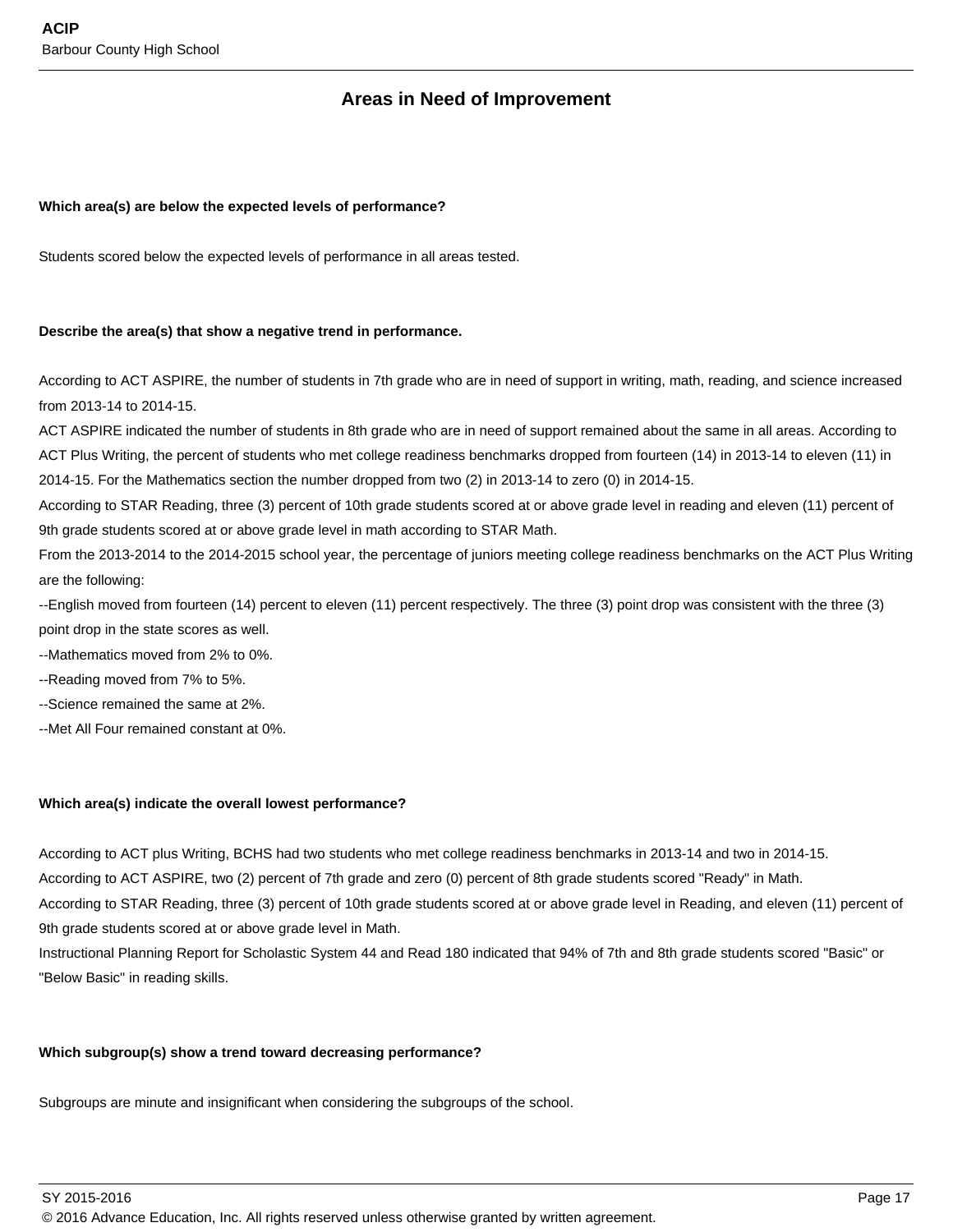#### **Between which subgroups is the achievement gap becoming greater?**

Subgroups are minute and insignificant when considering the subgroups of the school.

#### **Which of the above reported findings are consistent with findings from other data sources?**

All of the results show a consistency with the STAR Reading and Math tools.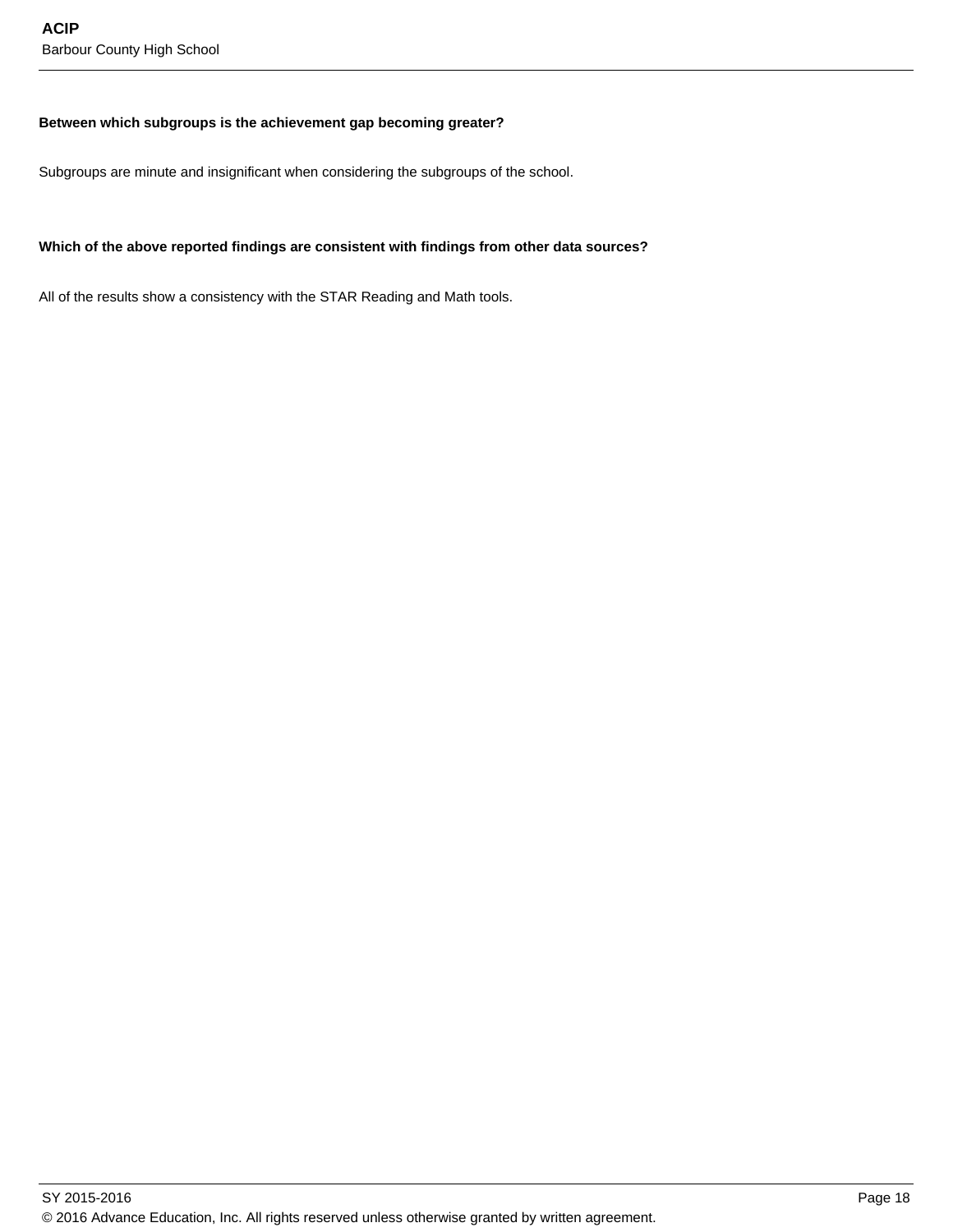## **Report Summary**



#### **Scores By Section**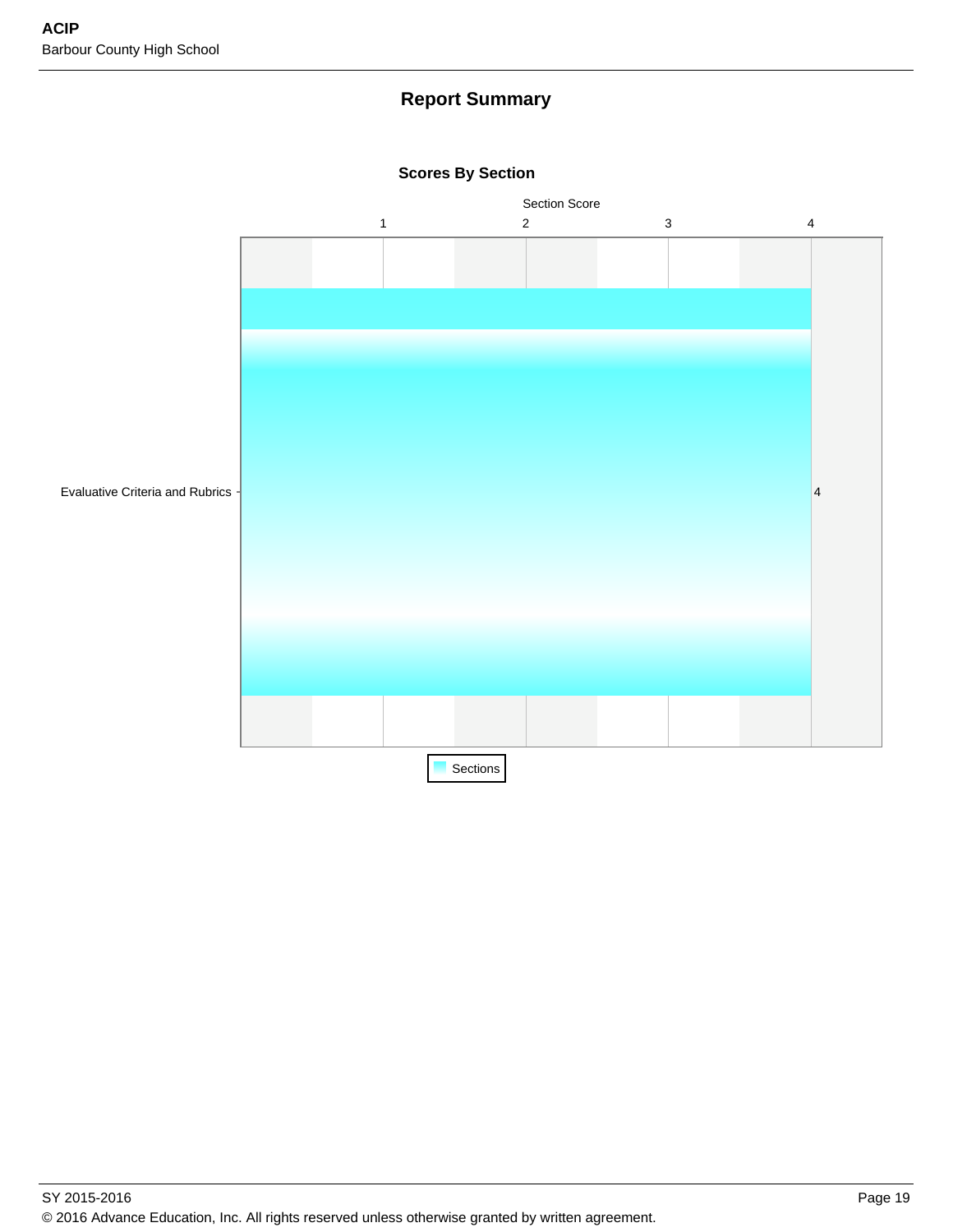# **ACIP Assurances**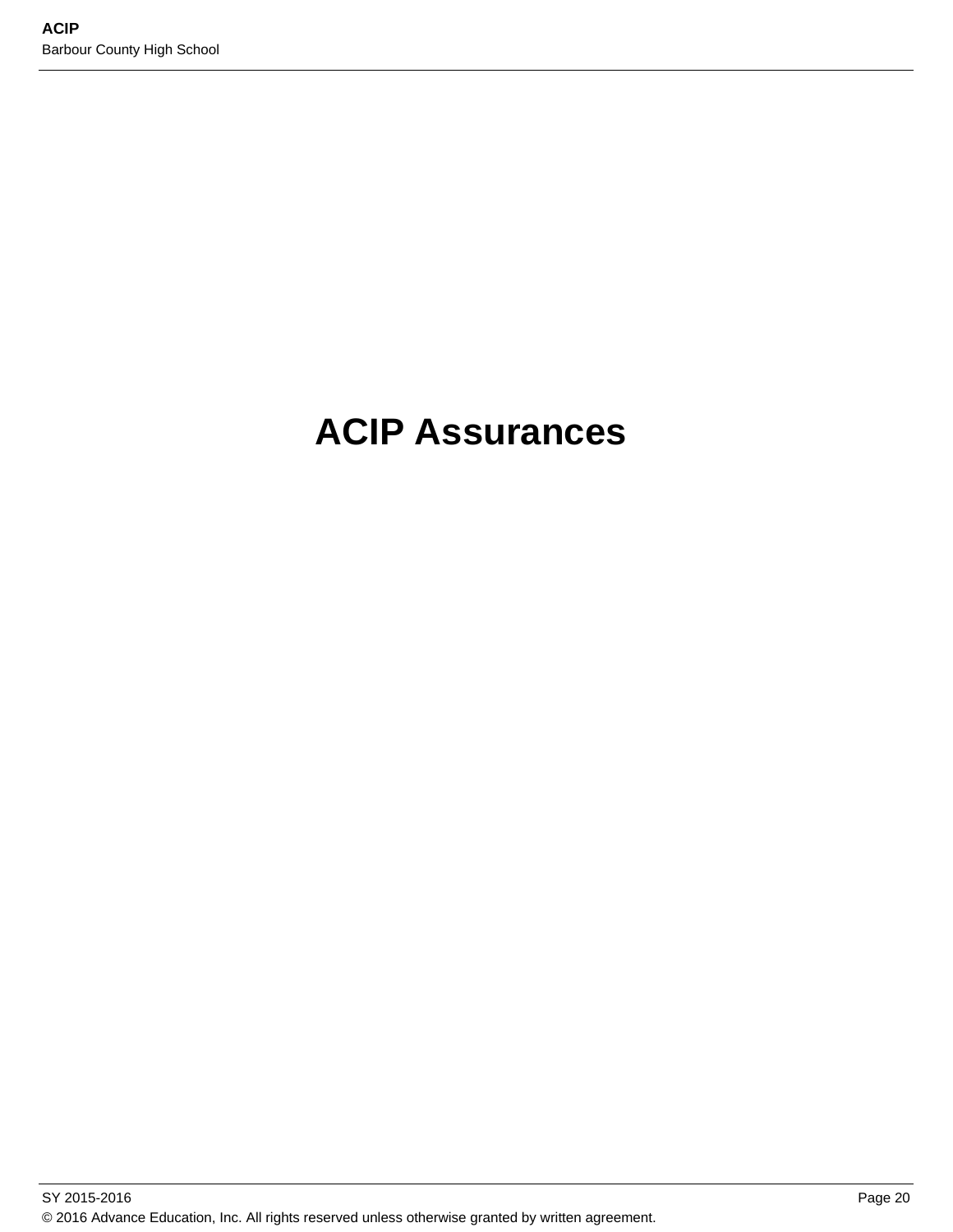## **Introduction**

By responding to the questions in ASSIST and attaching evidence when required, the institution has verified whether it meets or does not meet each of the required ACIP Assurances.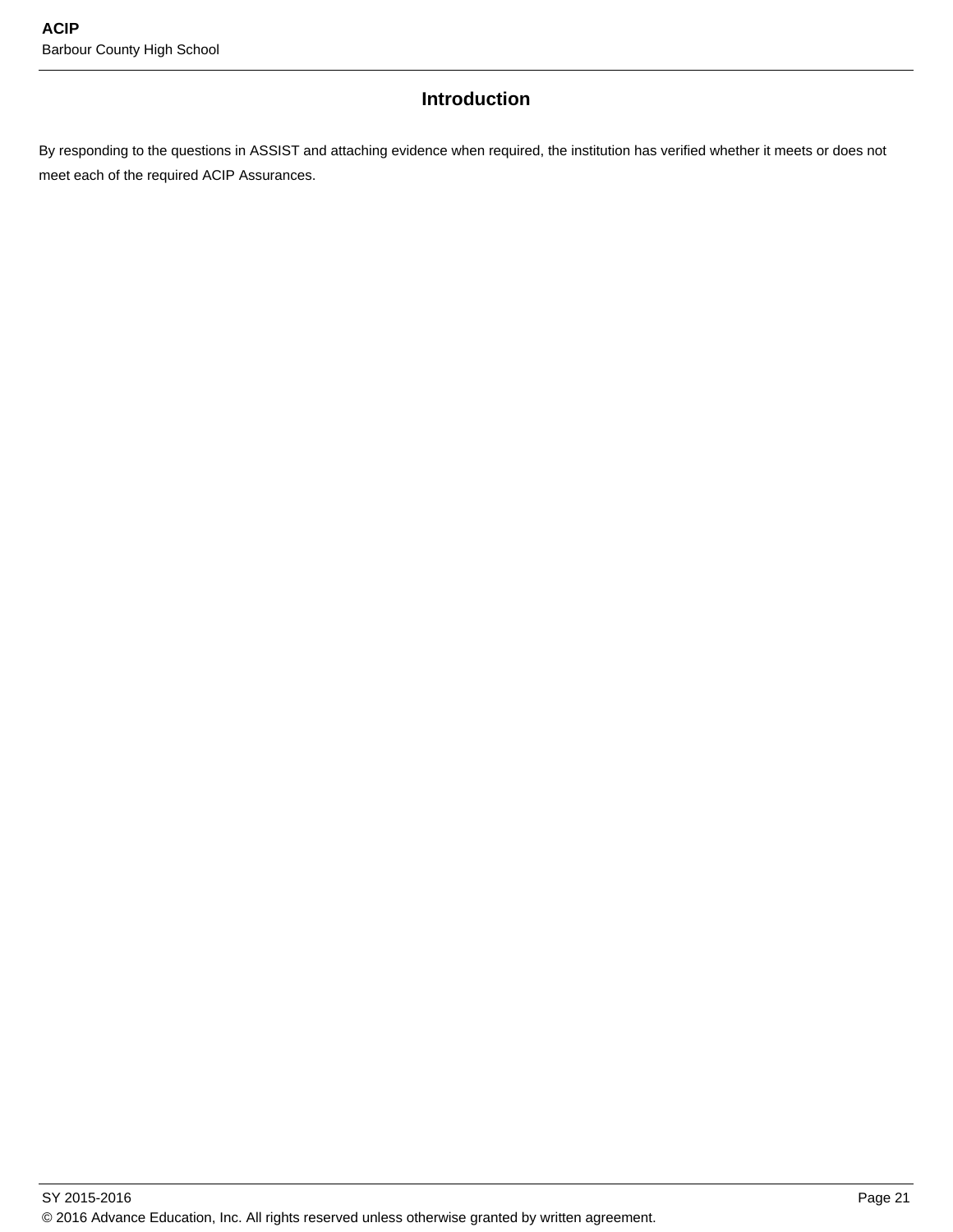## **ACIP Assurances**

| ∣Label | <b>Assurance</b>                                                                                                                                                                                                                                                                                                                                                                                                                                                                                                                                                                                                                                                  | <b>Response</b> | <b>Comment</b>                                  | Attachment                     |
|--------|-------------------------------------------------------------------------------------------------------------------------------------------------------------------------------------------------------------------------------------------------------------------------------------------------------------------------------------------------------------------------------------------------------------------------------------------------------------------------------------------------------------------------------------------------------------------------------------------------------------------------------------------------------------------|-----------------|-------------------------------------------------|--------------------------------|
|        | The Instructional Leadership Team members<br>that should be present include the principal,<br>quidance counselor, district school<br>improvement specialist (or other designee),<br>appropriate content-area teachers, parent<br>representatives, and student representatives<br>(as appropriate). Depending on the data,<br>additional members may include special<br>population representatives (Technology<br>Coordinator, Special Education, ELL, etc.),<br>district federal programs coordinator, district<br>chief school financial officer, community<br>stakeholders, or any other member as<br>appropriate. Documentation will be maintained<br>on site. | <b>Yes</b>      | ACIP Team Signature sheet has<br>been uploaded. | ACIP Team<br>Signature 2015-16 |

| Label | <b>Assurance</b>                                                                                                                                                                                                                                                                                                                                                                                                                                                                                                                                                                                    | <b>Response</b> | Comment                                                                                                                                                                                                                                                                                                                                                                                                                                                                                                                                                                         | <b>Attachment</b> |
|-------|-----------------------------------------------------------------------------------------------------------------------------------------------------------------------------------------------------------------------------------------------------------------------------------------------------------------------------------------------------------------------------------------------------------------------------------------------------------------------------------------------------------------------------------------------------------------------------------------------------|-----------------|---------------------------------------------------------------------------------------------------------------------------------------------------------------------------------------------------------------------------------------------------------------------------------------------------------------------------------------------------------------------------------------------------------------------------------------------------------------------------------------------------------------------------------------------------------------------------------|-------------------|
| 2.    | The institution complies with all federal laws<br>and regulations prohibiting discrimination and<br>with all requirements and regulations of the<br>U.S. Department of Education. It is the policy of<br>this institution that no person on the basis of<br>race, color, religion, national origin or ancestry,<br>age, gender, height, weight, marital status or<br>disability shall be subjected to discrimination in<br>any program, service or activity for which the<br>institution is responsible, or for which it receives<br>financial assistance from the U.S. Department<br>of Education. | Yes             | Barbour County School Board<br>Policy Manual for this area has<br>been uploaded below. The<br><b>Barbour County School System</b><br>does not discriminate on the<br>basis of race, color, national<br>origin, sex, disability, or age in its<br>programs and activities. The<br>following person has been<br>designated to handle inquires<br>regarding the nondiscrimination<br>policies:<br>Director of Exceptional Students<br><b>Services</b><br>Ms. Tara Johnson<br><b>Barbour County Schools</b><br>P. O. Box 429<br>Clayton, Alabama 36016<br>(334) 775 - 3453 Ext 1011 | Policy 3.44 EO    |

| Label | <b>Assurance</b>                                                                                                                                                                                                                                   | <b>Response</b> | <b>Comment</b>                                                                                                                                                                                                                                                                                                                                                                                                               | <b>Attachment</b>           |
|-------|----------------------------------------------------------------------------------------------------------------------------------------------------------------------------------------------------------------------------------------------------|-----------------|------------------------------------------------------------------------------------------------------------------------------------------------------------------------------------------------------------------------------------------------------------------------------------------------------------------------------------------------------------------------------------------------------------------------------|-----------------------------|
| l3.   | The institution has designated an employee to<br>coordinate efforts to comply with and carry out<br>non-discrimination responsibilities. If yes, list<br>the name, position, address and telephone<br>number of the employee in the comment field. | l No            | We do not have anyone at the<br>school level. When a situation<br>arises, the school will follow the<br>procedures as explained in the<br>board policy manual. If it cannot<br>be handled at the school level<br>lthen it is taken to the district level<br>and handled by Mr. David Hobdy,<br>Superintendent. His mailing<br>address is Mr. David Hobdy P.O.<br>Box 429, Clayton, Alabama<br>36016, (334) 775-3533 Ext 1003 | Superintendent<br>Signature |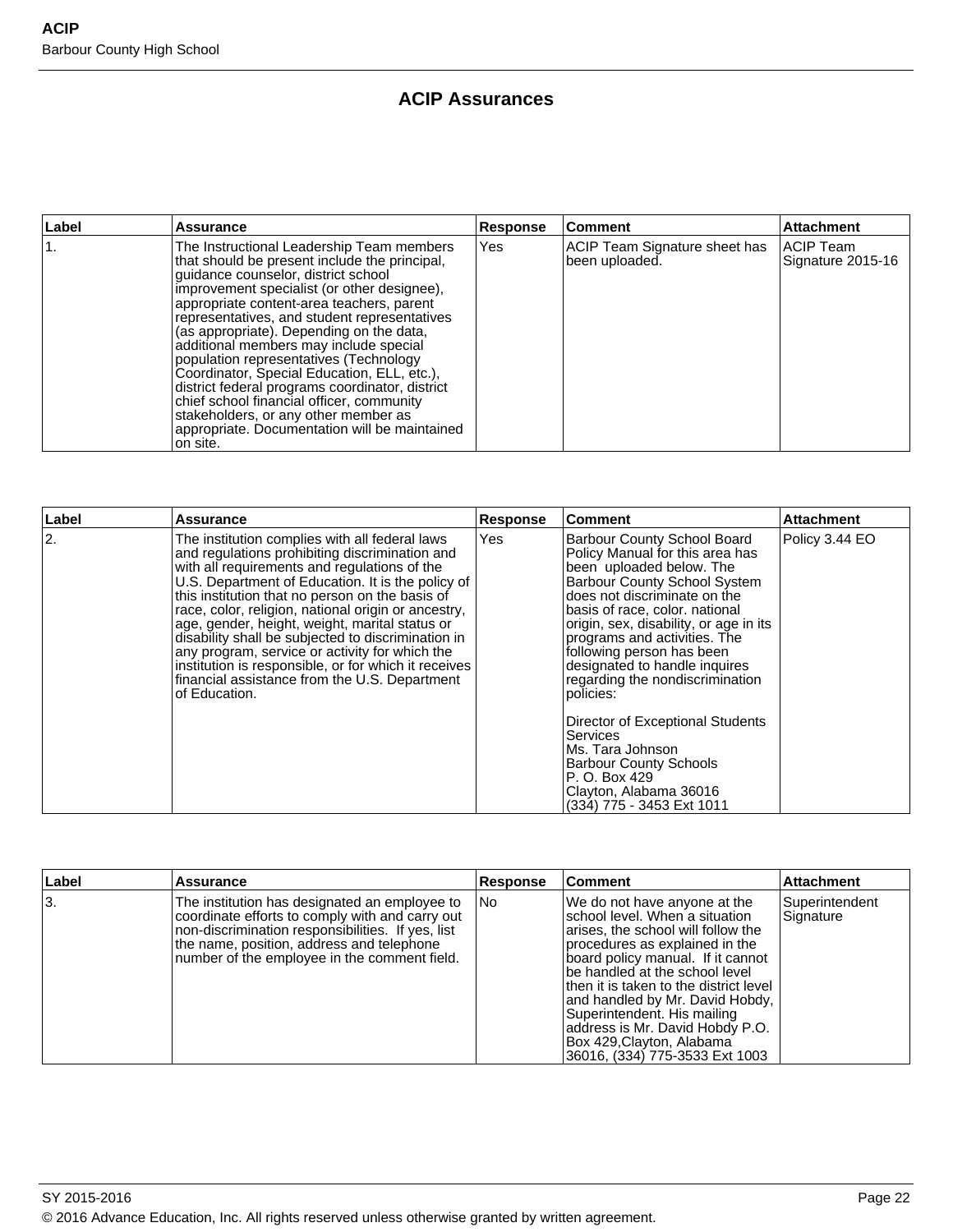Barbour County High School

| ∣Label | <b>Assurance</b>                                                                                                                                                                                                                 | ∣Response | <b>Comment</b>                                                                                                                                          | ∣Attachment |
|--------|----------------------------------------------------------------------------------------------------------------------------------------------------------------------------------------------------------------------------------|-----------|---------------------------------------------------------------------------------------------------------------------------------------------------------|-------------|
| 14.    | The institution has a Parent Involvement policy<br>and plan as required in NCLB Section 1118,<br>and ensures that all requirements in Section<br>1118 and 1111(h)(6), Parents' Right-to-Know,<br>are implemented systematically. | 1No       | Refer to Strategies to Improve<br><b>Parental Involvement Plan. The</b><br>principal's signature is included in<br>the CIP Team Signature<br>Idocument. |             |

| Label | Assurance                                                                                                                                                                                                                                             | <b>Response</b> | <b>Comment</b>                        | <b>Attachment</b>           |
|-------|-------------------------------------------------------------------------------------------------------------------------------------------------------------------------------------------------------------------------------------------------------|-----------------|---------------------------------------|-----------------------------|
| 15.   | The institution has a School-Parent Compact. If  Yes<br>a Title I school, the School-Parent Compact<br>contains the required components (NCLB<br>Section 1118(d)(1-2)(A,B,C)) and was jointly<br>developed with parents of participating<br>students. |                 | School-parent compact is<br>luploaded | ISchool-Parent<br>l Compact |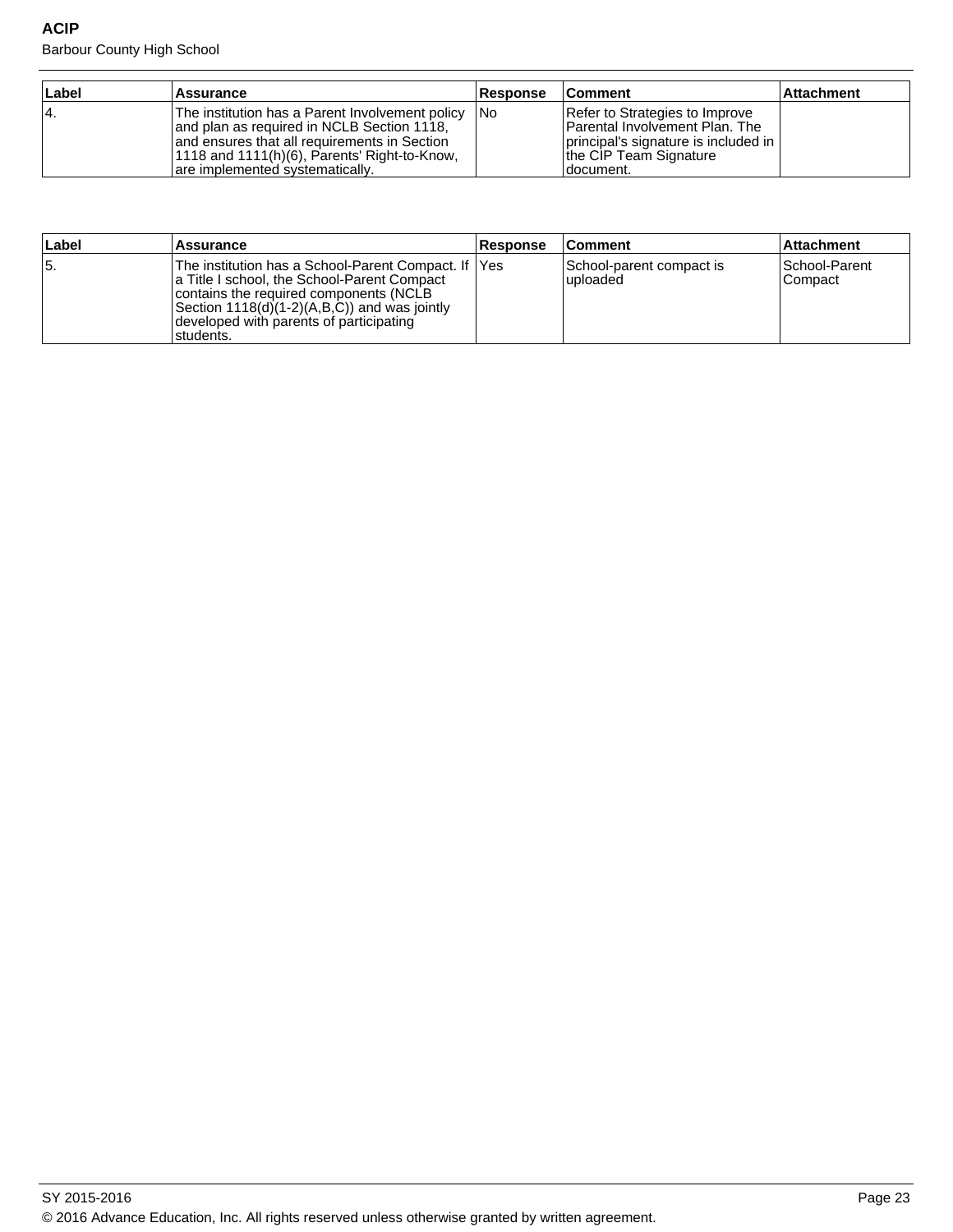# **2015-2016 BCHS Plan for ACIP**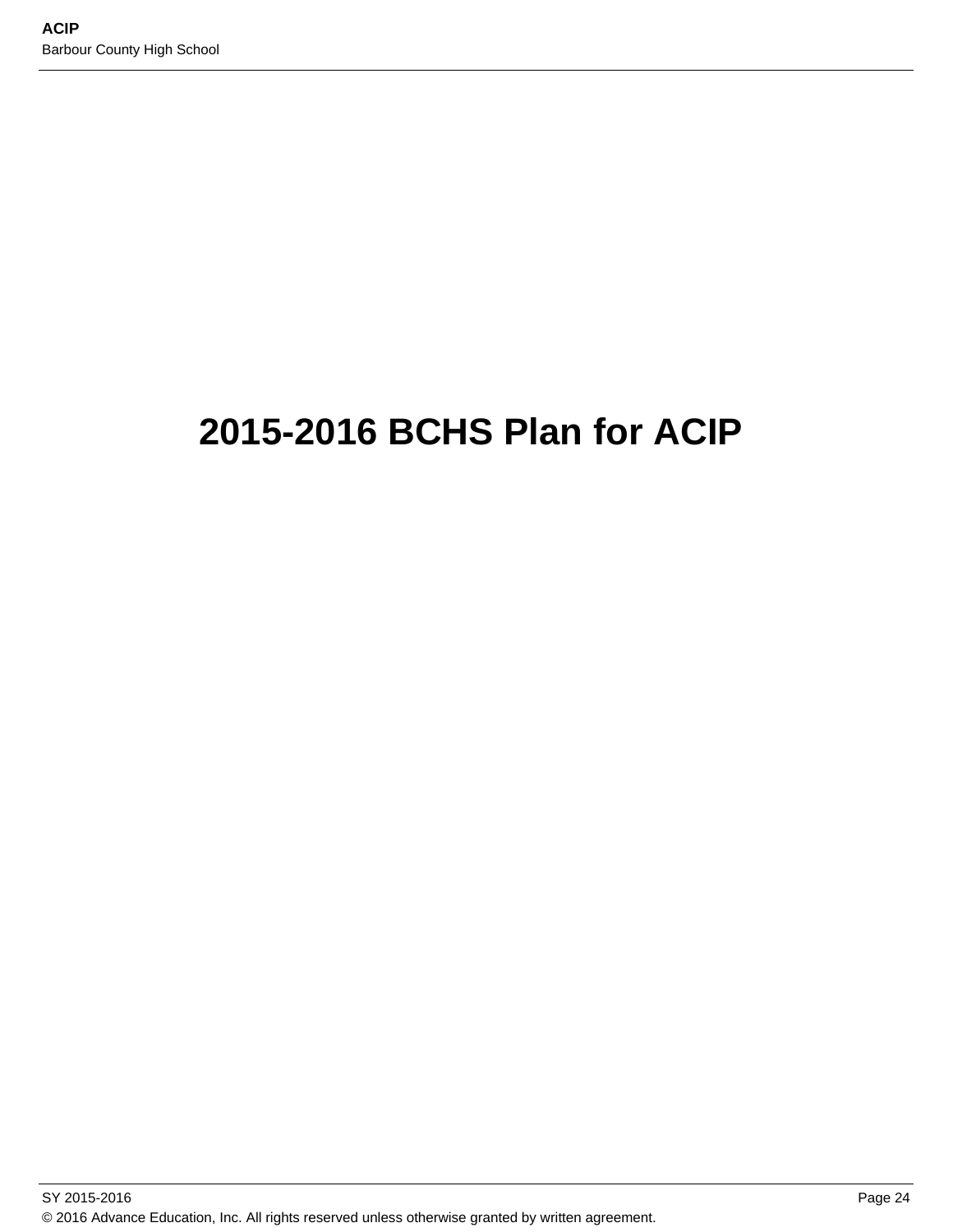## **Overview**

### **Plan Name**

2015-2016 BCHS Plan for ACIP

### **Plan Description**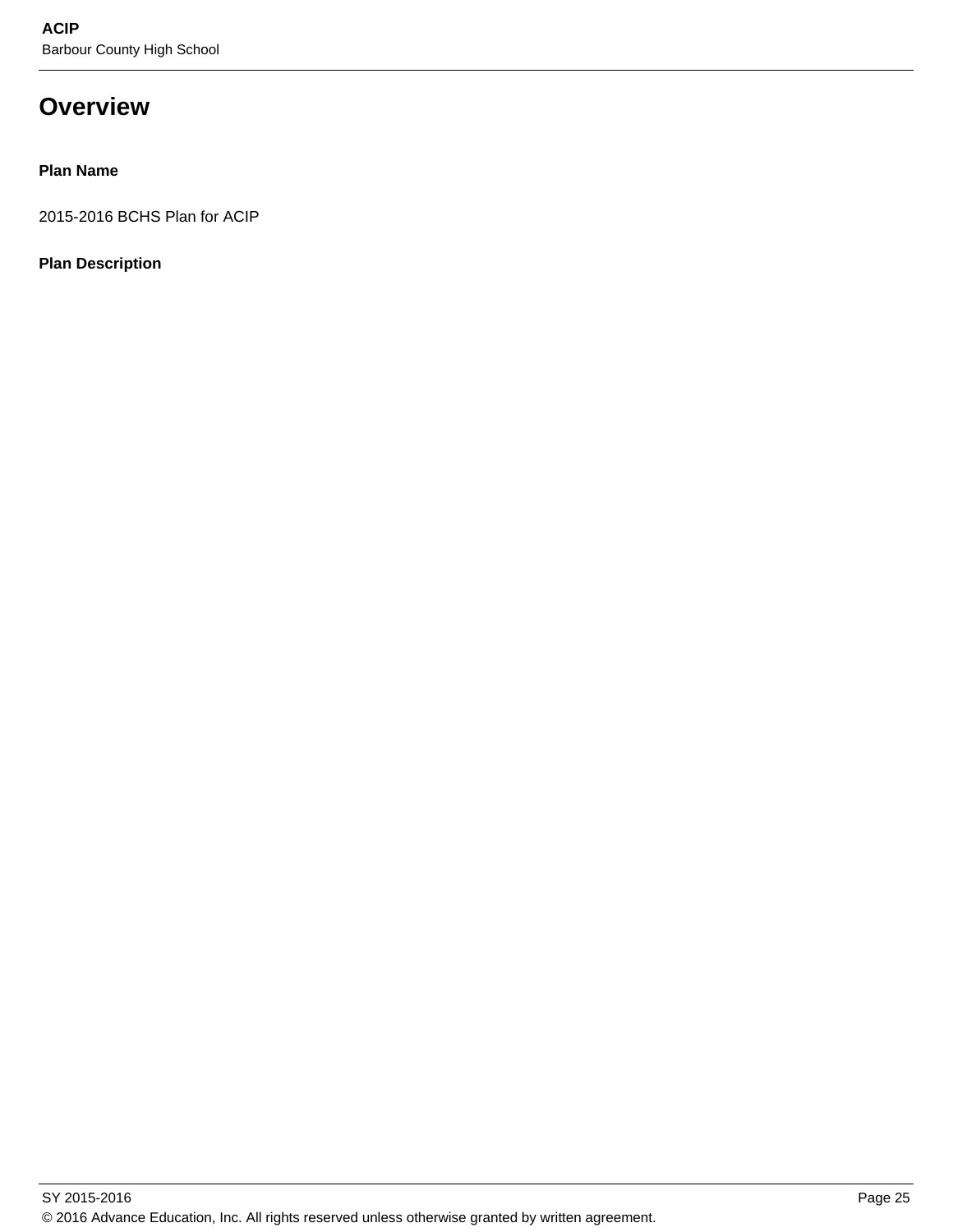## **Goals Summary**

**The following is a summary of the goals encompassed in this plan. The details for each goal are available in the next section.**

| #              | <b>Goal Name</b>                                                                                                                                   | <b>Goal Details</b>                             | <b>Goal Type</b> | <b>Total Funding</b> |
|----------------|----------------------------------------------------------------------------------------------------------------------------------------------------|-------------------------------------------------|------------------|----------------------|
|                | Improve student proficiency in reading                                                                                                             | Objectives: 2<br>Strategies: 4<br>Activities: 6 | Academic         | \$80668              |
| $ 2\rangle$    | Engage and Empower the Learner Through<br>Technology                                                                                               | Objectives: 2<br>Strategies: 2<br>Activities: 5 | Academic         | \$6000               |
| 3              | EL Students will become proficient in the English<br>language                                                                                      | Objectives: 1<br>Strategies: 1<br>Activities: 2 | Academic         | \$0                  |
| $\overline{4}$ | Prepare and support teachers and leaders to<br>graduate College- and Career-Ready Students                                                         | Objectives: 1<br>Strategies: 1<br>Activities: 4 | Organizational   | \$3875               |
| 5              | All educators and students will have tools to access<br>a comprehensive viable infrastructure when and<br>where they need it                       | Objectives: 1<br>Strategies: 1<br>Activities: 1 | Organizational   | \$9100               |
| 16             | To improve school culture and climate                                                                                                              | Objectives: 1<br>Strategies: 4<br>Activities: 6 | Organizational   | \$2000               |
| $\overline{7}$ | <b>Transition students</b>                                                                                                                         | Objectives: 1<br>Strategies: 1<br>Activities: 4 | Organizational   | \$0                  |
| 8              | All students at BCHS will obtain 95% or higher in<br>student attendance.                                                                           | Objectives: 1<br>Strategies: 1<br>Activities: 3 | Organizational   | \$0                  |
| 9              | All students at BCHS will be engaged in high<br>quality aligned college and career ready standards<br>for instruction in the library media program | Objectives: 2<br>Strategies: 3<br>Activities: 4 | Organizational   | \$522                |
| 10             | Increase student proficiency in mathematics                                                                                                        | Objectives: 2<br>Strategies: 2<br>Activities: 6 | Academic         | \$2746               |
| 11             | Improve student proficiency in science.                                                                                                            | Objectives: 1<br>Strategies: 1<br>Activities: 1 | Academic         | \$0                  |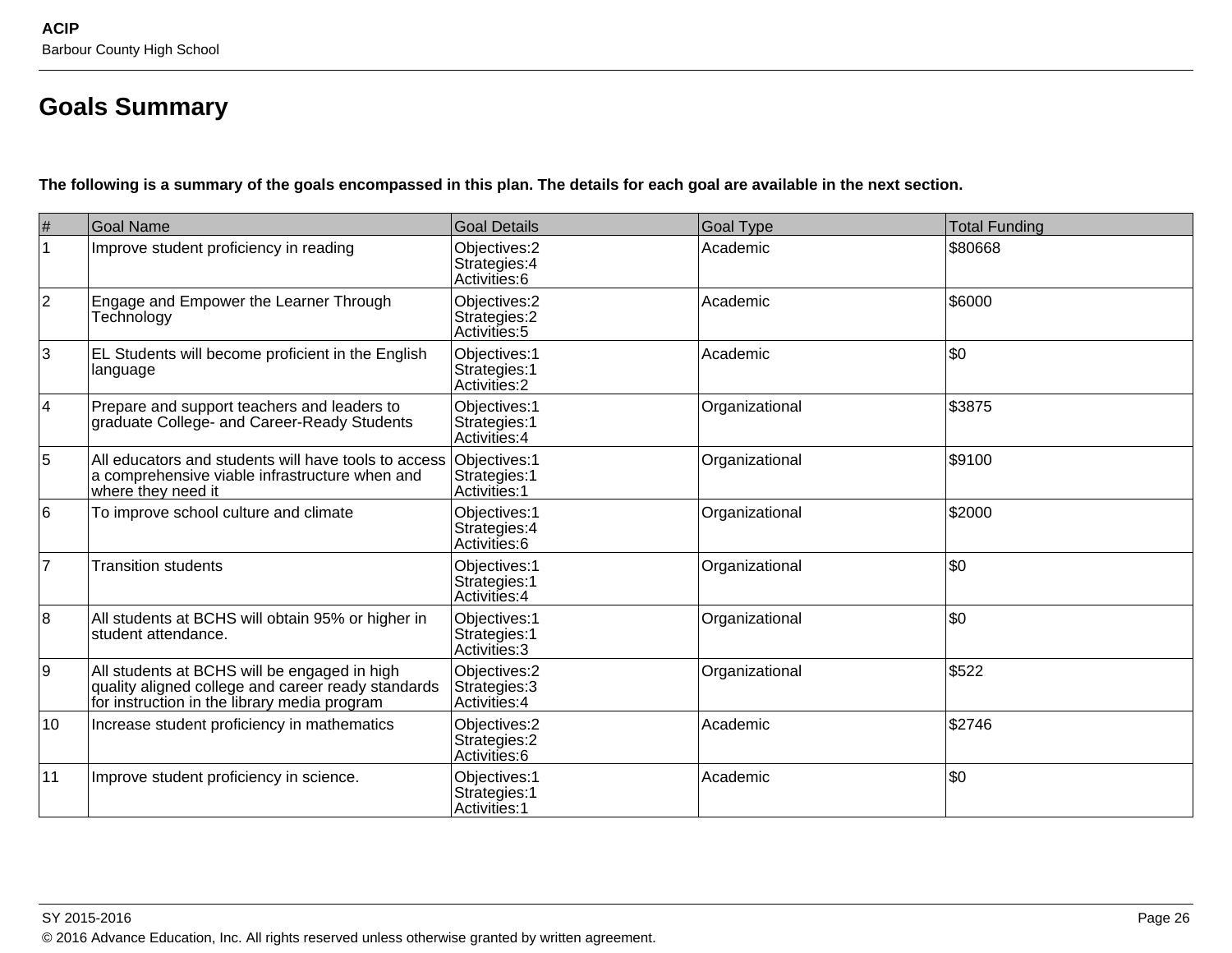## **Goal 1: Improve student proficiency in reading**

#### **Measurable Objective 1:**

 A 10% increase of All Students will demonstrate a proficiency when applying strategies to comprehend literacy and recreational materials in Reading by 05/26/2016as measured by the data from the ACT ASPIRE Reading, and ACT Plus Writing and Work Keys testing scores..

#### **Strategy 1:**

TWIRL Strategy - TWIRL-Teachers will include all of the parts of TWIRL in their lesson plans.

Category:

Research Cited: ARI

| <b>Activity - TWIRL</b>                                                                                                                                                                                                                                                                                                                                                    | Activity Type Begin Date              |             | <b>End Date</b> | Resource<br>Assigned | Source Of<br><b>Funding</b> | <b>Staff</b><br>Responsible          |
|----------------------------------------------------------------------------------------------------------------------------------------------------------------------------------------------------------------------------------------------------------------------------------------------------------------------------------------------------------------------------|---------------------------------------|-------------|-----------------|----------------------|-----------------------------|--------------------------------------|
| 1. Students will discuss answers in groups or with a partner. 2. Students<br>will write responses to informational and literary text. 3. Students will use<br>higher order thinking and problem solving. 4. Students will read and<br>answer questions. 5. Students will listen to responses of other students.<br>Teachers not familiar with TWIRL will receive training. | <b>Academic</b><br>Support<br>Program | 108/06/2015 | 05/26/2016      | 1\$0                 | $ No$ Funding<br>Required   | Administrator<br>∣s and<br>Iteachers |

#### **(shared) Strategy 2:**

Increase literary comprehension - Students will increase literary comprehension in recreational as well as academic reading

Category:

Research Cited: ACT ASPIRE, ACT Plus Writing, Work Keys

| Activity - Library visitation                                                                                                                                                                                                                                                                     | Activity Type Begin Date          |             | <b>End Date</b> | <b>Resource</b><br><b>Assigned</b> | Source Of<br><b>Funding</b> | <b>Staff</b><br><b>Responsible</b>   |
|---------------------------------------------------------------------------------------------------------------------------------------------------------------------------------------------------------------------------------------------------------------------------------------------------|-----------------------------------|-------------|-----------------|------------------------------------|-----------------------------|--------------------------------------|
| Students will visit the library bi-weekly to check out challenging materials<br>and complete both Accelerated Reader practice quizzes and vocabulary<br>quizzes on the books they have read. Teachers will use the same software   Program<br>to monitor student progress and proficiency levels. | <b>Academic</b><br><b>Support</b> | 108/06/2015 | 05/26/2016      | l\$C                               | $ No$ Funding<br>Required   | Teachers and<br>Imedia<br>specialist |

| Activity - Depths of Knowledge                                                                                                                                                                                                                                                                                                                                                                                                                                                      | Activity Type                                                                        | Begin Date | <b>End Date</b> | <b>Resource</b><br>Assigned | Source Of<br> Funding | Staff<br>Responsible             |
|-------------------------------------------------------------------------------------------------------------------------------------------------------------------------------------------------------------------------------------------------------------------------------------------------------------------------------------------------------------------------------------------------------------------------------------------------------------------------------------|--------------------------------------------------------------------------------------|------------|-----------------|-----------------------------|-----------------------|----------------------------------|
| There is a need to increase the level of rigor for all students in our<br>classrooms. The Common Core State Standards are not enough to<br>increase rigor to the needed level. The implementation of these standards<br>requires practical tools to develop local curricula and assessments and to<br>promote classroom discourse aligned to higher levels of cognitive demand. Learning,<br>Therefore teachers will receive training in the use of Depths of Knowledge. Behavioral | <b>Academic</b><br>Support<br>Program,<br><b>Professional</b><br> Support<br>Program | 10/07/2015 | 05/26/2016      | \$746                       | Title II Part A       | Teachers and<br>  administrators |

SY 2015-2016

© 2016 Advance Education, Inc. All rights reserved unless otherwise granted by written agreement.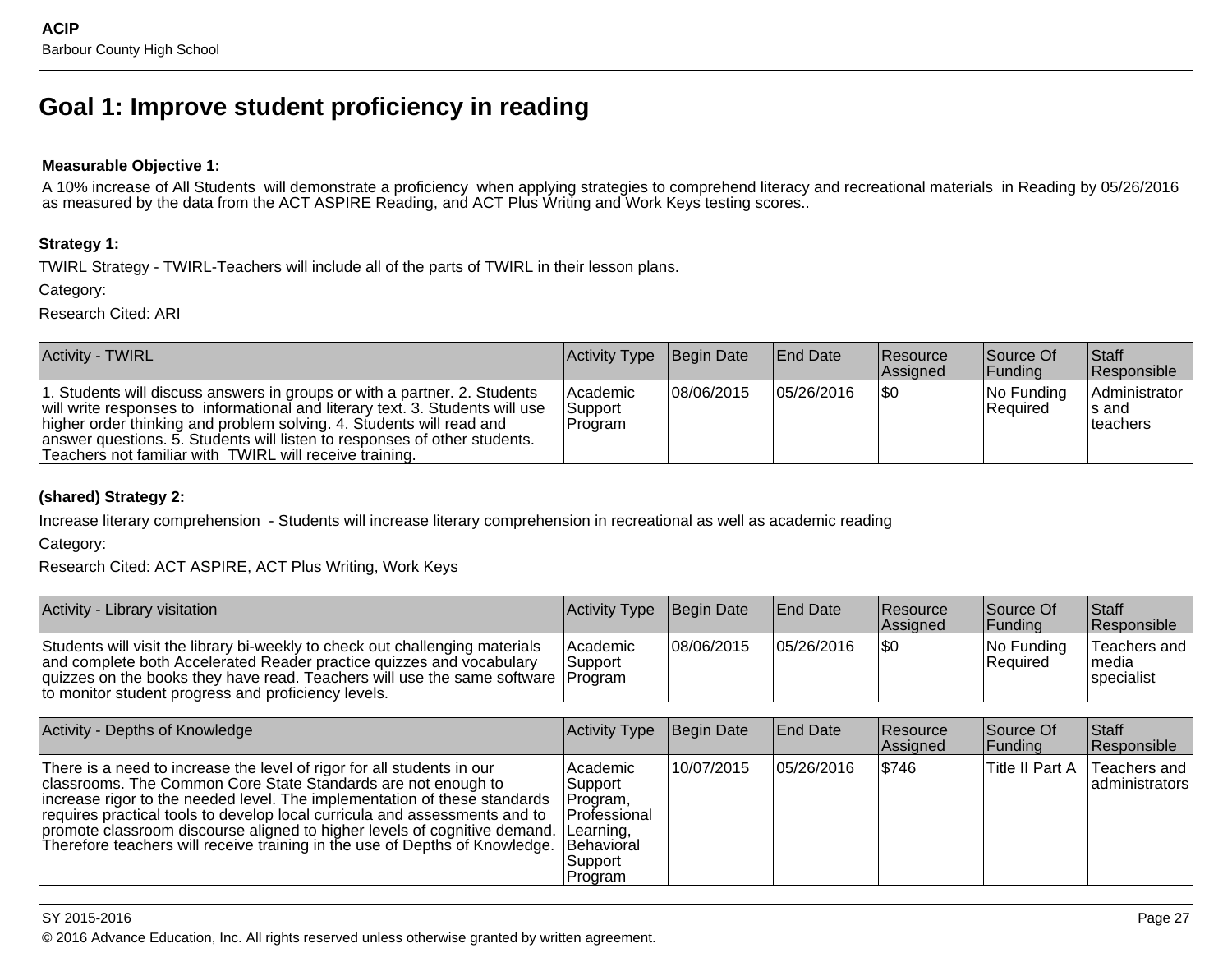**ACIP**

Barbour County High School

#### **Strategy 3:**

Read 180 and System 44 - Read 180 and System 44 - Students will be taught targeted skills instruction that is aligned to state standards in these areas:Phonics and syllabication,

spelling,

fluency,

word analysis and vocabulary development,

comprehension,

writing,

grammar, usage, mechanics, and

test-taking strategies

#### Category:

Research Cited: Scholastic READ 180 and Scholastic System 44

| Activity - Read 180 and System 44                                                                                                                                                                                                                                                                    | Activity Type | Begin Date | <b>IEnd Date</b> | Resource<br>Assigned | Source Of<br> Funding | <b>Staff</b><br>Responsible                                            |
|------------------------------------------------------------------------------------------------------------------------------------------------------------------------------------------------------------------------------------------------------------------------------------------------------|---------------|------------|------------------|----------------------|-----------------------|------------------------------------------------------------------------|
| Teachers will use computer adaptive instructional software, leveled<br>literature, and direct instruction to meet individual learning needs of English Support<br>Language Learners, students with disabilities, and below level students. To Program<br> include embedded professional development. | l Academic    | 08/06/2015 | 05/26/2016       | \$77922              | Title I Part A        | Ms. Taylor,<br>Corinne<br> Campbell,<br>and Mr,<br>∣Undrea<br> Johnson |

#### **Measurable Objective 2:**

A 50% increase of All Students will demonstrate a proficiency in vocabulary in Reading by 08/06/2015 as measured by ACT Plus Writing and STAR Reading.

#### **Strategy 1:**

Increase proficiency in academic vocabulary - Teachers and students will utilize Renaissance Learning which includes STAR Reading Enterprise and Accelerated

Reader Enterprise online software to improve student's vocabulary.

Category:

Research Cited: Renaissance Learning

| <b>Activity - Library Visitation</b>                                                                                                                                                                                                                                                                               | Activity Type Begin Date |             | <b>End Date</b> | <b>Resource</b><br><b>Assigned</b> | Source Of<br><b>IFundina</b> | Staff<br>Responsible                                          |
|--------------------------------------------------------------------------------------------------------------------------------------------------------------------------------------------------------------------------------------------------------------------------------------------------------------------|--------------------------|-------------|-----------------|------------------------------------|------------------------------|---------------------------------------------------------------|
| All students will visit the library media center bi-weekly to check out<br>challenging materials and complete both Accelerated Reader practice<br> quizzes and vocabulary quizzes on the books that have read. Teachers will  Program<br>use the same software to monitor student progress and proficiency levels. | lAcademic<br>Support     | 108/06/2015 | 05/26/2016      | \$2000                             | ∣Title I Part A              | Administrator<br>s. teachers.<br>and library<br>Imedia center |

en and the state of the state of the state of the state of the state of the state  $P$ age 28  $P$ © 2016 Advance Education, Inc. All rights reserved unless otherwise granted by written agreement.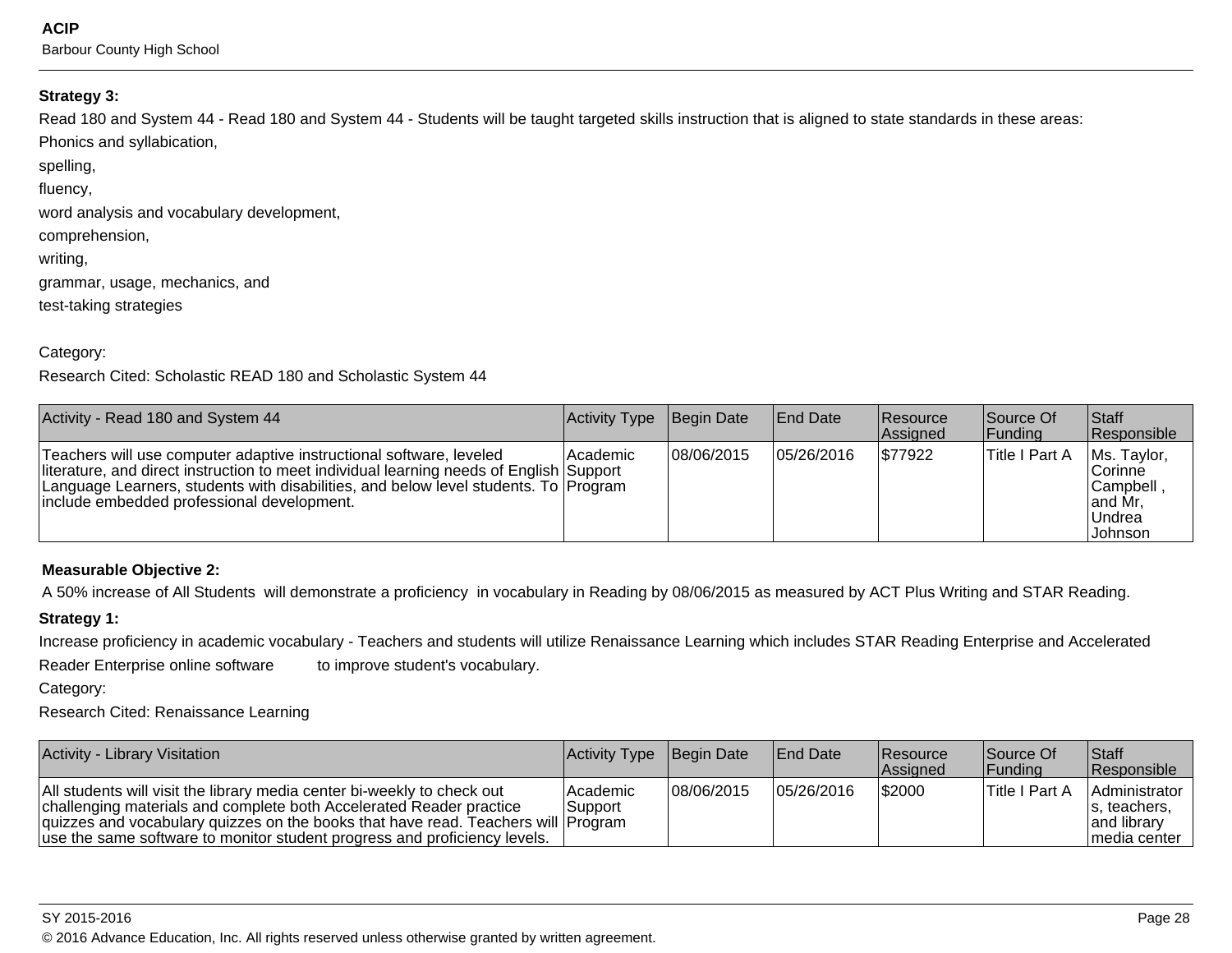**ACIP**

Barbour County High School

| Activity - Increase academic vocabulary                                                                                                                                                                                                                                                                                                             | Activity Type        | Begin Date | <b>IEnd Date</b> | <b>Resource</b><br>Assigned | Source Of<br><b>Funding</b> | <b>Staff</b><br>Responsible                                                 |
|-----------------------------------------------------------------------------------------------------------------------------------------------------------------------------------------------------------------------------------------------------------------------------------------------------------------------------------------------------|----------------------|------------|------------------|-----------------------------|-----------------------------|-----------------------------------------------------------------------------|
| Teachers in grades 7 -12 will use word walls to introduce and reinforce<br>vocabulary, they will preteach vocabulary, use vocabulary warm-ups, bell<br>ringers, and review vocabulary in order to increase proficiency in academic [Program]<br>vocabulary. Teachers not familiar with word walls will be trained on word<br>wall creation and use. | Academic<br>'Support | 08/06/2015 | 105/26/2016      | \$0                         | No Funding<br>Required      | Administrator<br>s, teachers,<br>and library<br>∣media<br><i>specialist</i> |

#### **(shared) Strategy 2:**

Increase literary comprehension - Students will increase literary comprehension in recreational as well as academic reading

Category:

Research Cited: ACT ASPIRE, ACT Plus Writing, Work Keys

| Activity - Library visitation                                                                                                                                                                                                                                                                     | <b>Activity Type</b> Begin Date |             | <b>End Date</b> | <b>Resource</b><br><b>Assigned</b> | Source Of<br><b>IFundina</b> | Staff<br>Responsible                   |
|---------------------------------------------------------------------------------------------------------------------------------------------------------------------------------------------------------------------------------------------------------------------------------------------------|---------------------------------|-------------|-----------------|------------------------------------|------------------------------|----------------------------------------|
| Students will visit the library bi-weekly to check out challenging materials<br>and complete both Accelerated Reader practice quizzes and vocabulary<br> quizzes on the books they have read. Teachers will use the same software  Program<br>to monitor student progress and proficiency levels. | <b>Academic</b><br>l Support    | 108/06/2015 | 105/26/2016     | 1\$0                               | $ No$ Funding<br> Reauired   | Teachers and  <br>Imedia<br>specialist |

| Activity - Depths of Knowledge                                                                                                                                                                                                                                                                                                                                                                                                                                                       | Activity Type                                                         | Begin Date | <b>End Date</b> | Resource<br>Assigned | Source Of<br> Funding | <b>Staff</b><br>Responsible    |
|--------------------------------------------------------------------------------------------------------------------------------------------------------------------------------------------------------------------------------------------------------------------------------------------------------------------------------------------------------------------------------------------------------------------------------------------------------------------------------------|-----------------------------------------------------------------------|------------|-----------------|----------------------|-----------------------|--------------------------------|
| There is a need to increase the level of rigor for all students in our<br>classrooms. The Common Core State Standards are not enough to<br>increase rigor to the needed level. The implementation of these standards<br>requires practical tools to develop local curricula and assessments and to<br>promote classroom discourse aligned to higher levels of cognitive demand. Learning,<br>Therefore teachers will receive training in the use of Depths of Knowledge.  Behavioral | Academic<br>Support<br>Program,<br>Professional<br>Support<br>Program | 10/07/2015 | 05/26/2016      | \$746                | Title II Part A       | Teachers and<br>administrators |

## **Goal 2: Engage and Empower the Learner Through Technology**

#### **Measurable Objective 1:**

90% of All Students will demonstrate a proficiency to use digital tools individually or collaboratively, in and out of the classroom to gather, organize, evaluate, and<br>share and present information in Mathematics by 05/2

#### **Strategy 1:**

Student Engagement with Technology Tool Engagement - Barbour County High School classroom's have SmartBoard capability. All teachers actively use and encourage student use of the SmartBoards for academic engagement with the interactive technology tools. Teachers will develop classroom procedures and guidelinesfor student engagement with interactive technology tools. Other interactive tools for students are document cameras, LCD projectors, Mobi pads & clickers. Classroomobservations focused on student interaction with technology will be documented along with notations within the teacher's lesson plans.

#### SY 2015-2016

en and the set of the set of the set of the set of the set of the set of the set of the set of the set of the set of the set of the set of the set of the set of the set of the set of the set of the set of the set of the se © 2016 Advance Education, Inc. All rights reserved unless otherwise granted by written agreement.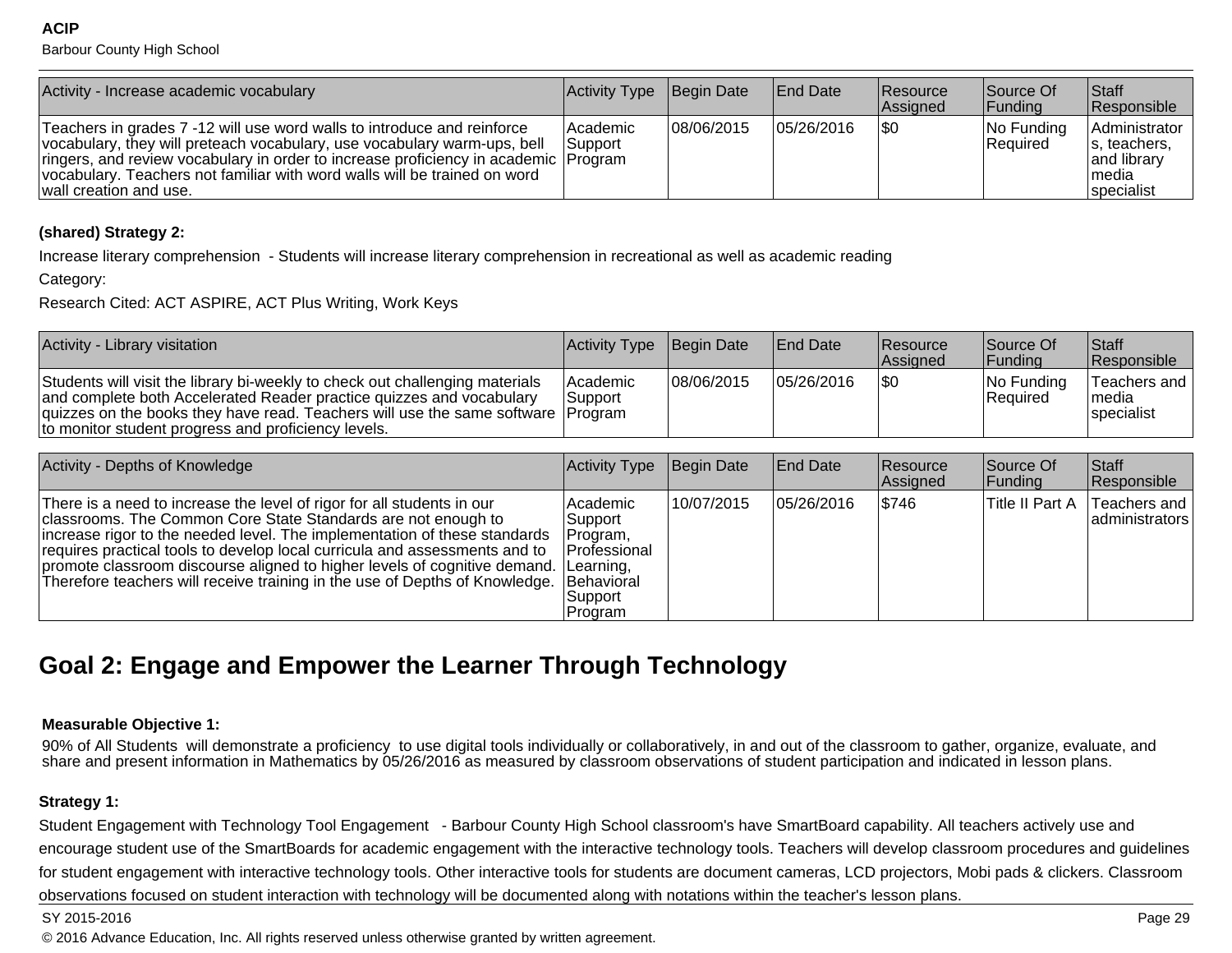Research cited: Alabama Technology Course of Study

Category:

Research Cited: Research cited: Alabama Technology Course of Study

| Activity - Interactive Technology Tool Engagement                                                                                                                                                                                                                                                                               | Activity Type | Begin Date | <b>End Date</b>  | <b>Resource</b><br>Assigned | Source Of<br> Funding | <b>Staff</b><br>Responsible                             |
|---------------------------------------------------------------------------------------------------------------------------------------------------------------------------------------------------------------------------------------------------------------------------------------------------------------------------------|---------------|------------|------------------|-----------------------------|-----------------------|---------------------------------------------------------|
| Use digital tools to solve mathematics problems in grades seven through<br>twelve. Barbour County High School will use this activity to support the<br>needs of our students, especially those of high poverty, to afford them the<br>equitable opportunity to interact with technology and prepare for careers<br>and college. | Technology    | 08/06/2015 | 105/26/2016      | 54000                       | Title I Part A        | <b>Classroom</b><br>Iteachers and<br><u>Iprincipals</u> |
|                                                                                                                                                                                                                                                                                                                                 |               |            |                  |                             |                       |                                                         |
| <b>Activity - Professional Development</b>                                                                                                                                                                                                                                                                                      | Activity Type | Begin Date | <b>IEnd Date</b> | Resource<br>Assigned        | Source Of<br> Funding | <b>Staff</b><br>Responsible                             |

|                                                                                                                                                 |                                                                                                         |            |            | Assigned | Funding        | Responsible                     |
|-------------------------------------------------------------------------------------------------------------------------------------------------|---------------------------------------------------------------------------------------------------------|------------|------------|----------|----------------|---------------------------------|
| There will be professional development for all educators in order to<br>enhance teaching and learning in the classrooms as well as school wide. | Academic<br>Support<br>Program.<br>Professional<br>Learning,<br><b>Behavioral</b><br>Support<br>Program | 08/06/2015 | 05/26/2016 | \$2000   | Title I Part A | Teachers and<br> administrators |

#### **Measurable Objective 2:**

100% of Ninth, Tenth, Eleventh and Twelfth grade students will demonstrate a proficiency by participating in at least one on-line learning experience prior to<br>graduation in Career & Technical by 05/23/2016 as measured by

#### **Strategy 1:**

Career Tech Online Learning Experience - The Barbour County School District will implement an online learning experience for 9 - 12 grade students through the required Career Preparedness Course. All 9th grade students and any 10 - 12 grade transfer students will be required to take the Career Parparedness Course.TheCareer Preparedness course will be taught in the computer lab. The course will be monitored through lesson plans and grades.

Category:

Research Cited: Alabama Course of Study for Career Prepareness

| Digital Citizenship<br>Activity | Activity<br><b>Type</b> | <b>IBegin Date</b> | <b>End Date</b> | l Resource<br><i><b>Assigned</b></i> | Source Of<br>l Fundina | Staff<br>. .<br><b>IResponsible</b> |
|---------------------------------|-------------------------|--------------------|-----------------|--------------------------------------|------------------------|-------------------------------------|
|                                 |                         |                    |                 |                                      |                        |                                     |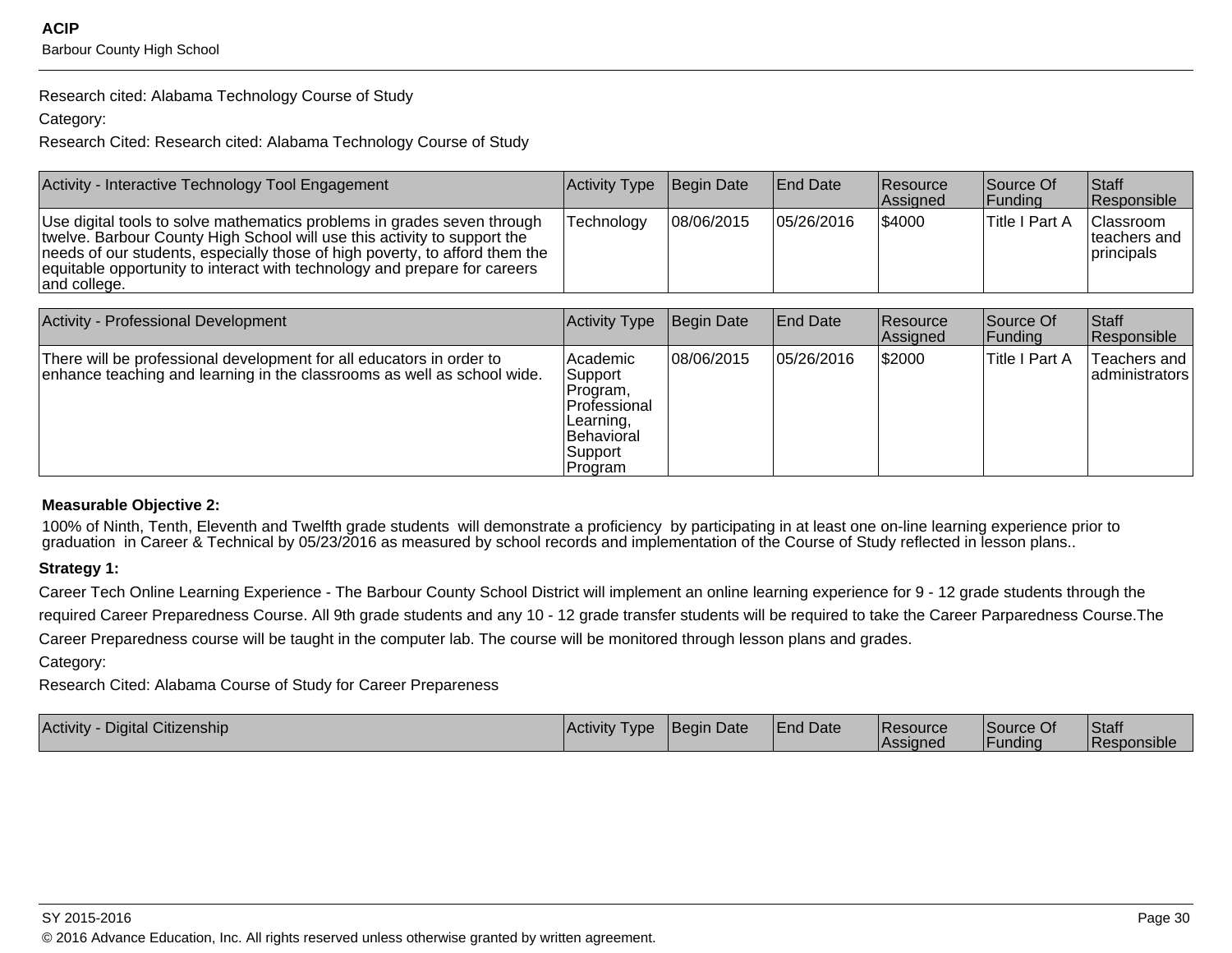#### **ACIP**

Barbour County High School

| Demonstrate appropriate digital citizenship through safe, ethical, and legal<br>use of technology systems and digital content.<br>a. Explain consequences of illegal and unethical use of technology<br>systems and digital content.<br>Examples: cyberbullying, plagiarism<br>b. Interpret copyright laws and plolicies with regard to ownership and use<br>of digital content.<br>c. Explain the implications of creating and maintaining a positive digital<br>lfootprint.<br>d. Critique Internet and digital information for validity, reliability, accuracy,<br>Ibias, and current relevance.<br>e. Cite sources of digital content using a style manual.<br>Examples: Moedern Language Association (MLA) American Psychological<br>Association (APA) | <b>Career</b><br>Preparation/O<br>rientation | 08/19/2015         | 05/23/2016       | ISO        | No Funding<br>Required | Business<br>Education<br>Teacher |
|-------------------------------------------------------------------------------------------------------------------------------------------------------------------------------------------------------------------------------------------------------------------------------------------------------------------------------------------------------------------------------------------------------------------------------------------------------------------------------------------------------------------------------------------------------------------------------------------------------------------------------------------------------------------------------------------------------------------------------------------------------------|----------------------------------------------|--------------------|------------------|------------|------------------------|----------------------------------|
| Activity - Technology Troubleshooting                                                                                                                                                                                                                                                                                                                                                                                                                                                                                                                                                                                                                                                                                                                       | Activity Tyne                                | <b>IRegin</b> Date | <b>IFnd Date</b> | l Rasnurra | ISource Of             | $\mathsf{R}$                     |

| Activity -<br><b>Technology Troubleshooting</b>                                                                                                                 | Activity Type Begin Date                      |             | <b>IEnd Date</b> | Resource<br>lAssianed | Source Of<br>Fundina     | Staff<br>Responsible                    |
|-----------------------------------------------------------------------------------------------------------------------------------------------------------------|-----------------------------------------------|-------------|------------------|-----------------------|--------------------------|-----------------------------------------|
| Diagnose problems with hardware, software, and advanced network<br>stystems. Examples: printer, profector, power supply, task mamager,<br>Inetwork connectivity | Career<br><b>Preparation/O</b><br>Trientation | 108/19/2015 | 05/23/2016       |                       | INo Fundina<br> Required | <b>Business</b><br>Education<br>Teacher |

| Activity - Collaborative Learning Projects                                                                                                                                                                                                                                               | Activity Type                                  | Begin Date  | <b>End Date</b> | <b>Resource</b><br>Assigned | Source Of<br><b>Funding</b> | <b>Staff</b><br>Responsible             |
|------------------------------------------------------------------------------------------------------------------------------------------------------------------------------------------------------------------------------------------------------------------------------------------|------------------------------------------------|-------------|-----------------|-----------------------------|-----------------------------|-----------------------------------------|
| Utilize an online learning-management system to engage in collaborative<br>learning projects, discussions, and assessments beyond the traditional<br>classroom that are goal-oriented, focused, project-based, and inquiry-<br>oriented.<br>Examples: Moodle, Edmodo, Blackboard, Canvas | Career<br>Preparation/O<br><b>I</b> rientation | 108/19/2015 | 05/23/2016      | \$0                         | No Funding<br>Required      | Business<br><b>Educaiton</b><br>Teacher |

## **Goal 3: EL Students will become proficient in the English language**

#### **Measurable Objective 1:**

A 10% increase of English Learners students will demonstrate a proficiency in English in Writing by 05/22/2015 as measured by 2015 ACCESS for ELLs' results (if<br>we receive new EL students who have not passed the WIDA ACCE

#### **Strategy 1:**

Implement SDAIE/SIOP - Teachers will implement SDAIE/SIOP strategies after receiving training.

Category:

Research Cited: WIDA Consortium

| <b>Activity</b><br>- Professional Development | <b>IActivity T</b><br><b>I</b> vpe | <b>Begin Date</b> | <b>IEnd Date</b> | <b>Resource</b><br><b>Assigned</b> | Source Of<br>undina | Staff<br><b>Responsible</b> |
|-----------------------------------------------|------------------------------------|-------------------|------------------|------------------------------------|---------------------|-----------------------------|
|-----------------------------------------------|------------------------------------|-------------------|------------------|------------------------------------|---------------------|-----------------------------|

SY 2015-2016

en and the state of the state of the state of the state of the state of the state of the state of the Page 31  $\,$ © 2016 Advance Education, Inc. All rights reserved unless otherwise granted by written agreement.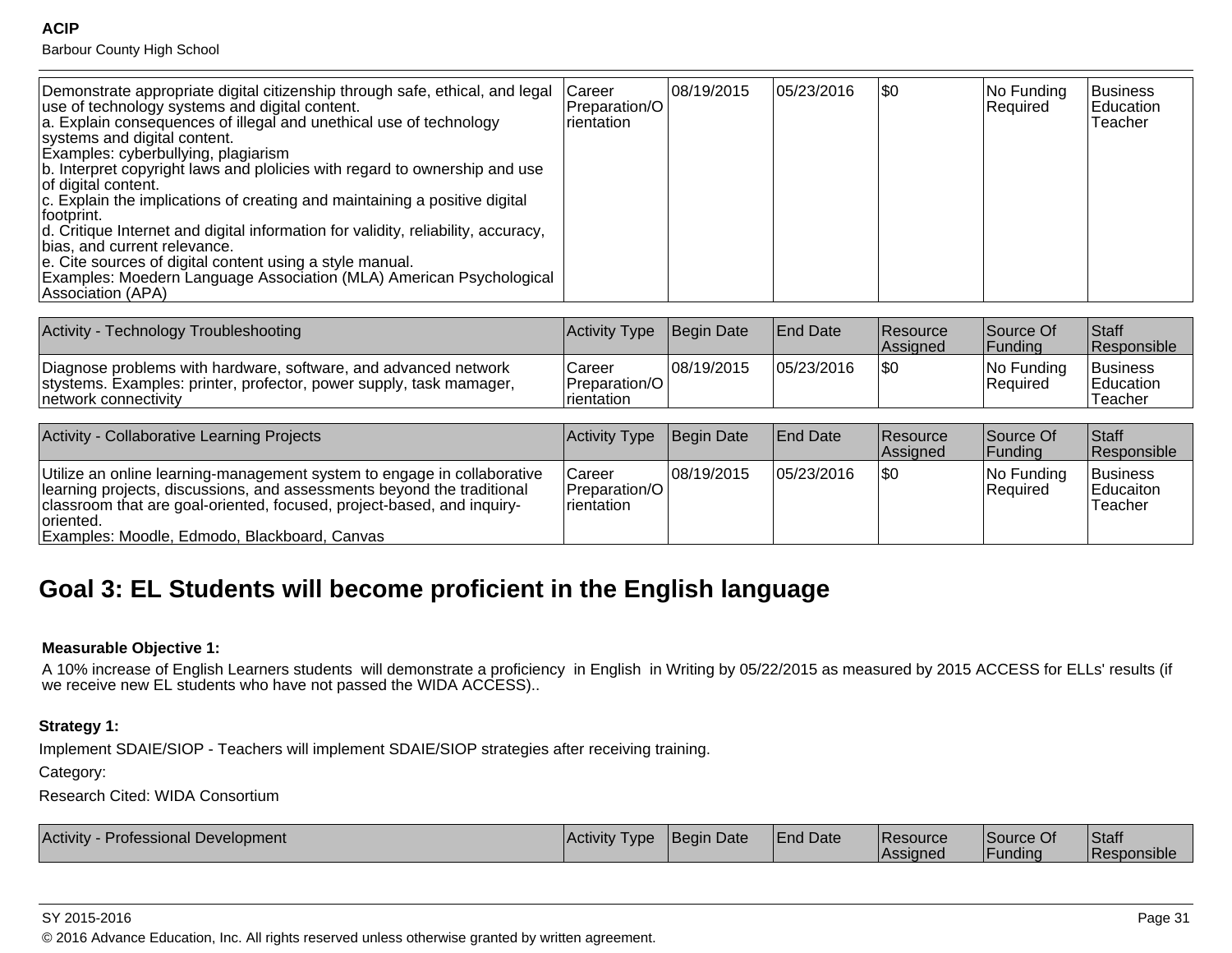**ACIP**Barbour County High School

| Teachers will receive training on the implementation of SDAIE/SIOP<br>models and strategies. These strategies will help improve instruction for EL Learning<br>Istudents. | lProfessional                  | 08/06/2015 | 105/26/2016     | <b>SO</b>                   | $ No$ Funding<br>Required | IEL<br>Coordinator,<br>Ischool<br>ladministrators<br>. teachers |
|---------------------------------------------------------------------------------------------------------------------------------------------------------------------------|--------------------------------|------------|-----------------|-----------------------------|---------------------------|-----------------------------------------------------------------|
| Activity - Implementation of SDAIE/SIOP                                                                                                                                   | Activity Type                  | Begin Date | <b>End Date</b> | <b>Resource</b><br>Assigned | Source Of<br> Funding     | <b>Staff</b><br>Responsible                                     |
| English Language Arts teachers will implement at least one writing activity<br>each week utilizing SDAIE/SIOP strategies for EL students.                                 | Academic<br>Support<br>Program | 08/06/2015 | 105/26/2016     | \$0                         | No Funding<br>Required    | School<br>administrators<br>land teachers                       |

# **Goal 4: Prepare and support teachers and leaders to graduate College- and Career-ReadyStudents**

#### **Measurable Objective 1:**

demonstrate a proficiency in exhibiting knowledge, skills, and work processes that are representative of an innovative professional in a global and digital society by05/26/2016 as measured by classroom observations and EDUCATEAlabama reports.

#### **Strategy 1:**

Professional Development - Teachers at Barbour County High School have been provided with professional development and will have ongoing opportunities to enhance their technology skills to increase their proficiency with technology needed in the classroom. This professional development will help teachers to integratetechnology into their lessons and to increase students' hands-on experience with technology. Teachers will also prepare students with technology skills that will enablethem to actively participate in the learning experience and become more knowledgeable of the technology that will help them in their preparation for college andcareers.

Category:

Research Cited: Alabama Plan 2020

| Activity -<br>- Document Camera Training | IActivity Type | Begin Date | <b>End Date</b> | <b>Resource</b><br><i><b>IAssigned</b></i> | <b>Source Of</b><br><b>IFunding</b> | Staff<br><b>IResponsible</b> |
|------------------------------------------|----------------|------------|-----------------|--------------------------------------------|-------------------------------------|------------------------------|
|------------------------------------------|----------------|------------|-----------------|--------------------------------------------|-------------------------------------|------------------------------|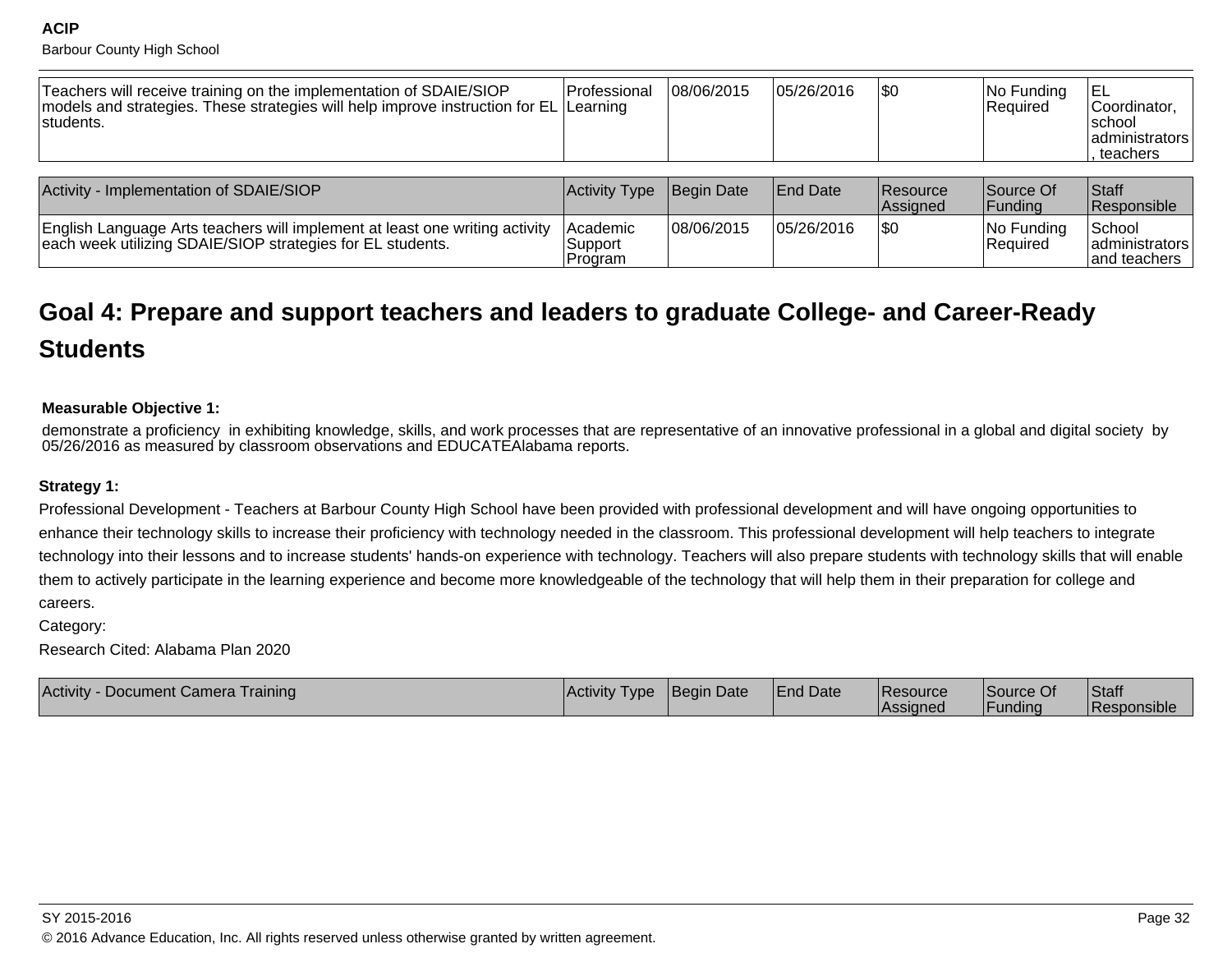Barbour County High School

| Teachers at BCHS will be provided with training on the use of Document<br>Cameras as needed in order to increase technology integration in the<br>Iclassroom. | Professional<br>Learning | 08/06/2015 | 05/26/2016 | $\sqrt{50}$ | No Funding<br>Required | Technology<br> coordinator,<br>Idirector of<br>linstructional<br><b>Iservices</b> and<br>lfederal<br>programs,<br>⊺outside<br> consultants,<br>∣school<br>administrators<br>land teachers |
|---------------------------------------------------------------------------------------------------------------------------------------------------------------|--------------------------|------------|------------|-------------|------------------------|-------------------------------------------------------------------------------------------------------------------------------------------------------------------------------------------|
|---------------------------------------------------------------------------------------------------------------------------------------------------------------|--------------------------|------------|------------|-------------|------------------------|-------------------------------------------------------------------------------------------------------------------------------------------------------------------------------------------|

| Activity - SmartBoard Training                                                                                                                                  | Activity Type Begin Date          |            | <b>End Date</b> | <b>Resource</b><br><b>Assigned</b> | Source Of<br> Fundina   | <b>Staff</b><br>Responsible                       |
|-----------------------------------------------------------------------------------------------------------------------------------------------------------------|-----------------------------------|------------|-----------------|------------------------------------|-------------------------|---------------------------------------------------|
| BCHS will provide training on the use of SmartBoards for instructional<br>personnel as needed in order to increase technology integration in the<br>Iclassroom. | <b>IProfessional</b><br> Learning | 08/06/2015 | 05/26/2016      | 1\$C                               | INo Fundina<br>Required | Technology<br><b>Coordinator</b><br>land teachers |

| Activity - OdysseyWare Training                                                                                                                                                                                                                                       | Activity Type Begin Date |            | <b>End Date</b> | <b>Resource</b><br><b>Assigned</b> | Source Of<br> Fundina | <b>Staff</b><br>Responsible                                                    |
|-----------------------------------------------------------------------------------------------------------------------------------------------------------------------------------------------------------------------------------------------------------------------|--------------------------|------------|-----------------|------------------------------------|-----------------------|--------------------------------------------------------------------------------|
| A select group of teachers, counselors and school administrators of BCHS Professional<br>will be trained and/or refreshed on the use of OdysseyWare Instructional<br>Software to assist high poverty and high need at-risk students currently in<br>$l$ arades 10-12. | Learning                 | 08/06/2015 | 05/26/2016      | \$1875                             | Title II Part A       | Technology<br>coordinator.<br>Ischool<br>  administrators  <br>land teachers I |

| Activity - Professional Development                                                                                                  | <b>Activity Type</b>                                                                                      | Begin Date | <b>End Date</b> | <b>Resource</b><br>Assigned | Source Of<br> Funding | <b>Staff</b><br>Responsible      |
|--------------------------------------------------------------------------------------------------------------------------------------|-----------------------------------------------------------------------------------------------------------|------------|-----------------|-----------------------------|-----------------------|----------------------------------|
| Professional development for all educations in order to enhance the<br>teaching and learning in the classroom as well as school wide | Academic<br>Support<br>Program,<br>l Professional<br>Learning,<br><b>Behavioral</b><br>Support<br>Program | 08/06/2015 | 05/26/2016      | \$2000                      | Title I Part A        | Teachers and<br>  administrators |

# **Goal 5: All educators and students will have tools to access a comprehensive viable**

## **infrastructure when and where they need it**

### **Measurable Objective 1:**

 collaborate to ensure BCHS has external internet connections to its internet service provider that enables easy student and teacher access to online resources andtools, such as digital content, video streaming, digital textbooks, and online assessments by 05/26/2016 as measured by survey results: teachers, students, administrators, and parents.

en and the state of the state of the state of the state of the state of the state of the state of the state of the state of the state of the state of the state of the state of the state of the state of the state of the sta © 2016 Advance Education, Inc. All rights reserved unless otherwise granted by written agreement.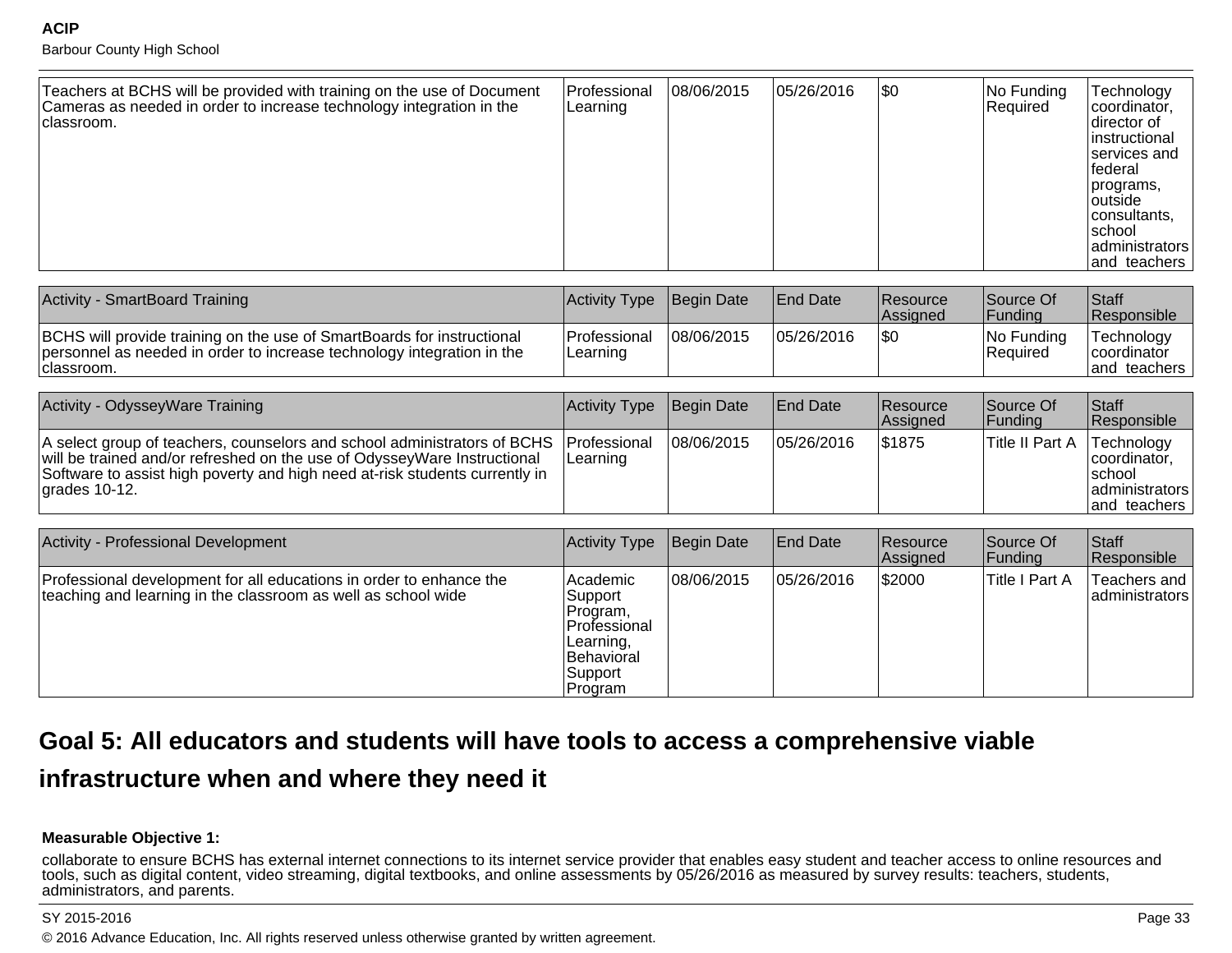#### **Strategy 1:**

School Interactive Website - Barbour County High School as part of the district's planning partnered with School In sites to design and host an interactive website forthe school. The website contains the following interactive content: Upcoming Events, Calendars, Resource Links, Survey Links, INOW Parental Portal, INOW TeacherPortal, Homework and Assignment Links, departmental links, and organization links. Funding was the only resources needed as all the infrastructure was currently in place. It will be monitored by the school level by the principal for updates and content as well as the counter for visitors to the website.Category:

Research Cited: Alabama Plan 2020

| <b>Activity - INOW Parent Portal</b>                                                                                                                                                                                                                               | Activity Type                   | Begin Date  | <b>End Date</b> | Resource<br>Assigned | Source Of<br> Funding | <b>Staff</b><br>Responsible                                                                                            |
|--------------------------------------------------------------------------------------------------------------------------------------------------------------------------------------------------------------------------------------------------------------------|---------------------------------|-------------|-----------------|----------------------|-----------------------|------------------------------------------------------------------------------------------------------------------------|
| Through the INOW Home Portal link on the Barbour County High School<br>website, parents can access grades, lesson plans, attendance,<br>assignments and upcoming events. Schools have provided and will<br>continue to provide training opportunities for parents. | l Parent<br><b>Ilnvolvement</b> | 108/06/2015 | 05/26/2016      | \$9100               | <b>Other</b>          | Technology<br>coordinator.<br>Isuperintenden<br>$ t$ , district staff, $ $<br>Ischool<br>ladministrators<br>. teachers |

# **Goal 6: To improve school culture and climate**

### **Measurable Objective 1:**

collaborate to build a positive school climate by 05/26/2016 as measured by student attendance, teacher attendance, discipline, and parent involvement.

### **Strategy 1:**

Reduce Student Absences - The school will provide incentives to encourage students to attend school. The school will also provide information to parents about truancylaws and procedures

Category:

Research Cited: Alabama Truancy Laws

| Activity - Provide incentives for students                                                                                                                                                                                                                                                                                                                                                                                                                                                                                                                                                                                                     | Activity Type                    | Begin Date | <b>End Date</b> | <b>Resource</b><br>Assigned | Source Of<br> Funding         | Staff<br>Responsible                |
|------------------------------------------------------------------------------------------------------------------------------------------------------------------------------------------------------------------------------------------------------------------------------------------------------------------------------------------------------------------------------------------------------------------------------------------------------------------------------------------------------------------------------------------------------------------------------------------------------------------------------------------------|----------------------------------|------------|-----------------|-----------------------------|-------------------------------|-------------------------------------|
| Ask local businesses in the community to donate gift certificates and<br>sponsor prizes. The school will develop a Positive Behavior System that<br>will reward students each month as well as each nine weeks for perfect<br>attendance and positive behavior.<br>The guidance counselor and graduation coach will maintain records and<br>the students will be awarded accordingly. Students will be rewarded<br>through honors day, perfect attendance certificates, bulletin board<br>highlighting perfect attendance each nine weeks, district/school student of<br>the month, students name will appear in newspaper and school website. | Behavioral<br>Support<br>Program | 08/06/2015 | 05/26/2016      | 1\$0                        | No Funding<br><b>Required</b> | Administrator<br>ls and<br>teachers |

#### SY 2015-2016

estimate the contract of the contract of the contract of the contract of the contract of the contract of the contract of the contract of the contract of the contract of the contract of the contract of the contract of the c © 2016 Advance Education, Inc. All rights reserved unless otherwise granted by written agreement.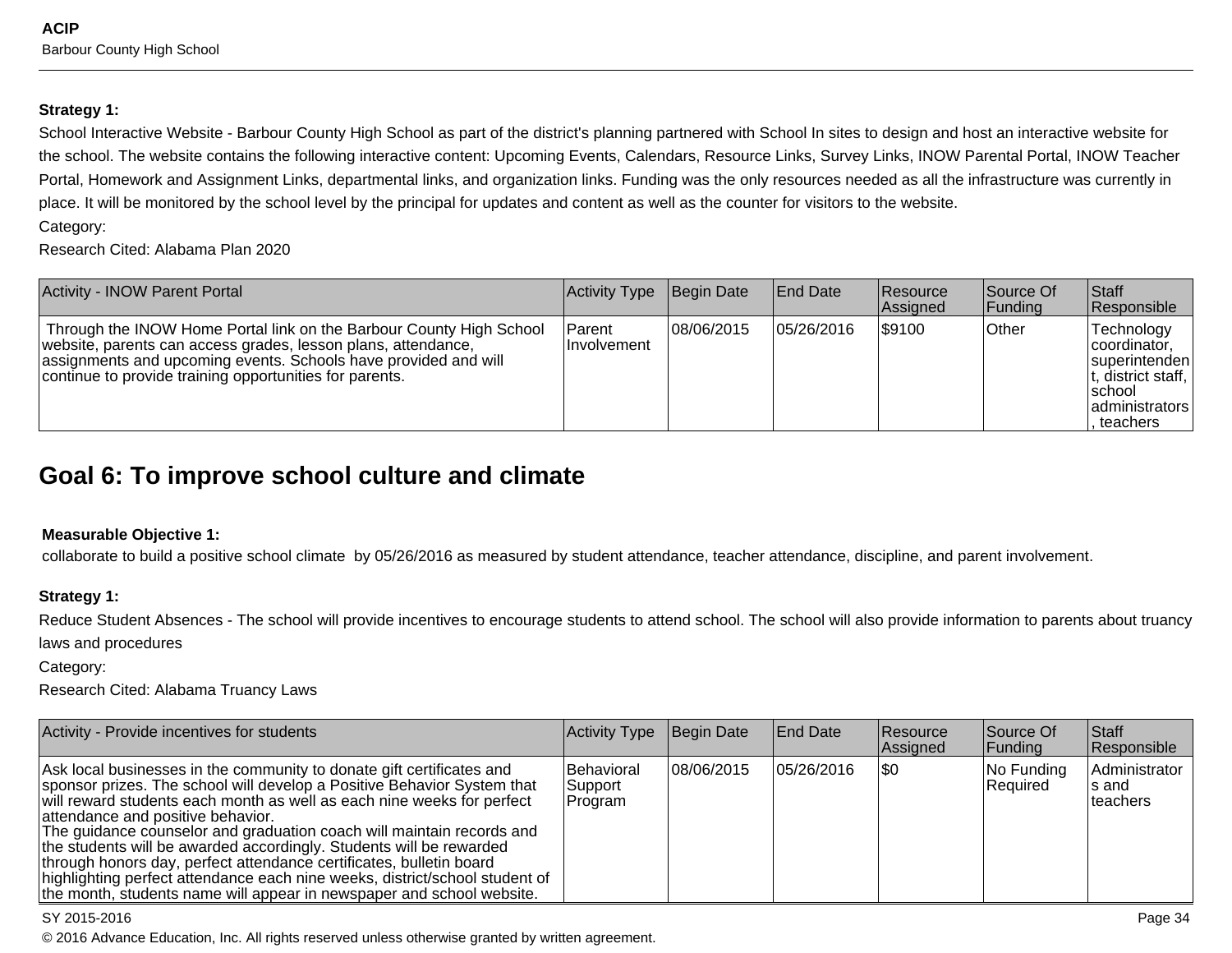Barbour County High School

| Activity - Professional Development                                                                                    | Activity Type                     | Begin Date | <b>End Date</b> | <b>Resource</b><br><b>Assigned</b> | Source Of<br>Funding        | Staff<br><b>Responsible</b>     |
|------------------------------------------------------------------------------------------------------------------------|-----------------------------------|------------|-----------------|------------------------------------|-----------------------------|---------------------------------|
| All educators will attend professional development that will enhance the<br>overall climate and culture of our school. | Behavioral<br>Support<br>IProgram | 08/06/2015 | 05/26/2016      | <b>S2000</b>                       | <sup>1</sup> Title I Part A | Teachers and<br>ladministrators |

### **Strategy 2:**

Decrease Referrals - Target Behavior

### ACTION STEP:

Teachers will communicate with parents about behavior problems throughout the school year.

Teacher/Parent Communication Logs should reflect at least 3 actual contacts with parents or guardians via phone call, email conversation, or documented face to faceconversation.

Parent conferences

Referral to counselor

Behavior Plan

Positive Behavior System

Category:

| Activity - Improve Parent Involvement                                                                                                                                                                                                                                                                                                                                                                                                                                                                  | Activity Type                    | Begin Date  | <b>End Date</b> | <b>Resource</b><br>Assigned | Source Of<br> Funding         | <b>Staff</b><br>Responsible    |
|--------------------------------------------------------------------------------------------------------------------------------------------------------------------------------------------------------------------------------------------------------------------------------------------------------------------------------------------------------------------------------------------------------------------------------------------------------------------------------------------------------|----------------------------------|-------------|-----------------|-----------------------------|-------------------------------|--------------------------------|
| Improve the number of parents actively involved in school activities and<br>their child's education by doing the following: teachers making three<br>parental contacts per week, parent/community newsletter placed at<br>churches throughout the county highlighting school news and events in<br>which parents can participate. Make parents aware of volunteer<br>opportunities through the school web-site and other media outlets. All of<br>the above will be monitored by the school principal. | Behavioral<br>Support<br>Program | 108/06/2015 | 05/26/2016      | 1\$0                        | No Funding<br><b>Required</b> | administrators<br>and teachers |

| <b>Activity - Target Behavior</b>                                                                                                                                                                                                                                                                                                                                                                             | Activity Type Begin Date      |             | <b>End Date</b> | Resource<br>Assigned | Source Of<br><b>Funding</b>      | <b>Staff</b><br>Responsible                 |
|---------------------------------------------------------------------------------------------------------------------------------------------------------------------------------------------------------------------------------------------------------------------------------------------------------------------------------------------------------------------------------------------------------------|-------------------------------|-------------|-----------------|----------------------|----------------------------------|---------------------------------------------|
| Teachers will keep a teacher/parent communication log that will reflect at<br>least 3 actual contacts with parents or guardians via phone, call, email<br>conversation, or documented face to face conversations. If those things do Program<br>$ not$ give great results, there will then be parent conferences, referrals to the $ $<br>counselor, a behavior plan created, and a positive behavior system. | <b>Behavioral</b><br> Support | 108/06/2015 | 05/26/2016      | 1\$0                 | $ No$ Funding<br><b>Required</b> | Teachers,<br>Counselor.<br>  Administration |

### **Strategy 3:**

ReduceTeacher absences - Motivation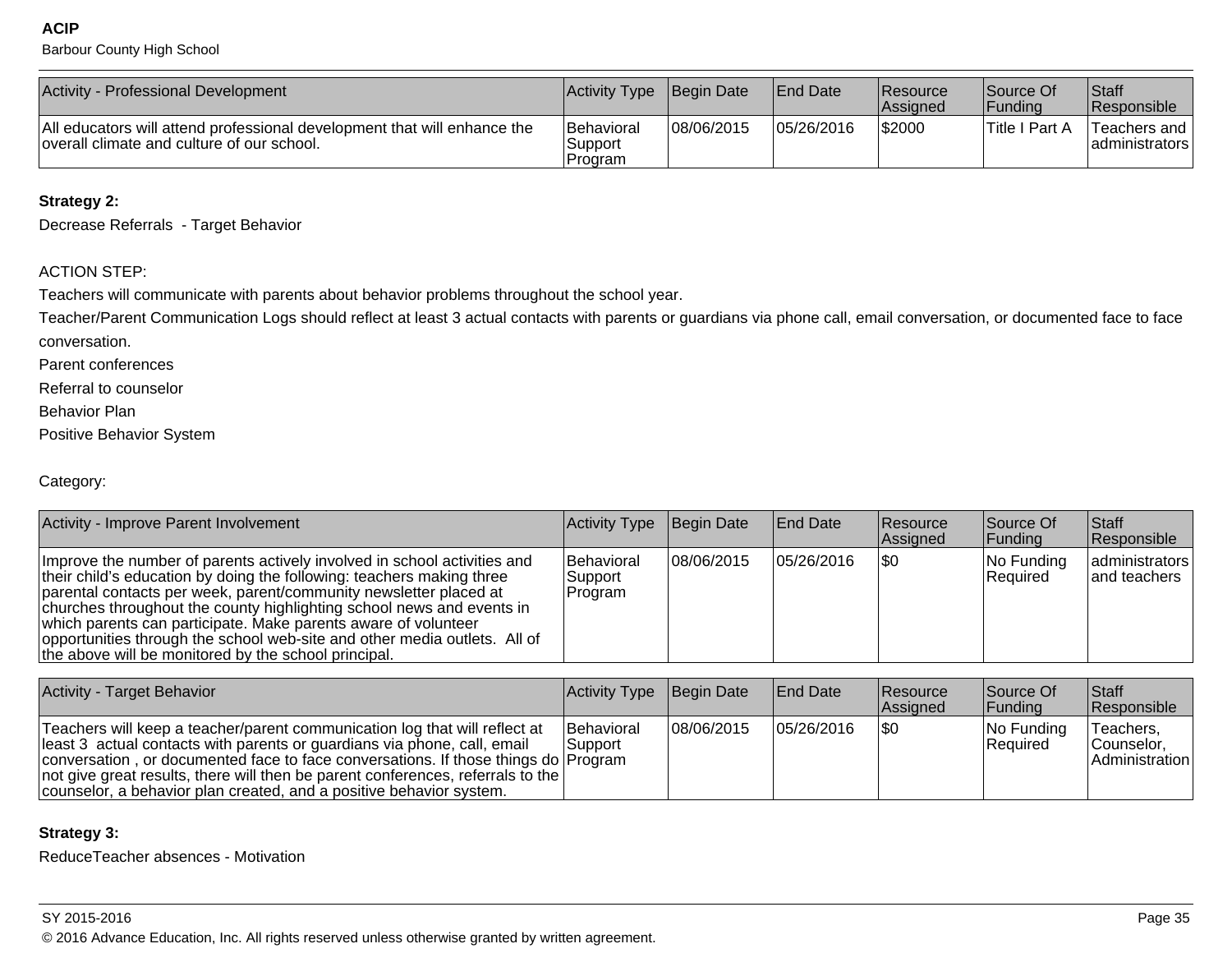**ACIP**Barbour County High School

### ACTION STEP:

Administration will recognize the faculty that has perfect attendance for the month.

Administration will evaluate attendance for each faculty member.

Conference with faculty member after second consecutive absence

-Conference with faculty member after 4th total absence

#### Category:

| Activity - Improve teacher attendance rate                                                                                                                                                                                 | Activity Type Begin Date                  |            | <b>IEnd Date</b> | <b>Resource</b><br><b>Assigned</b> | Source Of<br><b>IFundina</b>     | <b>Staff</b><br><b>Responsible</b>  |
|----------------------------------------------------------------------------------------------------------------------------------------------------------------------------------------------------------------------------|-------------------------------------------|------------|------------------|------------------------------------|----------------------------------|-------------------------------------|
| Improve teacher motivation by providing duty free lunch, gift cards, comp.<br>days, principal selecting school wide teacher of the month, recognizing of<br>teachers birthdays, and celebrating teacher appreciation week. | <b>Behavioral</b><br> Support<br>IProgram | 08/06/2015 | 05/26/2016       | ISO                                | $ No$ Funding<br><b>Required</b> | Administrator<br>s and<br>Iteachers |

#### **Strategy 4:**

Mentoring - All new or inexperienced teachers are given support from an assigned master teacher.

Category:

Research Cited: Best Practices

| <b>Activity - Mentoring Activities</b>                                                                                                                                                                                                                                                                                                                                                                                                                                                             | Activity Type            | Begin Date | <b>End Date</b> | <b>Resource</b><br><b>Assigned</b> | Source Of<br> Funding  | <b>Staff</b><br>Responsible          |
|----------------------------------------------------------------------------------------------------------------------------------------------------------------------------------------------------------------------------------------------------------------------------------------------------------------------------------------------------------------------------------------------------------------------------------------------------------------------------------------------------|--------------------------|------------|-----------------|------------------------------------|------------------------|--------------------------------------|
| New teachers are paired with veteran teachers to assist in helping with<br>setting up classrooms, preparing lesson plans, classroom management<br>issues, and utilizing I-NOW for grade book,<br>attendance, and lesson plans. This program will be available for novice<br>teachers as they transition from novice to experienced teachers.<br>Classroom observations will be available as needed<br>where the mentor can observe the mentored and where the mentored can<br>lobserve the mentor. | Professional<br>Learning | 08/06/2015 | 05/26/2016      | 1\$0                               | No Funding<br>Required | Administrator<br>Is and<br>lteachers |

# **Goal 7: Transition students**

#### **Measurable Objective 1:**

collaborate to ensure a smooth transition from high school to College or career by 05/26/2016 as measured by graduation rate.

#### **Strategy 1:**

Transition - The following are transition activities that are offered at BCHS that promote awareness of life after high school.

Category:

Research Cited: Best practices

#### SY 2015-2016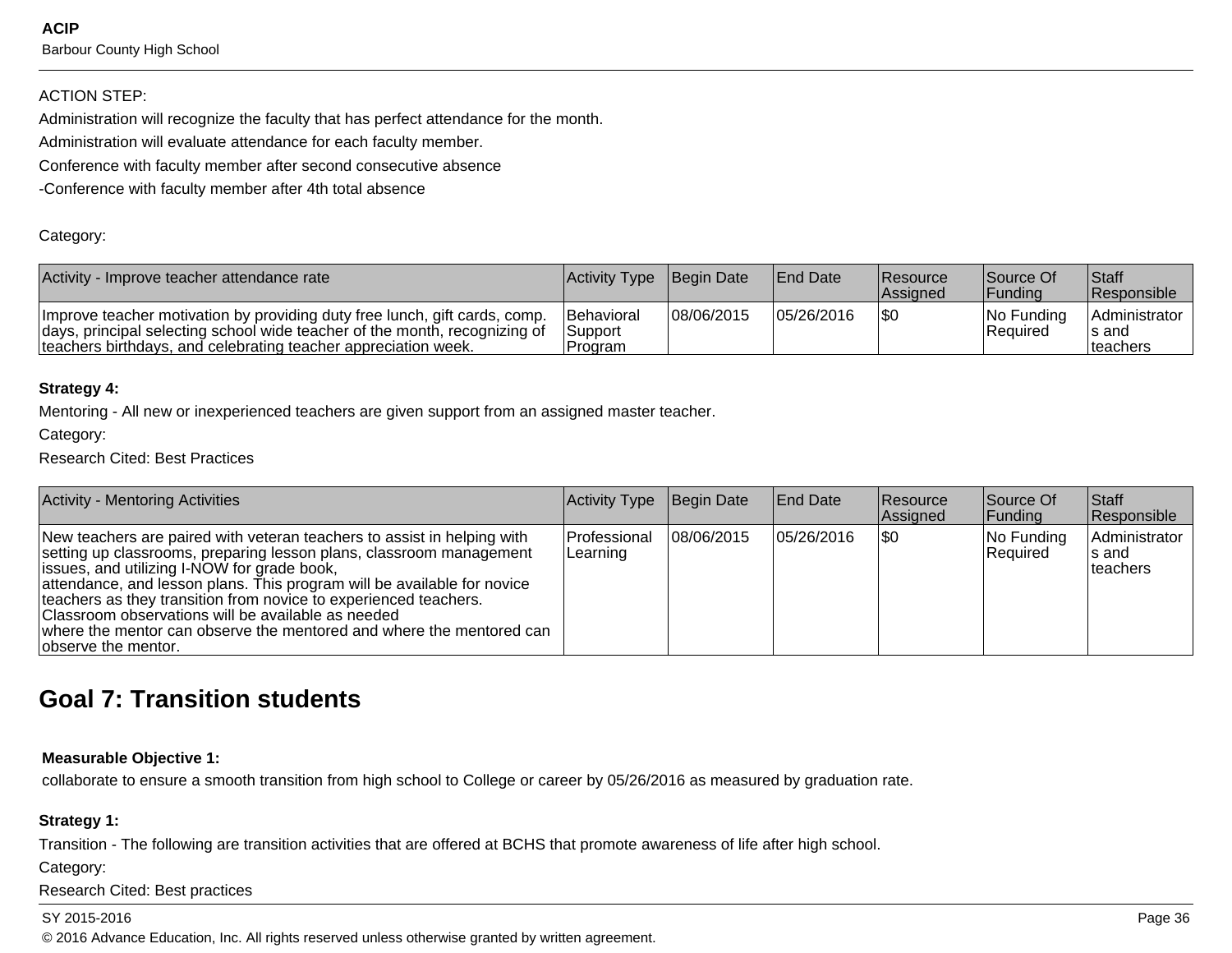Barbour County High School

| <b>Activity - Orientation</b>                                                                                                                                                                                                                                                                                                                                                                                                                                                    | <b>Activity Type</b>                  | Begin Date | <b>End Date</b> | Resource<br>Assigned | Source Of<br>Funding   | Staff<br>Responsible                                |
|----------------------------------------------------------------------------------------------------------------------------------------------------------------------------------------------------------------------------------------------------------------------------------------------------------------------------------------------------------------------------------------------------------------------------------------------------------------------------------|---------------------------------------|------------|-----------------|----------------------|------------------------|-----------------------------------------------------|
| Orientation will be held August 20 2015, to allow students an opportunity to<br>view the campus and meet their teachers.                                                                                                                                                                                                                                                                                                                                                         | Academic<br>Support<br>Program        | 08/20/2015 | 08/20/2015      | <b>\$0</b>           | No Funding<br>Required | <b>Administrator</b><br>ls and<br>teachers          |
|                                                                                                                                                                                                                                                                                                                                                                                                                                                                                  |                                       |            |                 |                      |                        |                                                     |
| Activity - Open House                                                                                                                                                                                                                                                                                                                                                                                                                                                            | <b>Activity Type</b>                  | Begin Date | <b>End Date</b> | Resource<br>Assigned | Source Of<br>Funding   | Staff<br>Responsible                                |
| •Open House will be held Aug. 13, 2015, where parents will be encouraged Career<br>to visit with their child's teachers.                                                                                                                                                                                                                                                                                                                                                         | Preparation/O<br>rientation           | 08/13/2015 | 08/13/2016      | \$0                  | No Funding<br>Required | Teachers and<br>administrators                      |
|                                                                                                                                                                                                                                                                                                                                                                                                                                                                                  |                                       |            |                 |                      |                        |                                                     |
| Activity - College Fair                                                                                                                                                                                                                                                                                                                                                                                                                                                          | <b>Activity Type</b>                  | Begin Date | <b>End Date</b> | Resource<br>Assigned | Source Of<br>Funding   | Staff<br>Responsible                                |
| College fair for seniors will be held October 23, 2015. Career/Jr. College<br>Fair will be held in the spring for 7-12 grade students.                                                                                                                                                                                                                                                                                                                                           | Career<br>Preparation/O<br>rientation | 10/23/2015 | 05/26/2016      | \$0                  | No Funding<br>Required | Teachers and<br>administrators                      |
|                                                                                                                                                                                                                                                                                                                                                                                                                                                                                  |                                       |            |                 |                      |                        |                                                     |
| Activity - Collaboration                                                                                                                                                                                                                                                                                                                                                                                                                                                         | <b>Activity Type</b>                  | Begin Date | <b>End Date</b> | Resource<br>Assigned | Source Of<br>Funding   | Staff<br>Responsible                                |
| Collaboration with the workforce permits juniors and seniors to become<br>aware of school-to-work opportunities using such things as field trips, talent Preparation/O<br>fairs, job shadowing and visits by the armed forces<br>personnel.<br>Activities for students in the upcoming year include: Regional Career Fair,<br>Guest Speakers, educational field trips and college visitation,<br>College/Career Day on campus, and ongoing<br>recruitment from the Armed Forces. | Career<br>rientation                  | 08/06/2015 | 05/26/2016      | \$0                  | No Funding<br>Required | Teachers,<br>ladministrators<br>. and<br> community |

# **Goal 8: All students at BCHS will obtain 95% or higher in student attendance.**

#### **Measurable Objective 1:**

collaborate to increase student attendance by 05/26/2016 as measured by the level of 95% or higher as reflected in attendance reports.

#### **Strategy 1:**

Attendance Collaboration and Monitoring - District Attendance Officer will meet with the school principals on a monthly basis to discuss truancy issues and to look atpatterns of absenteeism among students. These collaboration meetings will be based on daily, weekly, and monthly reporting of student attendance, with the results ofhaving a team effort in solving some of the absenteeism within the schools. Students wil perfect attendance will be recognized weekly within each classroom as well asmonthly by school administration. Students with perfect attendance for the semester will earn the opportunity to participate in field trip at the end of each semester

Category:

Research Cited: INOW/Chalkable Attendance Reports.

#### SY 2015-2016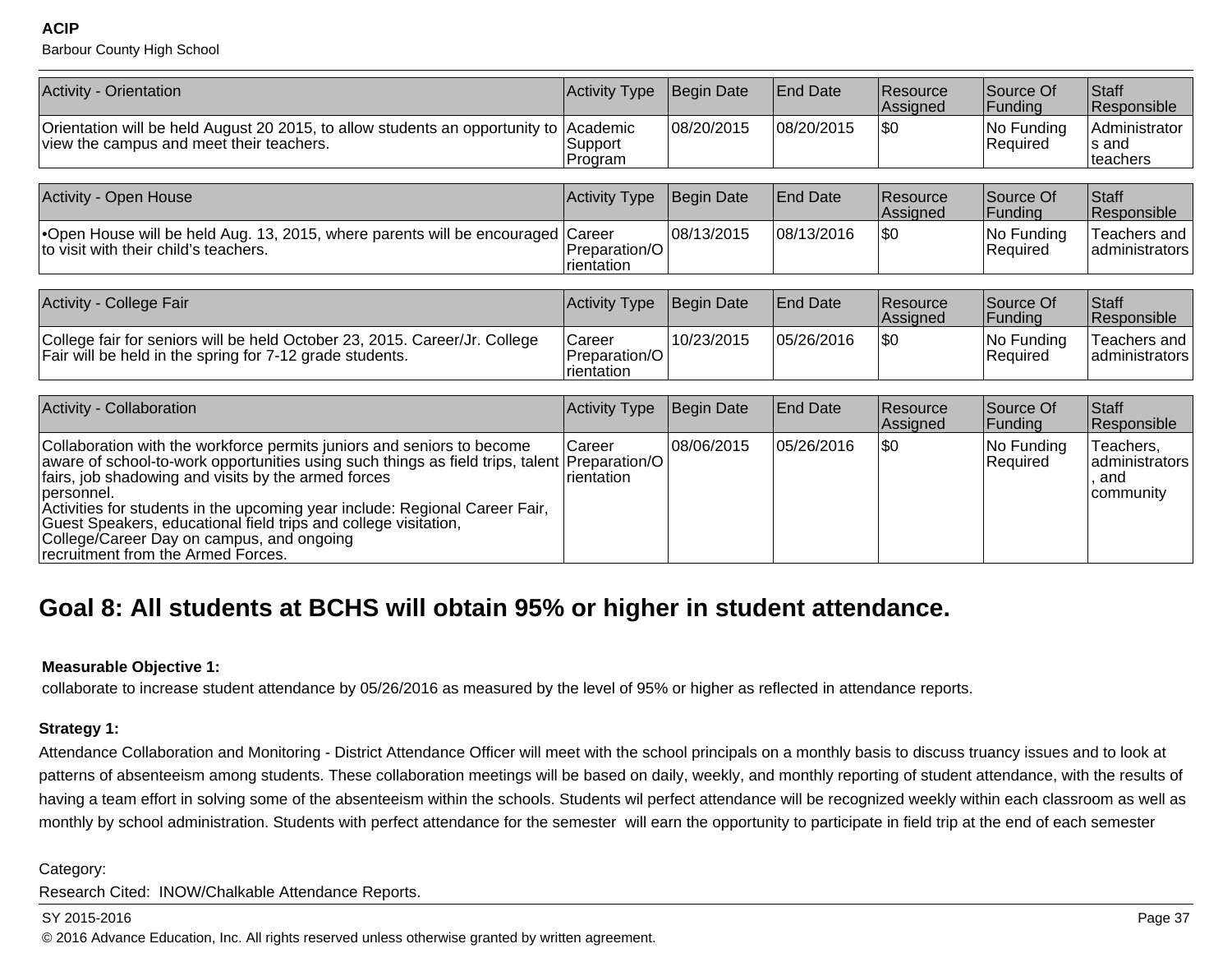Barbour County High School

| Activity - Schoolwide Attendance Recognition                                                                                      | <b>Activity Type</b>              | Begin Date        | <b>End Date</b> | Resource<br>Assigned | Source Of<br>Funding        | Staff<br>Responsible                                                     |
|-----------------------------------------------------------------------------------------------------------------------------------|-----------------------------------|-------------------|-----------------|----------------------|-----------------------------|--------------------------------------------------------------------------|
| BCHS will be recognized for reaching 95% or higher in attendance at the<br>monthly Board Meetings.                                | Community<br>Engagement           | 09/01/2015        | 05/26/2016      | \$0                  | No Funding<br>Required      | <b>District</b><br>Attendance<br>officer and<br><b>BCHS</b><br>Principal |
|                                                                                                                                   |                                   |                   |                 |                      |                             |                                                                          |
| Activity - Monthly Attendance Recognition                                                                                         | Activity Type                     | Begin Date        | <b>End Date</b> | Resource<br>Assigned | Source Of<br>Funding        | Staff<br>Responsible                                                     |
| Barbour County High School students with perfect attendance wil attend a<br>monthly PBS (Positive Behavior Support) extravaganza. | Behavioral<br>Support<br> Program | 09/01/2015        | 05/26/2016      | ISO.                 | No Funding<br>Required      | <b>BCHS</b><br>Administrator<br>s                                        |
|                                                                                                                                   |                                   |                   |                 |                      |                             |                                                                          |
| Activity - Weekly Attendance Recognition                                                                                          | <b>Activity Type</b>              | <b>Begin Date</b> | <b>End Date</b> | Resource<br>Assigned | Source Of<br><b>Funding</b> | Staff<br>Responsible                                                     |
| BCHS teahcers will recognize students with perfect attendance in their<br>classroom each week.                                    | Behavioral<br>Support<br>Program  | 09/01/2015        | 05/26/2016      | \$0                  | No Funding<br>Required      | <b>BCHS</b><br>classroom<br>lteachers                                    |

# **Goal 9: All students at BCHS will be engaged in high quality aligned college and career readystandards for instruction in the library media program**

### **Measurable Objective 1:**

demonstrate a behavior that ensures that the LMC will provide flexible, real, and virtual access to a wide range of informational resources both within the LMC andoutside the school facility by 05/26/2016 as measured by ConCourse reports, AVL reports, and LMS schedule..

### **Strategy 1:**

Implement College and Career Ready Standards - The LMC will collaborate with fellow teachers to provide patrons fixed and flexible access during the school day aswell as outside the school setting.

Category:

Research Cited: College and Career Ready Standards, Alabama Technology Course of Study

| Activity - BCHS Library Media Center Web Site Links                                     | Activity Type                | Begin Date | <b>IEnd Date</b> | <b>Resource</b><br><b>Assigned</b> | Source Of<br><b>IFundina</b> | <sup>1</sup> Staff<br><b>Responsible</b> |
|-----------------------------------------------------------------------------------------|------------------------------|------------|------------------|------------------------------------|------------------------------|------------------------------------------|
| Various digital website links are accessible on the school media center<br>website page | Other -<br>School<br>Website | 08/06/2015 | 05/26/2016       | \$0                                | 'Title I Part A              | Librarian                                |

### **Strategy 2:**

Library Media Center enhancement - The majority of the books in the library are out dated. New books will be purchased and students will be allowed to check out thePage 38 SY 2015-2016en and the state of the state of the state of the state of the state of the state of the state of the state of the state of the state of the state of the state of the state of the state of the state of the state of the sta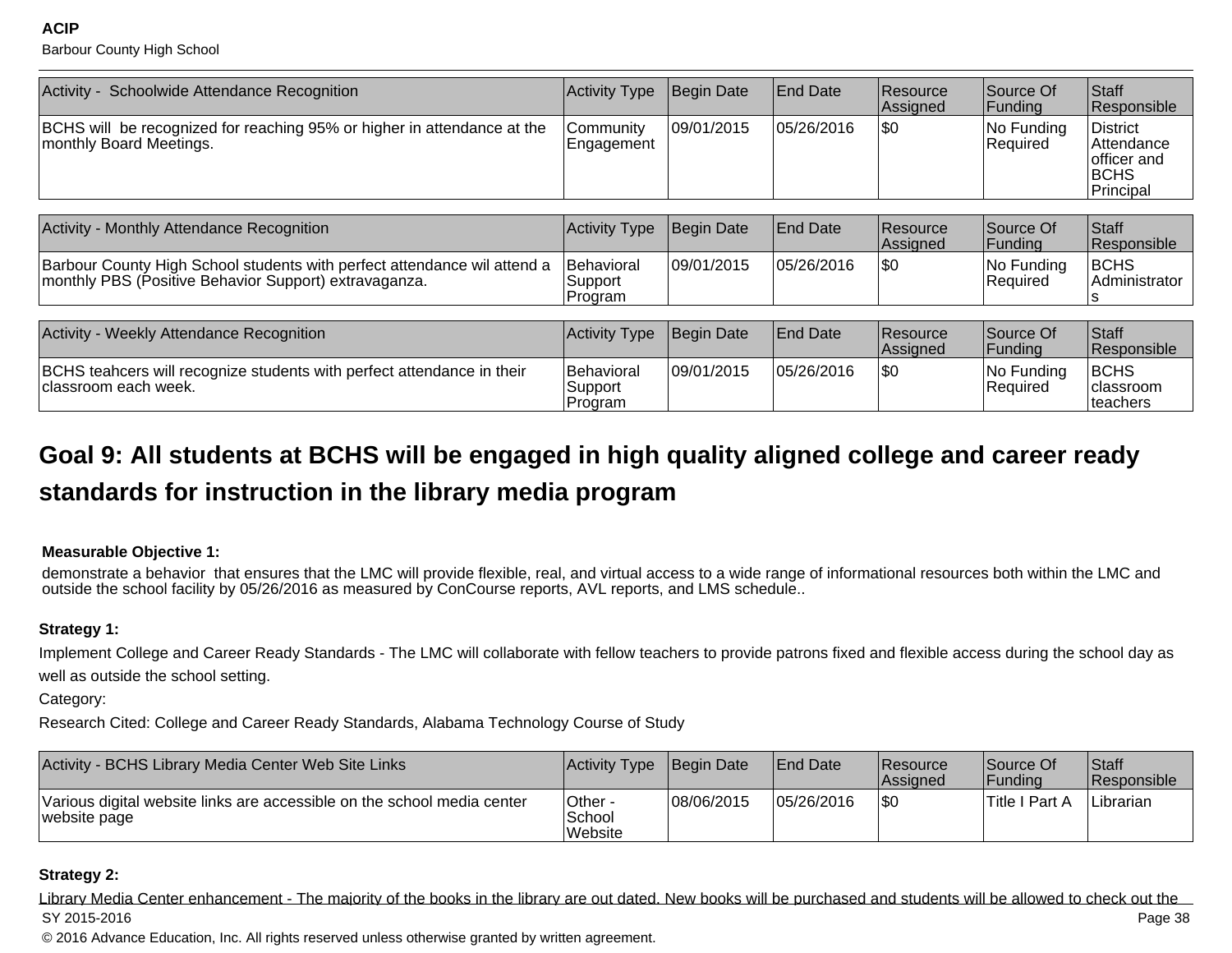books and take Accelerated Reader test on them.

Category:

Research Cited: Accelerated Reader

| Activity - Library Media Specialist will order Accelerated Reader Books                                                                                                                                          | Activity Type Begin Date   |            | <b>IEnd Date</b> | Resource<br><b>Assigned</b> | <b>Source Of</b><br><b>IFundina</b> | Staff<br><b>Responsible</b> |
|------------------------------------------------------------------------------------------------------------------------------------------------------------------------------------------------------------------|----------------------------|------------|------------------|-----------------------------|-------------------------------------|-----------------------------|
| The media specialist will maintain daily operations of the media program,<br>order books with Accelerator Reader Test, and allow students to check out Support<br>books and take test on books through the year. | <b>Academic</b><br>Program | 08/06/2015 | 05/26/2016       | \$522                       | State Funds                         | Media<br>Specialist         |

### **Measurable Objective 2:**

collaborate to to ensure participation in curriculum based and collaborative learning opportunities with teachers and students in order to improve instruction andstudent learning by 05/26/2016 as measured by library schedule and collaborative lesson plans.

### **Strategy 1:**

Implement College and Career Ready Standards (Instruction) - LMS will collaborate with teachers to plan and execute lessons and units on various grade levels and orcontent areas.

Category:

Research Cited: College and Career Ready Standards

| Activity - Collaborative Planning                                                                 | Activity Type                    | Begin Date | <b>End Date</b> | <b>IResource</b><br><b>Assigned</b> | Source Of<br><b> Fundina</b> | <b>Staff</b><br><b>Responsible</b>   |
|---------------------------------------------------------------------------------------------------|----------------------------------|------------|-----------------|-------------------------------------|------------------------------|--------------------------------------|
| Collaborate with teachers to provide additional resources for enhanced<br>learning opportunities. | lAcademic<br>Support<br>IProgram | 08/06/2015 | 05/26/2016      | \$0                                 | No Funding<br> Required      | Content area<br>lteachers and<br>∟MS |

| <b>Activity - Library Scheduling</b>                                   | Activity Type                       | Begin Date | <b>IEnd Date</b> | <b>Resource</b><br><b>Assigned</b> | Source Of<br><b>IFundina</b> | <sup>1</sup> Staff<br><b>Responsible</b> |
|------------------------------------------------------------------------|-------------------------------------|------------|------------------|------------------------------------|------------------------------|------------------------------------------|
| LMS utilizes fixed and flexible scheduling to accommodate patron needs | 'Other -<br>'Flexible<br>scheduling | 08/06/2015 | 05/26/2016       | \$0                                | $ No$ Funding<br>Required    | Library Media  <br> Specialist           |

# **Goal 10: Increase student proficiency in mathematics**

### **Measurable Objective 1:**

A 20% increase of Seventh and Eighth grade students will demonstrate a proficiency , in Mathematics by 05/26/2016 as measured by test results from ACT ASPIRE.

### **Strategy 1:**

Strategic Teaching - The teachers will use differentiated instruction where the students are engaged in cooperative learning. The students will be provided with manypractice opportunities or extensions of previously taught skills. Instructional strategies will be adjusted to respond to various learning needs and styles of student

en and the set of the set of the set of the set of the set of the set of the set of the set of the set of the set of the set of the set of the set of the set of the set of the set of the set of the set of the set of the se © 2016 Advance Education, Inc. All rights reserved unless otherwise granted by written agreement.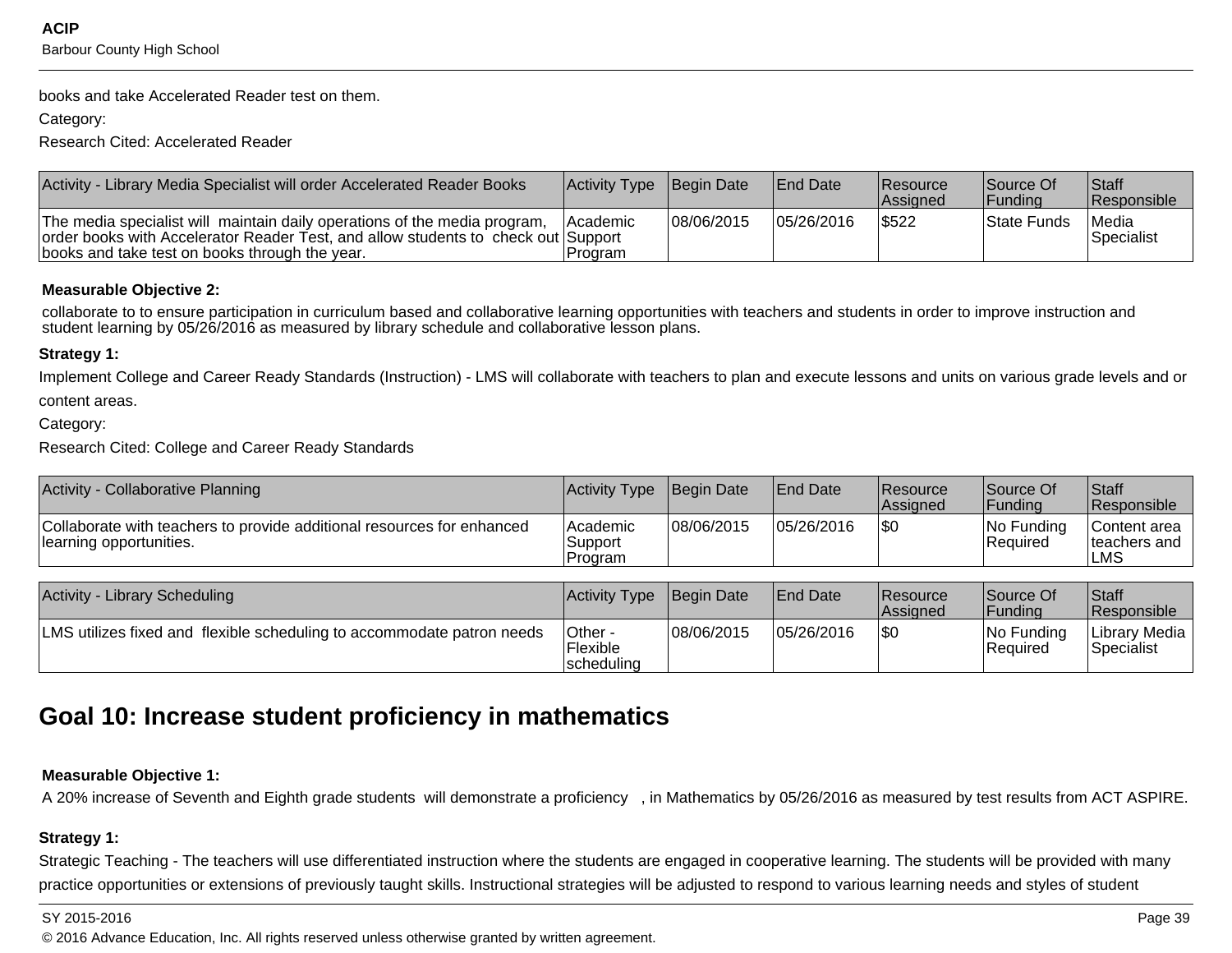#### learning.

### Category:

Research Cited: Alabama Mathematics Course of Study

| Activity - Differentiated Instruction                                                                                                                                                                                                                                                                                                                                            | <b>Activity Type</b>                                                                             | <b>Begin Date</b> | <b>End Date</b> | Resource<br>Assigned | Source Of<br>Funding      | Staff<br>Responsible                          |
|----------------------------------------------------------------------------------------------------------------------------------------------------------------------------------------------------------------------------------------------------------------------------------------------------------------------------------------------------------------------------------|--------------------------------------------------------------------------------------------------|-------------------|-----------------|----------------------|---------------------------|-----------------------------------------------|
| Students are engaged in cooperative learning. Students are provided with<br>many practice opportunities or extensions of previously taught skills.<br>Instructional strategies are adjusted to respond to various learning needs<br>and styles of students. Teachers not familiar with differentiated Instruction<br>will receive training.                                      | Academic<br>Support<br>Program                                                                   | 08/06/2015        | 05/26/2016      | \$0                  | No Funding<br>Required    | Math teachers<br>and<br>administrators        |
| <b>Activity - TWIRL Strategy</b>                                                                                                                                                                                                                                                                                                                                                 | <b>Activity Type</b>                                                                             | <b>Begin Date</b> | <b>End Date</b> | Resource<br>Assigned | Source Of<br>Funding      | Staff<br>Responsible                          |
| Teachers will lead the students in correct usage of all parts of TWIRL.<br>Teachers not familiar with TWIRL will receive training.                                                                                                                                                                                                                                               | Academic<br>Support<br>Program                                                                   | 08/06/2015        | 05/26/2016      | \$0                  | No Funding<br>Required    | Administrator<br>s and<br>teacherss           |
| Activity - Depth of Knowledge                                                                                                                                                                                                                                                                                                                                                    | <b>Activity Type</b>                                                                             | <b>Begin Date</b> | <b>End Date</b> | Resource<br>Assigned | Source Of<br>Funding      | Staff<br>Responsible                          |
| There is a need to increase the level or rigor for all students in our<br>classrooms. Common Core State Standards alone are not enough to reach Support<br>this level of rigor. The implementation of these standards requires practical<br>tools to develop local curricula and assessments and to promote classroom<br>discourse aligned to higher levels of cognitive demand. | Academic<br>Program,<br>Professional<br>Learning,<br>Behavioral<br>Support<br>Program            | 10/07/2015        | 05/26/2016      | \$746                | <b>Title II Part A</b>    | Teacher and<br>administration                 |
| Activity - Professional Development                                                                                                                                                                                                                                                                                                                                              | <b>Activity Type</b>                                                                             | <b>Begin Date</b> | <b>End Date</b> | Resource             | Source Of                 | Staff                                         |
| There will be professional development for all educators in order to<br>enhance the teaching and learning in the classroom as will as school wide                                                                                                                                                                                                                                | Academic<br>Support<br>Program,<br>Professional<br>Learning,<br>Behavioral<br>Support<br>Program | 08/06/2015        | 05/26/2016      | Assigned<br>\$2000   | Funding<br>Title I Part A | Responsible<br>Teachers and<br>administrators |

#### **Measurable Objective 2:**

A 15% increase of Ninth, Tenth, Eleventh and Twelfth grade students will demonstrate a proficiency in Algebra1 and higher in Mathematics by 05/26/2016 as<br>measured by all state and ACT assessments..

### **Strategy 1:**

Differentiated Instruction/strategic teaching - Teachers will use scientific research based strategies and differentiate instruction in the classroom to enhance student

#### SY 2015-2016

estimate the contract of the contract of the contract of the contract of the contract of the contract of the contract of the contract of the contract of the contract of the contract of the contract of the contract of the c © 2016 Advance Education, Inc. All rights reserved unless otherwise granted by written agreement.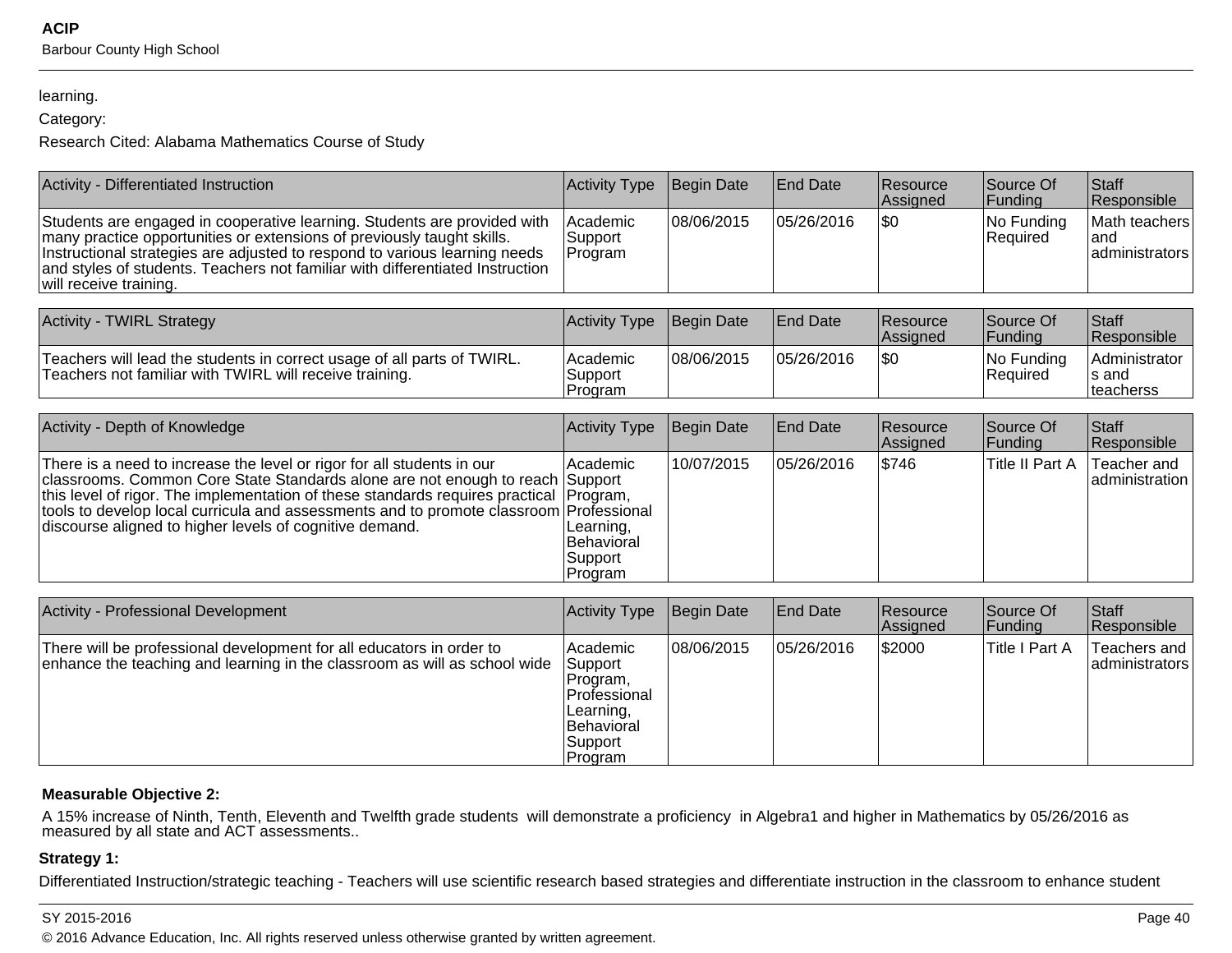#### learning.

### Category:

Research Cited: Scientific Research-based Strategies, ARI

| Activity - Differentiated Instruction                                                                                                                                                                                                                                                   | Activity Type Begin Date |            | <b>End Date</b> | <b>Resource</b><br>Assigned | Source Of<br> Fundina   | <b>Staff</b><br>Responsible    |
|-----------------------------------------------------------------------------------------------------------------------------------------------------------------------------------------------------------------------------------------------------------------------------------------|--------------------------|------------|-----------------|-----------------------------|-------------------------|--------------------------------|
| 1. Students will engage in cooperative learning.<br>2. Students will be provided with many practice opportunities or extensions Support<br>of previously taught skills.<br>3. Instructional strategies will be adjusted to respond to various learning<br>needs and styles of students. | l Academic<br>Program    | 08/06/2015 | 05/26/2016      | 1\$0                        | No Funding<br> Reauired | Administration<br>and teachers |

| <b>Activity - TWIRL Strategy</b>                                    | Activity Type Begin Date          |            | <b>IEnd Date</b> | <b>Resource</b><br><b>Assigned</b> | Source Of<br>lFundina     | Staff<br><b>Responsible</b>                |
|---------------------------------------------------------------------|-----------------------------------|------------|------------------|------------------------------------|---------------------------|--------------------------------------------|
| Teachers will lead students in correct usage of all parts of TWIRL. | lAcademic<br>Support<br>l Program | 08/06/2015 | 05/26/2016       | \$0                                | INo Fundina<br>l Reauired | Administrator<br>s and<br><b>Iteachers</b> |

# **Goal 11: Improve student proficiency in science.**

### **Measurable Objective 1:**

A 10% increase of All Students will demonstrate a proficiency , in Science by 05/26/2016 as measured by all state and ACT assessments.

### **Strategy 1:**

Differentiated Instruction/strategic teaching - Teachers will use scientific research based strategies and differentiated instruction in the classroom to enhance studentlearning. Instructional strategies will be adjusted to respond to various learning needs and styles of student learning.

Category:

Research Cited: ACT

| <b>Activity - TWIRL Strategy</b>                                                     | Activity Type Begin Date          |            | <b>IEnd Date</b> | Resource<br><b>Assigned</b> | Source Of<br> Fundina     | Staff<br><b>Responsible</b>                 |
|--------------------------------------------------------------------------------------|-----------------------------------|------------|------------------|-----------------------------|---------------------------|---------------------------------------------|
| Teachers will use all parts of TWIRL in order to increase proficiency in<br>Biology. | lAcademic<br>Support<br>l Program | 08/06/2015 | 05/26/2016       | \$0                         | INo Funding<br>l Reauired | Administrator<br>∣s and<br><b>Iteachers</b> |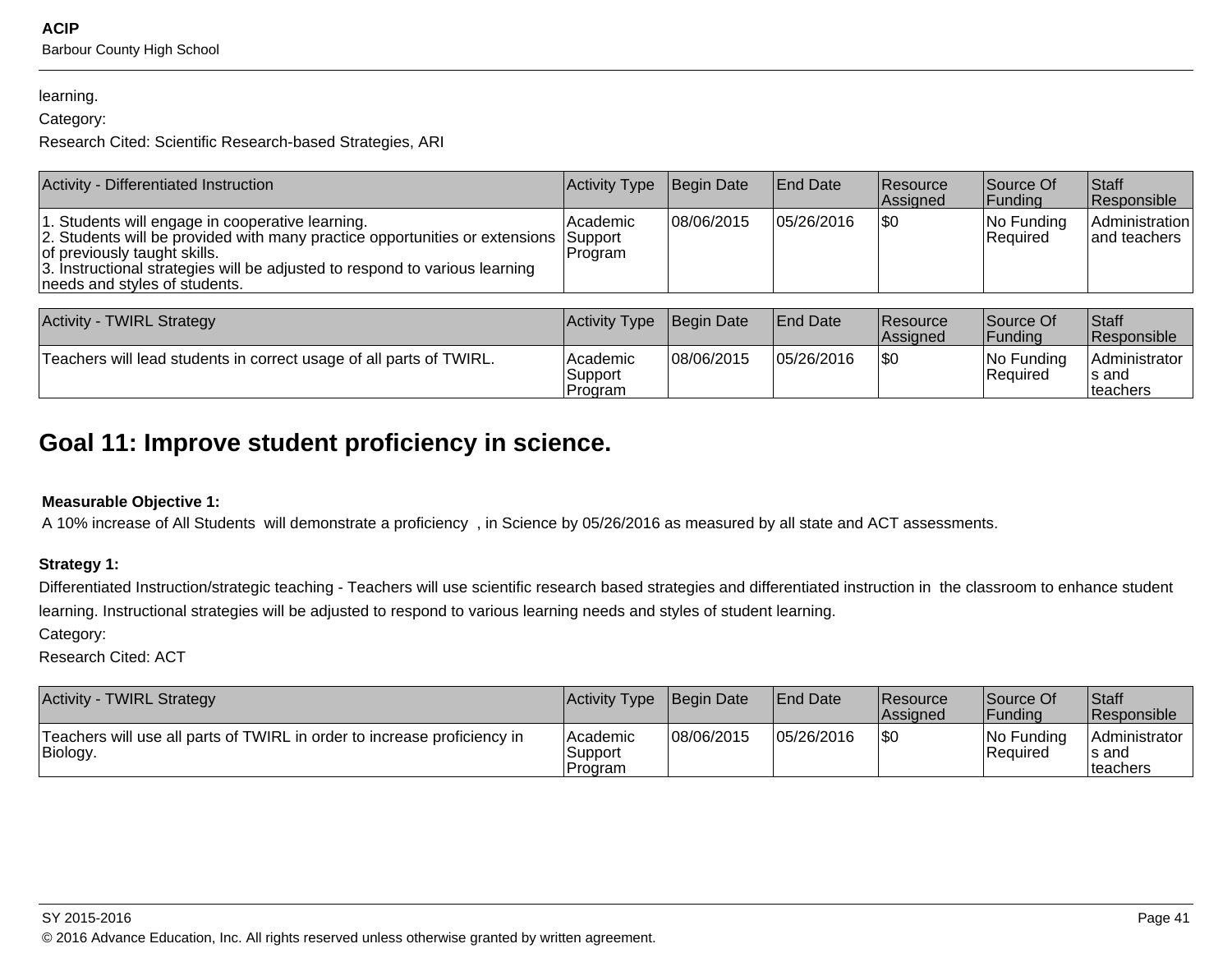# **Activity Summary by Funding Source**

### **Below is a breakdown of your activities by funding source**

#### **Other**

| <b>Activity Name</b>      | Activity Description                                                                                                                                                                                                                                                  | Activity Type                  | Begin Date  | <b>End Date</b> | <b>Resource</b><br>Assigned | Staff<br>Responsible                                                                                       |
|---------------------------|-----------------------------------------------------------------------------------------------------------------------------------------------------------------------------------------------------------------------------------------------------------------------|--------------------------------|-------------|-----------------|-----------------------------|------------------------------------------------------------------------------------------------------------|
| <b>INOW Parent Portal</b> | Through the INOW Home Portal link on the Barbour<br>County High School website, parents can access grades,<br>lesson plans, attendance, assignments and upcoming<br>events. Schools have provided and will continue to provide<br>training opportunities for parents. | l Parent<br><b>Involvement</b> | 108/06/2015 | 105/26/2016     | \$9100                      | Technology<br>coordinator,<br>superintenden<br>t, district staff,<br>Ischool<br>administrators<br>teachers |
|                           |                                                                                                                                                                                                                                                                       |                                |             | Total           | \$9100                      |                                                                                                            |

### **Title I Part A**

| <b>Activity Name</b>                      | <b>Activity Description</b>                                                                                                                                                                                                                                                                                                        | <b>Activity Type</b>             | Begin Date  | <b>End Date</b> | Resource<br>Assigned | Staff<br>Responsible                                                |
|-------------------------------------------|------------------------------------------------------------------------------------------------------------------------------------------------------------------------------------------------------------------------------------------------------------------------------------------------------------------------------------|----------------------------------|-------------|-----------------|----------------------|---------------------------------------------------------------------|
| Interactive Technology Tool<br>Engagement | Use digital tools to solve mathematics problems in grades<br>seven through twelve. Barbour County High School will use<br>this activity to support the needs of our students, especially<br>those of high poverty, to afford them the equitable<br>opportunity to interact with technology and prepare for<br>careers and college. | Technology                       | 08/06/2015  | 05/26/2016      | \$4000               | Classroom<br>teachers and<br>principals                             |
| Read 180 and System 44                    | Teachers will use computer adaptive instructional software,<br>leveled literature, and direct instruction to meet individual<br>learning needs of English Language Learners, students with Program<br>disabilities, and below level students. To include embedded<br>professional development.                                     | Academic<br>Support              | 108/06/2015 | 05/26/2016      | \$77922              | Ms. Taylor,<br>Corinne<br>Campbell,<br>and Mr,<br>Undrea<br>Johnson |
| Library Visitation                        | All students will visit the library media center bi-weekly to<br>check out challenging materials and complete both<br>Accelerated Reader practice quizzes and vocabulary<br>quizzes on the books that have read. Teachers will use the<br>same software to monitor student progress and proficiency<br>llevels.                    | l Academic<br>Support<br>Program | 108/06/2015 | 05/26/2016      | \$2000               | Administrator<br>ls, teachers,<br>and library<br>lmedia center      |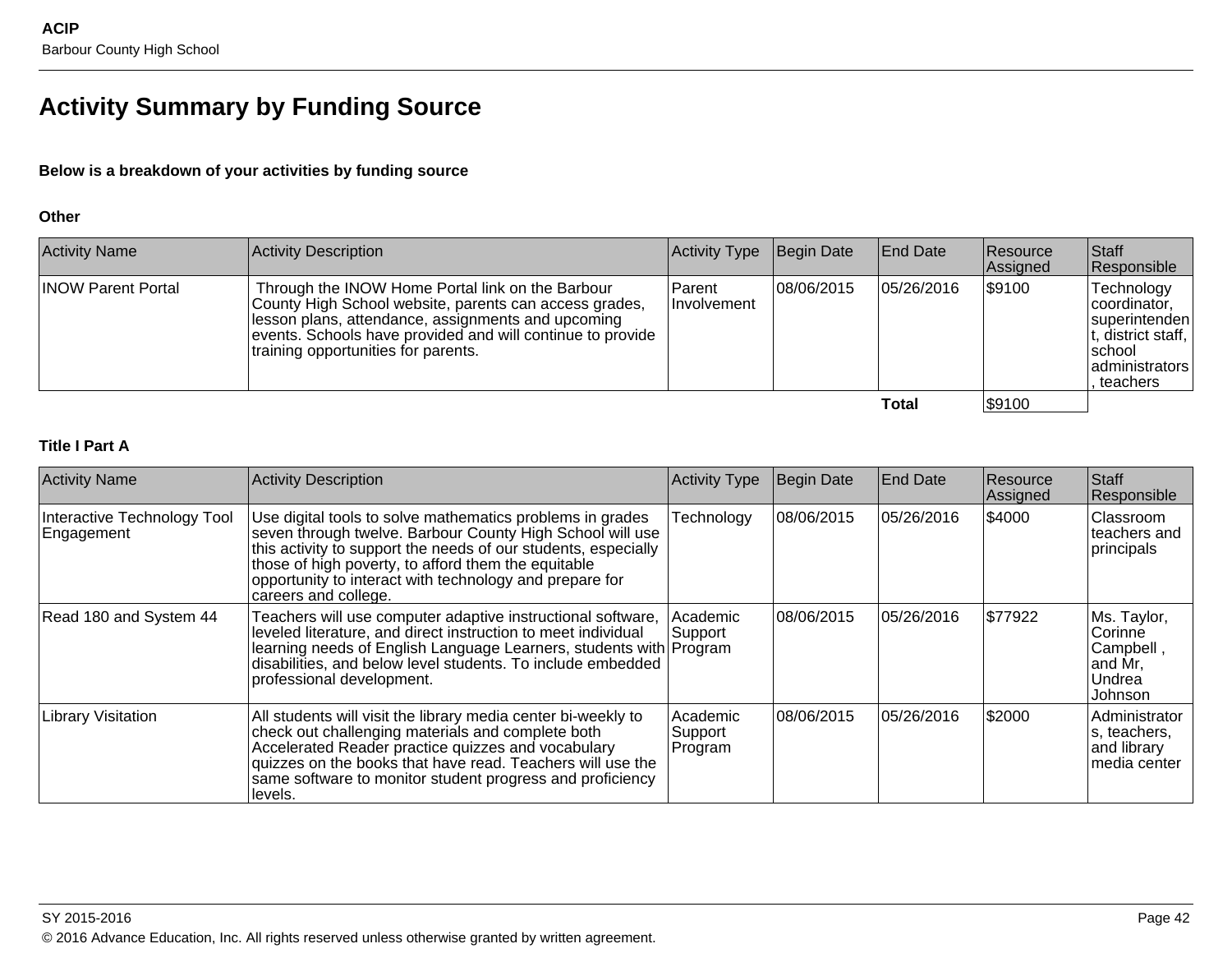Barbour County High School

| Professional Development                           | Professional development for all educations in order to<br>enhance the teaching and learning in the classroom as well<br>as school wide              | l Academic<br>Support<br>Program,<br>Professional<br>Learning,<br>Behavioral<br>Support<br>Program | 08/06/2015 | 05/26/2016   | \$2000  | Teachers and<br>administrators |
|----------------------------------------------------|------------------------------------------------------------------------------------------------------------------------------------------------------|----------------------------------------------------------------------------------------------------|------------|--------------|---------|--------------------------------|
| <b>BCHS Library Media Center</b><br>Web Site Links | Various digital website links are accessible on the school<br>media center website page                                                              | Other -<br>School<br>Website                                                                       | 08/06/2015 | 05/26/2016   | \$0     | Librarian                      |
| Professional Development                           | There will be professional development for all educators in<br>order to enhance teaching and learning in the classrooms<br>as well as school wide.   | Academic<br>Support<br>Program,<br>Professional<br>Learning,<br>Behavioral<br>Support<br>Program   | 08/06/2015 | 05/26/2016   | \$2000  | Teachers and<br>administrators |
| <b>Professional Development</b>                    | All educators will attend professional development that will<br>enhance the overall climate and culture of our school.                               | <b>Behavioral</b><br>Support<br>Program                                                            | 08/06/2015 | 05/26/2016   | \$2000  | Teachers and<br>administrators |
| <b>Professional Development</b>                    | There will be professional development for all educators in<br>order to enhance the teaching and learning in the<br>classroom as will as school wide | Academic<br>Support<br>Program,<br>Professional<br>Learning,<br>Behavioral<br>Support<br>Program   | 08/06/2015 | 05/26/2016   | \$2000  | Teachers and<br>administrators |
|                                                    |                                                                                                                                                      |                                                                                                    |            | <b>Total</b> | \$91922 |                                |

### **No Funding Required**

| <b>Activity Name</b>  | Activity Description                                                                                                                   | Activity Type   Begin Date                     |            | End Date   | <b>Resource</b><br><b>Assigned</b> | Staff<br><b>Responsible</b>                  |
|-----------------------|----------------------------------------------------------------------------------------------------------------------------------------|------------------------------------------------|------------|------------|------------------------------------|----------------------------------------------|
| <b>TWIRL Strategy</b> | Teachers will lead the students in correct usage of all parts<br>of TWIRL. Teachers not familiar with TWIRL will receive<br>∣training. | <b>IAcademic</b><br>Support<br><b>IProgram</b> | 08/06/2015 | 05/26/2016 | $ \$0$                             | Administrator<br>Is and<br><b>Iteacherss</b> |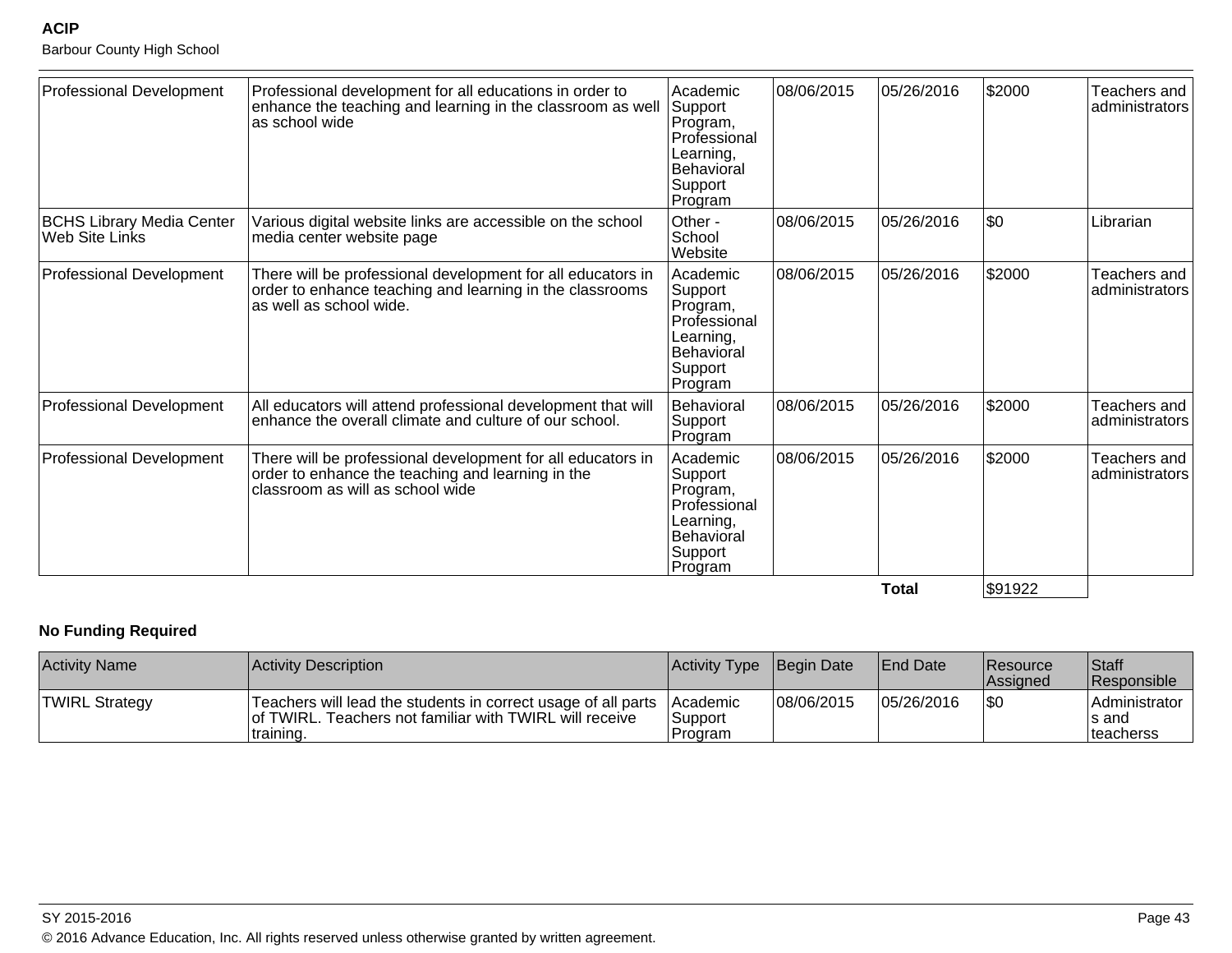Barbour County High School

| Document Camera Training          | Teachers at BCHS will be provided with training on the use<br>of Document Cameras as needed in order to increase<br>technology integration in the classroom.                                                                                                                                                                                                                                                                                                                                                                                                                                                                                                                                                                                                 | Professional<br>Learning              | 08/06/2015 | 05/26/2016 | \$0 | Technology<br>coordinator,<br>director of<br>instructional<br>services and<br> federal<br>programs,<br>outside<br>consultants,<br>school<br>administrators<br>and teachers |
|-----------------------------------|--------------------------------------------------------------------------------------------------------------------------------------------------------------------------------------------------------------------------------------------------------------------------------------------------------------------------------------------------------------------------------------------------------------------------------------------------------------------------------------------------------------------------------------------------------------------------------------------------------------------------------------------------------------------------------------------------------------------------------------------------------------|---------------------------------------|------------|------------|-----|----------------------------------------------------------------------------------------------------------------------------------------------------------------------------|
| College Fair                      | College fair for seniors will be held October 23, 2015.<br>Career/Jr. College Fair will be held in the spring for 7-12<br>grade students.                                                                                                                                                                                                                                                                                                                                                                                                                                                                                                                                                                                                                    | Career<br>Preparation/O<br>rientation | 10/23/2015 | 05/26/2016 | \$0 | Teachers and<br>administrators                                                                                                                                             |
| Collaborative Planning            | Collaborate with teachers to provide additional resources<br>for enhanced learning opportunities.                                                                                                                                                                                                                                                                                                                                                                                                                                                                                                                                                                                                                                                            | Academic<br>Support<br>Program        | 08/06/2015 | 05/26/2016 | \$0 | Content area<br>teachers and<br><b>LMS</b>                                                                                                                                 |
| Digital Citizenship               | Demonstrate appropriate digital citizenship through safe,<br>ethical, and legal use of technology systems and digital<br>content.<br>a. Explain consequences of illegal and unethical use of<br>technology systems and digital content.<br>Examples: cyberbullying, plagiarism<br>b. Interpret copyright laws and plolicies with regard to<br>ownership and use of digital content.<br>c. Explain the implications of creating and maintaining a<br>positive digital footprint.<br>d. Critique Internet and digital information for validity,<br>reliability, accuracy, bias, and current relevance.<br>e. Cite sources of digital content using a style manual.<br>Examples: Moedern Language Association (MLA) American<br>Psychological Association (APA) | Career<br>Preparation/O<br>rientation | 08/19/2015 | 05/23/2016 | \$0 | <b>Business</b><br>Education<br>Teacher                                                                                                                                    |
| Differentiated Instruction        | 1. Students will engage in cooperative learning.<br>2. Students will be provided with many practice<br>opportunities or extensions of previously taught skills.<br>3. Instructional strategies will be adjusted to respond to<br>various learning needs and styles of students.                                                                                                                                                                                                                                                                                                                                                                                                                                                                              | Academic<br>Support<br>Program        | 08/06/2015 | 05/26/2016 | \$0 | Administration<br>and teachers                                                                                                                                             |
| <b>SmartBoard Training</b>        | BCHS will provide training on the use of SmartBoards for<br>instructional personnel as needed in order to increase<br>technology integration in the classroom.                                                                                                                                                                                                                                                                                                                                                                                                                                                                                                                                                                                               | Professional<br>Learning              | 08/06/2015 | 05/26/2016 | \$0 | Technology<br>coordinator<br>and teachers                                                                                                                                  |
| <b>Technology Troubleshooting</b> | Diagnose problems with hardware, software, and advanced<br>network stystems. Examples: printer, profector, power<br>supply, task mamager, network connectivity                                                                                                                                                                                                                                                                                                                                                                                                                                                                                                                                                                                               | Career<br>Preparation/O<br>rientation | 08/19/2015 | 05/23/2016 | \$0 | <b>Business</b><br>Education<br>Teacher                                                                                                                                    |
| <b>TWIRL Strategy</b>             | Teachers will lead students in correct usage of all parts of<br>TWIRL.                                                                                                                                                                                                                                                                                                                                                                                                                                                                                                                                                                                                                                                                                       | Academic<br>Support<br>Program        | 08/06/2015 | 05/26/2016 | \$0 | Administrator<br>s and<br><b>Iteachers</b>                                                                                                                                 |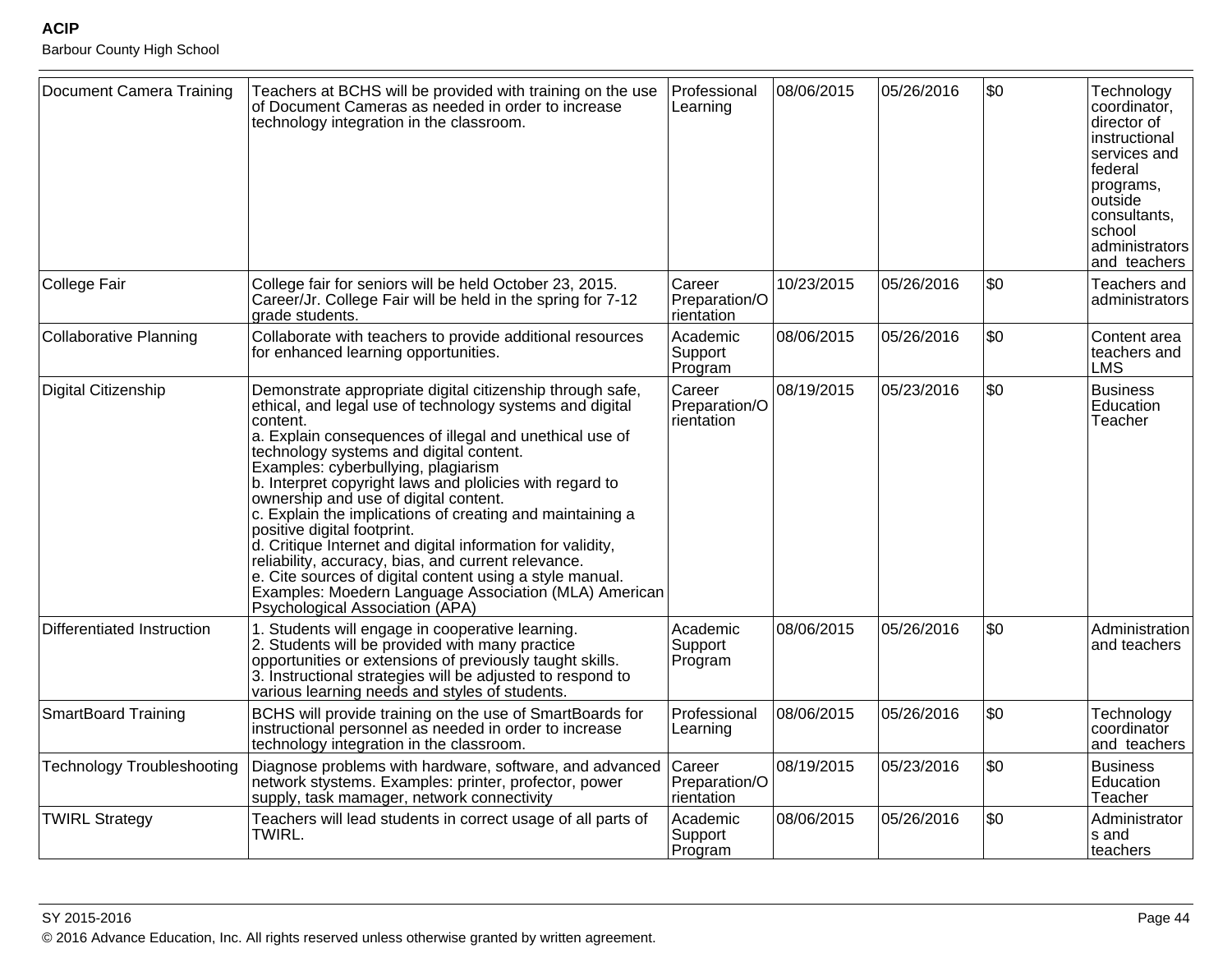Barbour County High School

| Provide incentives for<br>students | Ask local businesses in the community to donate gift<br>certificates and sponsor prizes. The school will develop a<br>Positive Behavior System that will reward students each<br>month as well as each nine weeks for perfect attendance<br>and positive behavior.<br>The guidance counselor and graduation coach will maintain<br>records and the students will be awarded accordingly.<br>Students will be rewarded through honors day, perfect<br>attendance certificates, bulletin board highlighting perfect<br>attendance each nine weeks, district/school student of the<br>month, students name will appear in newspaper and school<br>website. | Behavioral<br>Support<br>Program | 08/06/2015 | 05/26/2016 | \$0 | Administrator<br>s and<br>teachers                                |
|------------------------------------|---------------------------------------------------------------------------------------------------------------------------------------------------------------------------------------------------------------------------------------------------------------------------------------------------------------------------------------------------------------------------------------------------------------------------------------------------------------------------------------------------------------------------------------------------------------------------------------------------------------------------------------------------------|----------------------------------|------------|------------|-----|-------------------------------------------------------------------|
| <b>Mentoring Activities</b>        | New teachers are paired with veteran teachers to assist in<br>helping with setting up classrooms, preparing lesson plans,<br>classroom management issues, and utilizing I-NOW for<br>grade book,<br>attendance, and lesson plans. This program will be<br>available for novice teachers as they transition from novice<br>to experienced teachers. Classroom observations will be<br>available as needed<br>where the mentor can observe the mentored and where the<br>mentored can observe the mentor.                                                                                                                                                 | Professional<br>Learning         | 08/06/2015 | 05/26/2016 | \$0 | Administrator<br>s and<br>teachers                                |
| Implementation of<br>SDAIE/SIOP    | English Language Arts teachers will implement at least one<br>writing activity each week utilizing SDAIE/SIOP strategies<br>for EL students.                                                                                                                                                                                                                                                                                                                                                                                                                                                                                                            | Academic<br>Support<br>Program   | 08/06/2015 | 05/26/2016 | \$0 | School<br>administrators<br>and teachers                          |
| <b>Target Behavior</b>             | Teachers will keep a teacher/parent communication log that Behavioral<br>will reflect at least 3 actual contacts with parents or<br>guardians via phone, call, email conversation, or<br>documented face to face conversations. If those things do<br>not give great results, there will then be parent conferences,<br>referrals to the counselor, a behavior plan created, and a<br>positive behavior system.                                                                                                                                                                                                                                         | Support<br>Program               | 08/06/2015 | 05/26/2016 | \$0 | Teachers,<br>Counselor,<br>Administration                         |
| Improve teacher attendance<br>rate | Improve teacher motivation by providing duty free lunch, gift Behavioral<br>cards, comp. days, principal selecting school wide teacher<br>of the month, recognizing of teachers birthdays, and<br>celebrating teacher appreciation week.                                                                                                                                                                                                                                                                                                                                                                                                                | Support<br>Program               | 08/06/2015 | 05/26/2016 | \$0 | Administrator<br>s and<br>teachers                                |
| <b>Professional Development</b>    | Teachers will receive training on the implementation of<br>SDAIE/SIOP models and strategies. These strategies will<br>help improve instruction for EL students.                                                                                                                                                                                                                                                                                                                                                                                                                                                                                         | Professional<br>Learning         | 08/06/2015 | 05/26/2016 | \$0 | <b>EL</b><br>Coordinator,<br>school<br>administrators<br>teachers |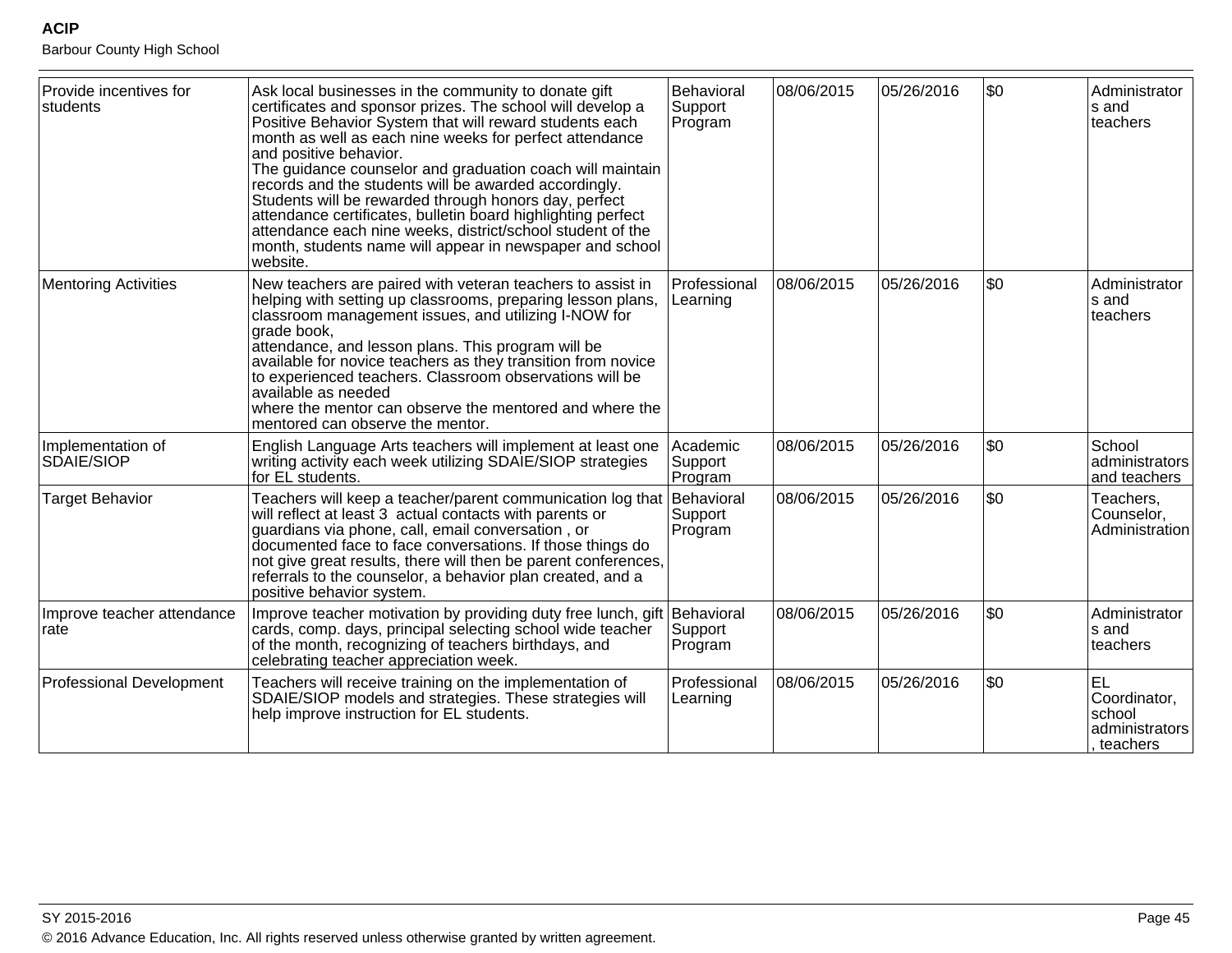Barbour County High School

| Collaboration                           | Collaboration with the workforce permits juniors and seniors Career<br>to become aware of school-to-work opportunities using<br>such things as field trips, talent fairs, job shadowing and<br>visits by the armed forces<br>personnel.<br>Activities for students in the upcoming year include:<br>Regional Career Fair, Guest Speakers, educational field<br>trips and college visitation, College/Career Day on campus,<br>and ongoing<br>recruitment from the Armed Forces.                              | Preparation/O<br>rientation           | 08/06/2015 | 05/26/2016 | \$0 | Teachers,<br>administrators<br>and<br>community                          |
|-----------------------------------------|--------------------------------------------------------------------------------------------------------------------------------------------------------------------------------------------------------------------------------------------------------------------------------------------------------------------------------------------------------------------------------------------------------------------------------------------------------------------------------------------------------------|---------------------------------------|------------|------------|-----|--------------------------------------------------------------------------|
| <b>Weekly Attendance</b><br>Recognition | BCHS teahcers will recognize students with perfect<br>attendance in their classroom each week.                                                                                                                                                                                                                                                                                                                                                                                                               | Behavioral<br>Support<br>Program      | 09/01/2015 | 05/26/2016 | \$0 | <b>BCHS</b><br>classroom<br>teachers                                     |
| <b>TWIRL</b>                            | 1. Students will discuss answers in groups or with a partner<br>2. Students will write responses to informational and<br>literary text. 3. Students will use higher order thinking and<br>problem solving. 4. Students will read and answer<br>questions. 5. Students will listen to responses of other<br>students. Teachers not familiar with TWIRL will receive<br>training.                                                                                                                              | Academic<br>Support<br>Program        | 08/06/2015 | 05/26/2016 | \$0 | Administrator<br>s and<br>teachers                                       |
| Improve Parent Involvement              | Improve the number of parents actively involved in school<br>activities and their child's education by doing the following:<br>teachers making three parental contacts per week,<br>parent/community newsletter placed at churches throughout<br>the county highlighting school news and events in which<br>parents can participate. Make parents aware of volunteer<br>opportunities through the school web-site and other media<br>outlets. All of the above will be monitored by the school<br>principal. | Behavioral<br>Support<br>Program      | 08/06/2015 | 05/26/2016 | \$0 | administrators<br>and teachers                                           |
| Library visitation                      | Students will visit the library bi-weekly to check out<br>challenging materials and complete both Accelerated<br>Reader practice quizzes and vocabulary quizzes on the<br>books they have read. Teachers will use the same software<br>to monitor student progress and proficiency levels.                                                                                                                                                                                                                   | Academic<br>Support<br>Program        | 08/06/2015 | 05/26/2016 | \$0 | Teachers and<br>media<br>specialist                                      |
| Open House                              | .Open House will be held Aug. 13, 2015, where parents will<br>be encouraged to visit with their child's teachers.                                                                                                                                                                                                                                                                                                                                                                                            | Career<br>Preparation/O<br>rientation | 08/13/2015 | 08/13/2016 | \$0 | Teachers and<br>administrators                                           |
| Schoolwide Attendance<br>Recognition    | BCHS will be recognized for reaching 95% or higher in<br>attendance at the monthly Board Meetings.                                                                                                                                                                                                                                                                                                                                                                                                           | Community<br>Engagement               | 09/01/2015 | 05/26/2016 | \$0 | <b>District</b><br>Attendance<br>officer and<br><b>BCHS</b><br>Principal |
| Monthly Attendance<br>Recognition       | Barbour County High School students with perfect<br>attendance wil attend a monthly PBS (Positive Behavior<br>Support) extravaganza.                                                                                                                                                                                                                                                                                                                                                                         | Behavioral<br>Support<br>Program      | 09/01/2015 | 05/26/2016 | \$0 | <b>BCHS</b><br>Administrator                                             |
| <b>TWIRL Strategy</b>                   | Teachers will use all parts of TWIRL in order to increase<br>proficiency in Biology.                                                                                                                                                                                                                                                                                                                                                                                                                         | Academic<br>Support<br>Program        | 08/06/2015 | 05/26/2016 | \$0 | Administrator<br>s and<br>teachers                                       |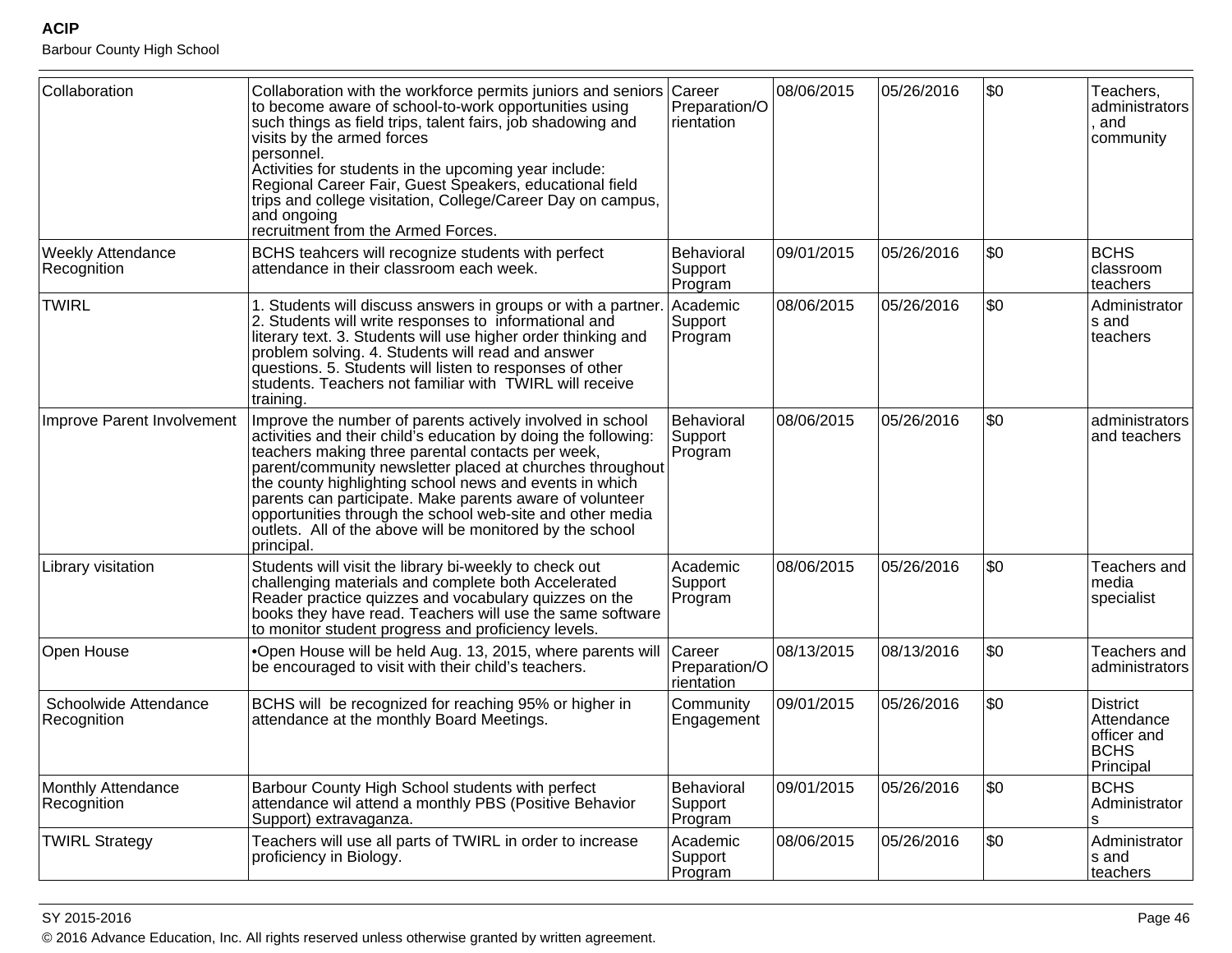Barbour County High School

| Differentiated Instruction                | Students are engaged in cooperative learning. Students are Academic<br>provided with many practice opportunities or extensions of<br>previously taught skills. Instructional strategies are adjusted Program<br>to respond to various learning needs and styles of students.<br>Teachers not familiar with differentiated Instruction will<br>receive training. | Support                               | 08/06/2015 | 05/26/2016 | \$0         | Math teachers<br>land<br>administrators                              |
|-------------------------------------------|-----------------------------------------------------------------------------------------------------------------------------------------------------------------------------------------------------------------------------------------------------------------------------------------------------------------------------------------------------------------|---------------------------------------|------------|------------|-------------|----------------------------------------------------------------------|
| Increase academic<br>vocabulary           | Teachers in grades 7 -12 will use word walls to introduce<br>and reinforce vocabulary, they will preteach vocabulary, use Support<br>vocabulary warm-ups, bell ringers, and review vocabulary in Program<br>order to increase proficiency in academic vocabulary.<br>Teachers not familiar with word walls will be trained on word<br>wall creation and use.    | Academic                              | 08/06/2015 | 05/26/2016 | \$0         | Administrator<br>s, teachers,<br>and library<br>Imedia<br>specialist |
| <b>Collaborative Learning</b><br>Projects | Utilize an online learning-management system to engage in<br>collaborative learning projects, discussions, and<br>assessments beyond the traditional classroom that are<br>goal-oriented, focused, project-based, and inquiry-oriented.<br>Examples: Moodle, Edmodo, Blackboard, Canvas                                                                         | Career<br>Preparation/O<br>rientation | 08/19/2015 | 05/23/2016 | 1\$0        | Business<br><b>Educaiton</b><br>Teacher                              |
| Orientation                               | Orientation will be held August 20 2015, to allow students<br>an opportunity to view the campus and meet their teachers.                                                                                                                                                                                                                                        | Academic<br>Support<br>Program        | 08/20/2015 | 08/20/2015 | \$0         | Administrator<br>ls and<br>teachers                                  |
| <b>Library Scheduling</b>                 | LMS utilizes fixed and flexible scheduling to accommodate<br>patron needs                                                                                                                                                                                                                                                                                       | Other -<br>Flexible<br>scheduling     | 08/06/2015 | 05/26/2016 | \$0         | Library Media<br>Specialist                                          |
|                                           |                                                                                                                                                                                                                                                                                                                                                                 |                                       |            | Total      | <b>\\$0</b> |                                                                      |

### **Title II Part A**

| <b>Activity Name</b> | <b>Activity Description</b>                                                                                                                                                                                                                                                                                                                                                                                                                                          | <b>Activity Type</b>                                                                                    | Begin Date | <b>End Date</b> | Resource<br>Assigned | Staff<br>Responsible           |
|----------------------|----------------------------------------------------------------------------------------------------------------------------------------------------------------------------------------------------------------------------------------------------------------------------------------------------------------------------------------------------------------------------------------------------------------------------------------------------------------------|---------------------------------------------------------------------------------------------------------|------------|-----------------|----------------------|--------------------------------|
| Depth of Knowledge   | There is a need to increase the level or rigor for all students<br>In our classrooms. Common Core State Standards alone<br>are not enough to reach this level of rigor. The<br>implementation of these standards requires practical tools<br>to develop local curricula and assessments and to promote<br>classroom discourse aligned to higher levels of cognitive<br>demand.                                                                                       | Academic<br>Support<br>Program,<br>Professional<br>Learning,<br>Behavioral<br>Support<br>Program        | 10/07/2015 | 05/26/2016      | \$746                | Teacher and<br>administration  |
| Depths of Knowledge  | There is a need to increase the level of rigor for all students<br>in our classrooms. The Common Core State Standards are<br>not enough to increase rigor to the needed level. The<br>implementation of these standards requires practical tools<br>to develop local curricula and assessments and to promote<br>classroom discourse aligned to higher levels of cognitive<br>demand. Therefore teachers will receive training in the use<br>of Depths of Knowledge. | Academic<br>Support<br>Program,<br>Professional<br>Learning,<br><b>Behavioral</b><br>Support<br>Program | 10/07/2015 | 05/26/2016      | \$746                | Teachers and<br>administrators |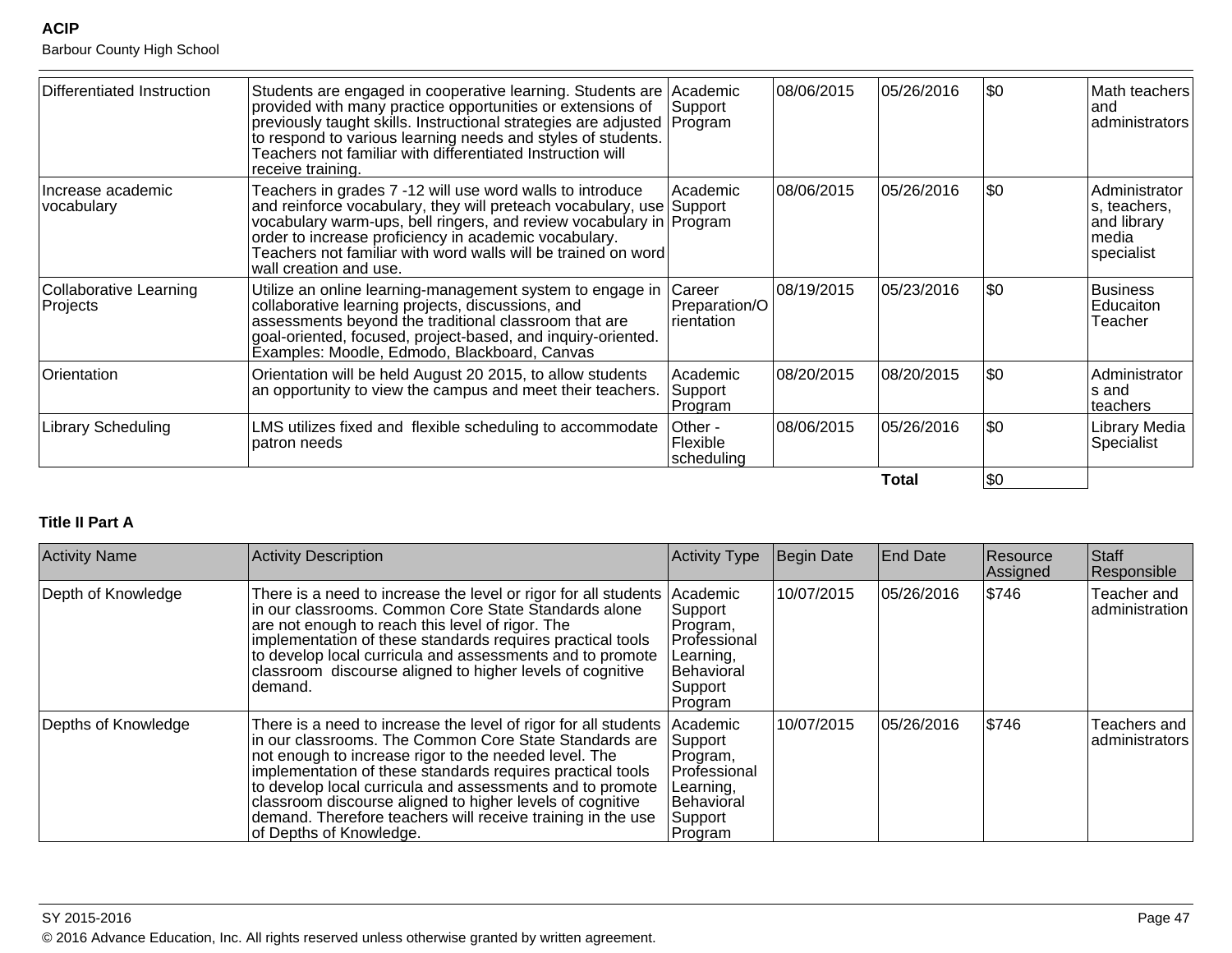Barbour County High School

| OdysseyWare Training | A select group of teachers, counselors and school<br>administrators of BCHS will be trained and/or refreshed on<br>the use of OdysseyWare Instructional Software to assist<br>high poverty and high need at-risk students currently in<br>Igrades 10-12. | <b>Professional</b><br>Learning | 08/06/2015 | 05/26/2016 | \$1875 | Technology<br>coordinator,<br>Ischool<br>  administrators<br>and teachers |
|----------------------|----------------------------------------------------------------------------------------------------------------------------------------------------------------------------------------------------------------------------------------------------------|---------------------------------|------------|------------|--------|---------------------------------------------------------------------------|
|                      |                                                                                                                                                                                                                                                          |                                 |            | Total      | \$3367 |                                                                           |

### **State Funds**

| <b>Activity Name</b>                             | Activity Description                                                                                                                                                                                                                      | Activity Type Begin Date                     |             | <b>End Date</b> | Resource<br><b>Assigned</b> | <b>Staff</b><br>Responsible |
|--------------------------------------------------|-------------------------------------------------------------------------------------------------------------------------------------------------------------------------------------------------------------------------------------------|----------------------------------------------|-------------|-----------------|-----------------------------|-----------------------------|
| <b>Torder Accelerated Reader</b><br><b>Books</b> | Library Media Specialist will The media specialist will maintain daily operations of the<br>media program, order books with Accelerator Reader Test,<br>and allow students to check out books and take test on<br>books through the year. | <b>Academic</b><br>Support<br><b>Program</b> | 108/06/2015 | 105/26/2016     | \$522                       | Medial<br>Specialist        |
|                                                  |                                                                                                                                                                                                                                           |                                              |             | Total           | \$522                       |                             |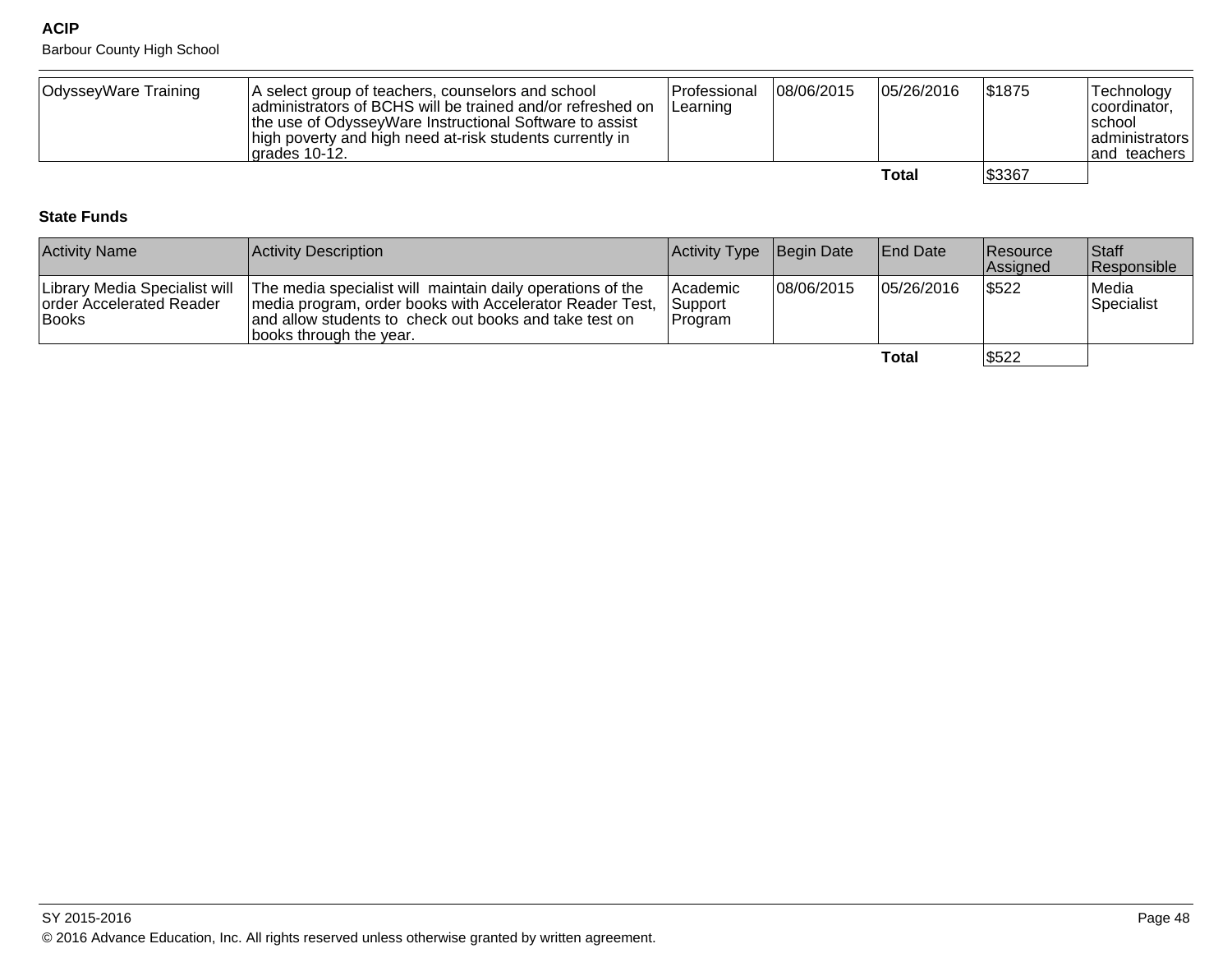# **Stakeholder Feedback Diagnostic**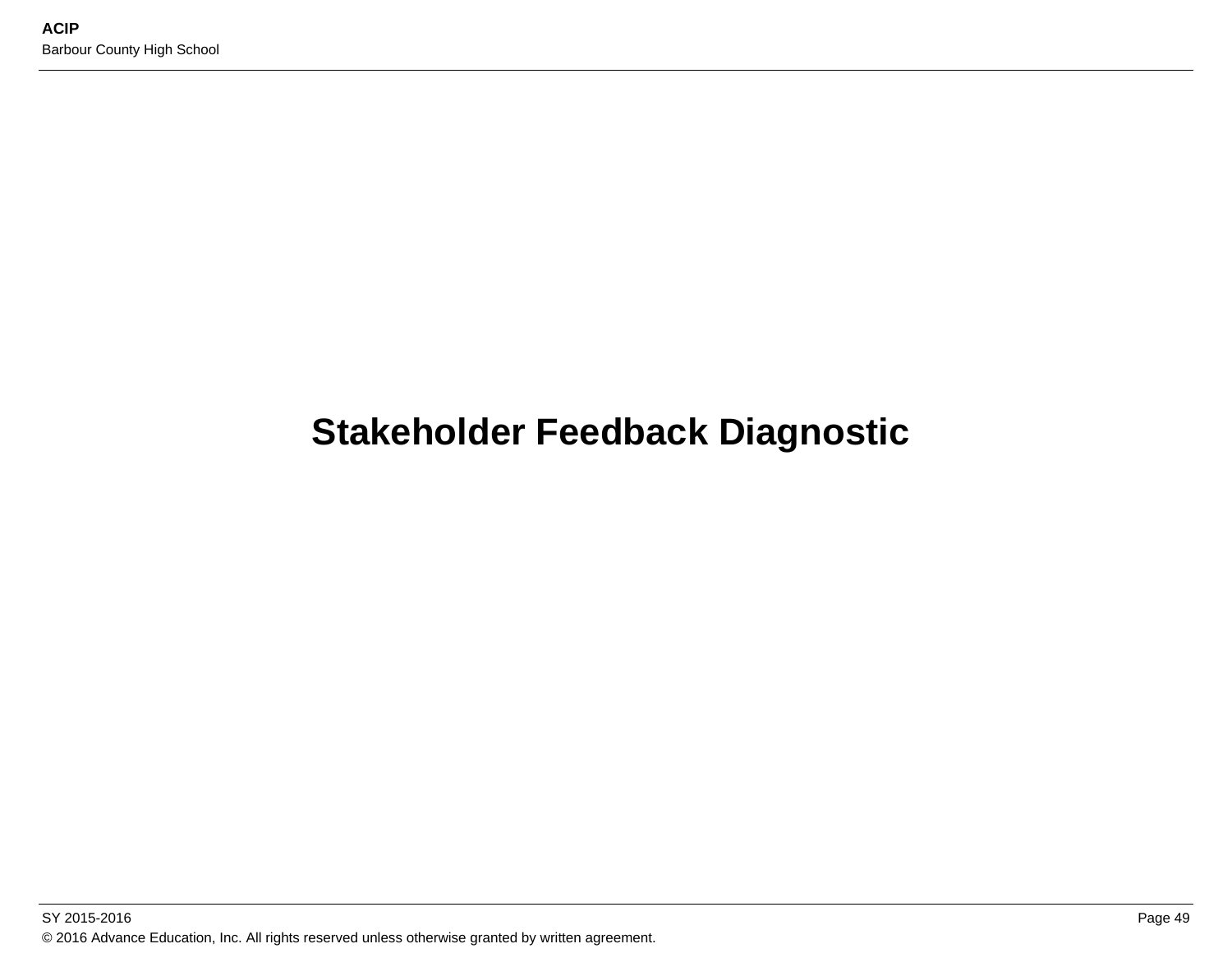### **Introduction**

The Stakeholder Feedback Diagnostic is designed to analyze the institution's survey results in terms of areas of achievement and areas that need improvement. Further, the diagnostic is essential to the accreditation and continuous improvement processes in that it provides the institution with a comprehensive view of the aggregate scores of the surveys administered, and the actual total of respondents for each survey type to derive a single score for this diagnostic. The performance level score computed at the completion of the diagnostic is used to broaden and enhance the external review team's understanding of the stakeholder's perceptions of the institution; the diagnostic should be used in the same manner by the institution as it engages in improvement planning.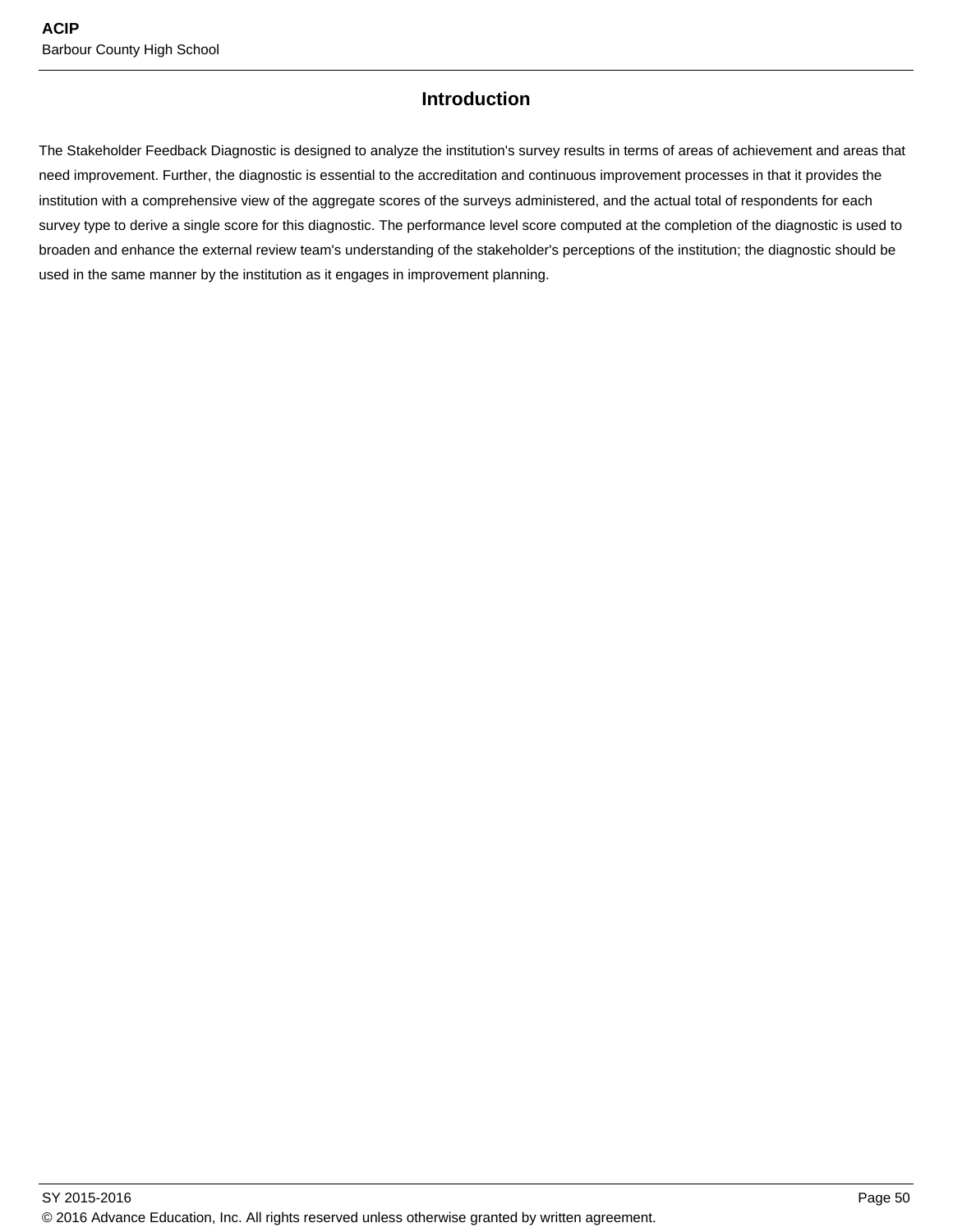### **Stakeholder Feedback Data**

| ∣Label | Assurance                                                                            | <b>Response</b> | ∣Comment | ⊺Attachment                                          |
|--------|--------------------------------------------------------------------------------------|-----------------|----------|------------------------------------------------------|
| . .    | Did you complete the Stakeholder Feedback<br>Data document offline and upload below? | Yes             |          | l Stakeholder<br>l Feedback Data<br>Document 2015-16 |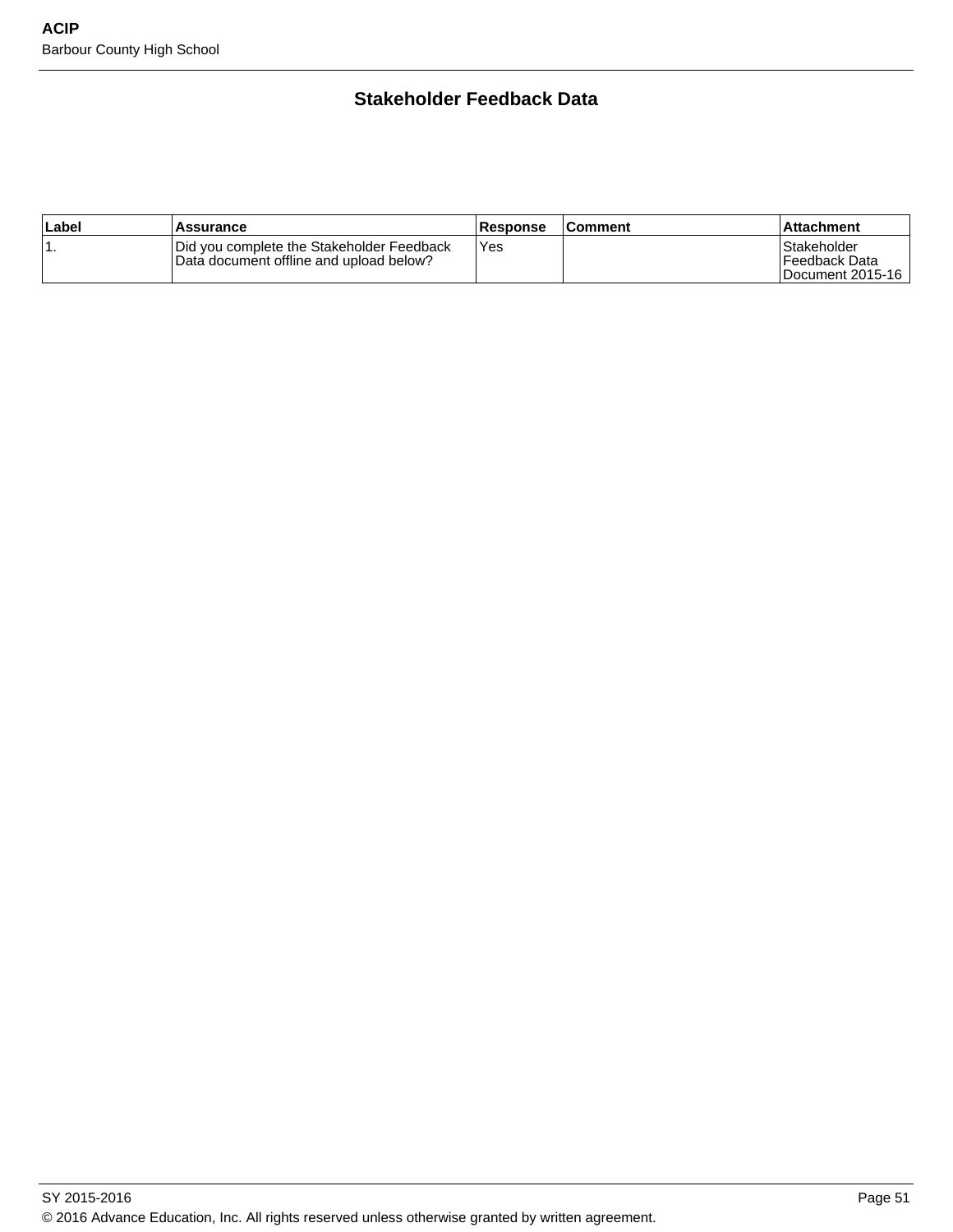### **Evaluative Criteria and Rubrics**

Overall Rating: 3.5

| <b>Statement or Question</b> | Response                                                                                                                                                                                                                                                                                                                                                                                                                                                                                                                                                                                                                                                                                              | Rating  |
|------------------------------|-------------------------------------------------------------------------------------------------------------------------------------------------------------------------------------------------------------------------------------------------------------------------------------------------------------------------------------------------------------------------------------------------------------------------------------------------------------------------------------------------------------------------------------------------------------------------------------------------------------------------------------------------------------------------------------------------------|---------|
| Questionnaire Administration | All required AdvancED questionnaires were<br>used by the institution to receive stakeholder<br>feedback. The minimum response rate for each<br>population was met (parent questionnaire:<br>equal to or greater than 20%, student<br>questionnaire(s): equal to or greater than 40%,<br>staff questionnaire: equal to or greater than<br>60%). Questionnaires were administered with<br>complete fidelity to the appropriate<br>administrative procedures. In every instance,<br>the stakeholders to whom these questionnaires<br>were administered fully represented the<br>populations served by the institution.<br>Appropriate accommodations were provided as<br>necessary for all participants. | Level 4 |

|     | <b>Statement or Question</b>              | <b>Response</b>                                                                                                                                                                                                                   | ∣Ratinɑ |
|-----|-------------------------------------------|-----------------------------------------------------------------------------------------------------------------------------------------------------------------------------------------------------------------------------------|---------|
| 12. | Stakeholder Feedback Results and Analysis | All questionnaires had an average item value of Level 3<br>3.20 or above (on a 5.0 scale). Results of<br>stakeholder feedback collected by the institution<br>were acceptably analyzed and presented with<br>Treasonable clarity. |         |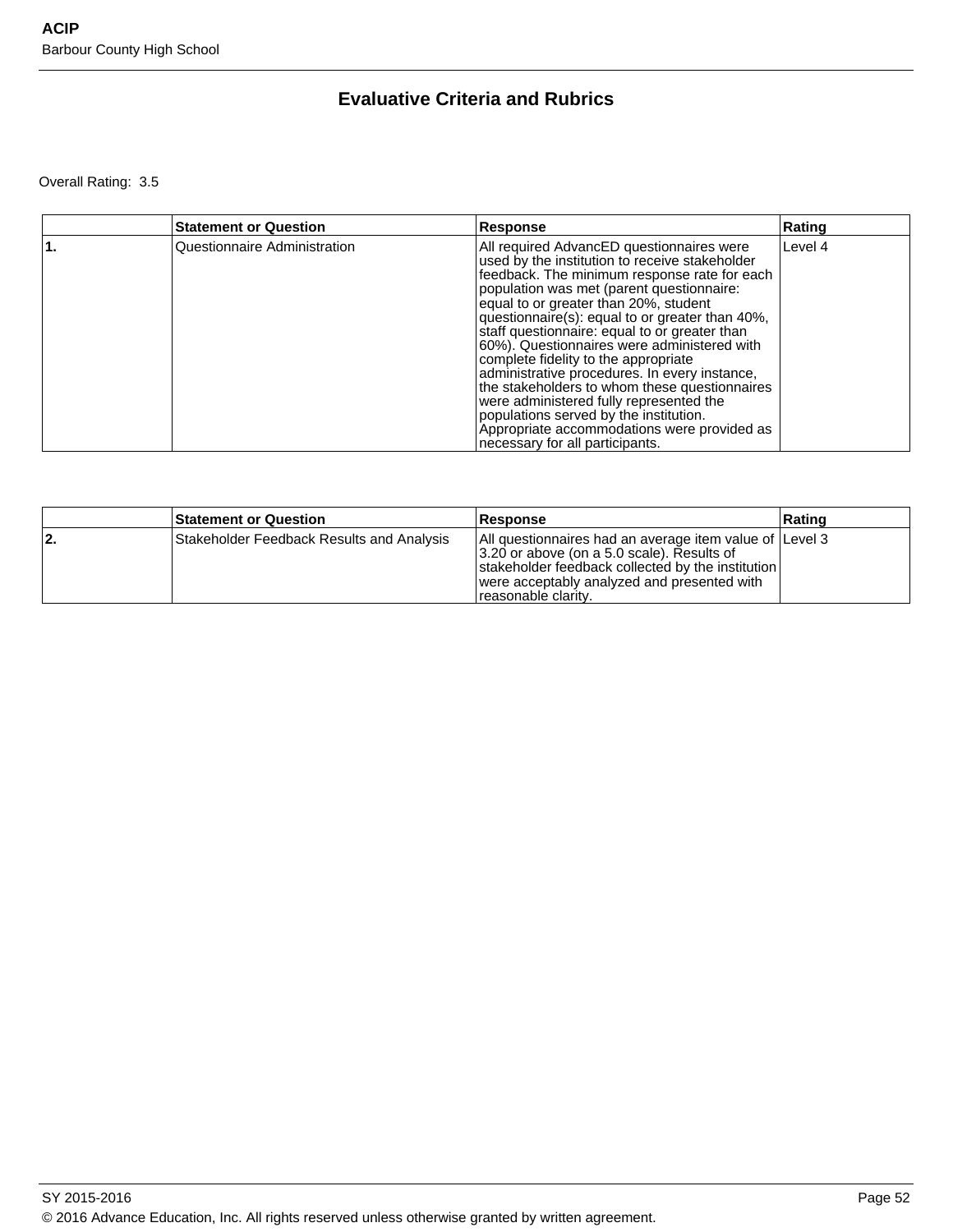### **Areas of Notable Achievement**

#### **Which area(s) indicate the overall highest level of satisfaction or approval?**

Student survey - Purpose and direction - Average score is 3.62 (59.71% agree or strongly agree) In my school, programs and services are available to help me succeed.

Student survey - Governance and Leadership - Average score is 3.86 (68.09% agree or strongly agree) In my school, the principal and teachers have high expectations of me.

Student Survey - Teaching and Assessing for Learning - Average Score is 3.65 (59.29% agree or strongly agree) My school motivates me to learn new things.

Student survey - Resources and Support System - Average Score is 3.38 (49.40% agree or strongly agree) In my school, a variety of resources are available to help me succeed (e.g., teaching staff, technology, media center).

Student survey - Using Results for Continuous Improvement - Average score is 3.62 (54.85% agree or strongly agree) My school prepares me for success in the next school year.

Staff survey - Purpose and Direction - Average score is 4.5 (90.91% agree or strongly agree) Our school's purpose statement is clearly focused on student success.

Staff Survey - Governane and Leadership - Average score is 4.36 (100% agree or strongly agree) Our school's leaders support an innovative and collaborative culture. 4.36 (100% agree or strongly agree) Our school's leaders provide opportunities for stakeholders to be involved in the school.

Staff Survey - Teaching and Assessing for Learning - Average Score (100% agree or strongly agree) All teachers in our school use consistent common grading and reporting policies across grade levels and courses based on clearly defined criteria.

Staff Survey - Resources and Support Systems - Average score 4.29 (90.47% agree or strongly agree) Our school provides protected instruction time.

Staff Survey - Using Results for Continuous Improvement - Average Score 4.43 (100% agree or strongly agree) Our school uses multiple assessment measures to determine student learning and school performance.

Written staff responses indicated a high level of satisfaction with the cooperative family environment that is present at our school.

Parent Survey - Purpose and Direction - Average Score 4.16 (90.91% agree or strongly agree) Ourschool'spurpose statementis formally review and revise with involvement from parents.

Parent Survey - Governance and Leadership - Average Score 4.11 (95.45% agree or strongly agree) Our school communicates effectively avout the school's goals and activities

Parent Survey - Teaching and Assessing for Learning - Average score 4.12 (93.02% agree or strongly agree) My child knows the expectations for learning in all classes.

Parent Survey - Resources and Support Syste - Average score 4.12 (96.43% agree or strongly agree) Our school ensures that instructional time is protected and interruptions are minimized.

Parent Survey - Using Results for Continuous Improvement - Average Score 4.12 (95.18% agree or strongly agree) Our school ensures that all staff members monitor and report the achievement of school goals.

<sup>© 2016</sup> Advance Education, Inc. All rights reserved unless otherwise granted by written agreement.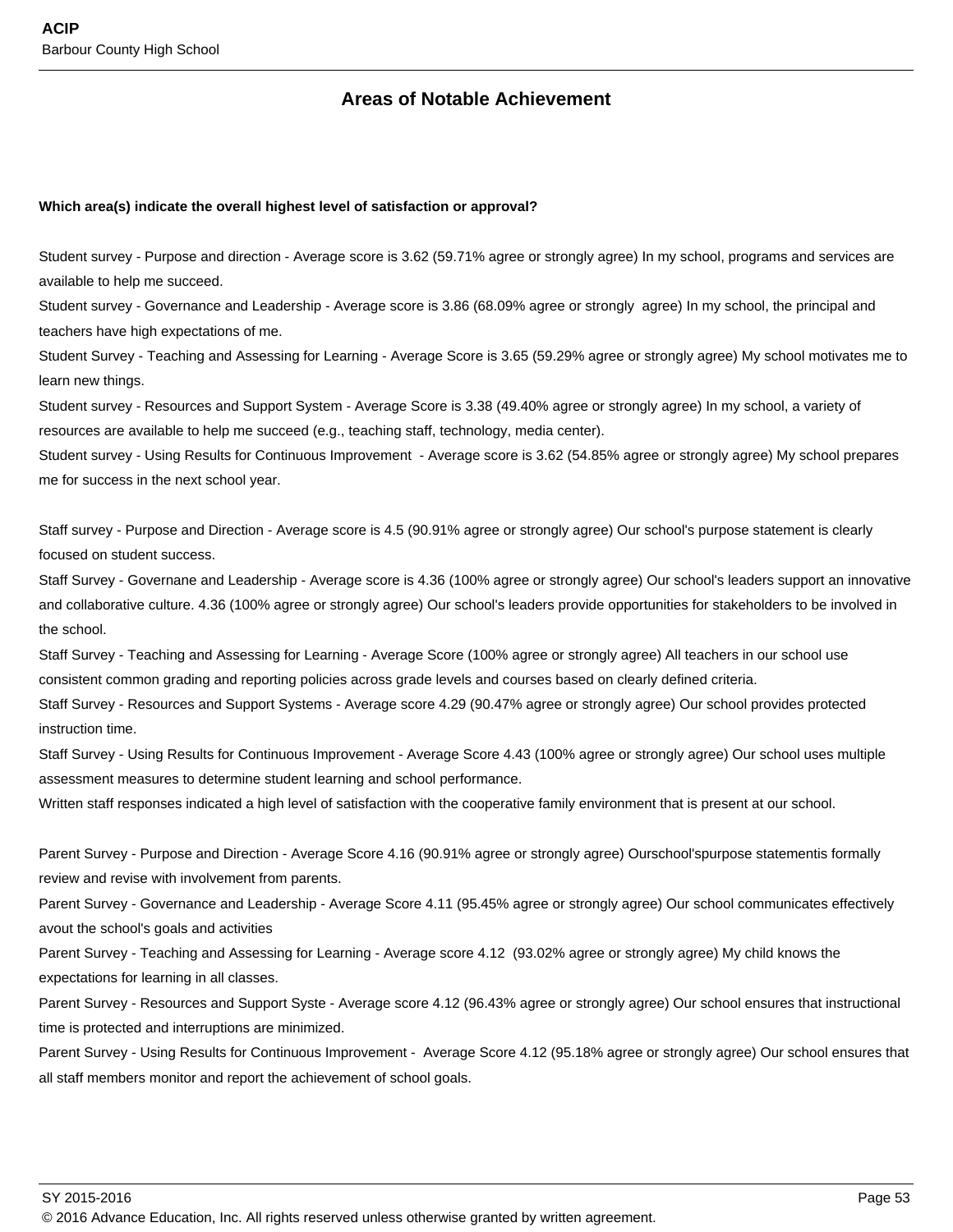#### **Which area(s) show a trend toward increasing stakeholder satisfaction or approval?**

Staff Surveys indicated an increase in stakeholder satisfaction or approval in the area of teaching and learning: All teachers in our school participate in collaborative learning communites that meet both informally and formally across grade levels and content areas.

Student surveys indicated an increase in stakeholder satisfaction or approval in the area of Governance and Leadership.

Parents indicated an increased satisfaction in the purpose and direction of our school: Our school has established goals and a plan for improving student learning. The average score was 3.95 in 2014-15 and 4.13 in 2015-16.

#### **Which of the above reported findings are consistent with findings from other stakeholder feedback sources?**

No other sourses of stakeholder feedback were utilized.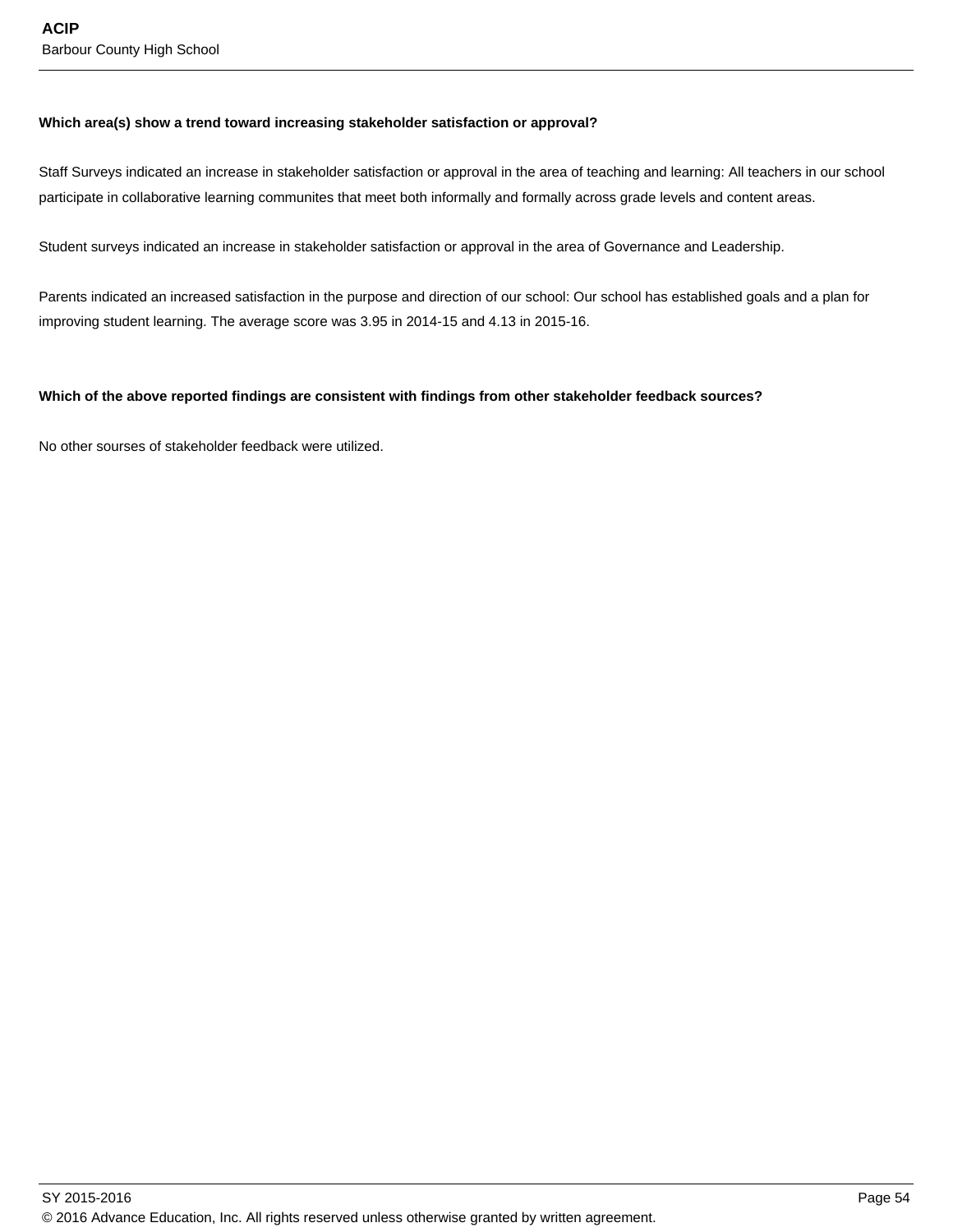### **Areas in Need of Improvement**

#### **Which area(s) indicate the overall lowest level of satisfaction or approval?**

Student survey - Purpose and Direction - Average Score 2.91 (36.34% disagree or strongly disagree) In my school, all students are treated with respect.

Student survey - Governance and Leadership - Average score 2.91 (31.90% disagree or strongly disagree) In my school, students treat adults with respect.

Student survey - Teaching and Assessing for Learning - Average score 3.27 ( 23% disagree or strongly disagree) My school makes sure there is at least on adult who knows me well and shows interest in my education.

Student survey - Resources and Support Systems - Average score 2.59 (45.18% disagree or strongly disagree) In my school. students respect the property of others.

Student survey -Using Results for Continuous Improvement - Average score 3.22 ( 23.94% disagree or strongly disagree) My school considers student's opinions when planning ways to improve the school.

Staff Survey - Purpose and Direction - Average score 4.09 (9.09% disagree) Our school's purpose statement is based on shared values and beliefs that guide decision-making.

Staff Survey - Governance and Leadership - Average score is 4.09 (9.09% disagree) Our school's governing body or school board maintains a distinction between roles and responsibilities and those of school leadership.

Staff Survey - Teaching and Assessing of Learning - Average score is 3.81 (18.18% disagree) In our school, staff members provide peer coaching to teachers.

Staff Survey - Resources and Support System - Average score is 3.86 (19.05% disagree) Our school provides sufficient material resources to meet student needs. Also 3.86 (4.76% disagree)Our school provides high quality student support services (e.g., counseling, referrals, educational and career planning).

Staff Survey - Using Results for Continuous Improvement - Average Score is 4 (9.52% disagree) Our school uses data to monitor student readiness and success at the next level.

Parent Survey - Purpose ad Direction - Average Score 4.11 (3.41% disagree or strongly disagree) Our School's purpose statement is clearly focused on student success.

Parent Survey - Governance and Leadership - Average Score 3.98 (2.27% disagree or strongly disagree) Our school's governing body does not interfere with the operation or leadership of our school.

Parent Survey - Teaching and Assessing of Learning - Average Score 4.02 (3.49% disagree or strongly disagree) All of my child's teachers provide an equitable curriculum that meets his/her learning needs. 4.02 - All of my child's teachers work as a team to help my child learn. 4.02 All of my child's teachers keep me informed regularly of how my child is being graded. 4.02 My child has up-to-date computers and other technology to learn.

Parent Survey - Resources and Support System - Average Score 4.00 (% disagree or strongly disagree) Our school provides students with access to a variety of information resources to support their learning.

Parent Survey - Using Results for Continuous Improvement - Average Score 4.05 (2.4% disagree or storngly disagree) My child is prepared for success in the next school year.

#### **Which area(s) show a trend toward decreasing stakeholder satisfaction or approval?**

SY 2015-2016 Page 55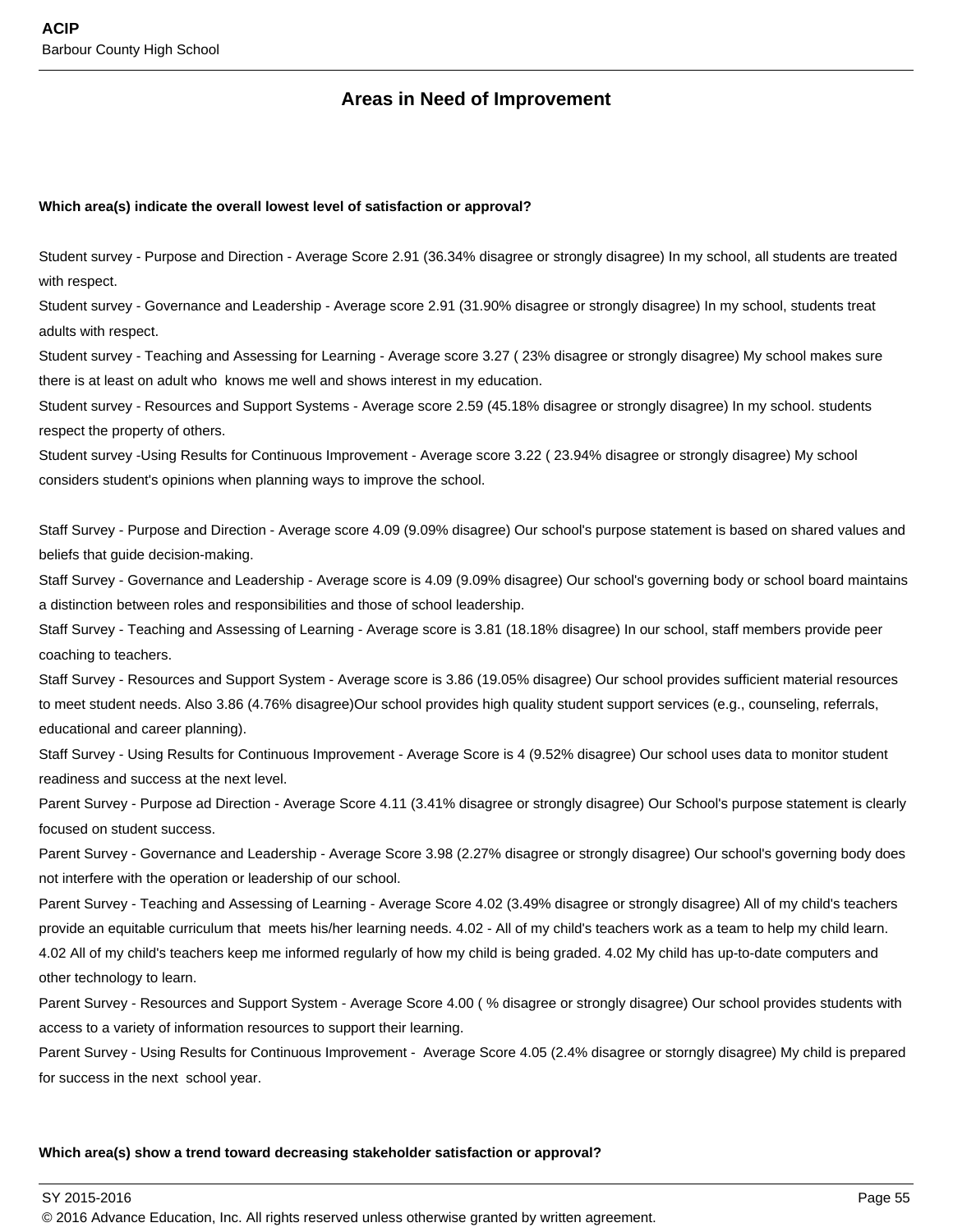According to the Student Surveys there is a decreasing stakeholder satisfaction approval in the area of Teaching and Assessing of Learning: All of my teachers use tests, projects, presentations, and portfolios to check my understanding of what was taught (dropped from 3.88 in 2014-15 to 3.34 in 2015-16).

Staff Surveys indicated 10.91% of BCHS Staff expressed disatisfaction or disapproval in the area Purpose and Direction.

Parent survey indicated disatisfaction in the area of our school provides students with access to a variety of information resources to support their learning.

#### **What are the implications for these stakeholder perceptions?**

Teachers and administration need to continue to implement strategies to increase student respect in regards to personal interaction as well as respect for the property of others in order to increase student preceptions the area of: students respecting each other and personal property as well perceptions of students treating adults with respect.

Survey results also indicate a need to involve more students in planning ways to improve our school.

Staff surveys indicate a need for more peer coaching, more material resources as well as more high quality student support services. It also indicated a need to use more data to monitor student readiness and success at the next level.

Parent surveys indicated we need to determine better ways to share responsibility for student learning with its stakeholders and parents indicated a dissatisfaction in how teachers teach and assess learning.

One of the highest levels of satisfaction or approval according to parents is "Teaching and assessing for learning : my child has up-to-date computers and other technology to learn." Even with more acquisition of 21st Century technology, teachers need more professional development to be more effective in the use of the technology and in teaching students to use the technology to enhance the entire learning experience. Also with the high teacher turnover rate in our school, there is a need to repeat traing for better implementation that puts the technology in student hands.

#### **Which of the above reported findings are consistent with findings from other stakeholder feedback sources?**

No other sources of stakeholder feedback were utilized.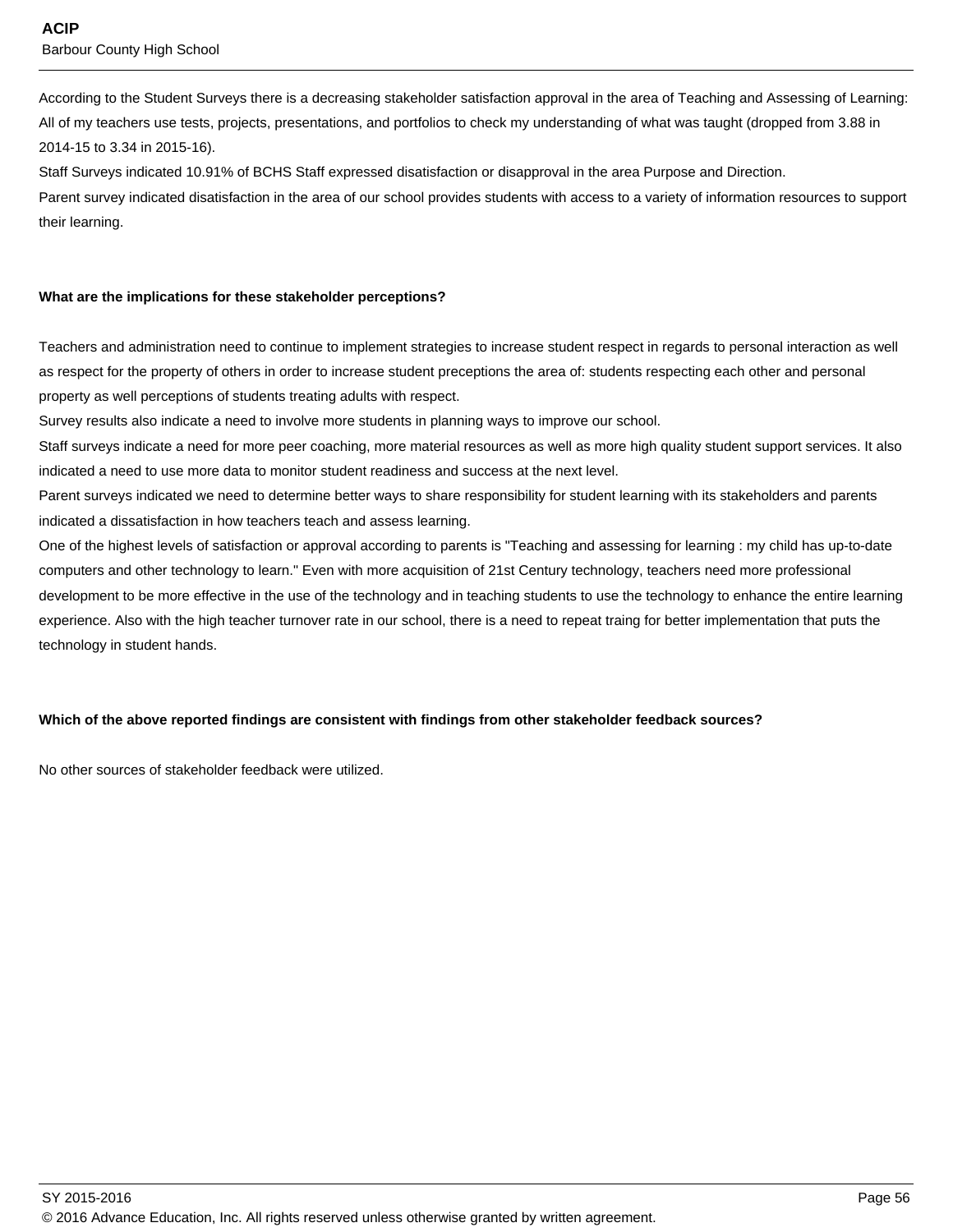### **Report Summary**



**Scores By Section**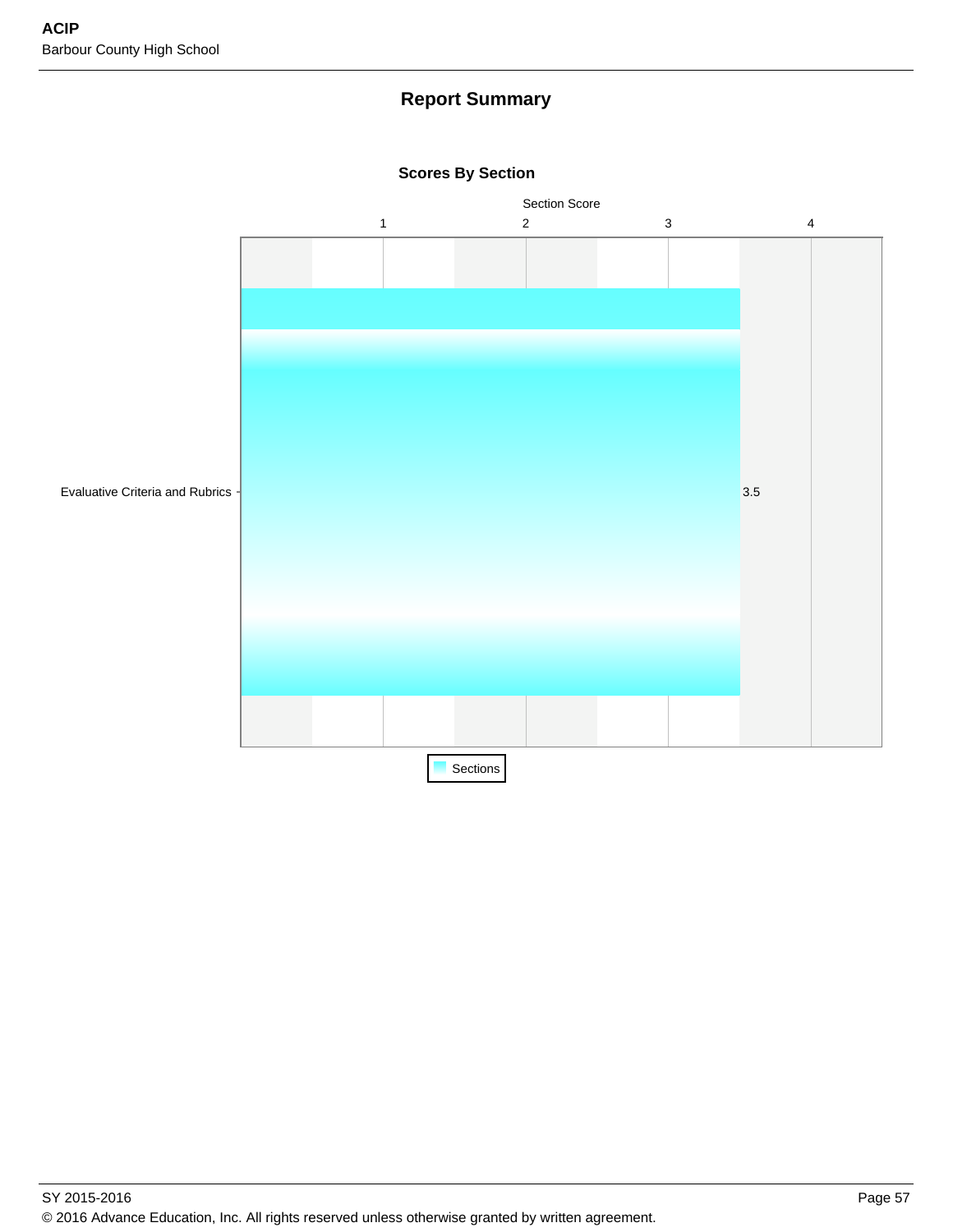# **Title I Schoolwide Diagnostic**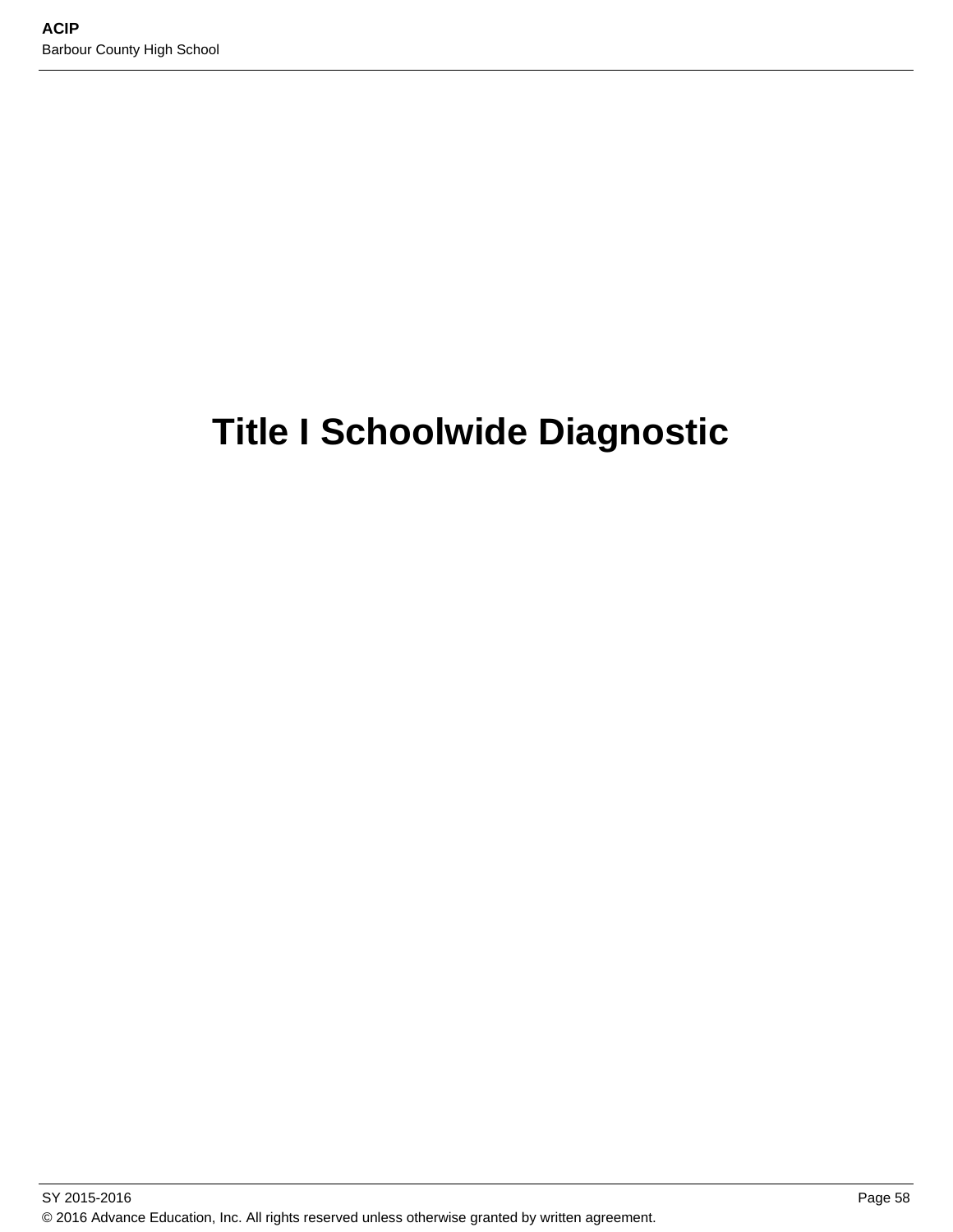### **Introduction**

This diagnostic tool is aligned to requirements for Title I Schoolwide schools. As described in sections 1111(b)(1), 1114 (b)(1)(A)] and 1309(2) of the Elementary and Secondary Education Act (ESEA), the comprehensive needs assessment (CNA) requirement is met by completing a School Process Profile and Summary Report. The comprehensive needs assessment must be completed prior to creating a new plan or annually updating an existing school improvement plan. Use the results of the comprehensive needs assessment to develop Goals/Objectives/Strategies and Activities. Ensure that the Gap Statements and Causes for Gaps included in the Goals information address all four measures of data: student achievement data, school programs/process data, perceptions data (must include teachers and parents; student data is encouraged), and demographic data. The Comprehensive Needs Assessment must also take into account the needs of migratory children as defined in Title I, Part C, Section 1309(2).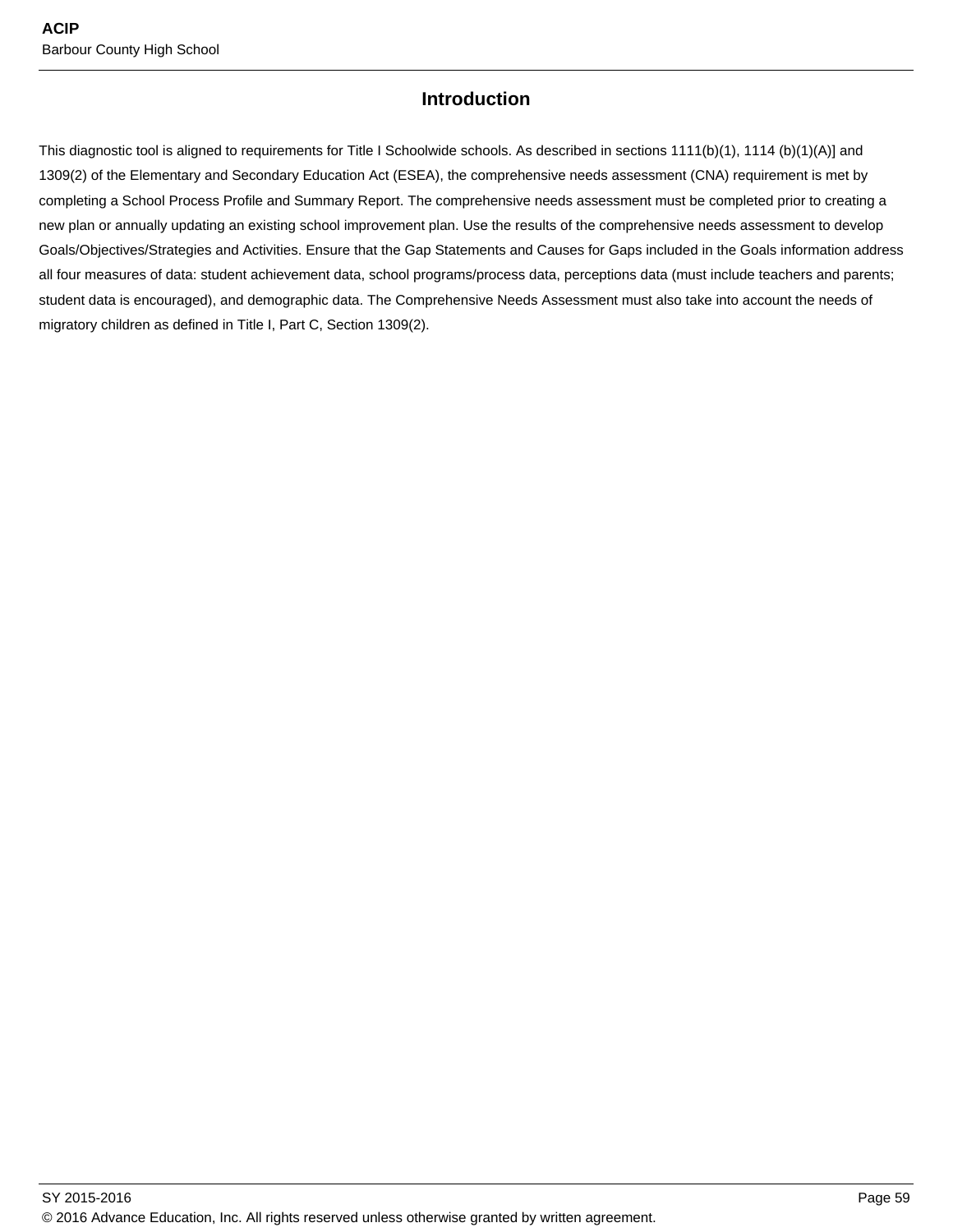### **Component 1: Comprehensive Needs Assessment**

#### **1. How was the comprehensive needs assessment conducted?**

Data from various instruments was used to conduct the needs assessment. Data was obtained from Information Now, Renaissance Learning, surveys, ACCESS, AAA, ACT, and school secretary's reports on teacher attendance. Teachers analyzed assessment data to determine weaknesses and strengths. Information from the other schools was gathered to analyze from the feeder school to help identify BCHS's strengths and weaknesses.

#### **2. What were the results of the comprehensive needs assessment?**

Strengths and weaknesses were identified according to student assessment data (to include EL assessment). The committee identified HQ and non-HQ teachers' strengths and weaknesses with the Educate Alabama evaluation system. The committee also identified strengths and weaknesses in reference to student discipline, student attendance, teacher attendance and teacher turnover. In analyzing data, the committee checked for strengths and weaknesses in the area of student dropout and graduation rate. Furthermore, it analyzed career and technical program data and analyzed parent perceptions of the school and parent needs. An analysis of curriculum alignment, instructional materials, instructional strategies, and/or extended learning opportunities were also done.

ACT Aspire results show that the majority of 7th-8th graders scored below grade level in reading and math and that none of the eleventh grade students met the benchmarks for all four of the parts of the ACT Plus Writing. For 12th grade, 62% received a certificate for ACT WorkKeys.

#### **3. What conclusions were drawn from the results?**

According to the assessments administered and the data gathered, BCHS needs to make great improvements in all subject areas. ACT ASPIRE as well as ACT Plus Writing indicated English was the strongest area. The area of greatest weaknesses was in mathematics for all grades.

Instructional Planning Report for Scholastic System 44 and Read 180 indicated that 1/123 7th and 8th grade students scored Advanced, 5/123 scored Proficient, 34/123 scored Basic, and 83/123 scored below basic. 35 of the 83 students scoring below basic completed the test in less than 15 minutes. A total of 42 students completed the test in under 15 minutes.

### **4. What information was concluded as a result of analyzing perception, student achievement, school programs/process, and demographic data?**

The school needs to improve instruction in the areas of reading, mathematics, and science.

#### **5. How are the school goals connected to priority needs and the needs assessment?**

The school goals at Barbour County High School are connected because the priority needs, weaknesses, and the needs assessments were SY 2015-2016 Page 60 © 2016 Advance Education, Inc. All rights reserved unless otherwise granted by written agreement.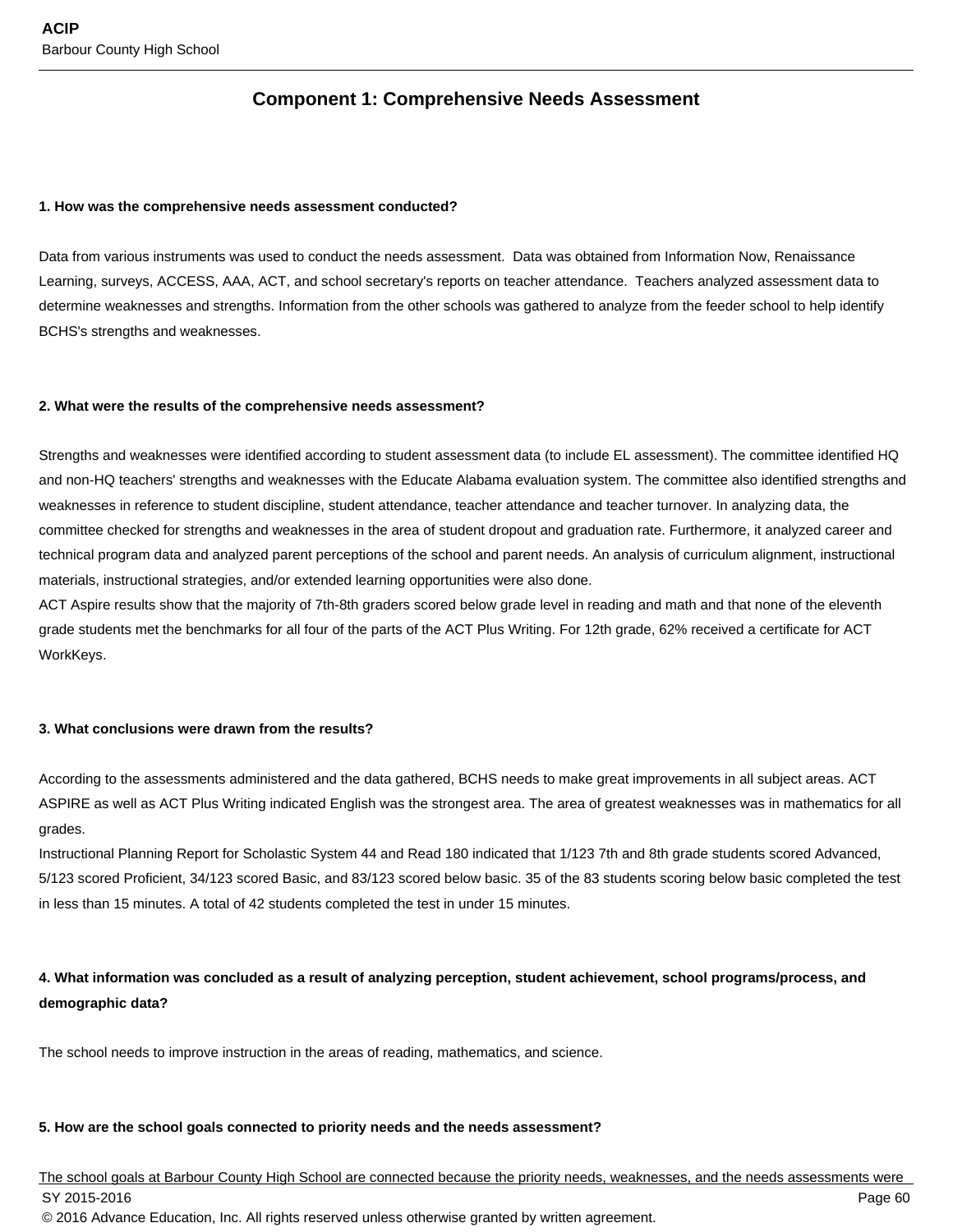identified and are being addressed according to all of the data that was reviewed from the school year 2014-15. We use our needs assessment data to set goals that we will utilize to improve in the following year. We also look at and consider changes in state standards and curriculum.

#### **6. How do the goals portray a clear and detailed analysis of multiple types of data?**

The goals are chosen from areas that are most significant to the improvement of school. We look at surveys, STAR Reading, STAR Math, Scholastic Read 180 and Scholastic System 44, ACT Plus Writing, AAA, End of Course assessments, ACCESS for ELs, ACT ASPIRE, ACT Plus Writing, and Work Keys to help write clear goals that we expect all stakeholders to understand.

#### **7. How do the goals address the needs of the whole school population and special recognition to children who are disadvantaged?**

We are a Title 1 school with a 100% of our students receiving breakfast and lunch at not cost to them. We strive to deliver instruction in various modes in order to reach all students. Those different means of delivering instruction include strategic teaching, differentiated instruction, and the use of technology. Students who receive special services have IEPs and EL students have I-ELPs that reflect accommodations to help ensure their successes. The reading and math goals address all BCHS students in grades 7-12. The Algebra 1 goals address only the students in grade 9 that take the course. The English Proficiency goals are for EL students address the needs of the EL students in grades 7-12. The goals and strategies set for school safety, student attendance, decreasing referrals and increasing teacher attendance all address the needs of the entire school because it all of these things are improved upon, the school environment will be conductive to learning and everything will flow in a positive direction.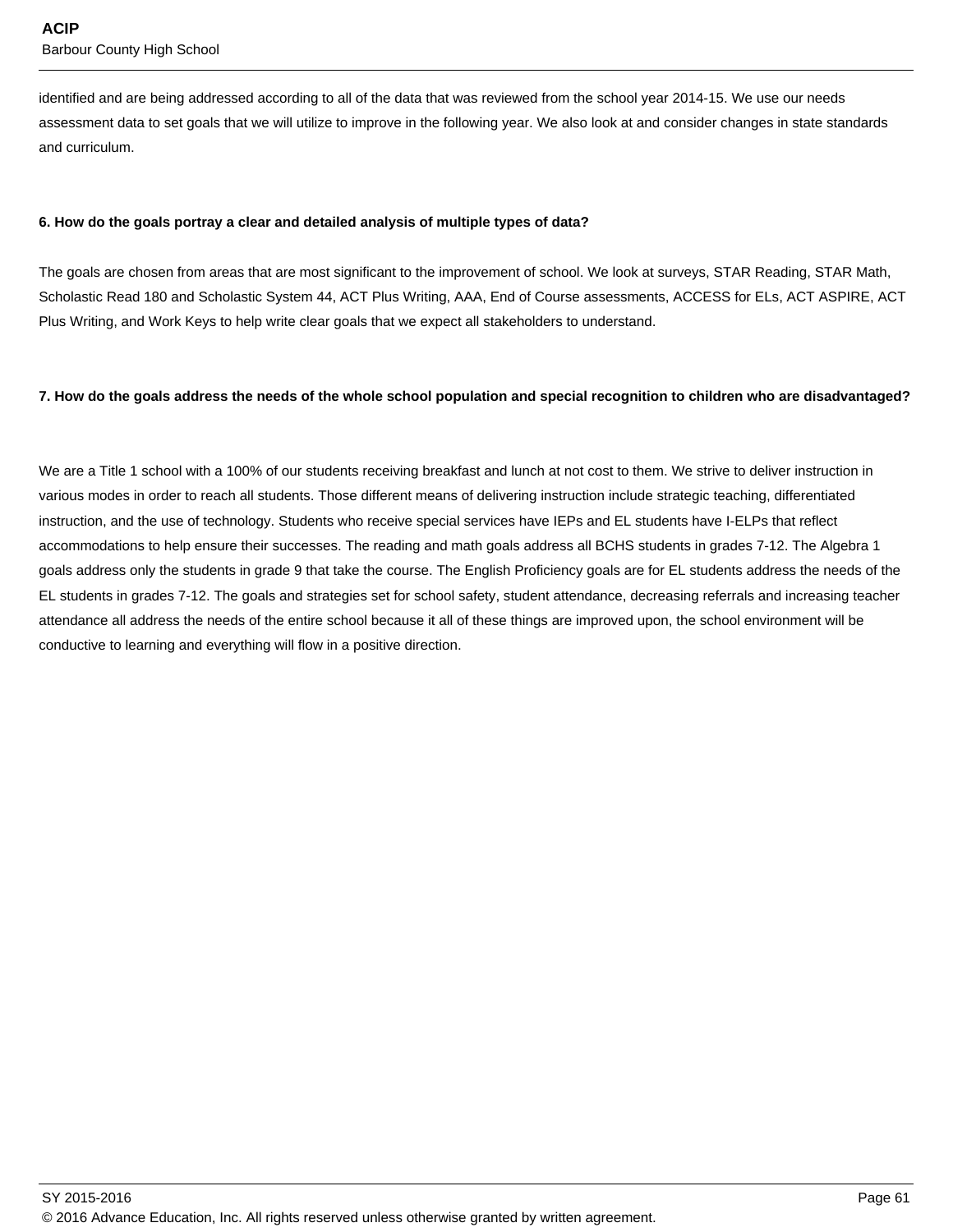### **Component 2: Schoolwide Reform Strategies**

#### **1. Identify the strategies in the schoolwide plan that focus on helping all students reach the State's standards.**

#### **Goal 1:**

Improve student proficiency in reading

#### **Measurable Objective 1:**

A 50% increase of All Students will demonstrate a proficiency in vocabulary in Reading by 08/06/2015 as measured by ACT Plus Writing and STAR Reading.

#### **Strategy1:**

Increase proficiency in academic vocabulary - Teachers and students will utilize Renaissance Learning which includes STAR Reading

Enterprise and Accelerated Reader Enterprise online software to improve student's vocabulary.

Category:

Research Cited: Renaissance Learning

| Activity - Increase academic vocabulary                                                                                                                                                                                                                                                                                                                    | <b>Activity</b><br>Type | Begin Date   End Date |            | <b>Funding Amount</b><br><b>8 Source</b> | <b>Staff Responsible</b>                                      |
|------------------------------------------------------------------------------------------------------------------------------------------------------------------------------------------------------------------------------------------------------------------------------------------------------------------------------------------------------------|-------------------------|-----------------------|------------|------------------------------------------|---------------------------------------------------------------|
| Teachers in grades 7 -12 will use word walls to<br>introduce and reinforce vocabulary, they will<br>preteach vocabulary, use vocabulary warm-ups, Academic<br>bell ringers, and review vocabulary in order to<br>lincrease proficiency in academic vocabulary.<br>Teachers not familiar with word walls will be<br>Itrained on word wall creation and use. | Support<br>Program      | 08/06/2015            | 05/26/2016 | \$0 - No Funding<br>l Reauired           | Administrators, teachers,<br>land librarv media<br>specialist |

#### **Strategy2:**

Increase literary comprehension - Students will increase literary comprehension in recreational as well as academic reading

Category:

Research Cited: ACT ASPIRE, ACT Plus Writing, Work Keys

| <b>Activity - Depths of Knowledge</b>                                                                                                                                                                                                                                                                                                                                                                                                                                      | <b>Activity</b><br>Type                                                                        | Begin Date | <b>End Date</b> | <b>Funding Amount</b><br>∣& Source | <b>Staff Responsible</b>       |
|----------------------------------------------------------------------------------------------------------------------------------------------------------------------------------------------------------------------------------------------------------------------------------------------------------------------------------------------------------------------------------------------------------------------------------------------------------------------------|------------------------------------------------------------------------------------------------|------------|-----------------|------------------------------------|--------------------------------|
| There is a need to increase the level of rigor for<br>all students in our classrooms. The Common<br>Core State Standards are not enough to<br>increase rigor to the needed level. The<br>implementation of these standards requires<br>practical tools to develop local curricula and<br>assessments and to promote classroom<br>discourse aligned to higher levels of cognitive<br>demand. Therefore teachers will receive<br>training in the use of Depths of Knowledge. | Academic<br>Support<br>Program<br>Behavioral<br>Support<br>Program<br>Professional<br>Learning | 10/07/2015 | 05/26/2016      | I\$746 - Title II Part             | Teachers and<br>administrators |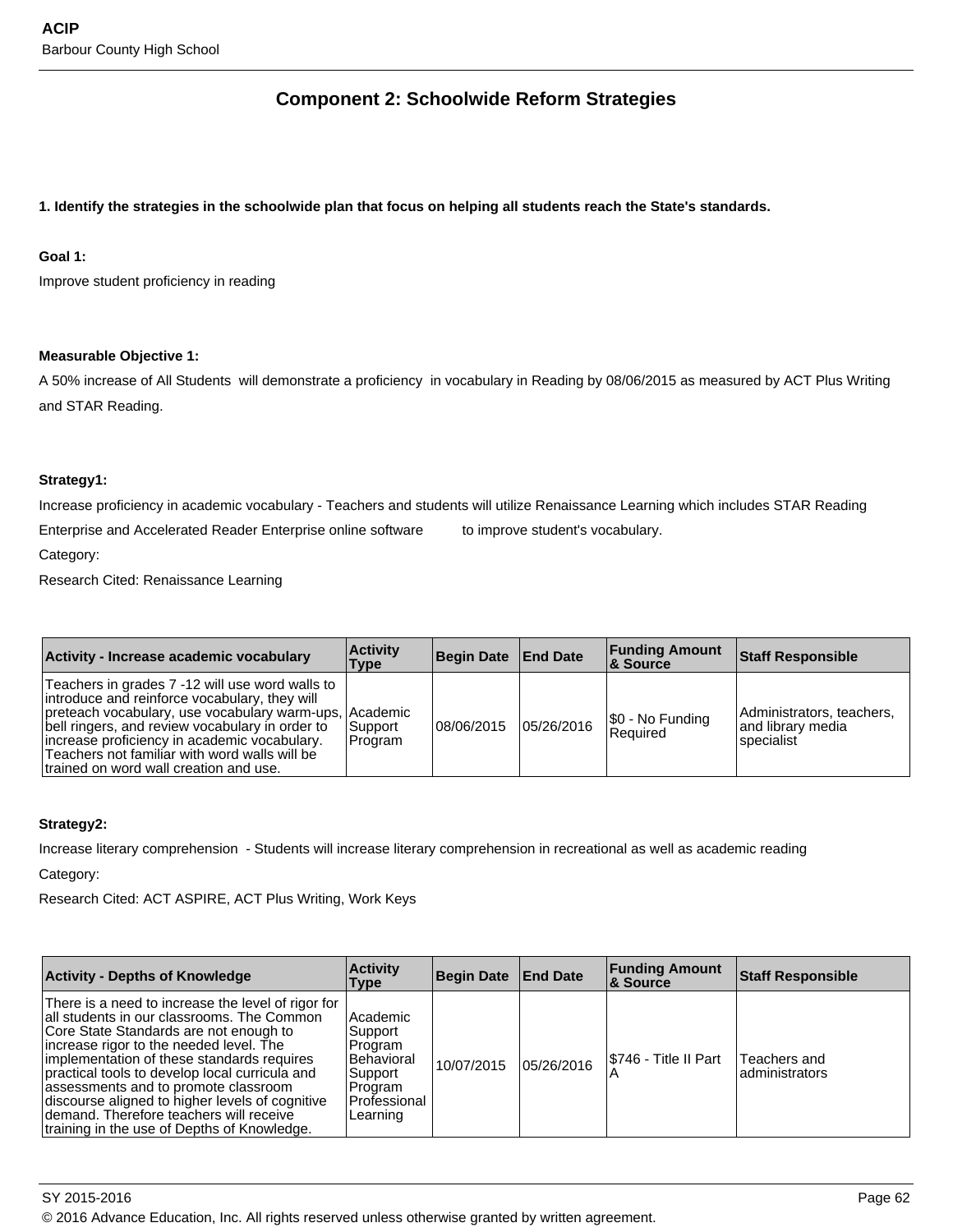#### **Measurable Objective 2:**

A 10% increase of All Students will demonstrate a proficiency when applying strategies to comprehend literacy and recreational materials in Reading by 05/26/2016 as measured by the data from the ACT ASPIRE Reading, and ACT Plus Writing and Work Keys testing scores..

#### **Strategy1:**

TWIRL Strategy - TWIRL-Teachers will include all of the parts of TWIRL in their lesson plans.

Category:

Research Cited: ARI

| <b>Activity - TWIRL</b>                                                                                                                                                                                                                                                                                                                                                             | <b>Activity</b><br>Type        | Begin Date   End Date |            | <b>Funding Amount</b><br>∣& Source  | <b>Staff Responsible</b>       |
|-------------------------------------------------------------------------------------------------------------------------------------------------------------------------------------------------------------------------------------------------------------------------------------------------------------------------------------------------------------------------------------|--------------------------------|-----------------------|------------|-------------------------------------|--------------------------------|
| 1. Students will discuss answers in groups or<br>with a partner. 2. Students will write responses<br>to informational and literary text. 3. Students<br>will use higher order thinking and problem<br>solving. 4. Students will read and answer<br>questions. 5. Students will listen to responses<br>of other students. Teachers not familiar with<br>TWIRL will receive training. | Academic<br>Support<br>Program | 108/06/2015           | 05/26/2016 | \$0 - No Funding<br><b>Required</b> | Administrators and<br>teachers |

#### **Strategy2:**

Read 180 and System 44 - Read 180 and System 44 - Students will be taught targeted skills instruction that is aligned to state standards in

these areas:

Phonics and syllabication,

spelling,

fluency,

word analysis and vocabulary development,

comprehension,

writing,

grammar, usage, mechanics, and

test-taking strategies

#### Category:

Research Cited: Scholastic READ 180 and Scholastic System 44

| <b>Activity - Read 180 and System 44</b>                                                                                                                                                                                                                                                   | <b>Activity</b><br>Type          | Begin Date End Date |            | <b>Funding Amount</b><br>8. Source | <b>Staff Responsible</b>                                                          |
|--------------------------------------------------------------------------------------------------------------------------------------------------------------------------------------------------------------------------------------------------------------------------------------------|----------------------------------|---------------------|------------|------------------------------------|-----------------------------------------------------------------------------------|
| Teachers will use computer adaptive<br>instructional software, leveled literature, and<br>direct instruction to meet individual learning<br>needs of English Language Learners, students<br>with disabilities, and below level students. To<br>linclude embedded professional development. | l Academic<br>Support<br>Program | 08/06/2015          | 05/26/2016 |                                    | \$77922 - Title I Part Ms. Taylor, Corinne<br>Campbell, and Mr,<br>Undrea Johnson |

#### **Strategy3:**

Increase literary comprehension - Students will increase literary comprehension in recreational as well as academic reading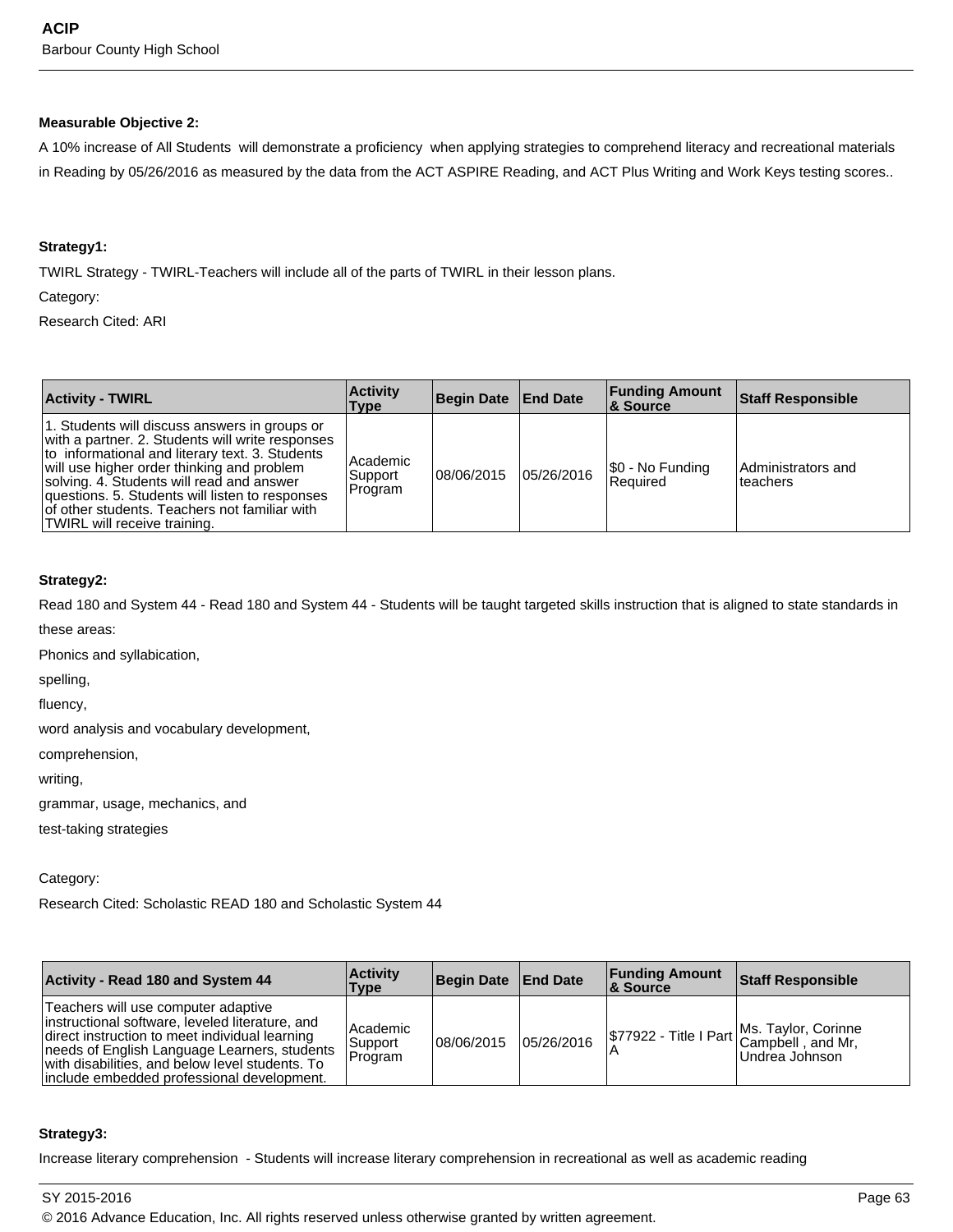#### Category:

Research Cited: ACT ASPIRE, ACT Plus Writing, Work Keys

| <b>Activity - Depths of Knowledge</b>                                                                                                                                                                                                                                                                                                                                                                                                                                       | <b>Activity</b><br>Type                                                                               | <b>Begin Date End Date</b> |            | <b>Funding Amount</b><br>8 Source | <b>Staff Responsible</b>       |
|-----------------------------------------------------------------------------------------------------------------------------------------------------------------------------------------------------------------------------------------------------------------------------------------------------------------------------------------------------------------------------------------------------------------------------------------------------------------------------|-------------------------------------------------------------------------------------------------------|----------------------------|------------|-----------------------------------|--------------------------------|
| There is a need to increase the level of rigor for<br>all students in our classrooms. The Common<br>Core State Standards are not enough to<br>increase rigor to the needed level. The<br>implementation of these standards requires<br>practical tools to develop local curricula and<br>assessments and to promote classroom<br>discourse aligned to higher levels of cognitive<br>demand. Therefore teachers will receive<br>Itraining in the use of Depths of Knowledge. | Professional<br>Learning<br><b>Behavioral</b><br>Support<br>Program<br>Academic<br>Support<br>Program | 10/07/2015                 | 05/26/2016 | I\$746 - Title II Part            | Teachers and<br>administrators |

| <b>Activity - Library visitation</b>                                                                                                                                                                                                                                                          | <b>Activity</b><br>Type        | Begin Date End Date |            | <b>Funding Amount</b><br>8. Source  | Staff Responsible                |
|-----------------------------------------------------------------------------------------------------------------------------------------------------------------------------------------------------------------------------------------------------------------------------------------------|--------------------------------|---------------------|------------|-------------------------------------|----------------------------------|
| Students will visit the library bi-weekly to check<br>out challenging materials and complete both<br>Accelerated Reader practice guizzes and<br>vocabulary quizzes on the books they have<br>read. Teachers will use the same software to<br>monitor student progress and proficiency levels. | Academic<br>Support<br>Program | 108/06/2015         | 05/26/2016 | \$0 - No Funding<br><b>Required</b> | Teachers and media<br>specialist |

#### **Goal 2:**

EL Students will become proficient in the English language

#### **Measurable Objective 1:**

A 10% increase of English Learners students will demonstrate a proficiency in English in Writing by 05/22/2015 as measured by 2015 ACCESS for ELLs' results (if we receive new EL students who have not passed the WIDA ACCESS)..

#### **Strategy1:**

Implement SDAIE/SIOP - Teachers will implement SDAIE/SIOP strategies after receiving training.

Category:

Research Cited: WIDA Consortium

| <b>Activity - Implementation of SDAIE/SIOP</b>                                                                                                        | <b>Activity</b><br>Type     | Begin Date   End Date |            | <b>Funding Amount</b><br><b>8 Source</b> | <b>Staff Responsible</b>               |
|-------------------------------------------------------------------------------------------------------------------------------------------------------|-----------------------------|-----------------------|------------|------------------------------------------|----------------------------------------|
| English Language Arts teachers will implement Academic<br>at least one writing activity each week utilizing<br>SDAIE/SIOP strategies for EL students. | <b>Support</b><br>l Program | 08/06/2015            | 05/26/2016 | S0 - No Funding<br>l Reauired            | School administrators and<br>'teachers |

| <b>Activity - Professional Development</b>                                                                                                                          | <b>Activity</b><br>Type                 | Begin Date   End Date |            | <b>Funding Amount</b><br><b>8. Source</b> | <b>Staff Responsible</b>                                  |
|---------------------------------------------------------------------------------------------------------------------------------------------------------------------|-----------------------------------------|-----------------------|------------|-------------------------------------------|-----------------------------------------------------------|
| Teachers will receive training on the<br>implementation of SDAIE/SIOP models and<br>strategies. These strategies will help improve<br>linstruction for EL students. | Professional $ 08/06/2015 $<br>Learning |                       | 05/26/2016 | \$0 - No Funding<br>l Reauired            | <b>EL Coordinator, school</b><br>administrators, teachers |

#### SY 2015-2016 Page 64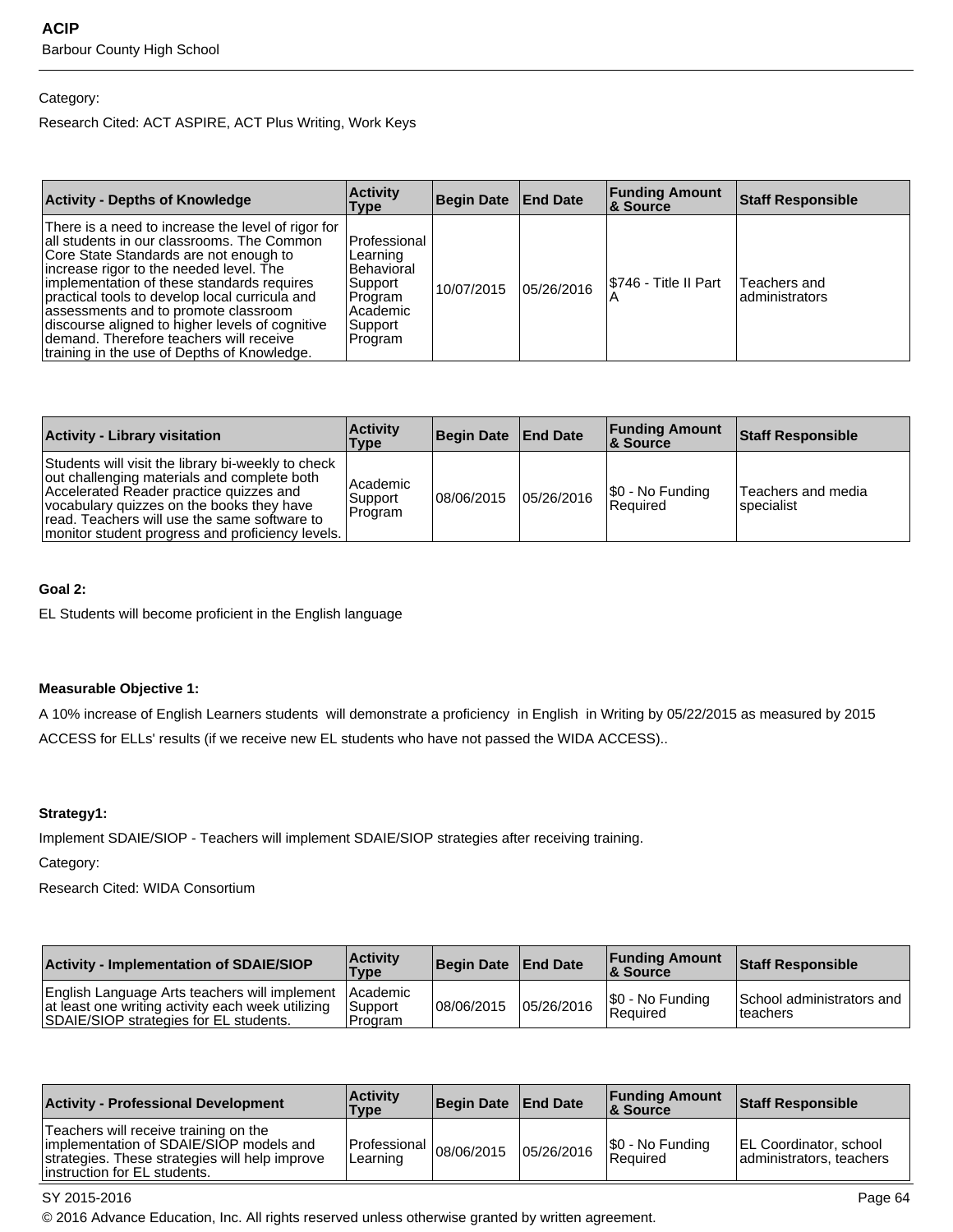#### **Goal 3:**

All students at BCHS will be engaged in high quality aligned college and career ready standards for instruction in the library media program

#### **Measurable Objective 1:**

demonstrate a behavior that ensures that the LMC will provide flexible, real, and virtual access to a wide range of informational resources both within the LMC and outside the school facility by 05/26/2016 as measured by ConCourse reports, AVL reports, and LMS schedule..

#### **Strategy1:**

Implement College and Career Ready Standards - The LMC will collaborate with fellow teachers to provide patrons fixed and flexible access during the school day as well as outside the school setting.

Category:

Research Cited: College and Career Ready Standards, Alabama Technology Course of Study

| <b>Activity - BCHS Library Media Center Web</b><br><b>Site Links</b>                    | <b>Activity</b><br><b>Type</b> | Begin Date End Date | <b>Funding Amount</b><br>8. Source | <b>Staff Responsible</b> |
|-----------------------------------------------------------------------------------------|--------------------------------|---------------------|------------------------------------|--------------------------|
| Various digital website links are accessible on<br>the school media center website page | Other -<br>School<br>Website   | 08/06/2015          | 105/26/2016 S0 - Title I Part A    | Librarian                |

#### **Goal 4:**

Increase student proficiency in mathematics

#### **Measurable Objective 1:**

A 20% increase of Seventh and Eighth grade students will demonstrate a proficiency , in Mathematics by 05/26/2016 as measured by test results from ACT ASPIRE.

#### **Strategy1:**

Strategic Teaching - The teachers will use differentiated instruction where the students are engaged in cooperative learning. The students will be provided with many practice opportunities or extensions of previously taught skills. Instructional strategies will be adjusted to respond to various learning needs and styles of student learning.

Category:

Research Cited: Alabama Mathematics Course of Study

| <b>Activity - Differentiated Instruction</b>                                                                                                                                                                                                                                                                                                                        | <b>Activity</b><br>Type | Begin Date End Date |            | <b>Funding Amount</b><br><b>8 Source</b> | <b>Staff Responsible</b>              |
|---------------------------------------------------------------------------------------------------------------------------------------------------------------------------------------------------------------------------------------------------------------------------------------------------------------------------------------------------------------------|-------------------------|---------------------|------------|------------------------------------------|---------------------------------------|
| Students are engaged in cooperative learning.<br>Students are provided with many practice<br>opportunities or extensions of previously taught Academic<br>skills. Instructional strategies are adjusted to<br>respond to various learning needs and styles of  Program<br>students. Teachers not familiar with<br>differentiated Instruction will receive training. | l Support               | 108/06/2015         | 05/26/2016 | \$0 - No Funding<br>Required             | lMath teachers and<br>ladministrators |

#### SY 2015-2016 Page 65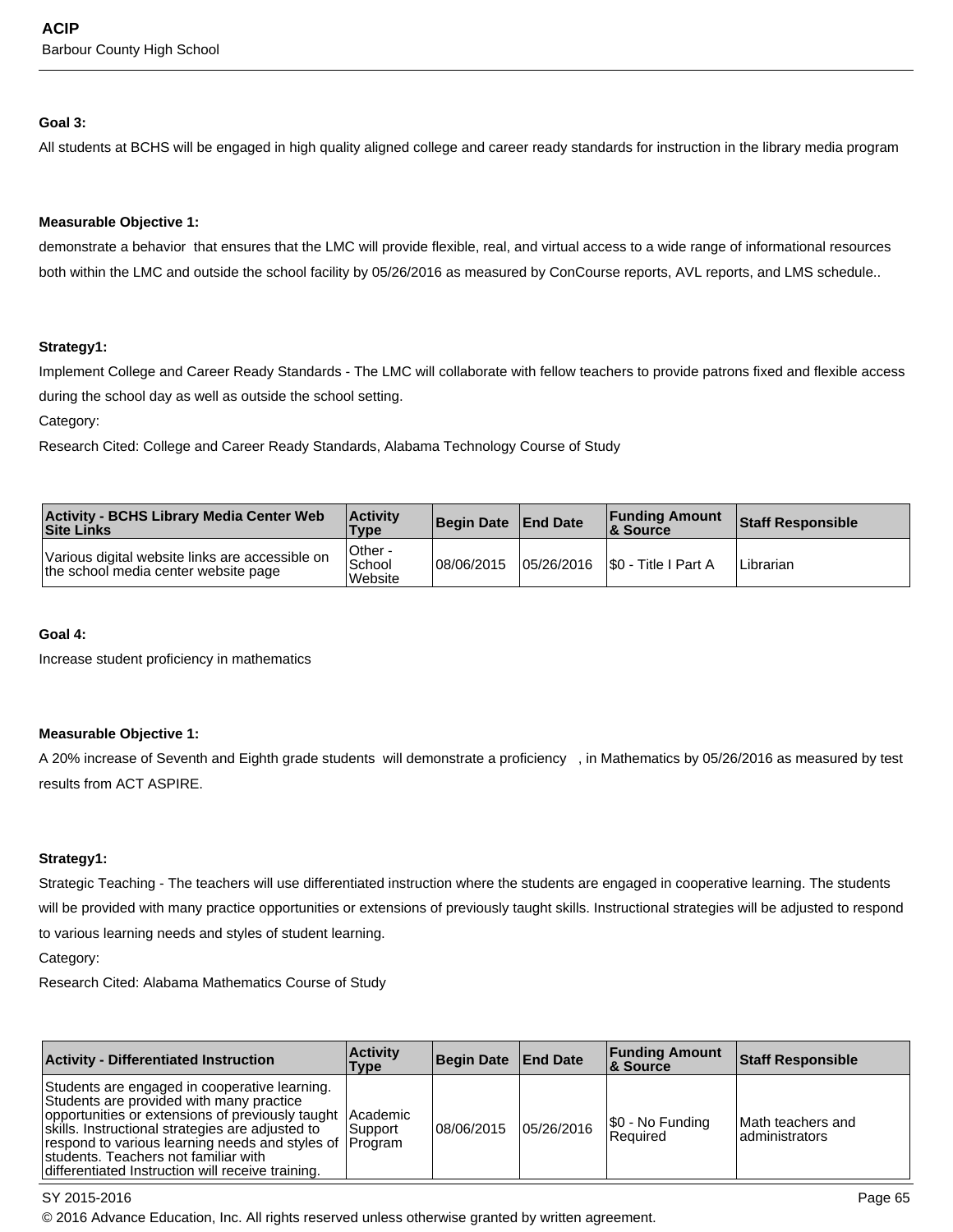| <b>Activity - TWIRL Strategy</b>                                                                                                                         | <b>Activity</b><br><b>Type</b> | Begin Date   End Date | <b>Funding Amount</b><br><b>&amp; Source</b> | <b>Staff Responsible</b>         |
|----------------------------------------------------------------------------------------------------------------------------------------------------------|--------------------------------|-----------------------|----------------------------------------------|----------------------------------|
| Teachers will lead the students in correct usage   Academic<br>of all parts of TWIRL. Teachers not familiar with Support<br>TWIRL will receive training. | Program                        | 08/06/2015 05/26/2016 | \$0 - No Funding<br>Required                 | Administrators and<br>lteacherss |

| <b>Activity - Depth of Knowledge</b>                                                                                                                                                                                                                                                                                                                                                                            | <b>Activity</b><br>Type                                           | Begin Date End Date |            | <b>Funding Amount</b><br>∣& Source | <b>Staff Responsible</b>       |
|-----------------------------------------------------------------------------------------------------------------------------------------------------------------------------------------------------------------------------------------------------------------------------------------------------------------------------------------------------------------------------------------------------------------|-------------------------------------------------------------------|---------------------|------------|------------------------------------|--------------------------------|
| There is a need to increase the level or rigor for Professional<br>all students in our classrooms. Common Core<br>State Standards alone are not enough to reach<br>this level of rigor. The implementation of these<br>standards requires practical tools to develop<br>local curricula and assessments and to promote Academic<br>classroom discourse aligned to higher levels of Support<br>cognitive demand. | Learning<br><b>IBehavioral</b><br>Support<br>I Program<br>Program | 10/07/2015          | 05/26/2016 | S746 - Title II Part               | Teacher and<br>ladministration |

#### **Measurable Objective 2:**

A 15% increase of Ninth, Tenth, Eleventh and Twelfth grade students will demonstrate a proficiency in Algebra1 and higher in Mathematics by 05/26/2016 as measured by all state and ACT assessments..

#### **Strategy1:**

Differentiated Instruction/strategic teaching - Teachers will use scientific research based strategies and differentiate instruction in the

classroom to enhance student learning.

Category:

Research Cited: Scientific Research-based Strategies, ARI

| <b>Activity - TWIRL Strategy</b>                                       | <b>Activity</b><br><b>Type</b>   | Begin Date End Date |            | <b>Funding Amount</b><br><b>&amp; Source</b> | <b>Staff Responsible</b>        |
|------------------------------------------------------------------------|----------------------------------|---------------------|------------|----------------------------------------------|---------------------------------|
| Teachers will lead students in correct usage of<br>all parts of TWIRL. | l Academic<br>Support<br>Program | 08/06/2015          | 05/26/2016 | \$0 - No Funding<br>Required                 | Administrators and<br>Iteachers |

| <b>Activity - Differentiated Instruction</b>                                                                                                                                                                                                                                                     | <b>Activity</b><br>Type | <b>Begin Date</b> | <b>End Date</b> | <b>Funding Amount</b><br><b>8 Source</b> | <b>Staff Responsible</b>        |
|--------------------------------------------------------------------------------------------------------------------------------------------------------------------------------------------------------------------------------------------------------------------------------------------------|-------------------------|-------------------|-----------------|------------------------------------------|---------------------------------|
| 1. Students will engage in cooperative learning.<br>2. Students will be provided with many practice<br>opportunities or extensions of previously taught Academic<br>Iskills.<br>3. Instructional strategies will be adjusted to<br>respond to various learning needs and styles of<br>Istudents. | l Support<br>Program    | 108/06/2015       | 05/26/2016      | \$0 - No Funding<br><b>Required</b>      | Administration and<br>lteachers |

#### **Goal 5:**

Improve student proficiency in science.

#### **Measurable Objective 1:**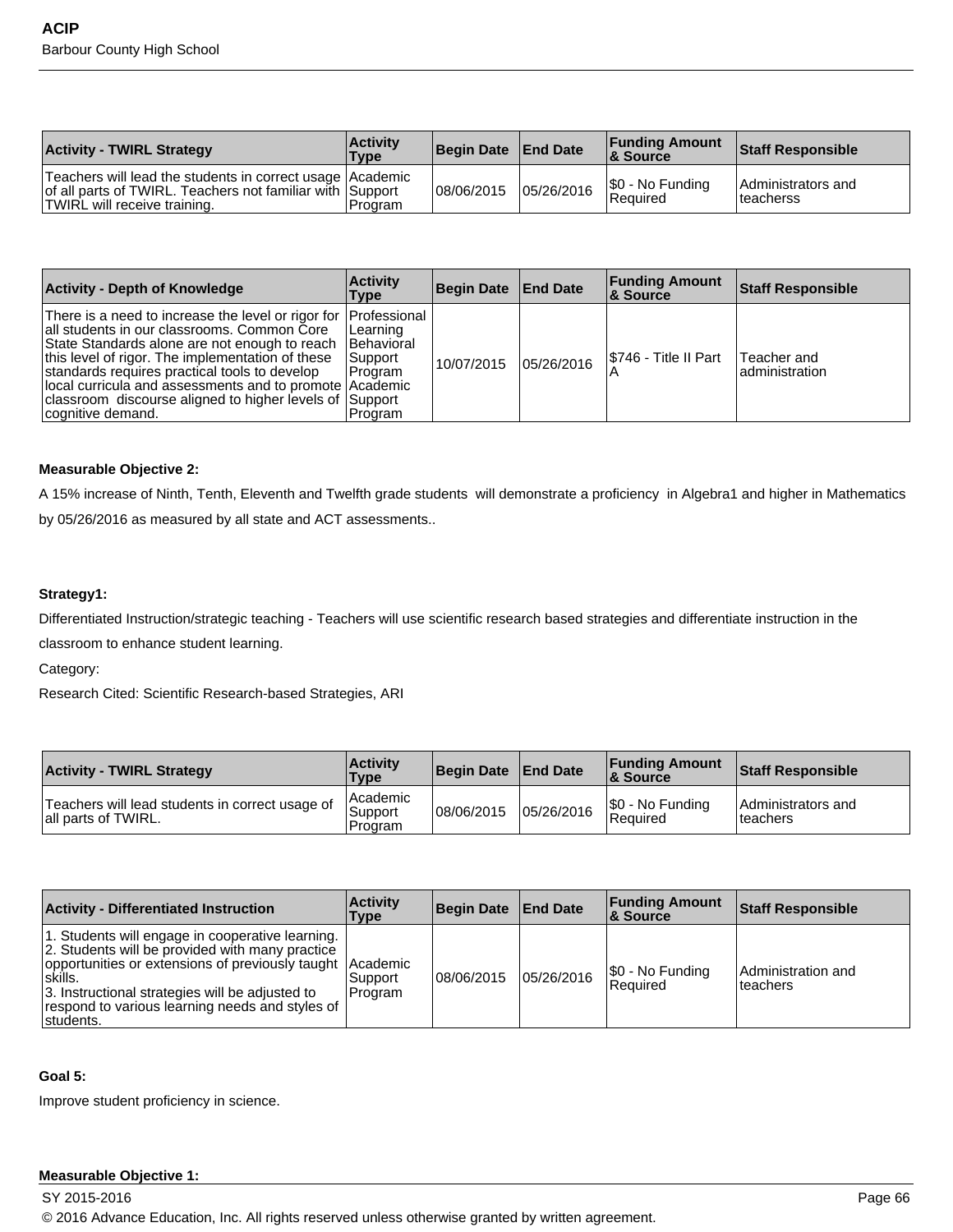A 10% increase of All Students will demonstrate a proficiency , in Science by 05/26/2016 as measured by all state and ACT assessments.

#### **Strategy1:**

Differentiated Instruction/strategic teaching - Teachers will use scientific research based strategies and differentiated instruction in the classroom to enhance student learning. Instructional strategies will be adjusted to respond to various learning needs and styles of student learning.

#### Category:

Research Cited: ACT

| <b>Activity - TWIRL Strategy</b>                                                     | <b>Activity</b><br><b>Type</b> | Begin Date   End Date |            | <b>Funding Amount</b><br>& Source | <b>Staff Responsible</b>        |
|--------------------------------------------------------------------------------------|--------------------------------|-----------------------|------------|-----------------------------------|---------------------------------|
| Teachers will use all parts of TWIRL in order to<br>Increase proficiency in Biology. | Academic<br>Support<br>Program | 08/06/2015            | 05/26/2016 | \$0 - No Funding<br>Required      | Administrators and<br>lteachers |

**2. Identify the strategies in the schoolwide plan that increase the quality and quantity of instruction.**

#### **Goal 1:**

Improve student proficiency in reading

#### **Measurable Objective 1:**

A 10% increase of All Students will demonstrate a proficiency when applying strategies to comprehend literacy and recreational materials in Reading by 05/26/2016 as measured by the data from the ACT ASPIRE Reading, and ACT Plus Writing and Work Keys testing scores..

#### **Strategy1:**

Read 180 and System 44 - Read 180 and System 44 - Students will be taught targeted skills instruction that is aligned to state standards in these areas:

Phonics and syllabication,

spelling,

fluency,

word analysis and vocabulary development,

comprehension,

writing,

grammar, usage, mechanics, and

test-taking strategies

Category:

Research Cited: Scholastic READ 180 and Scholastic System 44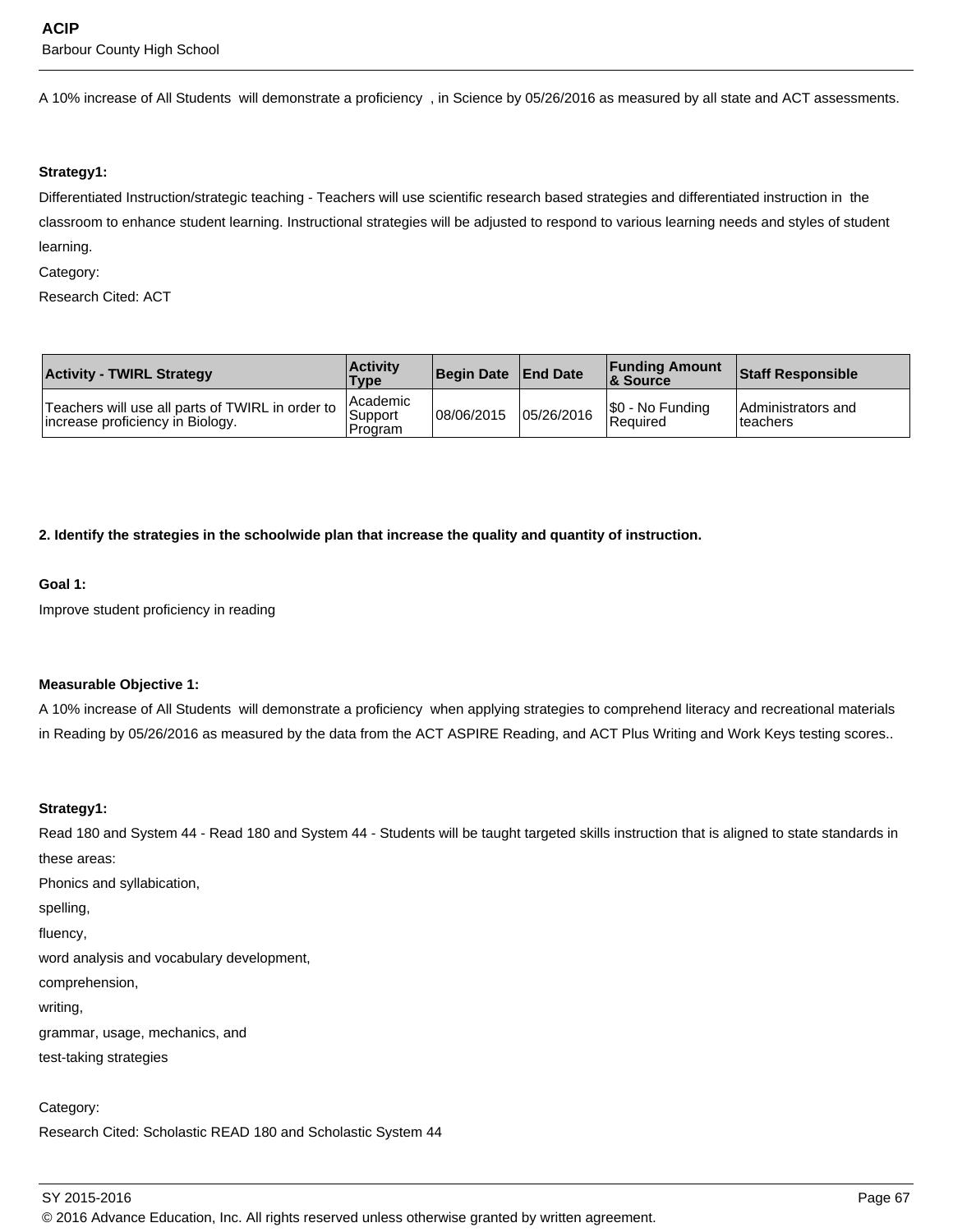| <b>Activity - Read 180 and System 44</b>                                                                                                                                                                                                                                                   | <b>Activity</b><br>Type        | Begin Date   End Date |            | <b>Funding Amount</b><br>8. Source | Staff Responsible                                                                 |
|--------------------------------------------------------------------------------------------------------------------------------------------------------------------------------------------------------------------------------------------------------------------------------------------|--------------------------------|-----------------------|------------|------------------------------------|-----------------------------------------------------------------------------------|
| Teachers will use computer adaptive<br>instructional software, leveled literature, and<br>direct instruction to meet individual learning<br>needs of English Language Learners, students<br>with disabilities, and below level students. To<br>linclude embedded professional development. | Academic<br>Support<br>Program | 108/06/2015           | 05/26/2016 |                                    | \$77922 - Title I Part Ms. Taylor, Corinne<br>Campbell, and Mr,<br>Undrea Johnson |

## **Strategy2:**

Increase literary comprehension - Students will increase literary comprehension in recreational as well as academic reading

Category:

Research Cited: ACT ASPIRE, ACT Plus Writing, Work Keys

| <b>Activity - Depths of Knowledge</b>                                                                                                                                                                                                                                                                                                                                                                                                                                      | <b>Activity</b><br>Type                                                                        | Begin Date   End Date |            | <b>Funding Amount</b><br><b>8 Source</b> | <b>Staff Responsible</b>       |
|----------------------------------------------------------------------------------------------------------------------------------------------------------------------------------------------------------------------------------------------------------------------------------------------------------------------------------------------------------------------------------------------------------------------------------------------------------------------------|------------------------------------------------------------------------------------------------|-----------------------|------------|------------------------------------------|--------------------------------|
| There is a need to increase the level of rigor for<br>all students in our classrooms. The Common<br>Core State Standards are not enough to<br>increase rigor to the needed level. The<br>implementation of these standards requires<br>practical tools to develop local curricula and<br>assessments and to promote classroom<br>discourse aligned to higher levels of cognitive<br>demand. Therefore teachers will receive<br>training in the use of Depths of Knowledge. | Academic<br>Support<br>Program<br>Professional<br>Learning<br>Behavioral<br>Support<br>Program | 10/07/2015            | 05/26/2016 | I\$746 - Title II Part                   | Teachers and<br>administrators |

| <b>Activity - Library visitation</b>                                                                                                                                                                                                                                                          | <b>Activity</b><br>Type        | Begin Date End Date |            | <b>Funding Amount</b><br>∣& Source  | <b>Staff Responsible</b>         |
|-----------------------------------------------------------------------------------------------------------------------------------------------------------------------------------------------------------------------------------------------------------------------------------------------|--------------------------------|---------------------|------------|-------------------------------------|----------------------------------|
| Students will visit the library bi-weekly to check<br>out challenging materials and complete both<br>Accelerated Reader practice quizzes and<br>vocabulary quizzes on the books they have<br>read. Teachers will use the same software to<br>monitor student progress and proficiency levels. | Academic<br>Support<br>Program | 108/06/2015         | 05/26/2016 | \$0 - No Funding<br><b>Required</b> | Teachers and media<br>specialist |

## **Strategy3:**

TWIRL Strategy - TWIRL-Teachers will include all of the parts of TWIRL in their lesson plans.

Category:

Research Cited: ARI

| <b>Activity - TWIRL</b>                                                                                                                                                                                                                                                                                                                                                             | <b>Activity</b><br>Type        | Begin Date End Date |            | <b>Funding Amount</b><br>8. Source | <b>Staff Responsible</b>       |
|-------------------------------------------------------------------------------------------------------------------------------------------------------------------------------------------------------------------------------------------------------------------------------------------------------------------------------------------------------------------------------------|--------------------------------|---------------------|------------|------------------------------------|--------------------------------|
| 1. Students will discuss answers in groups or<br>with a partner. 2. Students will write responses<br>to informational and literary text. 3. Students<br>will use higher order thinking and problem<br>solving. 4. Students will read and answer<br>questions. 5. Students will listen to responses<br>of other students. Teachers not familiar with<br>TWIRL will receive training. | Academic<br>Support<br>Program | 08/06/2015          | 05/26/2016 | \$0 - No Funding<br>l Reauired     | Administrators and<br>teachers |

#### **Measurable Objective 2:**

A 50% increase of All Students will demonstrate a proficiency in vocabulary in Reading by 08/06/2015 as measured by ACT Plus Writing

and STAR Reading.

SY 2015-2016 Page 68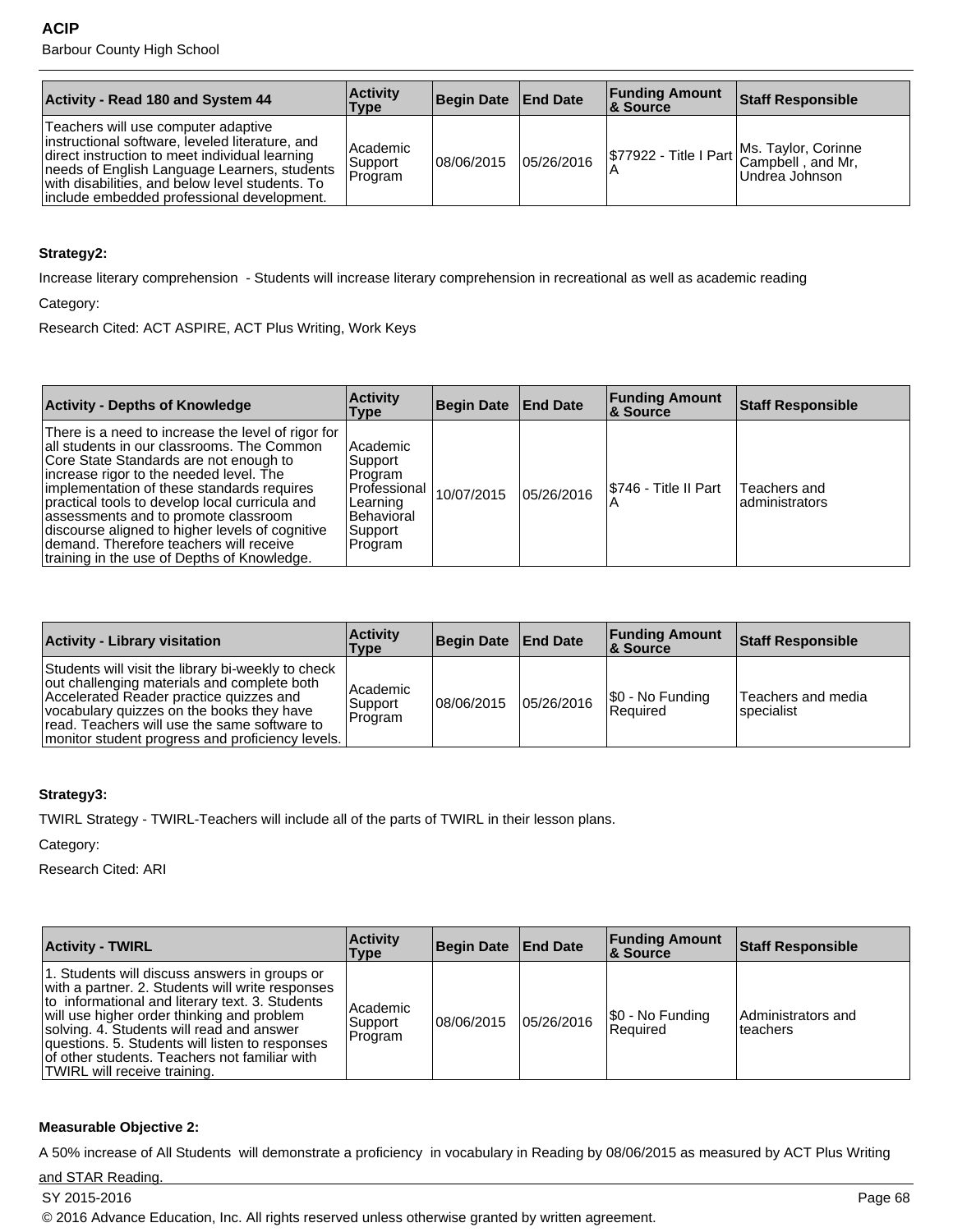## **Strategy1:**

Increase literary comprehension - Students will increase literary comprehension in recreational as well as academic reading Category:

Research Cited: ACT ASPIRE, ACT Plus Writing, Work Keys

| <b>Activity - Depths of Knowledge</b>                                                                                                                                                                                                                                                                                                                                                                                                                                      | <b>Activity</b><br>Type                                                                           | Begin Date   End Date |            | <b>Funding Amount</b><br><b>8 Source</b> | <b>Staff Responsible</b>       |
|----------------------------------------------------------------------------------------------------------------------------------------------------------------------------------------------------------------------------------------------------------------------------------------------------------------------------------------------------------------------------------------------------------------------------------------------------------------------------|---------------------------------------------------------------------------------------------------|-----------------------|------------|------------------------------------------|--------------------------------|
| There is a need to increase the level of rigor for<br>all students in our classrooms. The Common<br>Core State Standards are not enough to<br>increase rigor to the needed level. The<br>implementation of these standards requires<br>practical tools to develop local curricula and<br>assessments and to promote classroom<br>discourse aligned to higher levels of cognitive<br>demand. Therefore teachers will receive<br>training in the use of Depths of Knowledge. | l Behavioral<br>Support<br>⊦Program<br>Professional<br>Learning<br>Academic<br>Support<br>Program | 10/07/2015            | 05/26/2016 | I\$746 - Title II Part                   | Teachers and<br>administrators |

| <b>Activity - Library visitation</b>                                                                                                                                                                                                                                                          | <b>Activity</b><br>Type          | Begin Date   End Date |            | <b>Funding Amount</b><br>∣& Source | Staff Responsible                |
|-----------------------------------------------------------------------------------------------------------------------------------------------------------------------------------------------------------------------------------------------------------------------------------------------|----------------------------------|-----------------------|------------|------------------------------------|----------------------------------|
| Students will visit the library bi-weekly to check<br>out challenging materials and complete both<br>Accelerated Reader practice quizzes and<br>vocabulary quizzes on the books they have<br>read. Teachers will use the same software to<br>monitor student progress and proficiency levels. | l Academic<br>Support<br>Program | 08/06/2015            | 05/26/2016 | \$0 - No Funding<br>Required       | Teachers and media<br>specialist |

## **Strategy2:**

Increase proficiency in academic vocabulary - Teachers and students will utilize Renaissance Learning which includes STAR Reading

Enterprise and Accelerated Reader Enterprise online software to improve student's vocabulary.

Category:

Research Cited: Renaissance Learning

| <b>Activity - Library Visitation</b>                                                                                                                                                                                                                                                                               | <b>Activity</b><br><b>Type</b> | Begin Date End Date |            | <b>Funding Amount</b><br>8. Source | <b>Staff Responsible</b>                                                     |
|--------------------------------------------------------------------------------------------------------------------------------------------------------------------------------------------------------------------------------------------------------------------------------------------------------------------|--------------------------------|---------------------|------------|------------------------------------|------------------------------------------------------------------------------|
| All students will visit the library media center bi-<br>weekly to check out challenging materials and<br>complete both Accelerated Reader practice<br>quizzes and vocabulary quizzes on the books<br>that have read. Teachers will use the same<br>software to monitor student progress and<br>proficiency levels. | Academic<br>Support<br>Program | 08/06/2015          | 05/26/2016 |                                    | S2000 - Title I Part   Administrators, teachers,<br>and library media center |

| Activity - Increase academic vocabulary                                                                                                                                                                                                                                                                                                                  | <b>Activity</b><br>Type | Begin Date   End Date |            | <b>Funding Amount</b><br><b>&amp; Source</b> | <b>Staff Responsible</b>                                      |
|----------------------------------------------------------------------------------------------------------------------------------------------------------------------------------------------------------------------------------------------------------------------------------------------------------------------------------------------------------|-------------------------|-----------------------|------------|----------------------------------------------|---------------------------------------------------------------|
| Teachers in grades 7 -12 will use word walls to<br>introduce and reinforce vocabulary, they will<br>preteach vocabulary, use vocabulary warm-ups, Academic<br>bell ringers, and review vocabulary in order to<br>increase proficiency in academic vocabulary.<br>Teachers not familiar with word walls will be<br>trained on word wall creation and use. | Support<br>Program      | 08/06/2015            | 05/26/2016 | \$0 - No Funding<br>l Reauired               | Administrators, teachers,<br>and library media<br>lspecialist |

## SY 2015-2016 Page 69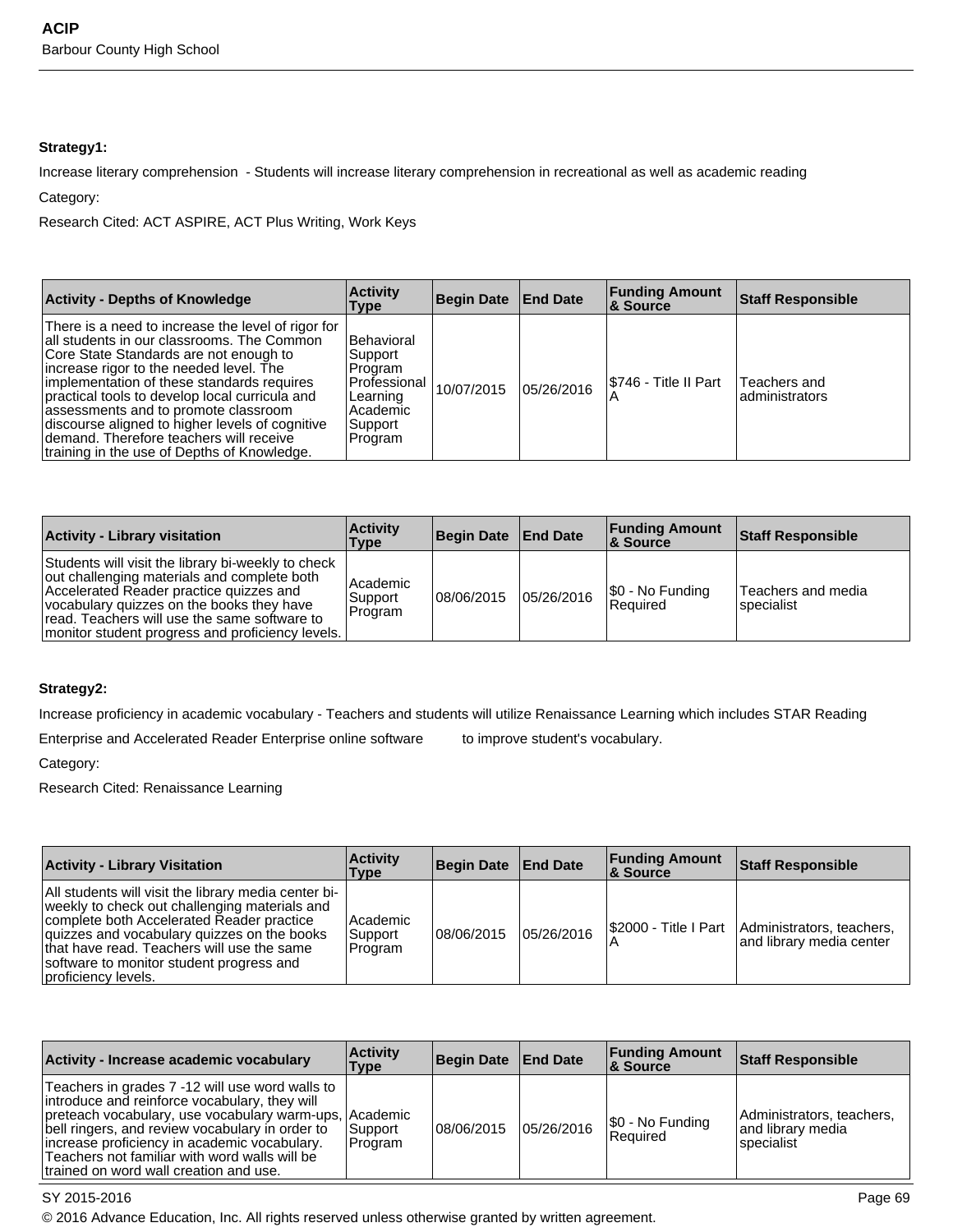#### **Goal 2:**

EL Students will become proficient in the English language

#### **Measurable Objective 1:**

A 10% increase of English Learners students will demonstrate a proficiency in English in Writing by 05/22/2015 as measured by 2015 ACCESS for ELLs' results (if we receive new EL students who have not passed the WIDA ACCESS)..

#### **Strategy1:**

Implement SDAIE/SIOP - Teachers will implement SDAIE/SIOP strategies after receiving training.

Category:

Research Cited: WIDA Consortium

| <b>Activity - Implementation of SDAIE/SIOP</b>                                                                                                        | <b>Activity</b><br>Type     | Begin Date   End Date |            | <b>Funding Amount</b><br><b>&amp; Source</b> | <b>Staff Responsible</b>                           |
|-------------------------------------------------------------------------------------------------------------------------------------------------------|-----------------------------|-----------------------|------------|----------------------------------------------|----------------------------------------------------|
| English Language Arts teachers will implement Academic<br>at least one writing activity each week utilizing<br>SDAIE/SIOP strategies for EL students. | <b>Support</b><br>I Program | 108/06/2015           | 05/26/2016 | S0 - No Funding<br>l Reauired                | School administrators and<br><sup>1</sup> teachers |

| <b>Activity - Professional Development</b>                                                                                                                          | <b>Activity</b><br><b>Type</b>          | Begin Date   End Date |            | <b>Funding Amount</b><br><b>8 Source</b> | <b>Staff Responsible</b>                                  |
|---------------------------------------------------------------------------------------------------------------------------------------------------------------------|-----------------------------------------|-----------------------|------------|------------------------------------------|-----------------------------------------------------------|
| Teachers will receive training on the<br>implementation of SDAIE/SIOP models and<br>strategies. These strategies will help improve<br>linstruction for EL students. | Professional $ 08/06/2015 $<br>Learning |                       | 05/26/2016 | S0 - No Funding<br><b>Required</b>       | <b>EL Coordinator, school</b><br>administrators, teachers |

## **Goal 3:**

Prepare and support teachers and leaders to graduate College- and Career-Ready Students

#### **Measurable Objective 1:**

demonstrate a proficiency in exhibiting knowledge, skills, and work processes that are representative of an innovative professional in a global and digital society by 05/26/2016 as measured by classroom observations and EDUCATEAlabama reports.

#### **Strategy1:**

Professional Development - Teachers at Barbour County High School have been provided with professional development and will have ongoing opportunities to enhance their technology skills to increase their proficiency with technology needed in the classroom. This professional development will help teachers to integrate technology into their lessons and to increase students' hands-on experience with technology. Teachers will also prepare students with technology skills that will enable them to actively participate in the learning experience and become more knowledgeable of the technology that will help them in their preparation for college and careers.

Research Cited: Alabama Plan 2020

#### SY 2015-2016 Page 70

Category: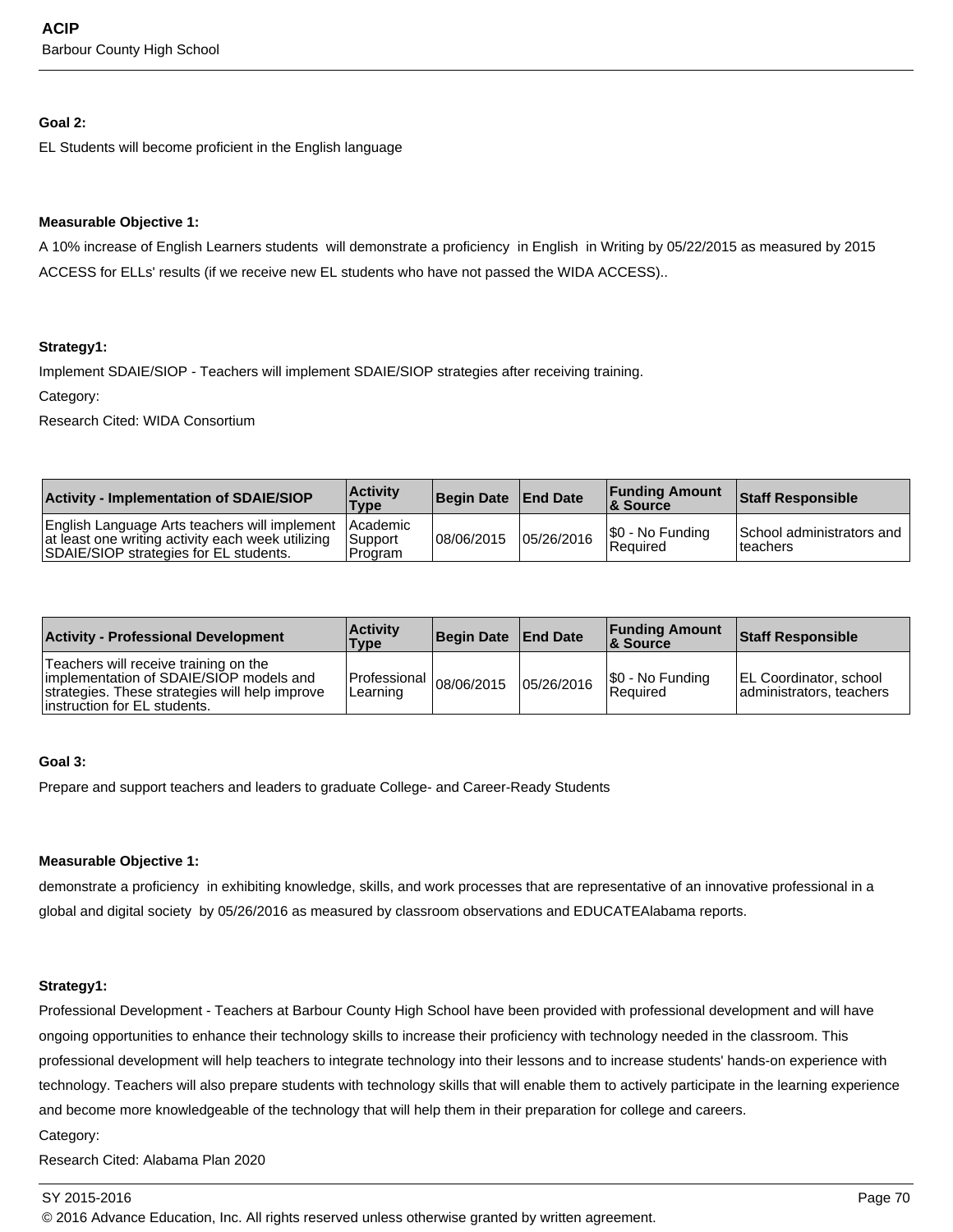| <b>Activity - SmartBoard Training</b>                                                                                                                             | <b>Activity</b><br>Type                 | Begin Date End Date |            | <b>Funding Amount</b><br>& Source | <b>Staff Responsible</b>                |
|-------------------------------------------------------------------------------------------------------------------------------------------------------------------|-----------------------------------------|---------------------|------------|-----------------------------------|-----------------------------------------|
| BCHS will provide training on the use of<br>SmartBoards for instructional personnel as<br>needed in order to increase technology<br>integration in the classroom. | Professional $ 08/06/2015 $<br>Learning |                     | 05/26/2016 | \$0 - No Funding<br>Required      | Technology coordinator<br>land teachers |

| Activity - Professional Development                                                                                                     | <b>Activity</b><br>Type                                                                              | <b>Begin Date</b> | <b>End Date</b> | <b>Funding Amount</b><br>8 Source | <b>Staff Responsible</b>        |
|-----------------------------------------------------------------------------------------------------------------------------------------|------------------------------------------------------------------------------------------------------|-------------------|-----------------|-----------------------------------|---------------------------------|
| Professional development for all educations in<br>order to enhance the teaching and learning in<br>the classroom as well as school wide | Behavioral<br> Support <br>IProgram<br> Professional '<br>Learning<br>Academic<br>Support<br>Program | 08/06/2015        | 05/26/2016      | S2000 - Title I Part              | Teachers and<br>ladministrators |

| <b>Activity - OdysseyWare Training</b>                                                                                                                                                                                                                                | <b>Activity</b><br>Type | Begin Date   End Date |            | <b>Funding Amount</b><br>∣& Source | <b>Staff Responsible</b>                                         |
|-----------------------------------------------------------------------------------------------------------------------------------------------------------------------------------------------------------------------------------------------------------------------|-------------------------|-----------------------|------------|------------------------------------|------------------------------------------------------------------|
| A select group of teachers, counselors and<br>school administrators of BCHS will be trained<br>and/or refreshed on the use of OdysseyWare<br>Instructional Software to assist high poverty and Learning<br>high need at-risk students currently in grades<br>$10-12.$ | l Professional I        | 08/06/2015            | 05/26/2016 | I\$1875 - Title II Part            | Technology coordinator,<br>school administrators and<br>teachers |

| <b>Activity - Document Camera Training</b>                                                                                                                                      | <b>Activity</b><br>Type | Begin Date   End Date |            | <b>Funding Amount</b><br>∣& Source | <b>Staff Responsible</b>                                                                                                                                       |
|---------------------------------------------------------------------------------------------------------------------------------------------------------------------------------|-------------------------|-----------------------|------------|------------------------------------|----------------------------------------------------------------------------------------------------------------------------------------------------------------|
| Teachers at BCHS will be provided with training<br>on the use of Document Cameras as needed in Professional  <br>order to increase technology integration in the<br>Iclassroom. | Learning                | 08/06/2015            | 05/26/2016 | \$0 - No Funding<br>Required       | Technology coordinator,<br>Idirector of instructional<br>Iservices and federal<br>programs, outside<br>consultants, school<br>ladministrators and<br>lteachers |

## **Goal 4:**

Increase student proficiency in mathematics

## **Measurable Objective 1:**

A 20% increase of Seventh and Eighth grade students will demonstrate a proficiency , in Mathematics by 05/26/2016 as measured by test results from ACT ASPIRE.

## **Strategy1:**

Strategic Teaching - The teachers will use differentiated instruction where the students are engaged in cooperative learning. The students will be provided with many practice opportunities or extensions of previously taught skills. Instructional strategies will be adjusted to respond to various learning needs and styles of student learning.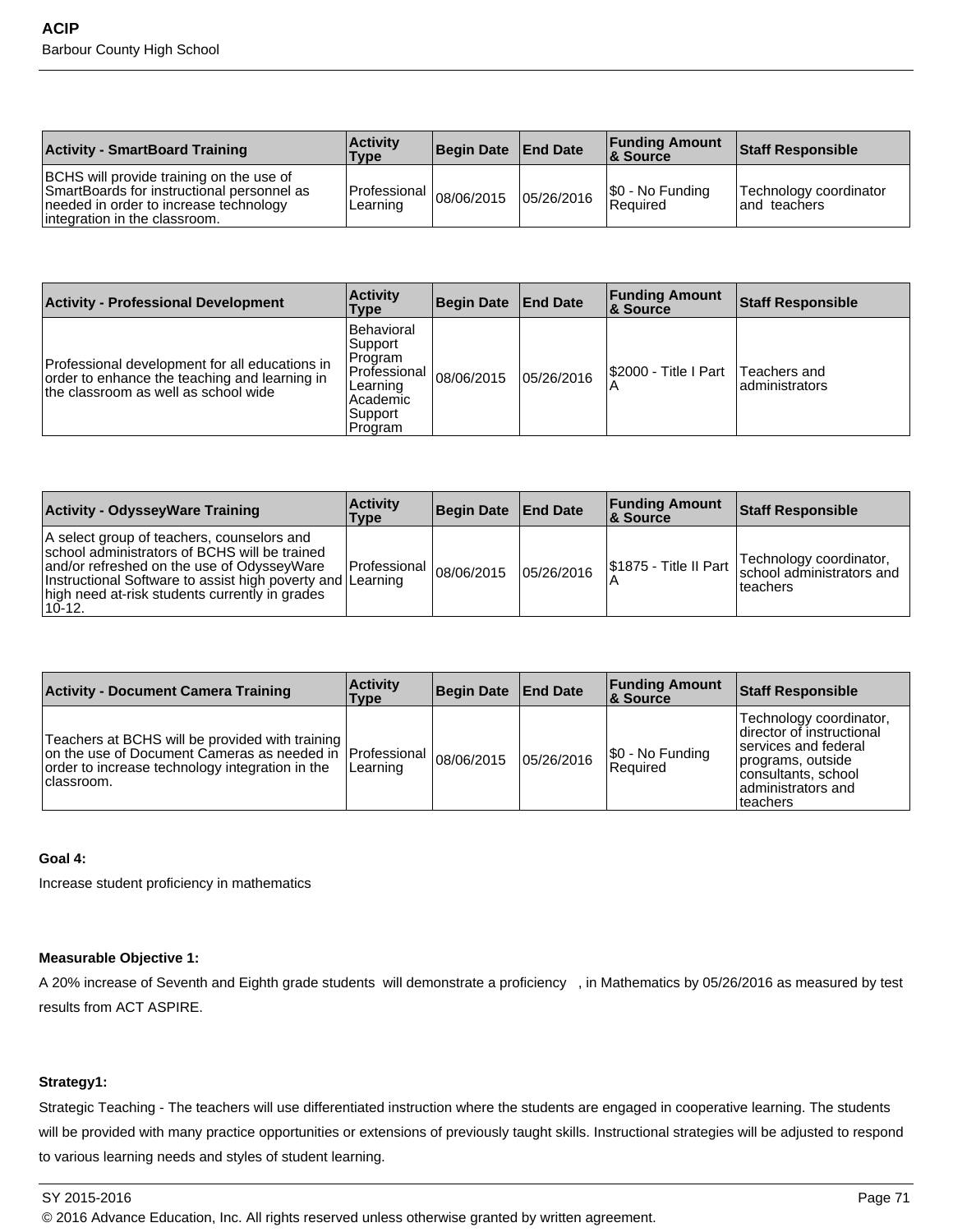## Category:

Research Cited: Alabama Mathematics Course of Study

| <b>Activity - Depth of Knowledge</b>                                                                                                                                                                                                                                                                                                                                                                             | <b>Activity</b><br>Type                                           | Begin Date End Date |            | <b>Funding Amount</b><br>8 Source | <b>Staff Responsible</b>       |
|------------------------------------------------------------------------------------------------------------------------------------------------------------------------------------------------------------------------------------------------------------------------------------------------------------------------------------------------------------------------------------------------------------------|-------------------------------------------------------------------|---------------------|------------|-----------------------------------|--------------------------------|
| There is a need to increase the level or rigor for  Professional<br>all students in our classrooms. Common Core<br>State Standards alone are not enough to reach<br>this level of rigor. The implementation of these<br>standards requires practical tools to develop<br>local curricula and assessments and to promote Academic<br>classroom discourse aligned to higher levels of Support<br>cognitive demand. | Learning<br><b>IBehavioral</b><br>Support<br>l Program<br>Program | 10/07/2015          | 05/26/2016 | I\$746 - Title II Part            | Teacher and<br>ladministration |

| <b>Activity - Professional Development</b>                                                                                                           | <b>Activity</b><br>Type                                                                                        | Begin Date | <b>End Date</b> | <b>Funding Amount</b><br>∣& Source | <b>Staff Responsible</b>        |
|------------------------------------------------------------------------------------------------------------------------------------------------------|----------------------------------------------------------------------------------------------------------------|------------|-----------------|------------------------------------|---------------------------------|
| There will be professional development for all<br>educators in order to enhance the teaching and<br>learning in the classroom as will as school wide | l Academic<br> Support <br>l Program<br><b>IProfessional</b><br>Learning<br>Behavioral<br> Support <br>Program | 08/06/2015 | 05/26/2016      | S2000 - Title I Part               | Teachers and<br>ladministrators |

| <b>Activity - TWIRL Strategy</b>                                                                                                                         | <b>Activity</b><br>'Type | Begin Date   End Date |            | <b>Funding Amount</b><br>8 Source | <b>Staff Responsible</b>                |
|----------------------------------------------------------------------------------------------------------------------------------------------------------|--------------------------|-----------------------|------------|-----------------------------------|-----------------------------------------|
| Teachers will lead the students in correct usage   Academic<br>of all parts of TWIRL. Teachers not familiar with Support<br>TWIRL will receive training. | Program                  | 108/06/2015           | 05/26/2016 | \$0 - No Funding<br>l Reauired    | Administrators and<br><b>Iteacherss</b> |

| <b>Activity - Differentiated Instruction</b>                                                                                                                                                                                                                                                                                                                        | <b>Activity</b><br>Type | Begin Date End Date |            | <b>Funding Amount</b><br>∣& Source | Staff Responsible                     |
|---------------------------------------------------------------------------------------------------------------------------------------------------------------------------------------------------------------------------------------------------------------------------------------------------------------------------------------------------------------------|-------------------------|---------------------|------------|------------------------------------|---------------------------------------|
| Students are engaged in cooperative learning.<br>Students are provided with many practice<br>opportunities or extensions of previously taught Academic<br>skills. Instructional strategies are adjusted to<br>respond to various learning needs and styles of Program<br>Istudents. Teachers not familiar with<br>differentiated Instruction will receive training. | Support                 | 108/06/2015         | 05/26/2016 | S0 - No Funding<br>l Reauired      | lMath teachers and<br>ladministrators |

## **Measurable Objective 2:**

A 15% increase of Ninth, Tenth, Eleventh and Twelfth grade students will demonstrate a proficiency in Algebra1 and higher in Mathematics by 05/26/2016 as measured by all state and ACT assessments..

## **Strategy1:**

Differentiated Instruction/strategic teaching - Teachers will use scientific research based strategies and differentiate instruction in the

classroom to enhance student learning.

Category:

Research Cited: Scientific Research-based Strategies, ARI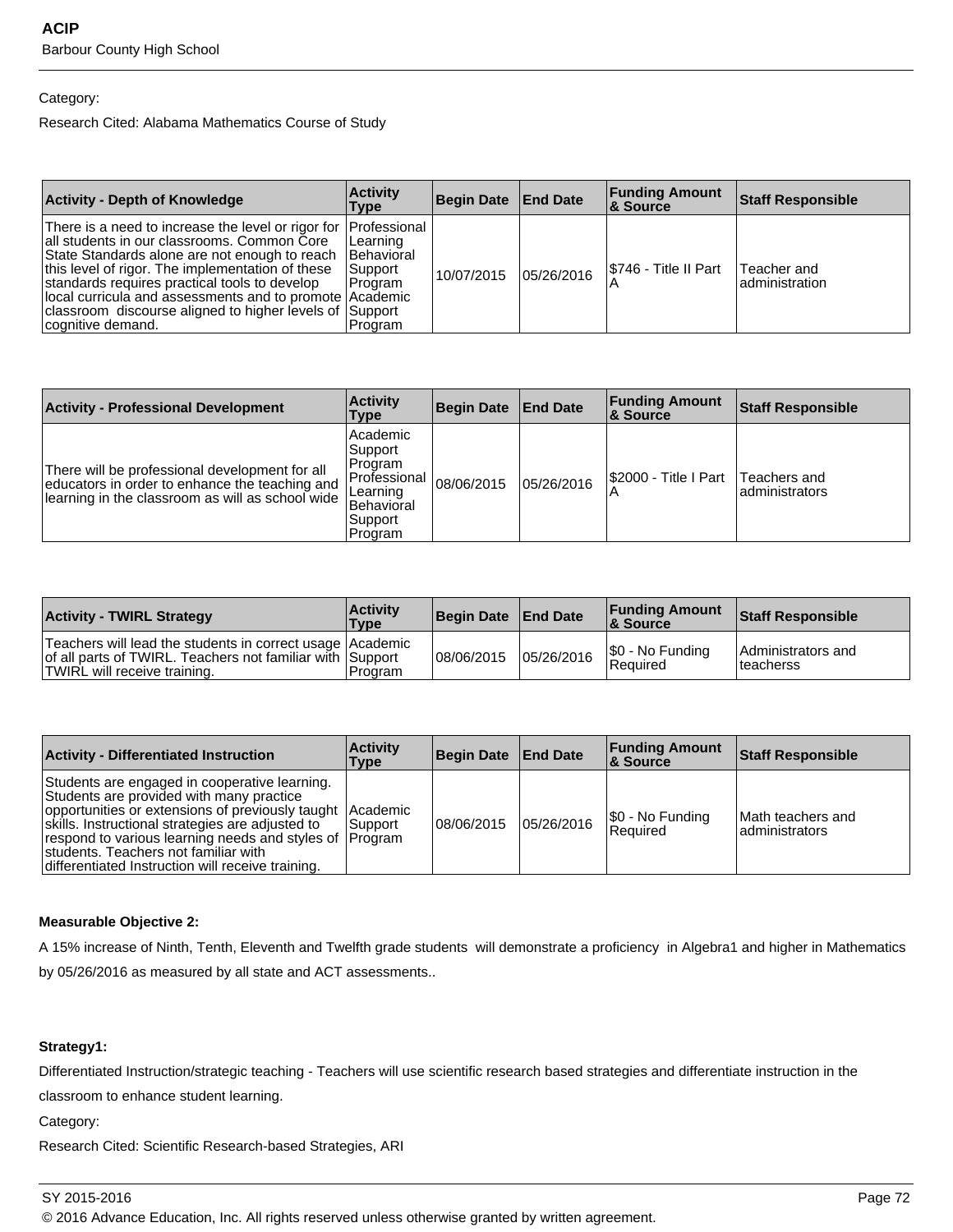#### **ACIP**

Barbour County High School

| <b>Activity - Differentiated Instruction</b>                                                                                                                                                                                                                                                    | <b>Activity</b><br>Type | Begin Date End Date |            | <b>Funding Amount</b><br><b>8 Source</b> | <b>Staff Responsible</b>       |
|-------------------------------------------------------------------------------------------------------------------------------------------------------------------------------------------------------------------------------------------------------------------------------------------------|-------------------------|---------------------|------------|------------------------------------------|--------------------------------|
| 1. Students will engage in cooperative learning.<br>2. Students will be provided with many practice<br>opportunities or extensions of previously taught Academic<br>∣skills.<br>3. Instructional strategies will be adjusted to<br>respond to various learning needs and styles of<br>students. | l Support<br>Program    | 08/06/2015          | 05/26/2016 | \$0 - No Funding<br>l Reauired           | Administration and<br>teachers |

| <b>Activity - TWIRL Strategy</b>                                       | <b>Activity</b><br><b>Type</b> | Begin Date   End Date |            | <b>Funding Amount</b><br><b>&amp; Source</b> | <b>Staff Responsible</b>        |
|------------------------------------------------------------------------|--------------------------------|-----------------------|------------|----------------------------------------------|---------------------------------|
| Teachers will lead students in correct usage of<br>all parts of TWIRL. | Academic<br>Support<br>Program | 08/06/2015            | 05/26/2016 | \$0 - No Funding<br>l Reauired               | Administrators and<br>Iteachers |

#### **Goal 5:**

Improve student proficiency in science.

#### **Measurable Objective 1:**

A 10% increase of All Students will demonstrate a proficiency , in Science by 05/26/2016 as measured by all state and ACT assessments.

## **Strategy1:**

Differentiated Instruction/strategic teaching - Teachers will use scientific research based strategies and differentiated instruction in the classroom to enhance student learning. Instructional strategies will be adjusted to respond to various learning needs and styles of student learning.

Category:

Research Cited: ACT

| <b>Activity - TWIRL Strategy</b>                                                     | <b>Activity</b><br><b>Type</b> | Begin Date   End Date |            | <b>Funding Amount</b><br><b>&amp; Source</b> | <b>Staff Responsible</b>        |
|--------------------------------------------------------------------------------------|--------------------------------|-----------------------|------------|----------------------------------------------|---------------------------------|
| Teachers will use all parts of TWIRL in order to<br>Increase proficiency in Biology. | Academic<br>Support<br>Program | 108/06/2015           | 05/26/2016 | S0 - No Funding<br>l Reauired                | Administrators and<br>Iteachers |

**3. Identify the research-based reform strategies in the schoolwide plan that align with the findings of the needs assessment.**

## **Goal 1:**

Improve student proficiency in reading

#### **Measurable Objective 1:**

A 50% increase of All Students will demonstrate a proficiency in vocabulary in Reading by 08/06/2015 as measured by ACT Plus Writing and STAR Reading.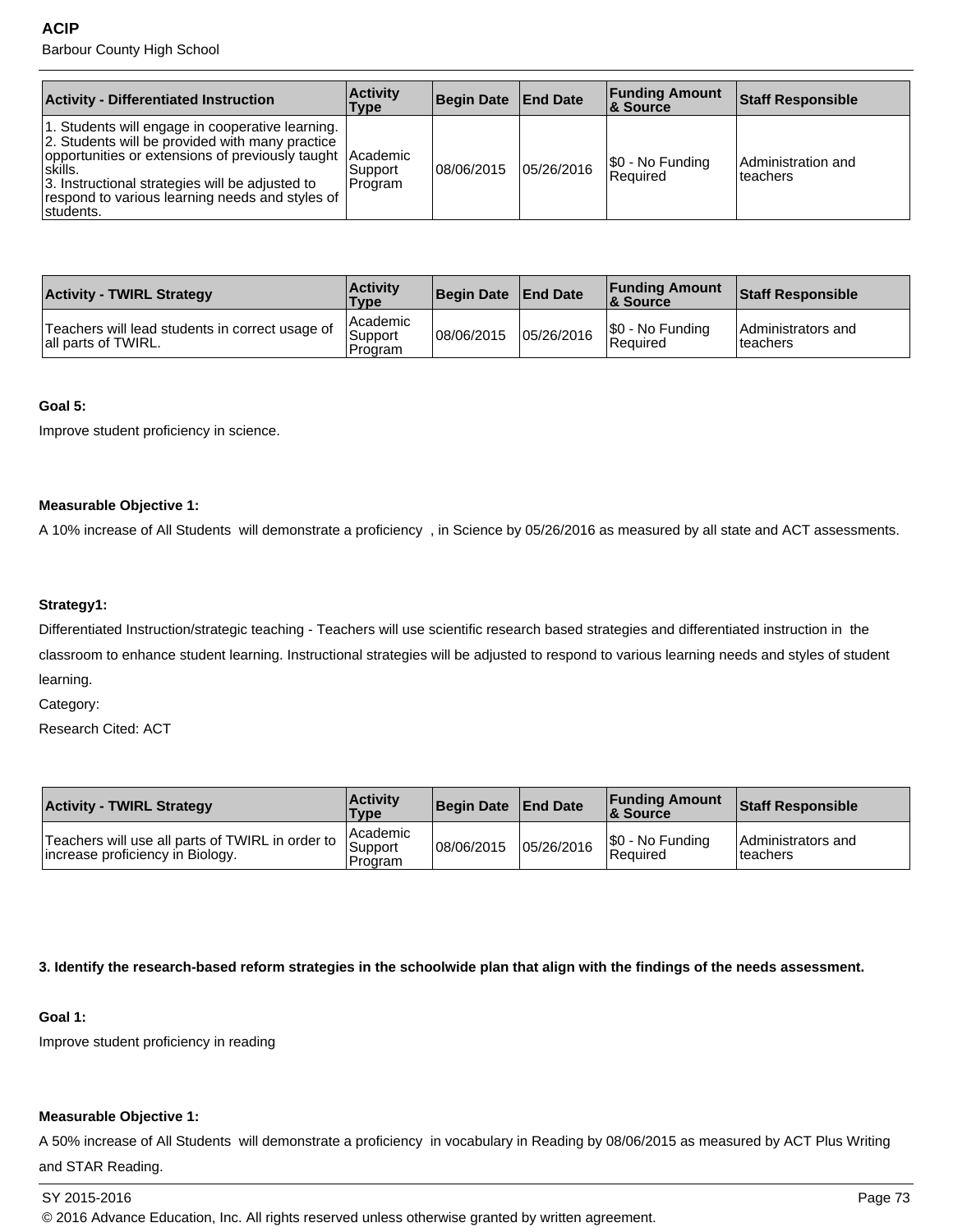## **Strategy1:**

Increase literary comprehension - Students will increase literary comprehension in recreational as well as academic reading Category:

Research Cited: ACT ASPIRE, ACT Plus Writing, Work Keys

| <b>Activity - Depths of Knowledge</b>                                                                                                                                                                                                                                                                                                                                                                                                                                      | <b>Activity</b><br>Type                                                                          | Begin Date   End Date |            | <b>Funding Amount</b><br><b>8 Source</b> | <b>Staff Responsible</b>       |
|----------------------------------------------------------------------------------------------------------------------------------------------------------------------------------------------------------------------------------------------------------------------------------------------------------------------------------------------------------------------------------------------------------------------------------------------------------------------------|--------------------------------------------------------------------------------------------------|-----------------------|------------|------------------------------------------|--------------------------------|
| There is a need to increase the level of rigor for<br>all students in our classrooms. The Common<br>Core State Standards are not enough to<br>increase rigor to the needed level. The<br>implementation of these standards requires<br>practical tools to develop local curricula and<br>assessments and to promote classroom<br>discourse aligned to higher levels of cognitive<br>demand. Therefore teachers will receive<br>training in the use of Depths of Knowledge. | l Behavioral<br>Support<br>Program<br>Academic<br>Support<br>Program<br>Professional<br>Learning | 10/07/2015            | 05/26/2016 | I\$746 - Title II Part                   | Teachers and<br>administrators |

## **Strategy2:**

Increase proficiency in academic vocabulary - Teachers and students will utilize Renaissance Learning which includes STAR Reading

Enterprise and Accelerated Reader Enterprise online software to improve student's vocabulary.

Category:

Research Cited: Renaissance Learning

| Activity - Increase academic vocabulary                                                                                                                                                                                                                                                                                                                  | <b>Activity</b><br><b>Type</b> | Begin Date End Date |            | <b>Funding Amount</b><br><b>&amp; Source</b> | Staff Responsible                                              |
|----------------------------------------------------------------------------------------------------------------------------------------------------------------------------------------------------------------------------------------------------------------------------------------------------------------------------------------------------------|--------------------------------|---------------------|------------|----------------------------------------------|----------------------------------------------------------------|
| Teachers in grades 7 -12 will use word walls to<br>introduce and reinforce vocabulary, they will<br>preteach vocabulary, use vocabulary warm-ups, Academic<br>bell ringers, and review vocabulary in order to<br>increase proficiency in academic vocabulary.<br>Teachers not familiar with word walls will be<br>trained on word wall creation and use. | Support <br>Program            | 08/06/2015          | 05/26/2016 | \$0 - No Funding<br><b>Required</b>          | Administrators, teachers,<br>land librarv media<br>lspecialist |

## **Measurable Objective 2:**

A 10% increase of All Students will demonstrate a proficiency when applying strategies to comprehend literacy and recreational materials in Reading by 05/26/2016 as measured by the data from the ACT ASPIRE Reading, and ACT Plus Writing and Work Keys testing scores..

## **Strategy1:**

Read 180 and System 44 - Read 180 and System 44 - Students will be taught targeted skills instruction that is aligned to state standards in these areas:

Phonics and syllabication,

spelling,

fluency,

word analysis and vocabulary development,

comprehension,

writing,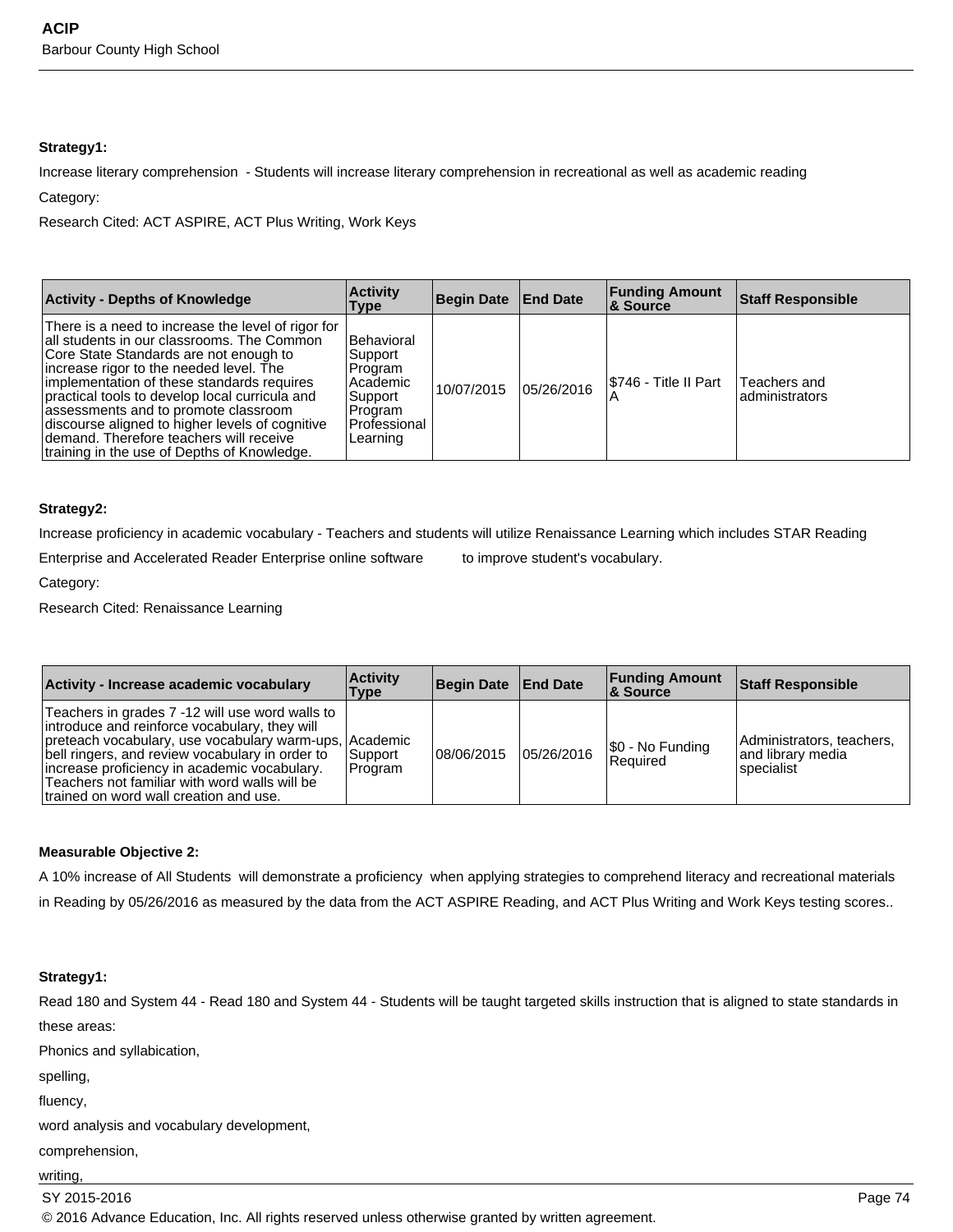#### grammar, usage, mechanics, and

test-taking strategies

## Category:

Research Cited: Scholastic READ 180 and Scholastic System 44

| <b>Activity - Read 180 and System 44</b>                                                                                                                                                                                                                                                   | <b>Activity</b><br>Type          | Begin Date End Date |            | <b>Funding Amount</b><br>∣& Source | Staff Responsible                                                                 |
|--------------------------------------------------------------------------------------------------------------------------------------------------------------------------------------------------------------------------------------------------------------------------------------------|----------------------------------|---------------------|------------|------------------------------------|-----------------------------------------------------------------------------------|
| Teachers will use computer adaptive<br>instructional software, leveled literature, and<br>direct instruction to meet individual learning<br>needs of English Language Learners, students<br>with disabilities, and below level students. To<br>linclude embedded professional development. | l Academic<br>Support<br>Program | 108/06/2015         | 05/26/2016 |                                    | \$77922 - Title I Part Ms. Taylor, Corinne<br>Campbell, and Mr,<br>Undrea Johnson |

## **Strategy2:**

TWIRL Strategy - TWIRL-Teachers will include all of the parts of TWIRL in their lesson plans.

Category:

Research Cited: ARI

| <b>Activity - TWIRL</b>                                                                                                                                                                                                                                                                                                                                                             | <b>Activity</b><br>Type        | Begin Date End Date |            | <b>Funding Amount</b><br>∣& Source | <b>Staff Responsible</b>       |
|-------------------------------------------------------------------------------------------------------------------------------------------------------------------------------------------------------------------------------------------------------------------------------------------------------------------------------------------------------------------------------------|--------------------------------|---------------------|------------|------------------------------------|--------------------------------|
| 1. Students will discuss answers in groups or<br>with a partner. 2. Students will write responses<br>to informational and literary text. 3. Students<br>will use higher order thinking and problem<br>solving. 4. Students will read and answer<br>questions. 5. Students will listen to responses<br>of other students. Teachers not familiar with<br>TWIRL will receive training. | Academic<br>Support<br>Program | 108/06/2015         | 05/26/2016 | \$0 - No Funding<br>l Reauired     | Administrators and<br>teachers |

## **Strategy3:**

Increase literary comprehension - Students will increase literary comprehension in recreational as well as academic reading

Category:

Research Cited: ACT ASPIRE, ACT Plus Writing, Work Keys

| <b>Activity - Depths of Knowledge</b>                                                                                                                                                                                                                                                                                                                                                                                                                                      | <b>Activity</b><br><b>Type</b>                                                                        | <b>Begin Date</b> | <b>End Date</b> | <b>Funding Amount</b><br>& Source | <b>Staff Responsible</b>       |
|----------------------------------------------------------------------------------------------------------------------------------------------------------------------------------------------------------------------------------------------------------------------------------------------------------------------------------------------------------------------------------------------------------------------------------------------------------------------------|-------------------------------------------------------------------------------------------------------|-------------------|-----------------|-----------------------------------|--------------------------------|
| There is a need to increase the level of rigor for<br>all students in our classrooms. The Common<br>Core State Standards are not enough to<br>increase rigor to the needed level. The<br>implementation of these standards requires<br>practical tools to develop local curricula and<br>assessments and to promote classroom<br>discourse aligned to higher levels of cognitive<br>demand. Therefore teachers will receive<br>training in the use of Depths of Knowledge. | Academic<br>Support<br>Program<br>Professional<br>Learning<br><b>Behavioral</b><br>Support<br>Program | 10/07/2015        | 05/26/2016      | I\$746 - Title II Part            | Teachers and<br>administrators |

## **Goal 2:**

EL Students will become proficient in the English language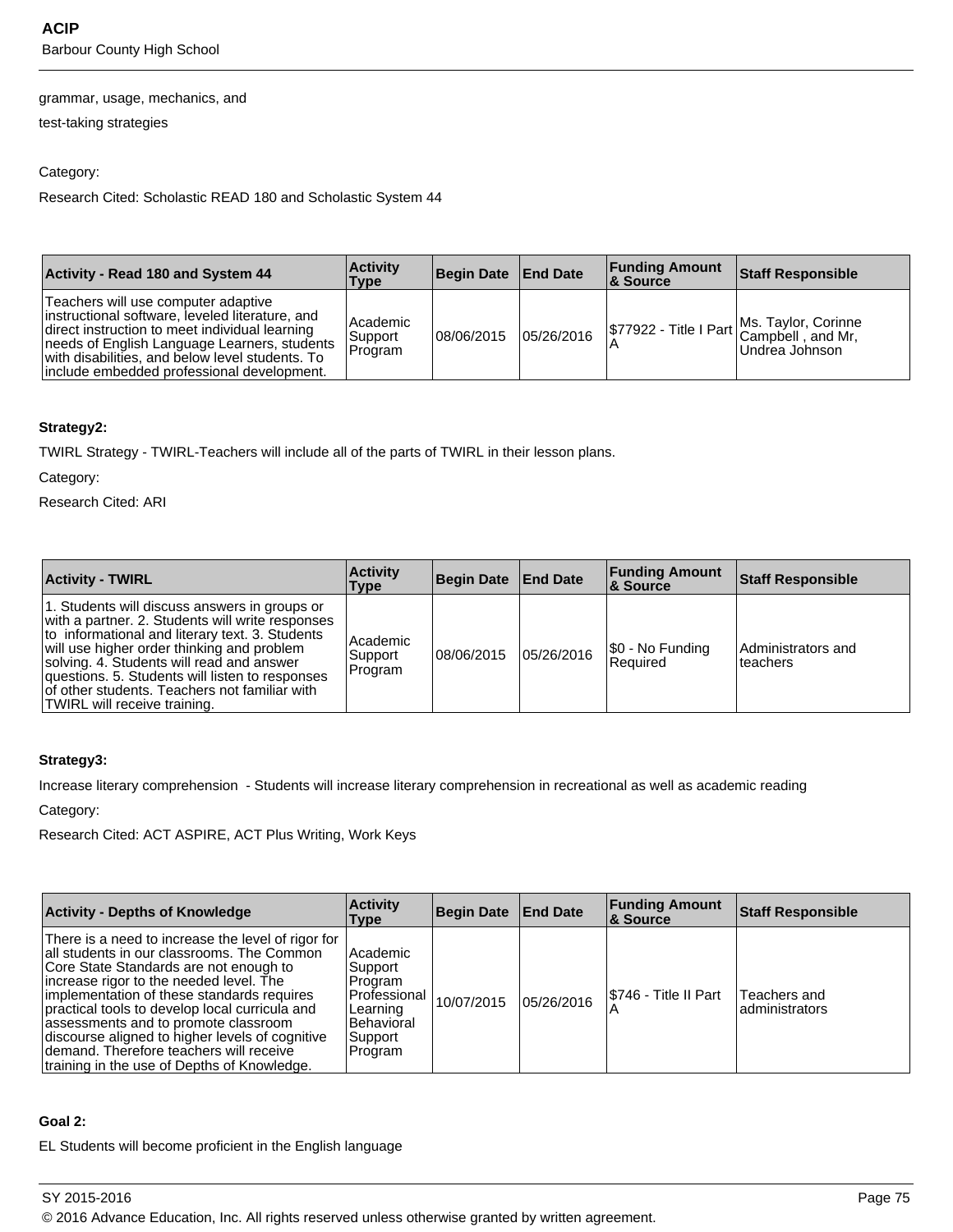#### **Measurable Objective 1:**

A 10% increase of English Learners students will demonstrate a proficiency in English in Writing by 05/22/2015 as measured by 2015 ACCESS for ELLs' results (if we receive new EL students who have not passed the WIDA ACCESS)..

#### **Strategy1:**

Implement SDAIE/SIOP - Teachers will implement SDAIE/SIOP strategies after receiving training.

Category:

Research Cited: WIDA Consortium

| <b>Activity - Implementation of SDAIE/SIOP</b>                                                                                                        | <b>Activity</b><br>Type     | Begin Date   End Date |            | <b>Funding Amount</b><br><b>&amp; Source</b> | <b>Staff Responsible</b>               |
|-------------------------------------------------------------------------------------------------------------------------------------------------------|-----------------------------|-----------------------|------------|----------------------------------------------|----------------------------------------|
| English Language Arts teachers will implement Academic<br>at least one writing activity each week utilizing<br>SDAIE/SIOP strategies for EL students. | <b>Support</b><br>l Program | 108/06/2015           | 05/26/2016 | S0 - No Funding<br>l Reauired                | School administrators and<br>Iteachers |

| <b>Activity - Professional Development</b>                                                                                                                          | <b>Activity</b><br><b>Type</b>         | Begin Date   End Date |            | <b>Funding Amount</b><br><b>8 Source</b> | <b>Staff Responsible</b>                                  |
|---------------------------------------------------------------------------------------------------------------------------------------------------------------------|----------------------------------------|-----------------------|------------|------------------------------------------|-----------------------------------------------------------|
| Teachers will receive training on the<br>implementation of SDAIE/SIOP models and<br>strategies. These strategies will help improve<br>linstruction for EL students. | Professional $ 08/06/2015$<br>Learning |                       | 05/26/2016 | S0 - No Funding<br><b>Required</b>       | <b>EL Coordinator, school</b><br>administrators, teachers |

#### **Goal 3:**

All students at BCHS will obtain 95% or higher in student attendance.

## **Measurable Objective 1:**

collaborate to increase student attendance by 05/26/2016 as measured by the level of 95% or higher as reflected in attendance reports.

## **Strategy1:**

Attendance Collaboration and Monitoring - District Attendance Officer will meet with the school principals on a monthly basis to discuss truancy issues and to look at patterns of absenteeism among students. These collaboration meetings will be based on daily, weekly, and monthly reporting of student attendance, with the results of having a team effort in solving some of the absenteeism within the schools. Students wil perfect attendance will be recognized weekly within each classroom as well as monthly by school administration. Students with perfect attendance for the semester will earn the opportunity to participate in field trip at the end of each semester

## Category:

Research Cited: INOW/Chalkable Attendance Reports.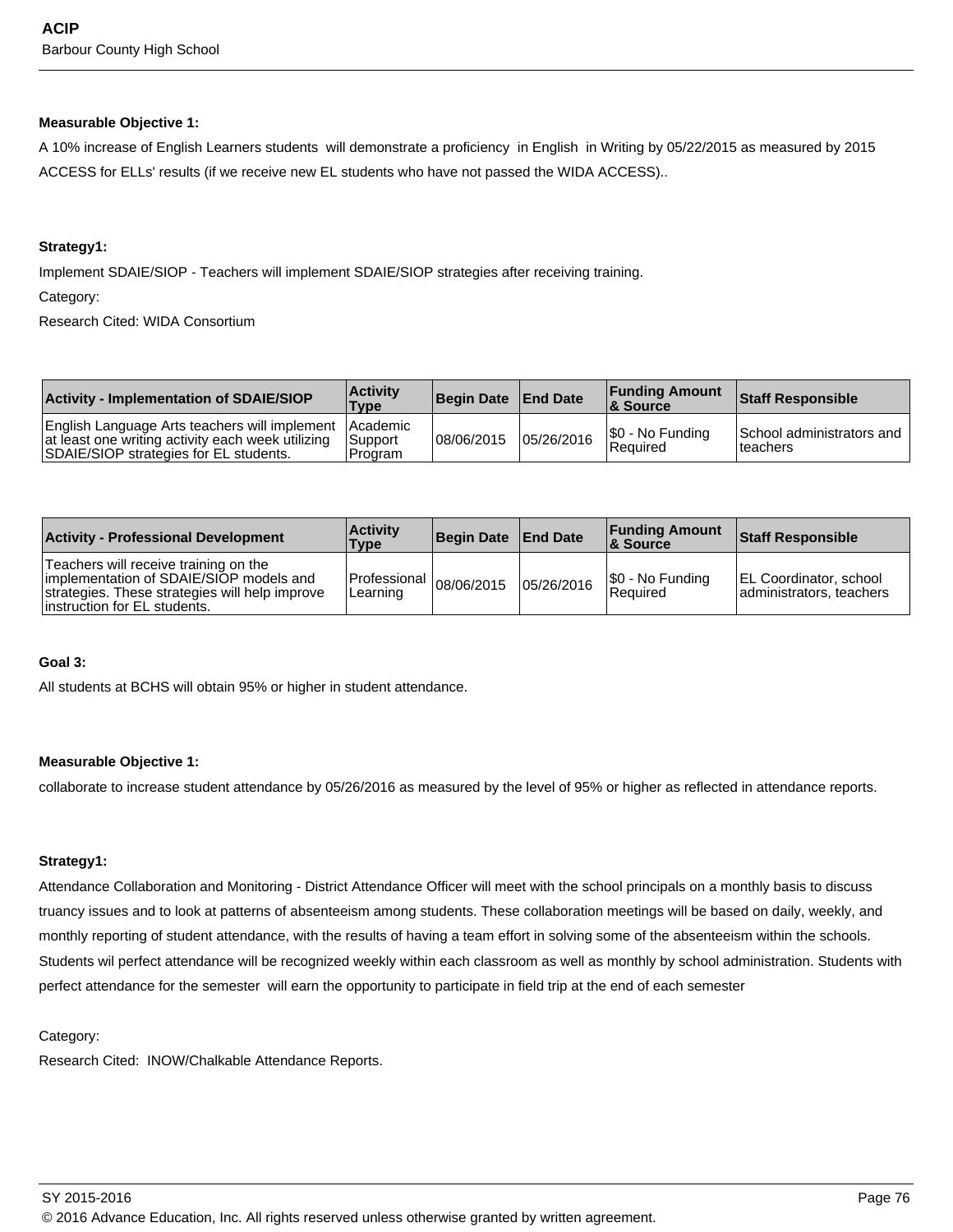| <b>Activity - Monthly Attendance Recognition</b>                                                                                     | <b>Activity</b><br>Type            | Begin Date   End Date |            | <b>Funding Amount</b><br>∣& Source | <b>Staff Responsible</b>   |
|--------------------------------------------------------------------------------------------------------------------------------------|------------------------------------|-----------------------|------------|------------------------------------|----------------------------|
| Barbour County High School students with<br>perfect attendance wil attend a monthly PBS<br>(Positive Behavior Support) extravaganza. | l Behavioral<br>Support<br>Program | 109/01/2015           | 05/26/2016 | \$0 - No Funding<br>Required       | <b>BCHS Administrators</b> |

| <b>Activity - Weekly Attendance Recognition</b>                                                    | <b>Activity</b><br><b>Type</b>        | Begin Date End Date |            | <b>Funding Amount</b><br>∣& Source | Staff Responsible                |
|----------------------------------------------------------------------------------------------------|---------------------------------------|---------------------|------------|------------------------------------|----------------------------------|
| BCHS teahcers will recognize students with<br>perfect attendance in their classroom each<br>lweek. | l Behavioral<br>'Support<br>l Program | 109/01/2015         | 05/26/2016 | \$0 - No Funding<br>Required       | <b>BCHS</b> classroom teachers I |

| <b>Activity - Schoolwide Attendance</b><br><b>Recognition</b>                                         | <b>Activity</b><br>Type                                       | Begin Date   End Date |            | <b>Funding Amount</b><br>8 Source  | <b>Staff Responsible</b>                          |
|-------------------------------------------------------------------------------------------------------|---------------------------------------------------------------|-----------------------|------------|------------------------------------|---------------------------------------------------|
| BCHS will be recognized for reaching 95% or<br>higher in attendance at the monthly Board<br>Meetings. | l Communitv<br>$\frac{1}{2}$   Engagement 09/01/2015   Ubized |                       | 05/26/2016 | S0 - No Funding<br><b>Required</b> | District Attendance officer<br>and BCHS Principal |

## **Goal 4:**

Increase student proficiency in mathematics

## **Measurable Objective 1:**

A 15% increase of Ninth, Tenth, Eleventh and Twelfth grade students will demonstrate a proficiency in Algebra1 and higher in Mathematics by 05/26/2016 as measured by all state and ACT assessments..

## **Strategy1:**

Differentiated Instruction/strategic teaching - Teachers will use scientific research based strategies and differentiate instruction in the classroom to enhance student learning.

#### Category:

Research Cited: Scientific Research-based Strategies, ARI

| <b>Activity - TWIRL Strategy</b>                                       | <b>Activity</b><br>Type          | Begin Date   End Date |            | <b>Funding Amount</b><br>& Source | <b>Staff Responsible</b>        |
|------------------------------------------------------------------------|----------------------------------|-----------------------|------------|-----------------------------------|---------------------------------|
| Teachers will lead students in correct usage of<br>all parts of TWIRL. | l Academic<br>Support<br>Program | 08/06/2015            | 05/26/2016 | S0 - No Funding<br>Required       | Administrators and<br>Iteachers |

| <b>Activity - Differentiated Instruction</b>                                                                                                                                                                                                                                                       | <b>Activity</b><br>Type | <b>Begin Date</b> | <b>End Date</b> | <b>Funding Amount</b><br>∣& Source | <b>Staff Responsible</b>        |
|----------------------------------------------------------------------------------------------------------------------------------------------------------------------------------------------------------------------------------------------------------------------------------------------------|-------------------------|-------------------|-----------------|------------------------------------|---------------------------------|
| 1. Students will engage in cooperative learning.<br>2. Students will be provided with many practice<br>opportunities or extensions of previously taught   Academic<br>!skills.<br>3. Instructional strategies will be adjusted to<br>respond to various learning needs and styles of<br>∣students. | Support<br>Program      | 108/06/2015       | 05/26/2016      | \$0 - No Funding<br>Required       | Administration and<br>lteachers |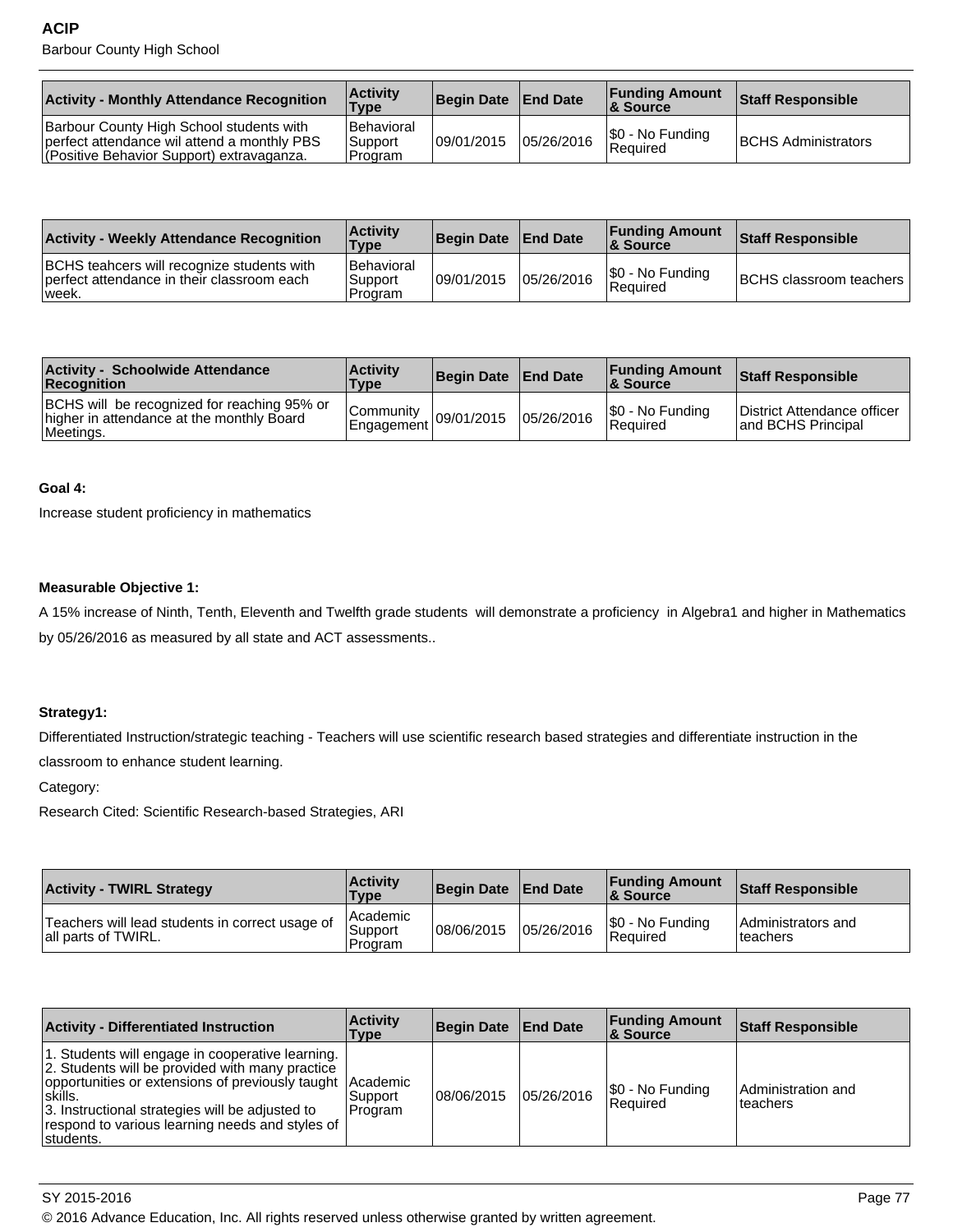## **Measurable Objective 2:**

A 20% increase of Seventh and Eighth grade students will demonstrate a proficiency , in Mathematics by 05/26/2016 as measured by test results from ACT ASPIRE.

#### **Strategy1:**

Strategic Teaching - The teachers will use differentiated instruction where the students are engaged in cooperative learning. The students will be provided with many practice opportunities or extensions of previously taught skills. Instructional strategies will be adjusted to respond to various learning needs and styles of student learning.

Category:

Research Cited: Alabama Mathematics Course of Study

| <b>Activity - TWIRL Strategy</b>                                                                                                                         | <b>Activity</b><br><b>Type</b> | Begin Date   End Date |            | <b>Funding Amount</b><br>8 Source | <b>Staff Responsible</b>         |
|----------------------------------------------------------------------------------------------------------------------------------------------------------|--------------------------------|-----------------------|------------|-----------------------------------|----------------------------------|
| Teachers will lead the students in correct usage   Academic<br>of all parts of TWIRL. Teachers not familiar with Support<br>TWIRL will receive training. | 'Program                       | 08/06/2015            | 05/26/2016 | \$0 - No Funding<br>l Reauired    | Administrators and<br>Iteacherss |

| <b>Activity - Differentiated Instruction</b>                                                                                                                                                                                                                                                                                                                         | <b>Activity</b><br>Type | <b>Begin Date</b> | ⊦ End Date | <b>Funding Amount</b><br>8 Source | <b>Staff Responsible</b>             |
|----------------------------------------------------------------------------------------------------------------------------------------------------------------------------------------------------------------------------------------------------------------------------------------------------------------------------------------------------------------------|-------------------------|-------------------|------------|-----------------------------------|--------------------------------------|
| Students are engaged in cooperative learning.<br>Students are provided with many practice<br>opportunities or extensions of previously taught Academic<br>skills. Instructional strategies are adjusted to<br>respond to various learning needs and styles of [Program]<br>students. Teachers not familiar with<br>differentiated Instruction will receive training. | l Support               | 08/06/2015        | 05/26/2016 | S0 - No Funding<br>Required       | Math teachers and<br>ladministrators |

| <b>Activity - Professional Development</b>                                                                                                           | <b>Activity</b><br>Type                                                                               | Begin Date | <b>End Date</b> | <b>Funding Amount</b><br><b>8 Source</b> | <b>Staff Responsible</b>        |
|------------------------------------------------------------------------------------------------------------------------------------------------------|-------------------------------------------------------------------------------------------------------|------------|-----------------|------------------------------------------|---------------------------------|
| There will be professional development for all<br>educators in order to enhance the teaching and<br>learning in the classroom as will as school wide | Behavioral<br> Support <br>l Program<br> Professional<br>Learning<br>Academic<br> Support <br>Program | 08/06/2015 | 05/26/2016      | S2000 - Title I Part                     | Teachers and<br>ladministrators |

| <b>Activity - Depth of Knowledge</b>                                                                                                                                                                                                                                                                                                                                                                                         | <b>Activity</b><br>Type                     | Begin Date End Date |            | <b>Funding Amount</b><br>∣& Source | <b>Staff Responsible</b>       |
|------------------------------------------------------------------------------------------------------------------------------------------------------------------------------------------------------------------------------------------------------------------------------------------------------------------------------------------------------------------------------------------------------------------------------|---------------------------------------------|---------------------|------------|------------------------------------|--------------------------------|
| There is a need to increase the level or rigor for Professional<br>all students in our classrooms. Common Core<br>State Standards alone are not enough to reach   Academic<br>this level of rigor. The implementation of these<br>standards requires practical tools to develop<br>local curricula and assessments and to promote Behavioral<br>classroom discourse aligned to higher levels of Support<br>cognitive demand. | Learning<br>Support<br>I Program<br>Program | 10/07/2015          | 05/26/2016 | S746 - Title II Part               | Teacher and<br>ladministration |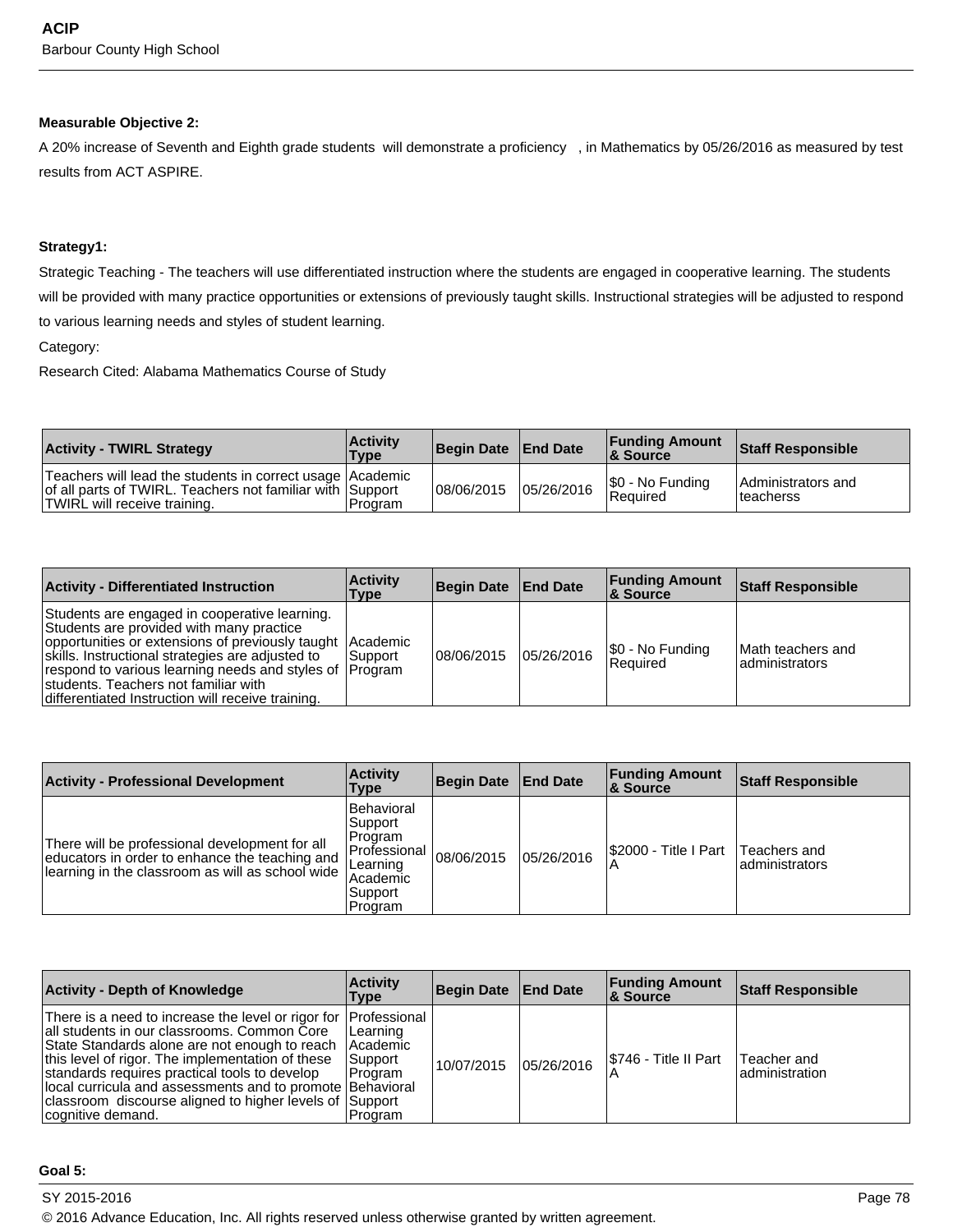Improve student proficiency in science.

#### **Measurable Objective 1:**

A 10% increase of All Students will demonstrate a proficiency , in Science by 05/26/2016 as measured by all state and ACT assessments.

#### **Strategy1:**

Differentiated Instruction/strategic teaching - Teachers will use scientific research based strategies and differentiated instruction in the classroom to enhance student learning. Instructional strategies will be adjusted to respond to various learning needs and styles of student learning.

Category:

Research Cited: ACT

| <b>Activity - TWIRL Strategy</b>                                                     | <b>Activity</b><br>Type          | Begin Date   End Date |            | <b>Funding Amount</b><br><b>&amp; Source</b> | <b>Staff Responsible</b>        |
|--------------------------------------------------------------------------------------|----------------------------------|-----------------------|------------|----------------------------------------------|---------------------------------|
| Teachers will use all parts of TWIRL in order to<br>increase proficiency in Biology. | l Academic<br>Support<br>Program | 08/06/2015            | 05/26/2016 | \$0 - No Funding<br><b>Required</b>          | Administrators and<br>Iteachers |

## **4. Identify the research-based reform strategies in the schoolwide plan that align with the findings of the needs assessment.**

**Goal 1:**

Improve student proficiency in reading

#### **Measurable Objective 1:**

A 10% increase of All Students will demonstrate a proficiency when applying strategies to comprehend literacy and recreational materials in Reading by 05/26/2016 as measured by the data from the ACT ASPIRE Reading, and ACT Plus Writing and Work Keys testing scores..

#### **Strategy1:**

Increase literary comprehension - Students will increase literary comprehension in recreational as well as academic reading Category:

Research Cited: ACT ASPIRE, ACT Plus Writing, Work Keys

| <b>Activity - Library visitation</b>                                                                                                                                                                                                                                                          | <b>Activity</b><br>Type        | Begin Date   End Date |            | <b>Funding Amount</b><br>∣& Source  | Staff Responsible                |
|-----------------------------------------------------------------------------------------------------------------------------------------------------------------------------------------------------------------------------------------------------------------------------------------------|--------------------------------|-----------------------|------------|-------------------------------------|----------------------------------|
| Students will visit the library bi-weekly to check<br>out challenging materials and complete both<br>Accelerated Reader practice quizzes and<br>vocabulary quizzes on the books they have<br>read. Teachers will use the same software to<br>monitor student progress and proficiency levels. | Academic<br>Support<br>Program | 108/06/2015           | 05/26/2016 | \$0 - No Funding<br><b>Required</b> | Teachers and media<br>specialist |

SY 2015-2016 Page 79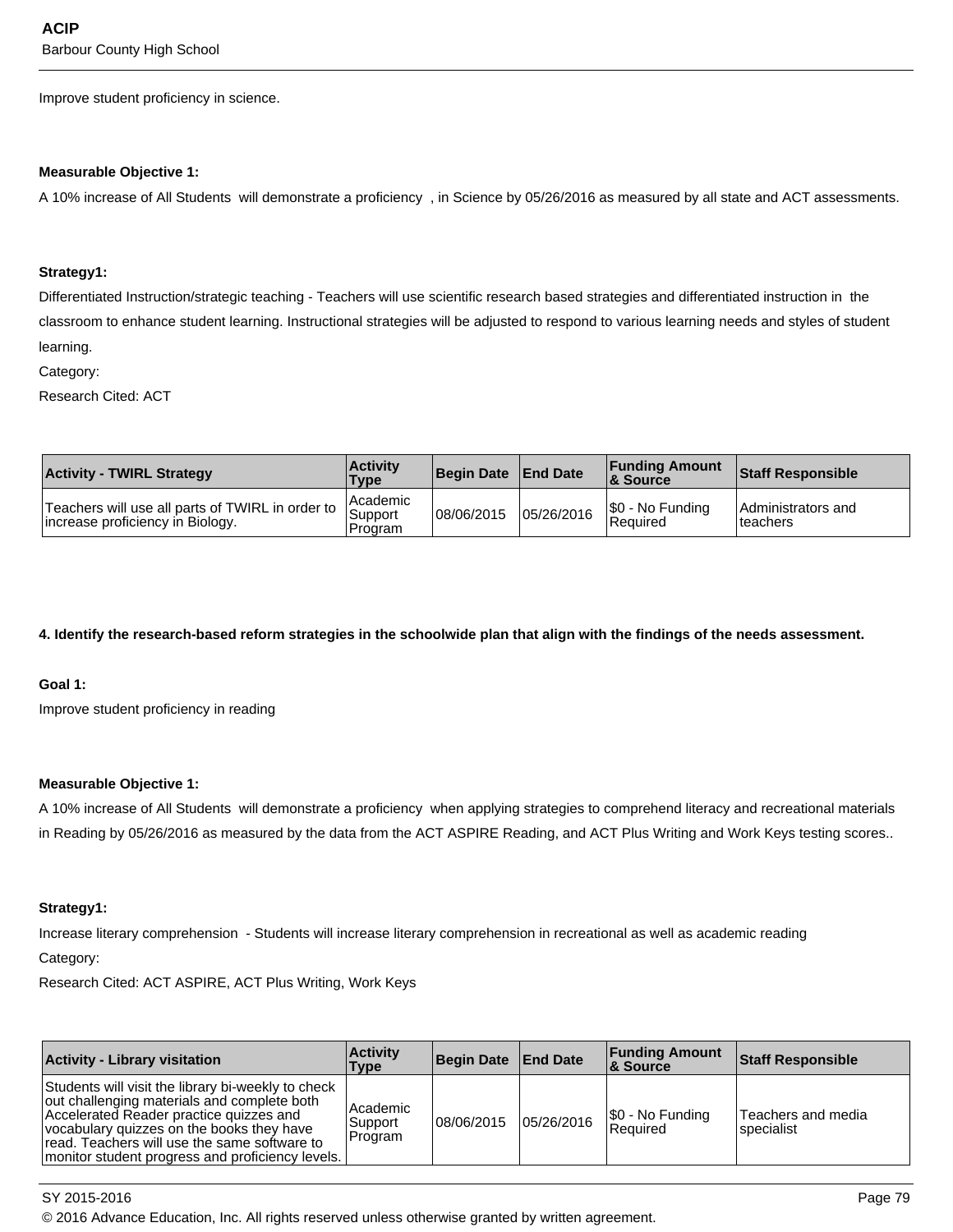| <b>Activity - Depths of Knowledge</b>                                                                                                                                                                                                                                                                                                                                                                                                                                         | <b>Activity</b><br>Type                                                                               | <b>Begin Date</b> | <b>End Date</b> | <b>Funding Amount</b><br><b>8</b> Source | <b>Staff Responsible</b>        |
|-------------------------------------------------------------------------------------------------------------------------------------------------------------------------------------------------------------------------------------------------------------------------------------------------------------------------------------------------------------------------------------------------------------------------------------------------------------------------------|-------------------------------------------------------------------------------------------------------|-------------------|-----------------|------------------------------------------|---------------------------------|
| There is a need to increase the level of rigor for<br>all students in our classrooms. The Common<br>Core State Standards are not enough to<br>increase rigor to the needed level. The<br>implementation of these standards requires<br>practical tools to develop local curricula and<br>lassessments and to promote classroom<br>discourse aligned to higher levels of cognitive<br>Idemand. Therefore teachers will receive<br>Itraining in the use of Depths of Knowledge. | Professional<br>Learning<br><b>Behavioral</b><br>Support<br>Program<br>Academic<br>Support<br>Program | 10/07/2015        | 05/26/2016      | I\$746 - Title II Part                   | Teachers and<br>ladministrators |

## **Strategy2:**

TWIRL Strategy - TWIRL-Teachers will include all of the parts of TWIRL in their lesson plans.

Category:

Research Cited: ARI

| <b>Activity - TWIRL</b>                                                                                                                                                                                                                                                                                                                                                             | <b>Activity</b><br>Type          | Begin Date End Date |            | <b>Funding Amount</b><br><b>8 Source</b> | <b>Staff Responsible</b>       |
|-------------------------------------------------------------------------------------------------------------------------------------------------------------------------------------------------------------------------------------------------------------------------------------------------------------------------------------------------------------------------------------|----------------------------------|---------------------|------------|------------------------------------------|--------------------------------|
| 1. Students will discuss answers in groups or<br>with a partner. 2. Students will write responses<br>to informational and literary text. 3. Students<br>will use higher order thinking and problem<br>solving. 4. Students will read and answer<br>questions. 5. Students will listen to responses<br>of other students. Teachers not familiar with<br>TWIRL will receive training. | l Academic<br>Support<br>Program | 108/06/2015         | 05/26/2016 | \$0 - No Funding<br><b>Required</b>      | Administrators and<br>teachers |

## **Strategy3:**

Read 180 and System 44 - Read 180 and System 44 - Students will be taught targeted skills instruction that is aligned to state standards in

these areas:

Phonics and syllabication,

spelling,

fluency,

word analysis and vocabulary development,

comprehension,

writing,

grammar, usage, mechanics, and

test-taking strategies

Category:

Research Cited: Scholastic READ 180 and Scholastic System 44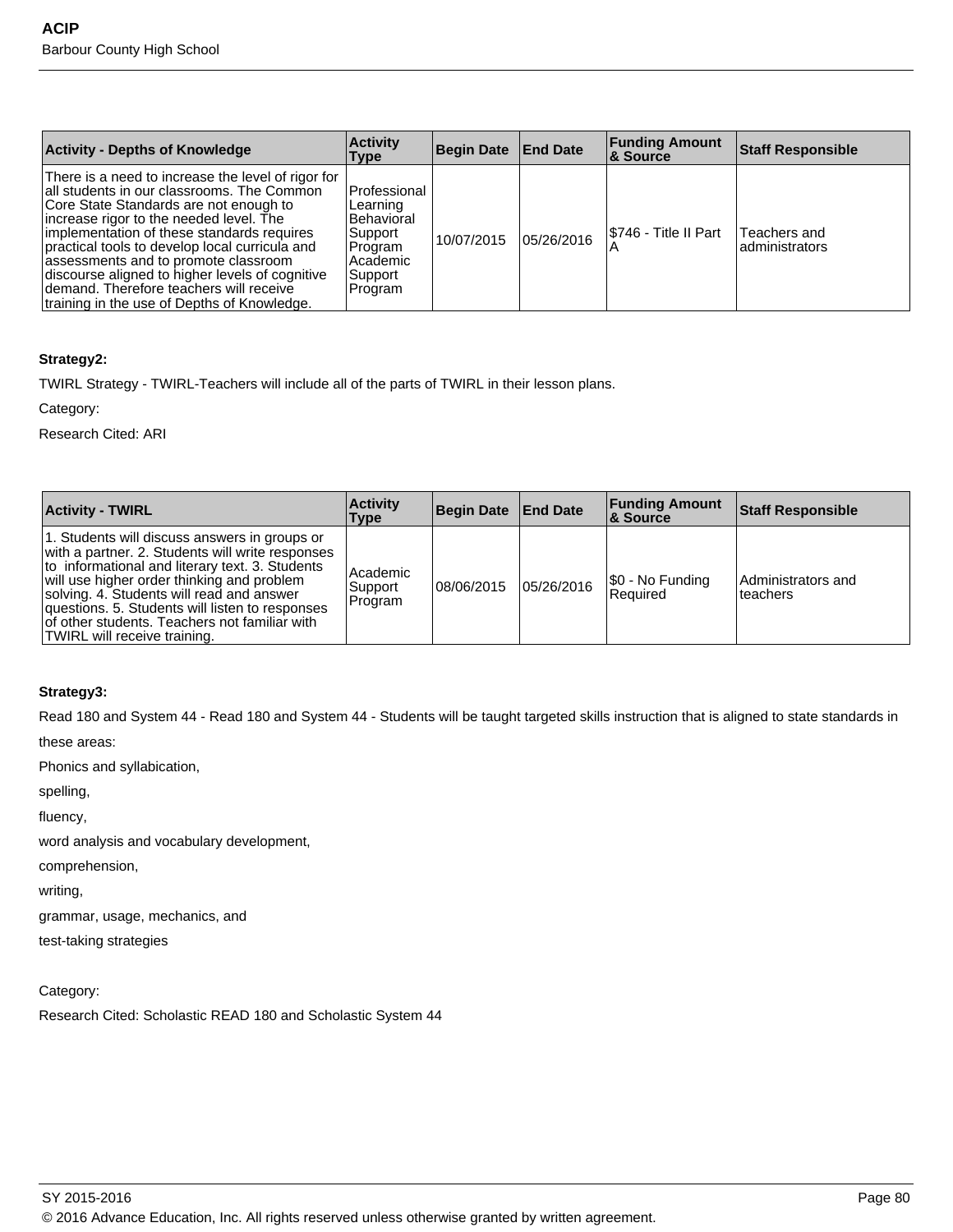| <b>Activity - Read 180 and System 44</b>                                                                                                                                                                                                                                                  | <b>Activity</b><br>Type        | Begin Date End Date |            | <b>Funding Amount</b><br><b>&amp; Source</b> | Staff Responsible                                                                                         |
|-------------------------------------------------------------------------------------------------------------------------------------------------------------------------------------------------------------------------------------------------------------------------------------------|--------------------------------|---------------------|------------|----------------------------------------------|-----------------------------------------------------------------------------------------------------------|
| Teachers will use computer adaptive<br>instructional software, leveled literature, and<br>direct instruction to meet individual learning<br>needs of English Language Learners, students<br>with disabilities, and below level students. To<br>include embedded professional development. | Academic<br>Support<br>Program | 08/06/2015          | 05/26/2016 |                                              | \$77922 - Title I Part Ms. Taylor, Corinne<br>A 27922 - Title I Part Campbell , and Mr,<br>Undrea Johnson |

## **Measurable Objective 2:**

A 50% increase of All Students will demonstrate a proficiency in vocabulary in Reading by 08/06/2015 as measured by ACT Plus Writing and STAR Reading.

**Strategy1:**

Increase literary comprehension - Students will increase literary comprehension in recreational as well as academic reading

Category:

Research Cited: ACT ASPIRE, ACT Plus Writing, Work Keys

| <b>Activity - Depths of Knowledge</b>                                                                                                                                                                                                                                                                                                                                                                                                                                      | <b>Activity</b><br><b>Type</b>                                                                          | Begin Date End Date |            | <b>Funding Amount</b><br><b>&amp; Source</b> | <b>Staff Responsible</b>       |
|----------------------------------------------------------------------------------------------------------------------------------------------------------------------------------------------------------------------------------------------------------------------------------------------------------------------------------------------------------------------------------------------------------------------------------------------------------------------------|---------------------------------------------------------------------------------------------------------|---------------------|------------|----------------------------------------------|--------------------------------|
| There is a need to increase the level of rigor for<br>all students in our classrooms. The Common<br>Core State Standards are not enough to<br>increase rigor to the needed level. The<br>implementation of these standards requires<br>practical tools to develop local curricula and<br>assessments and to promote classroom<br>discourse aligned to higher levels of cognitive<br>demand. Therefore teachers will receive<br>training in the use of Depths of Knowledge. | l Professional<br>Learning<br>Academic<br>Support<br>Program<br><b>Behavioral</b><br>Support<br>Program | 10/07/2015          | 05/26/2016 | S5746 - Title II Part                        | Teachers and<br>administrators |

## **Strategy2:**

Increase proficiency in academic vocabulary - Teachers and students will utilize Renaissance Learning which includes STAR Reading

Enterprise and Accelerated Reader Enterprise online software to improve student's vocabulary.

Category:

Research Cited: Renaissance Learning

| <b>Activity - Library Visitation</b>                                                                                                                                                                                                                                                                               | <b>Activity</b><br>Type        | Begin Date End Date |            | <b>Funding Amount</b><br><b>8 Source</b> | <b>Staff Responsible</b>                              |
|--------------------------------------------------------------------------------------------------------------------------------------------------------------------------------------------------------------------------------------------------------------------------------------------------------------------|--------------------------------|---------------------|------------|------------------------------------------|-------------------------------------------------------|
| All students will visit the library media center bi-<br>weekly to check out challenging materials and<br>complete both Accelerated Reader practice<br>quizzes and vocabulary quizzes on the books<br>that have read. Teachers will use the same<br>software to monitor student progress and<br>proficiency levels. | Academic<br>Support<br>Program | 08/06/2015          | 05/26/2016 | I\$2000 - Title I Part                   | Administrators, teachers,<br>and library media center |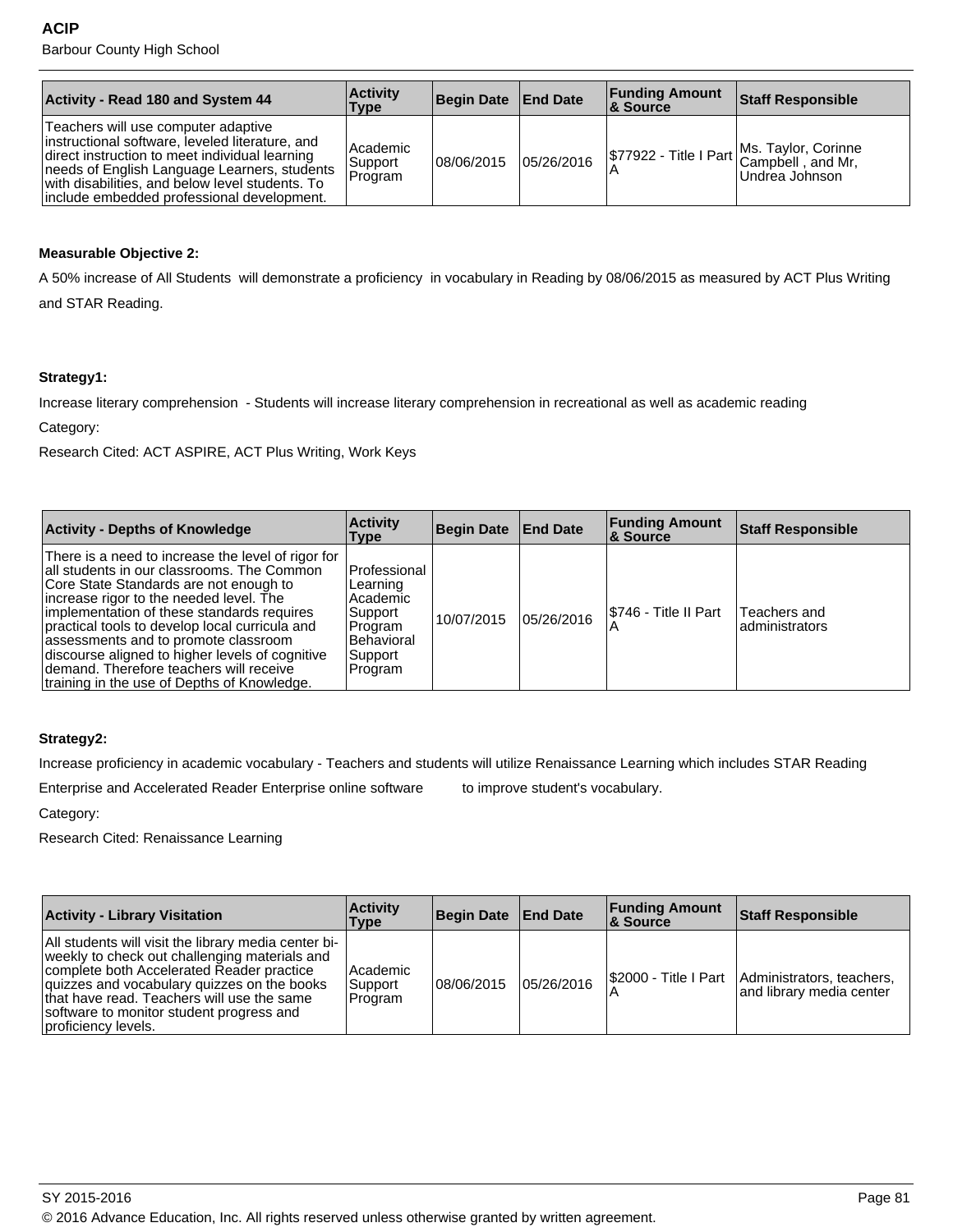| Activity - Increase academic vocabulary                                                                                                                                                                                                                                                                                                                  | <b>Activity</b><br>Type | <b>Begin Date</b> | <b>End Date</b> | <b>Funding Amount</b><br>8. Source | <b>Staff Responsible</b>                                     |
|----------------------------------------------------------------------------------------------------------------------------------------------------------------------------------------------------------------------------------------------------------------------------------------------------------------------------------------------------------|-------------------------|-------------------|-----------------|------------------------------------|--------------------------------------------------------------|
| Teachers in grades 7 -12 will use word walls to<br>introduce and reinforce vocabulary, they will<br>preteach vocabulary, use vocabulary warm-ups, Academic<br>bell ringers, and review vocabulary in order to<br>increase proficiency in academic vocabulary.<br>Teachers not familiar with word walls will be<br>trained on word wall creation and use. | Support<br>Program      | 08/06/2015        | 05/26/2016      | \$0 - No Funding<br>Required       | Administrators, teachers,<br>and library media<br>specialist |

#### **Goal 2:**

EL Students will become proficient in the English language

#### **Measurable Objective 1:**

A 10% increase of English Learners students will demonstrate a proficiency in English in Writing by 05/22/2015 as measured by 2015 ACCESS for ELLs' results (if we receive new EL students who have not passed the WIDA ACCESS)..

#### **Strategy1:**

Implement SDAIE/SIOP - Teachers will implement SDAIE/SIOP strategies after receiving training.

Category:

Research Cited: WIDA Consortium

| <b>Activity - Professional Development</b>                                                                                                                          | <b>Activity</b><br><b>Type</b>                               | Begin Date   End Date |            | <b>Funding Amount</b><br>∣& Source  | <b>Staff Responsible</b>                           |
|---------------------------------------------------------------------------------------------------------------------------------------------------------------------|--------------------------------------------------------------|-----------------------|------------|-------------------------------------|----------------------------------------------------|
| Teachers will receive training on the<br>implementation of SDAIE/SIOP models and<br>strategies. These strategies will help improve<br>linstruction for EL students. | $\left  \text{Professoral} \right _{08/06/2015}$<br>Learning |                       | 05/26/2016 | \$0 - No Funding<br><b>Required</b> | EL Coordinator, school<br>administrators, teachers |

| <b>Activity - Implementation of SDAIE/SIOP</b>                                                                                                        | <b>Activity</b><br>Type | Begin Date   End Date |            | <b>Funding Amount</b><br><b>&amp; Source</b> | <b>Staff Responsible</b>               |
|-------------------------------------------------------------------------------------------------------------------------------------------------------|-------------------------|-----------------------|------------|----------------------------------------------|----------------------------------------|
| English Language Arts teachers will implement Academic<br>at least one writing activity each week utilizing<br>SDAIE/SIOP strategies for EL students. | l Support<br>l Program  | 08/06/2015            | 05/26/2016 | S0 - No Funding<br>Required                  | School administrators and<br>Iteachers |

#### **Goal 3:**

Increase student proficiency in mathematics

## **Measurable Objective 1:**

A 20% increase of Seventh and Eighth grade students will demonstrate a proficiency , in Mathematics by 05/26/2016 as measured by test results from ACT ASPIRE.

## **Strategy1:**

Strategic Teaching - The teachers will use differentiated instruction where the students are engaged in cooperative learning. The students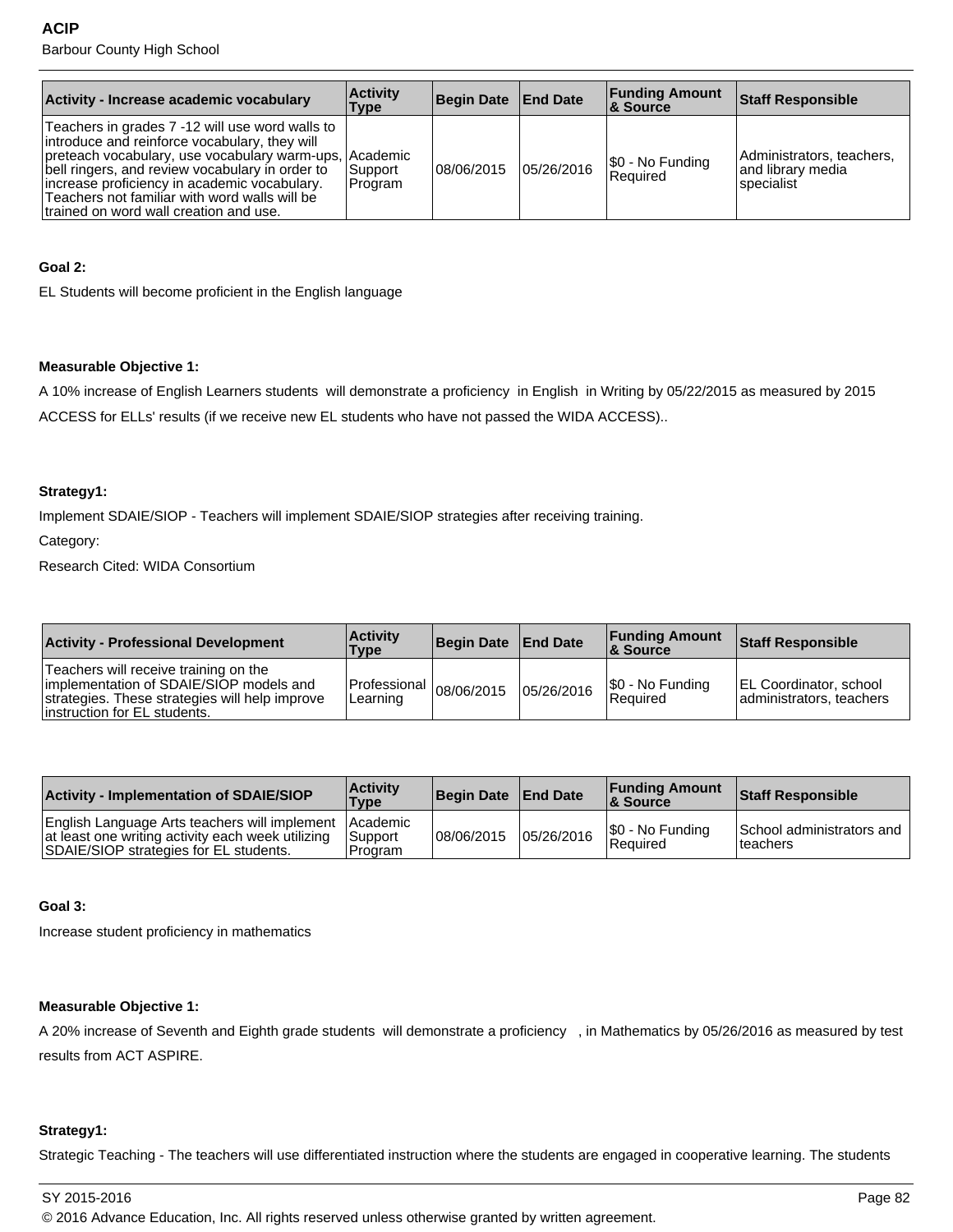will be provided with many practice opportunities or extensions of previously taught skills. Instructional strategies will be adjusted to respond

to various learning needs and styles of student learning.

#### Category:

Research Cited: Alabama Mathematics Course of Study

| <b>Activity - TWIRL Strategy</b>                                                                                                                         | <b>Activity</b><br>Type | Begin Date   End Date |            | <b>Funding Amount</b><br>8 Source | <b>Staff Responsible</b>         |
|----------------------------------------------------------------------------------------------------------------------------------------------------------|-------------------------|-----------------------|------------|-----------------------------------|----------------------------------|
| Teachers will lead the students in correct usage   Academic<br>of all parts of TWIRL. Teachers not familiar with Support<br>TWIRL will receive training. | l Program               | 08/06/2015            | 05/26/2016 | \$0 - No Funding<br>Required      | Administrators and<br>Iteacherss |

| <b>Activity - Professional Development</b>                                                                                                           | <b>Activity</b><br>Type                                                                                   | <b>Begin Date</b> | <b>End Date</b> | <b>Funding Amount</b><br>∣& Source | <b>Staff Responsible</b>        |
|------------------------------------------------------------------------------------------------------------------------------------------------------|-----------------------------------------------------------------------------------------------------------|-------------------|-----------------|------------------------------------|---------------------------------|
| There will be professional development for all<br>educators in order to enhance the teaching and<br>learning in the classroom as will as school wide | Academic<br> Support <br>Program<br>l Behavioral<br>Support<br><b>Program</b><br>Professional<br>Learning | 08/06/2015        | 05/26/2016      | I\$2000 - Title I Part             | Teachers and<br>ladministrators |

| <b>Activity - Differentiated Instruction</b>                                                                                                                                                                                                                                                                                                                       | <b>Activity</b><br>Type | Begin Date End Date |            | <b>Funding Amount</b><br>∣& Source | Staff Responsible                     |
|--------------------------------------------------------------------------------------------------------------------------------------------------------------------------------------------------------------------------------------------------------------------------------------------------------------------------------------------------------------------|-------------------------|---------------------|------------|------------------------------------|---------------------------------------|
| Students are engaged in cooperative learning.<br>Students are provided with many practice<br>opportunities or extensions of previously taught Academic<br>skills. Instructional strategies are adjusted to<br>respond to various learning needs and styles of Program<br>students. Teachers not familiar with<br>differentiated Instruction will receive training. | l Support               | 08/06/2015          | 05/26/2016 | \$0 - No Funding<br>l Reauired     | lMath teachers and<br>ladministrators |

| <b>Activity - Depth of Knowledge</b>                                                                                                                                                                                                                                                                                                                                                                                            | <b>Activity</b><br>Type                         | <b>Begin Date</b> | <b>End Date</b> | <b>Funding Amount</b><br><b>8</b> Source | <b>Staff Responsible</b>       |
|---------------------------------------------------------------------------------------------------------------------------------------------------------------------------------------------------------------------------------------------------------------------------------------------------------------------------------------------------------------------------------------------------------------------------------|-------------------------------------------------|-------------------|-----------------|------------------------------------------|--------------------------------|
| There is a need to increase the level or rigor for Behavioral<br>all students in our classrooms. Common Core<br>State Standards alone are not enough to reach   Program<br>this level of rigor. The implementation of these<br>standards requires practical tools to develop<br>local curricula and assessments and to promote   Program<br>classroom discourse aligned to higher levels of [Professional]<br>cognitive demand. | Support <br>l Academic<br>l Support<br>Learning | 10/07/2015        | 05/26/2016      | I\$746 - Title II Part                   | Teacher and<br>ladministration |

## **Measurable Objective 2:**

A 15% increase of Ninth, Tenth, Eleventh and Twelfth grade students will demonstrate a proficiency in Algebra1 and higher in Mathematics by 05/26/2016 as measured by all state and ACT assessments..

## **Strategy1:**

Differentiated Instruction/strategic teaching - Teachers will use scientific research based strategies and differentiate instruction in the

classroom to enhance student learning.

Category: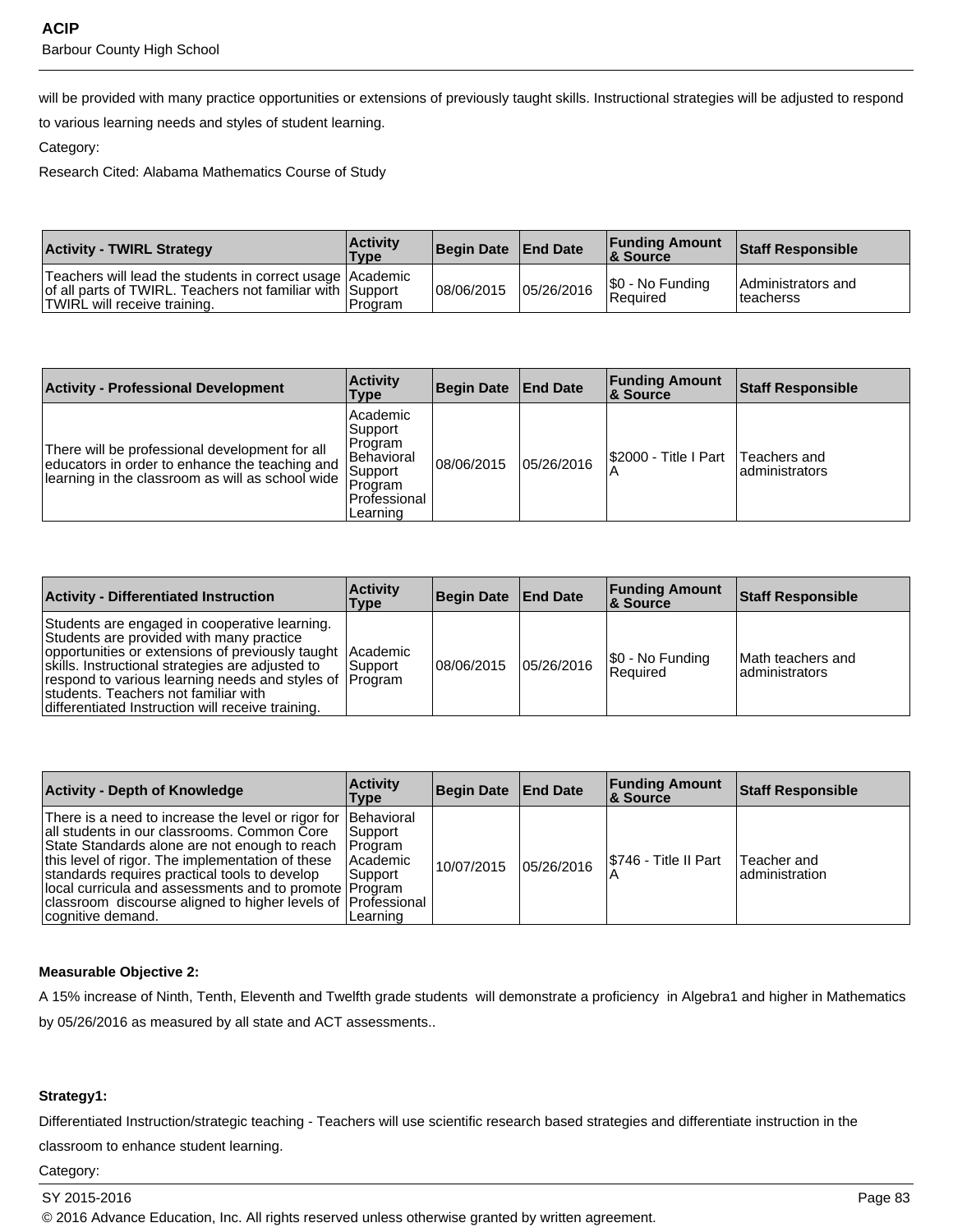Research Cited: Scientific Research-based Strategies, ARI

| <b>Activity - TWIRL Strategy</b>                                       | <b>Activity</b><br>Type          | Begin Date End Date |            | <b>Funding Amount</b><br>8 Source | <b>Staff Responsible</b>        |
|------------------------------------------------------------------------|----------------------------------|---------------------|------------|-----------------------------------|---------------------------------|
| Teachers will lead students in correct usage of<br>all parts of TWIRL. | l Academic<br>Support<br>Program | 108/06/2015         | 05/26/2016 | \$0 - No Funding<br>Required      | Administrators and<br>Iteachers |

| <b>Activity - Differentiated Instruction</b>                                                                                                                                                                                                                                                     | <b>Activity</b><br>Type | Begin Date   End Date |            | <b>Funding Amount</b><br>∣& Source | <b>Staff Responsible</b>        |
|--------------------------------------------------------------------------------------------------------------------------------------------------------------------------------------------------------------------------------------------------------------------------------------------------|-------------------------|-----------------------|------------|------------------------------------|---------------------------------|
| 1. Students will engage in cooperative learning.<br>2. Students will be provided with many practice<br>opportunities or extensions of previously taught Academic<br>ˈskills.<br>3. Instructional strategies will be adjusted to<br>respond to various learning needs and styles of<br>Istudents. | l Support<br>Program    | 108/06/2015           | 05/26/2016 | \$0 - No Funding<br>l Reauired     | Administration and<br>lteachers |

#### **Goal 4:**

Improve student proficiency in science.

#### **Measurable Objective 1:**

A 10% increase of All Students will demonstrate a proficiency , in Science by 05/26/2016 as measured by all state and ACT assessments.

#### **Strategy1:**

Differentiated Instruction/strategic teaching - Teachers will use scientific research based strategies and differentiated instruction in the classroom to enhance student learning. Instructional strategies will be adjusted to respond to various learning needs and styles of student learning.

Category:

Research Cited: ACT

| <b>Activity - TWIRL Strategy</b>                                                     | <b>Activity</b><br><b>Type</b>   | Begin Date   End Date |            | <b>Funding Amount</b><br>& Source | <b>Staff Responsible</b>          |
|--------------------------------------------------------------------------------------|----------------------------------|-----------------------|------------|-----------------------------------|-----------------------------------|
| Teachers will use all parts of TWIRL in order to<br>increase proficiency in Biology. | ı Academic<br>Support<br>Program | 08/06/2015            | 05/26/2016 | \$0 - No Funding<br>Required      | l Administrators and<br>lteachers |

**5. Identify the strategies in the schoolwide plan that provide a level of interventions for students who need the most instructional support.**

## **Goal 1:**

Improve student proficiency in reading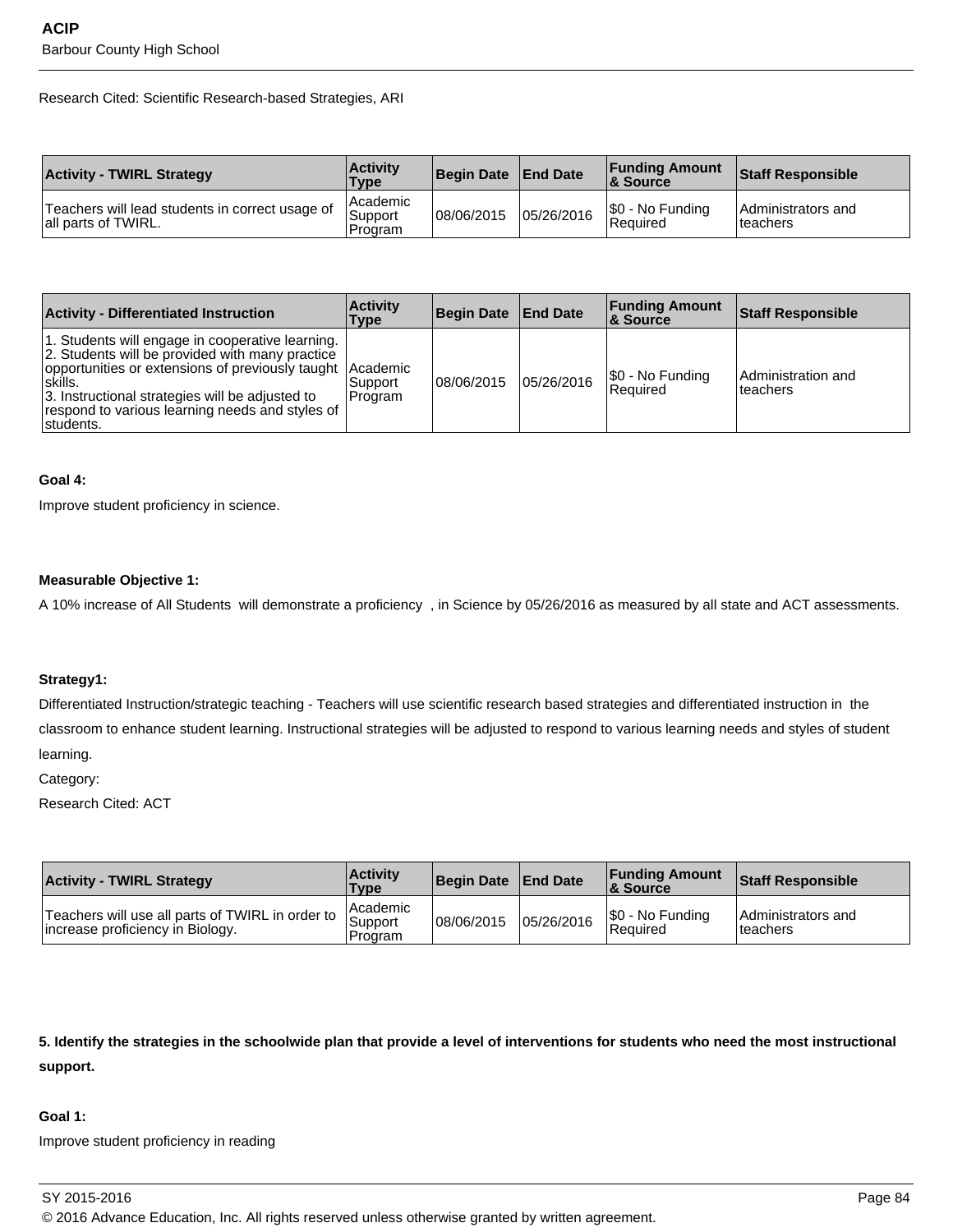#### **Measurable Objective 1:**

A 50% increase of All Students will demonstrate a proficiency in vocabulary in Reading by 08/06/2015 as measured by ACT Plus Writing and STAR Reading.

#### **Strategy1:**

Increase literary comprehension - Students will increase literary comprehension in recreational as well as academic reading

Category:

Research Cited: ACT ASPIRE, ACT Plus Writing, Work Keys

| <b>Activity - Depths of Knowledge</b>                                                                                                                                                                                                                                                                                                                                                                                                                                       | <b>Activity</b><br>Type                                                                           | <b>Begin Date</b> | <b>End Date</b> | <b>Funding Amount</b><br>8. Source | <b>Staff Responsible</b>       |
|-----------------------------------------------------------------------------------------------------------------------------------------------------------------------------------------------------------------------------------------------------------------------------------------------------------------------------------------------------------------------------------------------------------------------------------------------------------------------------|---------------------------------------------------------------------------------------------------|-------------------|-----------------|------------------------------------|--------------------------------|
| There is a need to increase the level of rigor for<br>all students in our classrooms. The Common<br>Core State Standards are not enough to<br>increase rigor to the needed level. The<br>implementation of these standards requires<br>practical tools to develop local curricula and<br>assessments and to promote classroom<br>discourse aligned to higher levels of cognitive<br>demand. Therefore teachers will receive<br>Itraining in the use of Depths of Knowledge. | Academic<br>Support<br>Program<br>Behavioral<br>Support<br>∣Program<br>l Professional<br>Learning | 10/07/2015        | 05/26/2016      | I\$746 - Title II Part             | Teachers and<br>administrators |

#### **Measurable Objective 2:**

A 10% increase of All Students will demonstrate a proficiency when applying strategies to comprehend literacy and recreational materials in Reading by 05/26/2016 as measured by the data from the ACT ASPIRE Reading, and ACT Plus Writing and Work Keys testing scores..

## **Strategy1:**

Increase literary comprehension - Students will increase literary comprehension in recreational as well as academic reading

#### Category:

Research Cited: ACT ASPIRE, ACT Plus Writing, Work Keys

| <b>Activity - Depths of Knowledge</b>                                                                                                                                                                                                                                                                                                                                                                                                                                      | <b>Activity</b><br>Type                                                                        | Begin Date End Date |            | <b>Funding Amount</b><br><b>8 Source</b> | <b>Staff Responsible</b>       |
|----------------------------------------------------------------------------------------------------------------------------------------------------------------------------------------------------------------------------------------------------------------------------------------------------------------------------------------------------------------------------------------------------------------------------------------------------------------------------|------------------------------------------------------------------------------------------------|---------------------|------------|------------------------------------------|--------------------------------|
| There is a need to increase the level of rigor for<br>all students in our classrooms. The Common<br>Core State Standards are not enough to<br>increase rigor to the needed level. The<br>implementation of these standards requires<br>practical tools to develop local curricula and<br>assessments and to promote classroom<br>discourse aligned to higher levels of cognitive<br>demand. Therefore teachers will receive<br>training in the use of Depths of Knowledge. | Behavioral<br>Support<br>Program<br>Professional<br>Learning<br>Academic<br>Support<br>Program | 10/07/2015          | 05/26/2016 | I\$746 - Title II Part<br>$\overline{A}$ | Teachers and<br>administrators |

#### **Strategy2:**

TWIRL Strategy - TWIRL-Teachers will include all of the parts of TWIRL in their lesson plans.

#### Category:

Research Cited: ARI

## SY 2015-2016 Page 85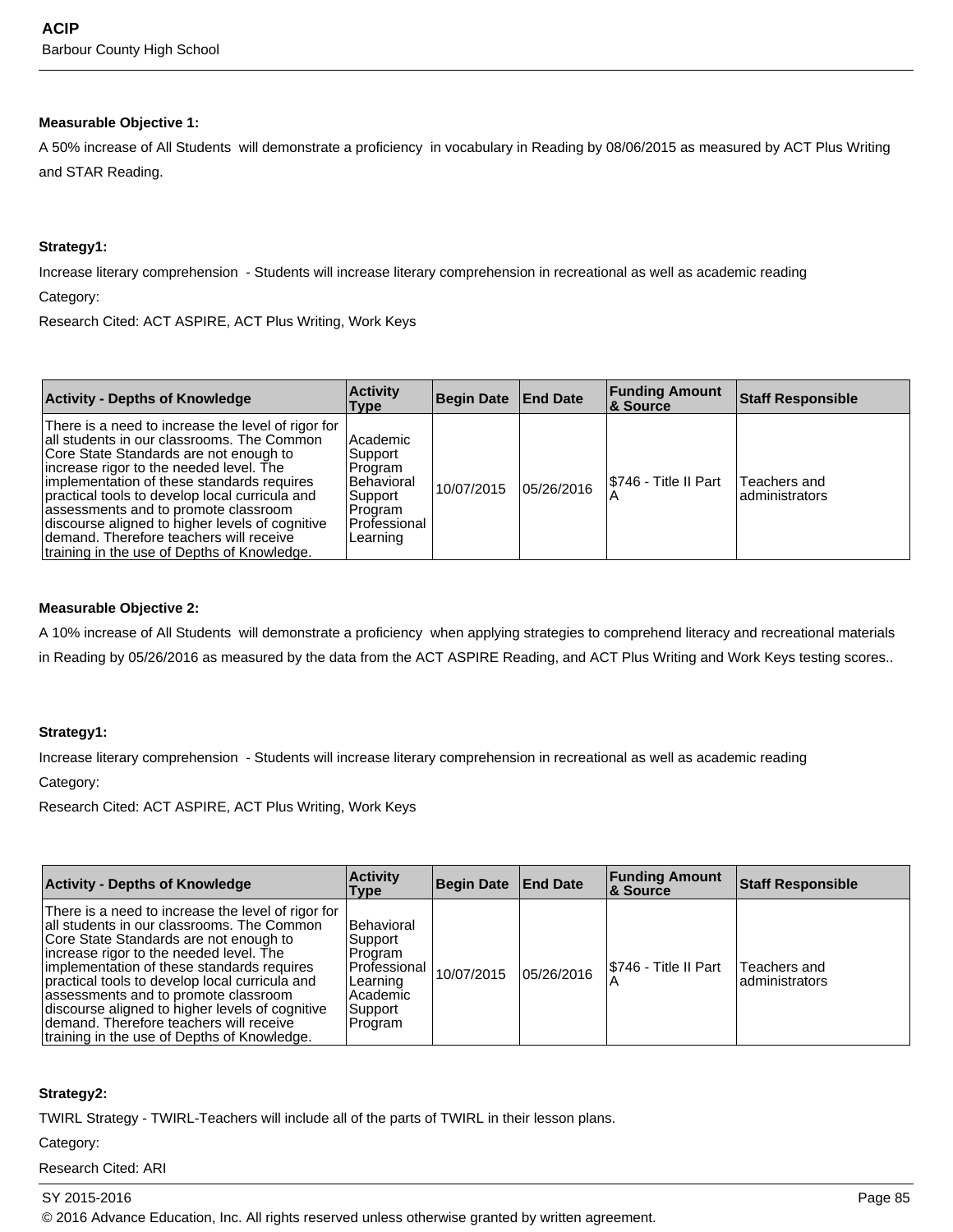| <b>Activity - TWIRL</b>                                                                                                                                                                                                                                                                                                                                                             | <b>Activity</b><br>Type            | <b>Begin Date End Date</b> |            | <b>Funding Amount</b><br>∣& Source | <b>Staff Responsible</b>       |
|-------------------------------------------------------------------------------------------------------------------------------------------------------------------------------------------------------------------------------------------------------------------------------------------------------------------------------------------------------------------------------------|------------------------------------|----------------------------|------------|------------------------------------|--------------------------------|
| 1. Students will discuss answers in groups or<br>with a partner. 2. Students will write responses<br>to informational and literary text. 3. Students<br>will use higher order thinking and problem<br>solving. 4. Students will read and answer<br>questions. 5. Students will listen to responses<br>of other students. Teachers not familiar with<br>TWIRL will receive training. | l Academic<br> Support <br>Program | 108/06/2015                | 05/26/2016 | \$0 - No Funding<br>l Reauired     | Administrators and<br>teachers |

## **Strategy3:**

Read 180 and System 44 - Read 180 and System 44 - Students will be taught targeted skills instruction that is aligned to state standards in

these areas:

Phonics and syllabication,

spelling,

fluency,

word analysis and vocabulary development,

comprehension,

writing,

grammar, usage, mechanics, and

test-taking strategies

Category:

Research Cited: Scholastic READ 180 and Scholastic System 44

| Activity - Read 180 and System 44                                                                                                                                                                                                                                                          | <b>Activity</b><br>Type        | Begin Date End Date |            | <b>Funding Amount</b><br><b>&amp; Source</b> | <b>Staff Responsible</b>                                                          |
|--------------------------------------------------------------------------------------------------------------------------------------------------------------------------------------------------------------------------------------------------------------------------------------------|--------------------------------|---------------------|------------|----------------------------------------------|-----------------------------------------------------------------------------------|
| Teachers will use computer adaptive<br>instructional software, leveled literature, and<br>direct instruction to meet individual learning<br>needs of English Language Learners, students<br>with disabilities, and below level students. To<br>linclude embedded professional development. | Academic<br>Support<br>Program | 08/06/2015          | 05/26/2016 |                                              | \$77922 - Title I Part Ms. Taylor, Corinne<br>Campbell, and Mr,<br>Undrea Johnson |

#### **Goal 2:**

EL Students will become proficient in the English language

## **Measurable Objective 1:**

A 10% increase of English Learners students will demonstrate a proficiency in English in Writing by 05/22/2015 as measured by 2015 ACCESS for ELLs' results (if we receive new EL students who have not passed the WIDA ACCESS)..

## **Strategy1:**

Implement SDAIE/SIOP - Teachers will implement SDAIE/SIOP strategies after receiving training.

Category: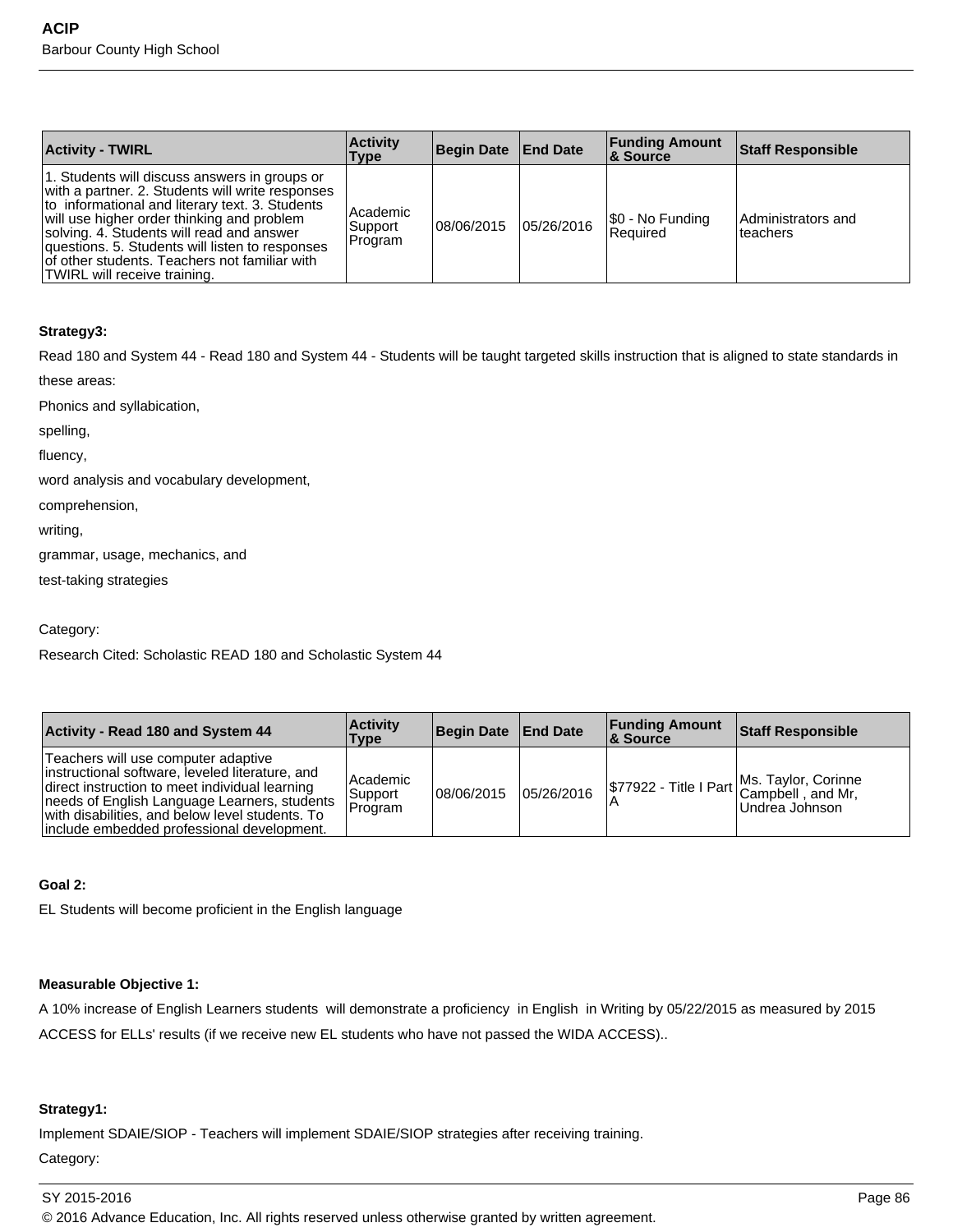#### Research Cited: WIDA Consortium

| <b>Activity - Implementation of SDAIE/SIOP</b>                                                                                                        | <b>Activity</b><br>Type     | Begin Date   End Date |            | <b>Funding Amount</b><br>& Source | <b>Staff Responsible</b>               |
|-------------------------------------------------------------------------------------------------------------------------------------------------------|-----------------------------|-----------------------|------------|-----------------------------------|----------------------------------------|
| English Language Arts teachers will implement Academic<br>at least one writing activity each week utilizing<br>SDAIE/SIOP strategies for EL students. | <b>Support</b><br>l Program | 08/06/2015            | 05/26/2016 | \$0 - No Funding<br>l Reauired    | School administrators and<br>Iteachers |

#### **Goal 3:**

Increase student proficiency in mathematics

#### **Measurable Objective 1:**

A 20% increase of Seventh and Eighth grade students will demonstrate a proficiency , in Mathematics by 05/26/2016 as measured by test results from ACT ASPIRE.

## **Strategy1:**

Strategic Teaching - The teachers will use differentiated instruction where the students are engaged in cooperative learning. The students will be provided with many practice opportunities or extensions of previously taught skills. Instructional strategies will be adjusted to respond to various learning needs and styles of student learning.

#### Category:

Research Cited: Alabama Mathematics Course of Study

| <b>Activity - Differentiated Instruction</b>                                                                                                                                                                                                                                                                                                                        | <b>Activity</b><br>Type | Begin Date End Date |            | <b>Funding Amount</b><br><b>8 Source</b> | <b>Staff Responsible</b>              |
|---------------------------------------------------------------------------------------------------------------------------------------------------------------------------------------------------------------------------------------------------------------------------------------------------------------------------------------------------------------------|-------------------------|---------------------|------------|------------------------------------------|---------------------------------------|
| Students are engaged in cooperative learning.<br>Students are provided with many practice<br>opportunities or extensions of previously taught Academic<br>skills. Instructional strategies are adjusted to<br>respond to various learning needs and styles of Program<br>Istudents. Teachers not familiar with<br>differentiated Instruction will receive training. | l Support               | 08/06/2015          | 05/26/2016 | \$0 - No Funding<br>l Reauired           | lMath teachers and<br>ladministrators |

| <b>Activity - Depth of Knowledge</b>                                                                                                                                                                                                                                                                                                                                                                                        | <b>Activity</b><br>Type                          | Begin Date   End Date |            | <b>Funding Amount</b><br>8 Source | <b>Staff Responsible</b>       |
|-----------------------------------------------------------------------------------------------------------------------------------------------------------------------------------------------------------------------------------------------------------------------------------------------------------------------------------------------------------------------------------------------------------------------------|--------------------------------------------------|-----------------------|------------|-----------------------------------|--------------------------------|
| There is a need to increase the level or rigor for Academic<br>all students in our classrooms. Common Core<br>State Standards alone are not enough to reach   Program<br>this level of rigor. The implementation of these<br>standards requires practical tools to develop<br>local curricula and assessments and to promote   Program<br>classroom discourse aligned to higher levels of Professional<br>cognitive demand. | l Support<br>Behavioral<br>l Support<br>Learning | 10/07/2015            | 05/26/2016 | I\$746 - Title II Part            | Teacher and<br>ladministration |

| <b>Activity - TWIRL Strategy</b>                                                                                                                         | <b>Activity</b><br>Type | Begin Date   End Date |            | <b>Funding Amount</b><br>8 Source | <b>Staff Responsible</b>         |
|----------------------------------------------------------------------------------------------------------------------------------------------------------|-------------------------|-----------------------|------------|-----------------------------------|----------------------------------|
| Teachers will lead the students in correct usage   Academic<br>of all parts of TWIRL. Teachers not familiar with Support<br>TWIRL will receive training. | l Program               | 108/06/2015           | 05/26/2016 | \$0 - No Funding<br>Required      | Administrators and<br>Iteacherss |

#### SY 2015-2016 Page 87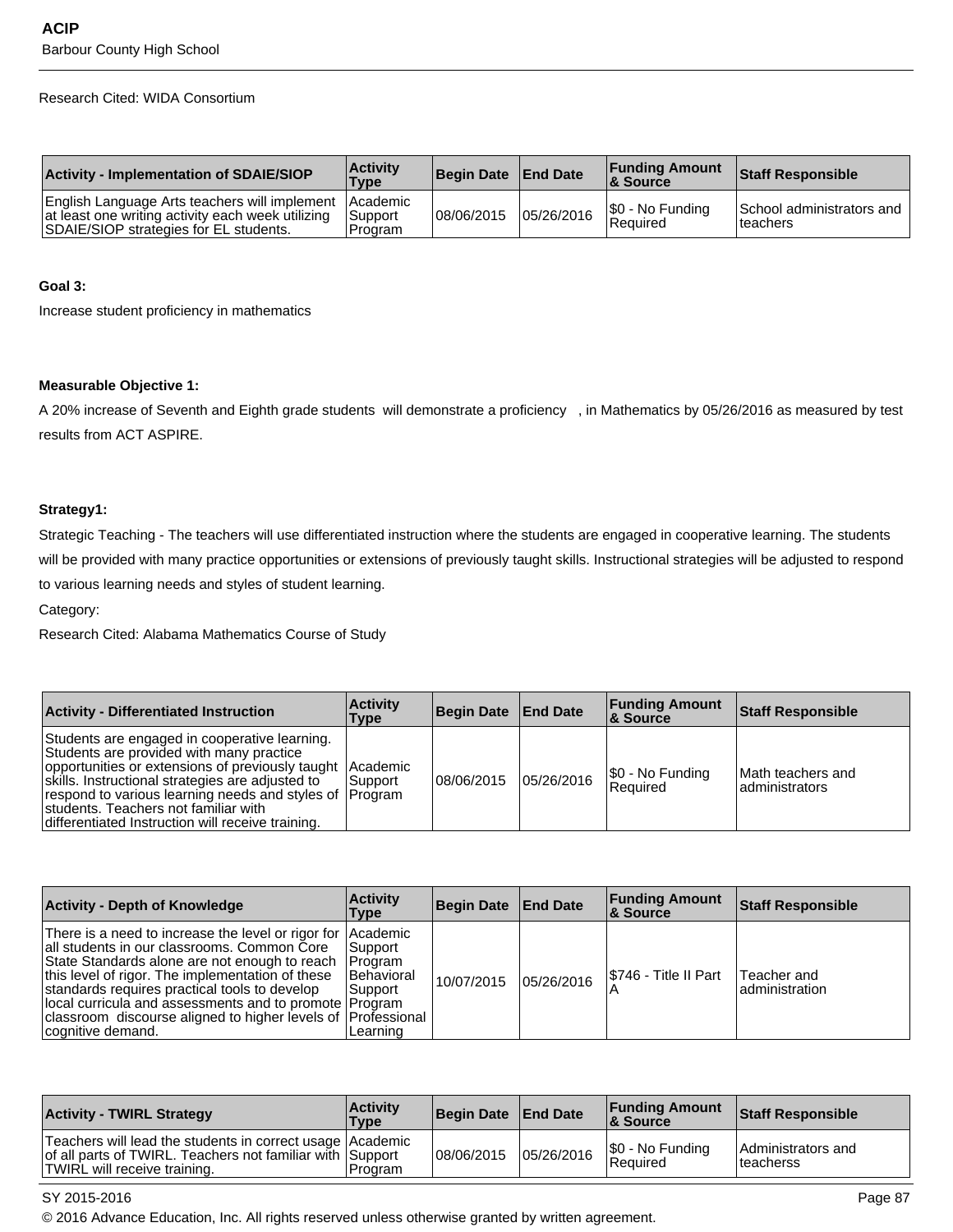#### **Measurable Objective 2:**

A 15% increase of Ninth, Tenth, Eleventh and Twelfth grade students will demonstrate a proficiency in Algebra1 and higher in Mathematics by 05/26/2016 as measured by all state and ACT assessments..

#### **Strategy1:**

Differentiated Instruction/strategic teaching - Teachers will use scientific research based strategies and differentiate instruction in the

classroom to enhance student learning.

Category:

Research Cited: Scientific Research-based Strategies, ARI

| <b>Activity - TWIRL Strategy</b>                                       | <b>Activity</b><br><b>Type</b>   | Begin Date   End Date |            | <b>Funding Amount</b><br>& Source | <b>Staff Responsible</b>          |
|------------------------------------------------------------------------|----------------------------------|-----------------------|------------|-----------------------------------|-----------------------------------|
| Teachers will lead students in correct usage of<br>all parts of TWIRL. | l Academic<br>Support<br>Program | 108/06/2015           | 05/26/2016 | S0 - No Funding<br>Required       | l Administrators and<br>lteachers |

| <b>Activity - Differentiated Instruction</b>                                                                                                                                                                                                                                                     | <b>Activity</b><br>Type | <b>Begin Date</b> | <b>End Date</b> | <b>Funding Amount</b><br>∣& Source | <b>Staff Responsible</b>       |
|--------------------------------------------------------------------------------------------------------------------------------------------------------------------------------------------------------------------------------------------------------------------------------------------------|-------------------------|-------------------|-----------------|------------------------------------|--------------------------------|
| 1. Students will engage in cooperative learning.<br>2. Students will be provided with many practice<br>opportunities or extensions of previously taught Academic<br>lskills.<br>3. Instructional strategies will be adjusted to<br>respond to various learning needs and styles of<br>Istudents. | l Support<br>Program    | 08/06/2015        | 05/26/2016      | \$0 - No Funding<br>Required       | Administration and<br>teachers |

## **Goal 4:**

Improve student proficiency in science.

#### **Measurable Objective 1:**

A 10% increase of All Students will demonstrate a proficiency , in Science by 05/26/2016 as measured by all state and ACT assessments.

## **Strategy1:**

Differentiated Instruction/strategic teaching - Teachers will use scientific research based strategies and differentiated instruction in the classroom to enhance student learning. Instructional strategies will be adjusted to respond to various learning needs and styles of student learning.

Category:

Research Cited: ACT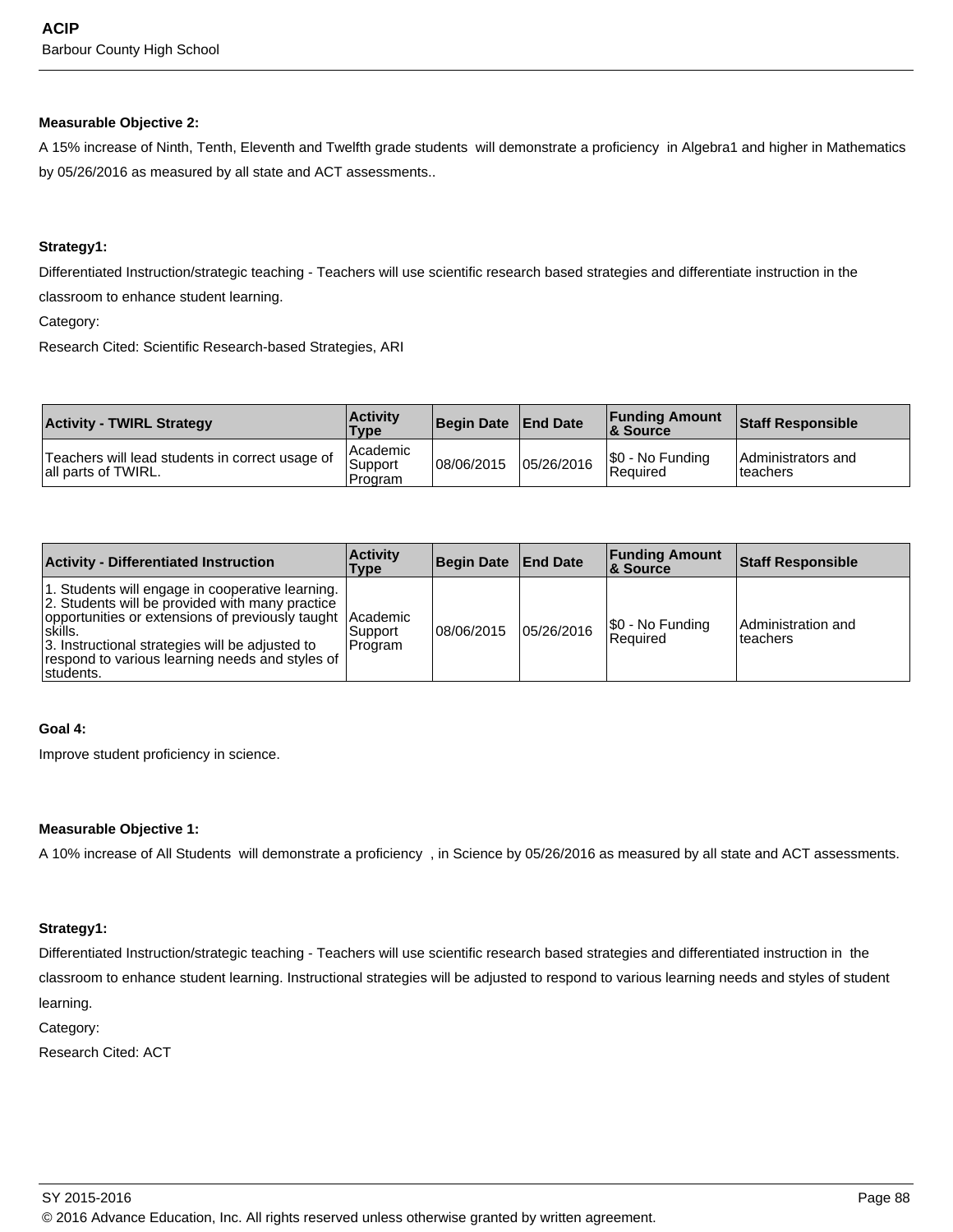| <b>Activity - TWIRL Strategy</b>                                                       | <b>Activity</b><br><b>Type</b>   | Begin Date   End Date |            | <b>Funding Amount</b><br>& Source   | <b>Staff Responsible</b>               |
|----------------------------------------------------------------------------------------|----------------------------------|-----------------------|------------|-------------------------------------|----------------------------------------|
| Teachers will use all parts of TWIRL in order to  <br>Increase proficiency in Biology. | l Academic<br>Support<br>Program | 08/06/2015            | 05/26/2016 | \$0 - No Funding<br><b>Required</b> | Administrators and<br><b>Iteachers</b> |

## **6. English Language Proficiency Goal (Should address identified weaknesses and gaps):**

## **Goal 1:**

EL Students will become proficient in the English language

## **Measurable Objective 1:**

A 10% increase of English Learners students will demonstrate a proficiency in English in Writing by 05/22/2015 as measured by 2015 ACCESS for ELLs' results (if we receive new EL students who have not passed the WIDA ACCESS)..

#### **Strategy1:**

Implement SDAIE/SIOP - Teachers will implement SDAIE/SIOP strategies after receiving training.

Category:

Research Cited: WIDA Consortium

| <b>Activity - Implementation of SDAIE/SIOP</b>                                                                                                        | <b>Activity</b><br><b>Type</b>   | Begin Date   End Date |            | <b>Funding Amount</b><br>8 Source  | <b>Staff Responsible</b>               |
|-------------------------------------------------------------------------------------------------------------------------------------------------------|----------------------------------|-----------------------|------------|------------------------------------|----------------------------------------|
| English Language Arts teachers will implement Academic<br>at least one writing activity each week utilizing<br>SDAIE/SIOP strategies for EL students. | <b>Support</b><br><b>Program</b> | 108/06/2015           | 05/26/2016 | S0 - No Funding<br><b>Required</b> | School administrators and<br>lteachers |

| <b>Activity - Professional Development</b>                                                                                                                          | <b>Activity</b><br>Type                 | Begin Date   End Date |            | <b>Funding Amount</b><br>8 Source | Staff Responsible                                         |
|---------------------------------------------------------------------------------------------------------------------------------------------------------------------|-----------------------------------------|-----------------------|------------|-----------------------------------|-----------------------------------------------------------|
| Teachers will receive training on the<br>implementation of SDAIE/SIOP models and<br>strategies. These strategies will help improve<br>linstruction for EL students. | Professional $ 08/06/2015 $<br>Learning |                       | 05/26/2016 | \$0 - No Funding<br>Required      | <b>EL Coordinator, school</b><br>administrators, teachers |

#### **7. Identify the strategies in the schoowide plan that provide an enriched and accelerated curriculum for select students and**

#### **support progress for all students.**

## **Goal 1:**

Improve student proficiency in reading

## **Measurable Objective 1:**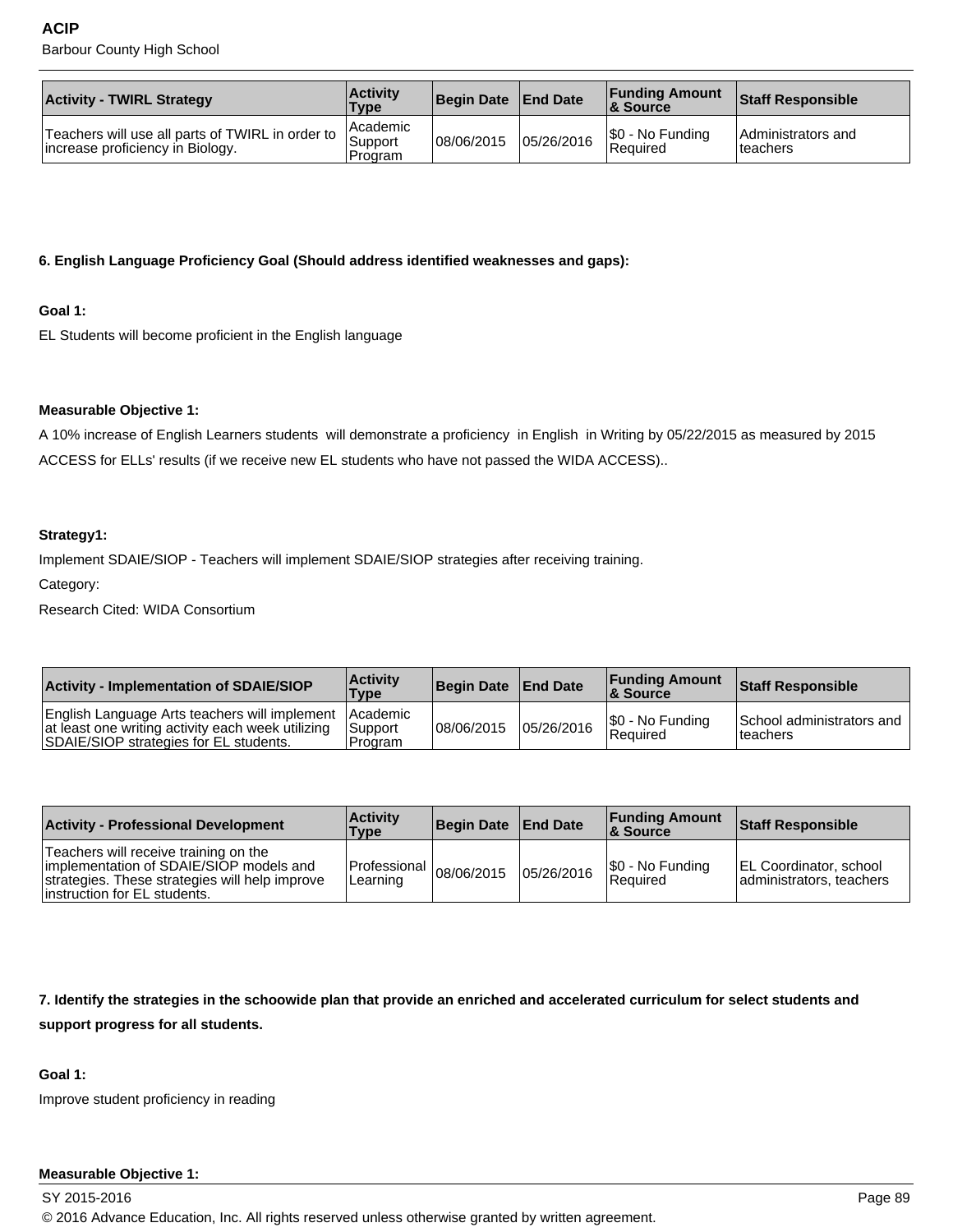A 10% increase of All Students will demonstrate a proficiency when applying strategies to comprehend literacy and recreational materials in Reading by 05/26/2016 as measured by the data from the ACT ASPIRE Reading, and ACT Plus Writing and Work Keys testing scores..

## **Strategy1:**

Increase literary comprehension - Students will increase literary comprehension in recreational as well as academic reading

Category:

Research Cited: ACT ASPIRE, ACT Plus Writing, Work Keys

| <b>Activity - Depths of Knowledge</b>                                                                                                                                                                                                                                                                                                                                                                                                                                      | <b>Activity</b><br>Type                                                                        | <b>Begin Date</b> | <b>End Date</b> | <b>Funding Amount</b><br><b>8 Source</b> | <b>Staff Responsible</b>       |
|----------------------------------------------------------------------------------------------------------------------------------------------------------------------------------------------------------------------------------------------------------------------------------------------------------------------------------------------------------------------------------------------------------------------------------------------------------------------------|------------------------------------------------------------------------------------------------|-------------------|-----------------|------------------------------------------|--------------------------------|
| There is a need to increase the level of rigor for<br>all students in our classrooms. The Common<br>Core State Standards are not enough to<br>increase rigor to the needed level. The<br>implementation of these standards requires<br>practical tools to develop local curricula and<br>assessments and to promote classroom<br>discourse aligned to higher levels of cognitive<br>demand. Therefore teachers will receive<br>training in the use of Depths of Knowledge. | Behavioral<br>Support<br>Program<br>Academic<br>Support<br>Program<br>Professional<br>Learning | 10/07/2015        | 05/26/2016      | I\$746 - Title II Part                   | Teachers and<br>administrators |

## **Strategy2:**

Read 180 and System 44 - Read 180 and System 44 - Students will be taught targeted skills instruction that is aligned to state standards in these areas:

Phonics and syllabication,

spelling,

fluency,

word analysis and vocabulary development,

comprehension,

writing,

grammar, usage, mechanics, and

test-taking strategies

## Category:

Research Cited: Scholastic READ 180 and Scholastic System 44

| <b>Activity - Read 180 and System 44</b>                                                                                                                                                                                                                                                  | <b>Activity</b><br>Type        | Begin Date   End Date |            | <b>Funding Amount</b><br><b>&amp; Source</b> | <b>Staff Responsible</b>                                                           |
|-------------------------------------------------------------------------------------------------------------------------------------------------------------------------------------------------------------------------------------------------------------------------------------------|--------------------------------|-----------------------|------------|----------------------------------------------|------------------------------------------------------------------------------------|
| Teachers will use computer adaptive<br>instructional software, leveled literature, and<br>direct instruction to meet individual learning<br>needs of English Language Learners, students<br>with disabilities, and below level students. To<br>include embedded professional development. | Academic<br>Support<br>Program | 108/06/2015           | 05/26/2016 |                                              | \$77922 - Title I Part Ms. Taylor, Corinne<br>Campbell , and Mr,<br>Undrea Johnson |

## **Strategy3:**

TWIRL Strategy - TWIRL-Teachers will include all of the parts of TWIRL in their lesson plans.

Category: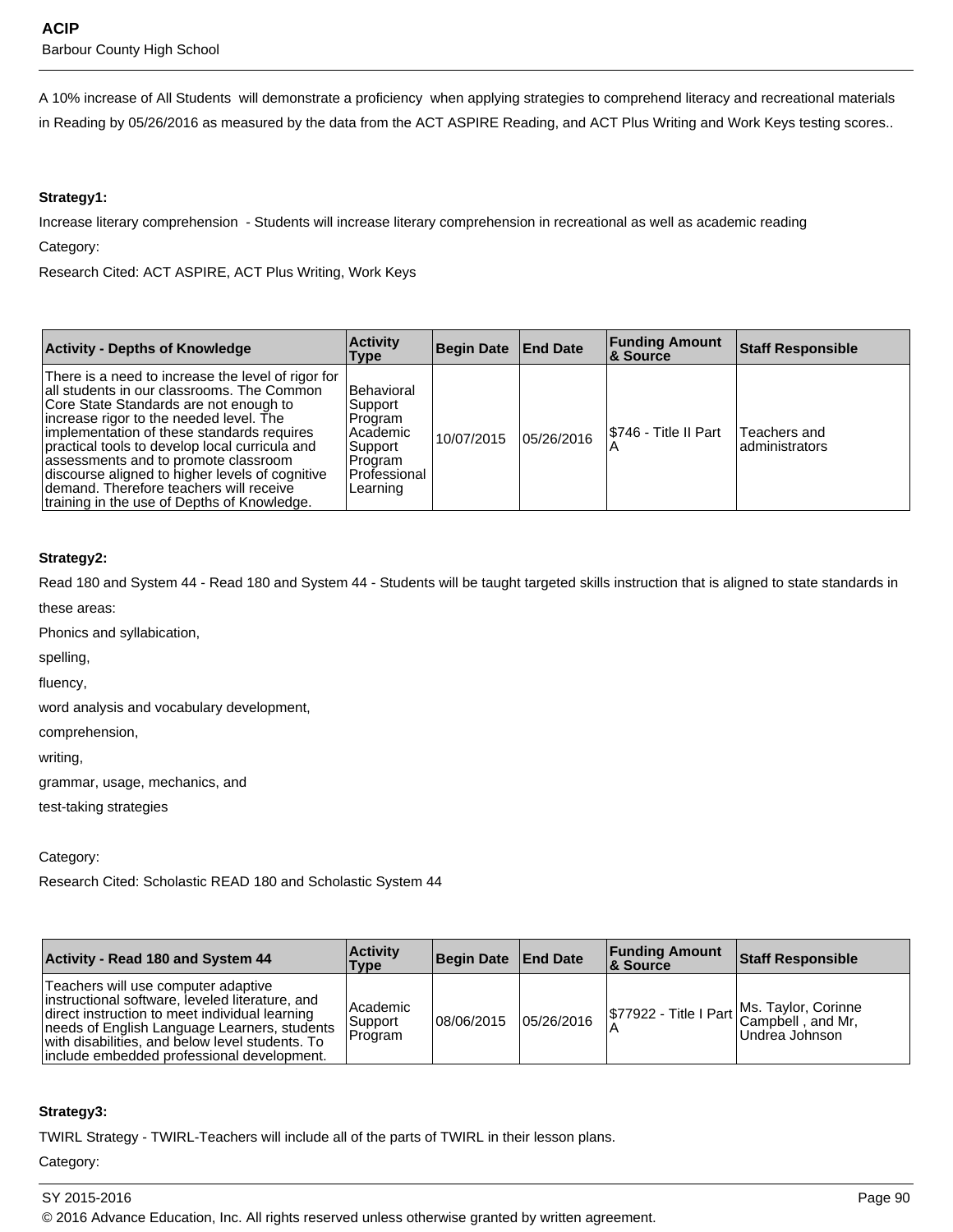#### Research Cited: ARI

| <b>Activity - TWIRL</b>                                                                                                                                                                                                                                                                                                                                                             | <b>Activity</b><br>Type        | Begin Date End Date |            | <b>Funding Amount</b><br>∣& Source | <b>Staff Responsible</b>       |
|-------------------------------------------------------------------------------------------------------------------------------------------------------------------------------------------------------------------------------------------------------------------------------------------------------------------------------------------------------------------------------------|--------------------------------|---------------------|------------|------------------------------------|--------------------------------|
| 1. Students will discuss answers in groups or<br>with a partner. 2. Students will write responses<br>to informational and literary text. 3. Students<br>will use higher order thinking and problem<br>solving. 4. Students will read and answer<br>questions. 5. Students will listen to responses<br>of other students. Teachers not familiar with<br>TWIRL will receive training. | Academic<br>Support<br>Program | 108/06/2015         | 05/26/2016 | [\$0 - No Funding<br>l Reauired    | Administrators and<br>teachers |

#### **Measurable Objective 2:**

A 50% increase of All Students will demonstrate a proficiency in vocabulary in Reading by 08/06/2015 as measured by ACT Plus Writing and STAR Reading.

#### **Strategy1:**

Increase proficiency in academic vocabulary - Teachers and students will utilize Renaissance Learning which includes STAR Reading

Enterprise and Accelerated Reader Enterprise online software to improve student's vocabulary.

Category:

Research Cited: Renaissance Learning

| Activity - Increase academic vocabulary                                                                                                                                                                                                                                                                                                                    | <b>Activity</b><br>Type | Begin Date   End Date |            | <b>Funding Amount</b><br><b>8 Source</b> | <b>Staff Responsible</b>                                      |
|------------------------------------------------------------------------------------------------------------------------------------------------------------------------------------------------------------------------------------------------------------------------------------------------------------------------------------------------------------|-------------------------|-----------------------|------------|------------------------------------------|---------------------------------------------------------------|
| Teachers in grades 7 -12 will use word walls to<br>introduce and reinforce vocabulary, they will<br>preteach vocabulary, use vocabulary warm-ups, Academic<br>bell ringers, and review vocabulary in order to<br>lincrease proficiency in academic vocabulary.<br>Teachers not familiar with word walls will be<br>Itrained on word wall creation and use. | Support<br>Program      | 08/06/2015            | 05/26/2016 | \$0 - No Funding<br>l Reauired           | Administrators, teachers,<br>land librarv media<br>specialist |

#### **Goal 2:**

EL Students will become proficient in the English language

## **Measurable Objective 1:**

A 10% increase of English Learners students will demonstrate a proficiency in English in Writing by 05/22/2015 as measured by 2015 ACCESS for ELLs' results (if we receive new EL students who have not passed the WIDA ACCESS)..

## **Strategy1:**

Implement SDAIE/SIOP - Teachers will implement SDAIE/SIOP strategies after receiving training.

Category:

Research Cited: WIDA Consortium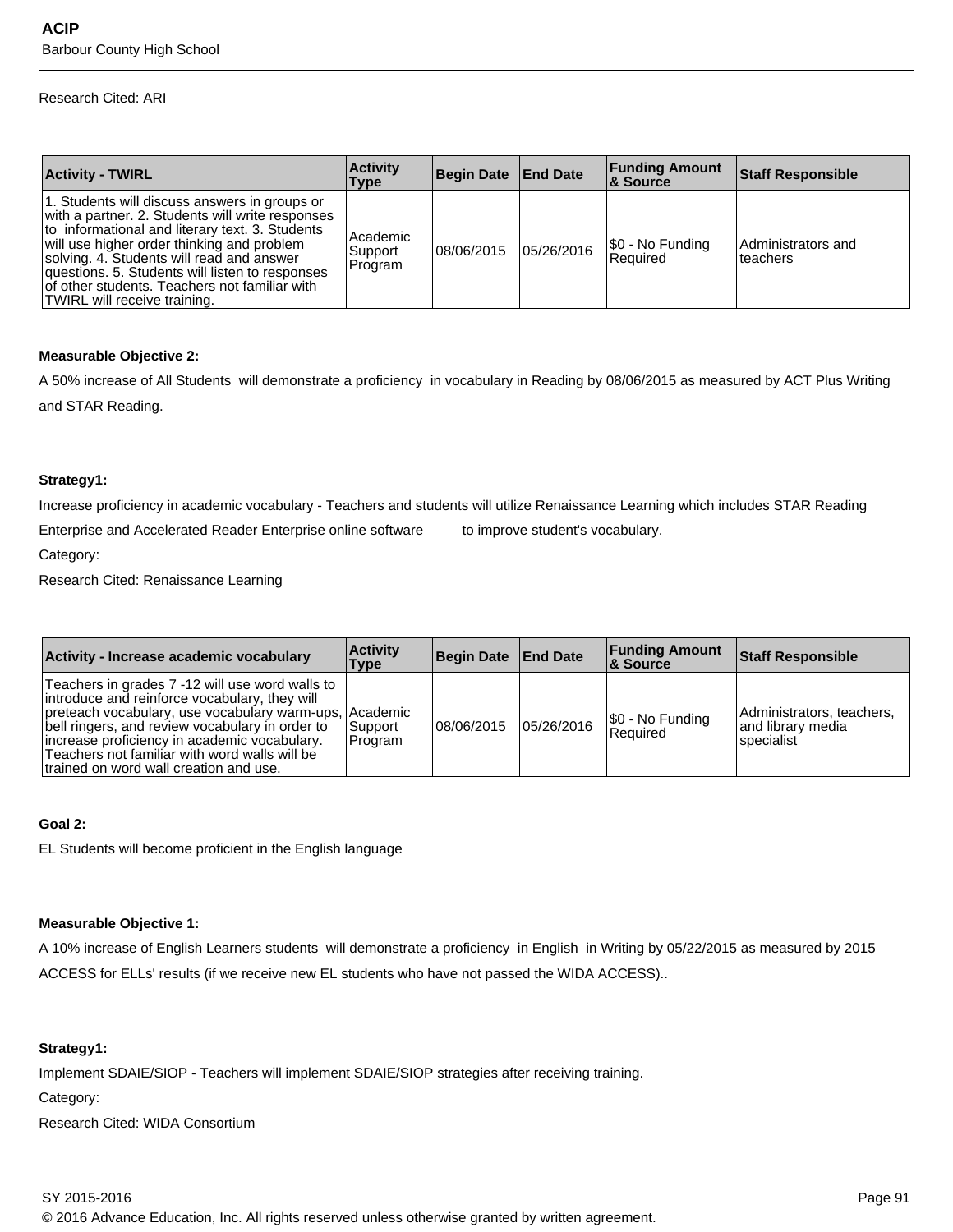| <b>Activity - Implementation of SDAIE/SIOP</b>                                                                                                        | <b>Activity</b><br><b>Type</b> | Begin Date End Date |            | <b>Funding Amount</b><br>& Source | Staff Responsible                      |
|-------------------------------------------------------------------------------------------------------------------------------------------------------|--------------------------------|---------------------|------------|-----------------------------------|----------------------------------------|
| English Language Arts teachers will implement Academic<br>at least one writing activity each week utilizing<br>SDAIE/SIOP strategies for EL students. | <b>Support</b><br>Program      | 08/06/2015          | 05/26/2016 | S0 - No Funding<br>l Reauired     | School administrators and<br>Iteachers |

## **Goal 3:**

Increase student proficiency in mathematics

#### **Measurable Objective 1:**

A 15% increase of Ninth, Tenth, Eleventh and Twelfth grade students will demonstrate a proficiency in Algebra1 and higher in Mathematics by 05/26/2016 as measured by all state and ACT assessments..

## **Strategy1:**

Differentiated Instruction/strategic teaching - Teachers will use scientific research based strategies and differentiate instruction in the

classroom to enhance student learning.

Category:

Research Cited: Scientific Research-based Strategies, ARI

| <b>Activity - TWIRL Strategy</b>                                       | <b>Activity</b><br><b>Type</b>   | Begin Date End Date |            | <b>Funding Amount</b><br><b>&amp; Source</b> | <b>Staff Responsible</b>         |
|------------------------------------------------------------------------|----------------------------------|---------------------|------------|----------------------------------------------|----------------------------------|
| Teachers will lead students in correct usage of<br>all parts of TWIRL. | l Academic<br>Support<br>Program | 08/06/2015          | 05/26/2016 | \$0 - No Funding<br>Required                 | IAdministrators and<br>lteachers |

| <b>Activity - Differentiated Instruction</b>                                                                                                                                                                                                                                                     | <b>Activity</b><br>Type | Begin Date   End Date |            | <b>Funding Amount</b><br><b>8 Source</b> | <b>Staff Responsible</b>       |
|--------------------------------------------------------------------------------------------------------------------------------------------------------------------------------------------------------------------------------------------------------------------------------------------------|-------------------------|-----------------------|------------|------------------------------------------|--------------------------------|
| 1. Students will engage in cooperative learning.<br>2. Students will be provided with many practice<br>opportunities or extensions of previously taught Academic<br>Iskills.<br>3. Instructional strategies will be adjusted to<br>respond to various learning needs and styles of<br>Istudents. | l Support<br>Program    | 108/06/2015           | 05/26/2016 | \$0 - No Funding<br>l Reauired           | Administration and<br>teachers |

## **Measurable Objective 2:**

A 20% increase of Seventh and Eighth grade students will demonstrate a proficiency , in Mathematics by 05/26/2016 as measured by test results from ACT ASPIRE.

## **Strategy1:**

Strategic Teaching - The teachers will use differentiated instruction where the students are engaged in cooperative learning. The students will be provided with many practice opportunities or extensions of previously taught skills. Instructional strategies will be adjusted to respond to various learning needs and styles of student learning.

Category:

Research Cited: Alabama Mathematics Course of Study

#### SY 2015-2016 Page 92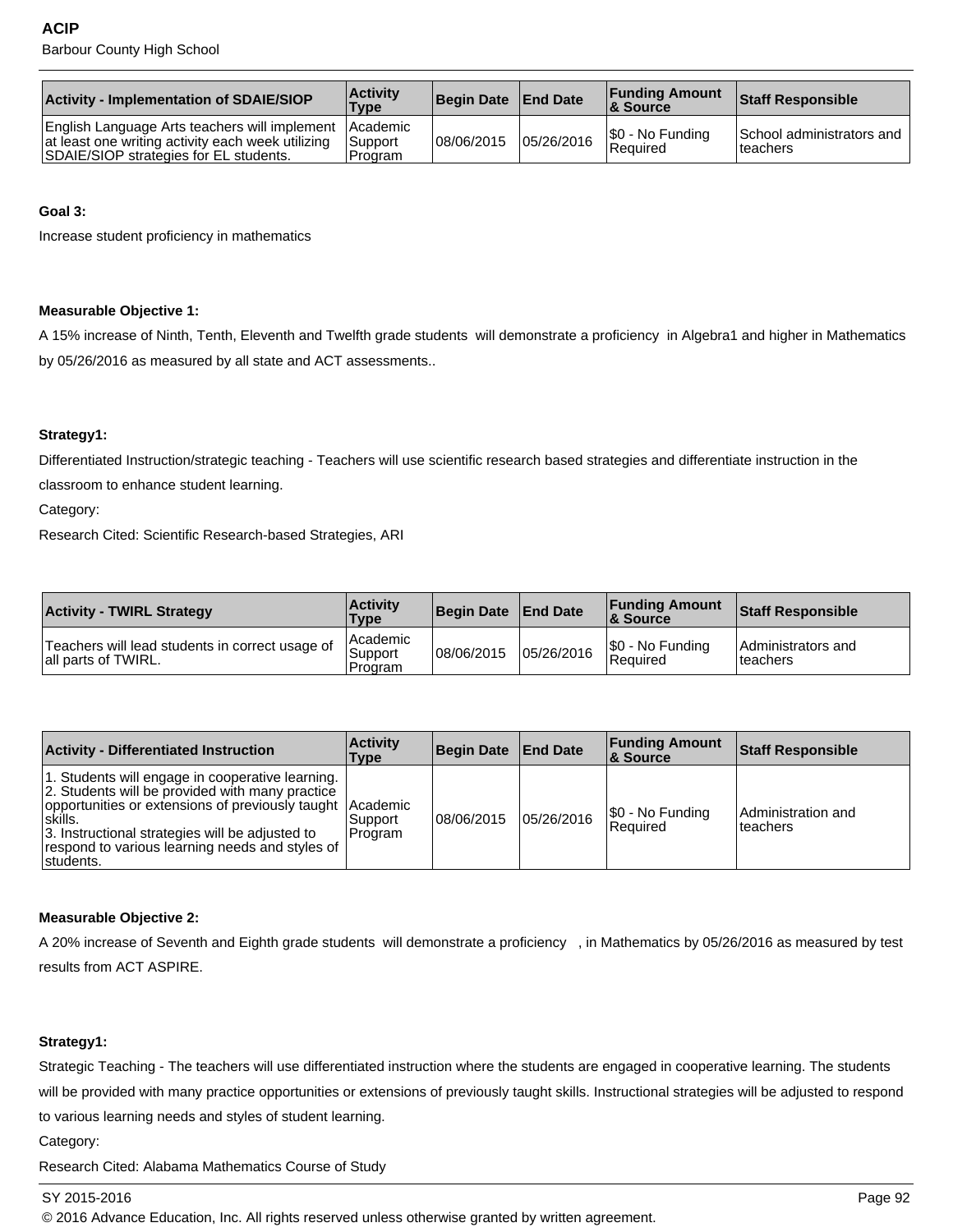| <b>Activity - Depth of Knowledge</b>                                                                                                                                                                                                                                                                                                                                                                              | <b>Activity</b><br>Type                                    | <b>Begin Date</b> | <b>End Date</b> | <b>Funding Amount</b><br>∣& Source | <b>Staff Responsible</b>       |
|-------------------------------------------------------------------------------------------------------------------------------------------------------------------------------------------------------------------------------------------------------------------------------------------------------------------------------------------------------------------------------------------------------------------|------------------------------------------------------------|-------------------|-----------------|------------------------------------|--------------------------------|
| There is a need to increase the level or rigor for Behavioral<br>all students in our classrooms. Common Core<br>State Standards alone are not enough to reach<br>this level of rigor. The implementation of these<br>standards requires practical tools to develop<br>local curricula and assessments and to promote Program<br>classroom discourse aligned to higher levels of Professional<br>cognitive demand. | Support<br> Program<br>l Academic<br> Support <br>Learning | 10/07/2015        | 05/26/2016      | I\$746 - Title II Part             | Teacher and<br>ladministration |

| <b>Activity - TWIRL Strategy</b>                                                                                                                       | <b>Activity</b><br>Type | Begin Date   End Date |            | <b>Funding Amount</b><br><b>&amp; Source</b> | <b>Staff Responsible</b>         |
|--------------------------------------------------------------------------------------------------------------------------------------------------------|-------------------------|-----------------------|------------|----------------------------------------------|----------------------------------|
| Teachers will lead the students in correct usage Academic<br>of all parts of TWIRL. Teachers not familiar with Support<br>TWIRL will receive training. | l Program               | 08/06/2015            | 05/26/2016 | \$0 - No Funding<br>Required                 | Administrators and<br>Iteacherss |

| <b>Activity - Differentiated Instruction</b>                                                                                                                                                                                                                                                                                                                       | <b>Activity</b><br>Type | Begin Date   End Date |            | <b>Funding Amount</b><br>8. Source | <b>Staff Responsible</b>             |
|--------------------------------------------------------------------------------------------------------------------------------------------------------------------------------------------------------------------------------------------------------------------------------------------------------------------------------------------------------------------|-------------------------|-----------------------|------------|------------------------------------|--------------------------------------|
| Students are engaged in cooperative learning.<br>Students are provided with many practice<br>opportunities or extensions of previously taught Academic<br>skills. Instructional strategies are adjusted to<br>respond to various learning needs and styles of Program<br>students. Teachers not familiar with<br>differentiated Instruction will receive training. | l Support               | 108/06/2015           | 05/26/2016 | \$0 - No Funding<br>l Reauired     | Math teachers and<br>ladministrators |

#### **Goal 4:**

Improve student proficiency in science.

#### **Measurable Objective 1:**

A 10% increase of All Students will demonstrate a proficiency , in Science by 05/26/2016 as measured by all state and ACT assessments.

## **Strategy1:**

Differentiated Instruction/strategic teaching - Teachers will use scientific research based strategies and differentiated instruction in the classroom to enhance student learning. Instructional strategies will be adjusted to respond to various learning needs and styles of student learning.

## Category:

Research Cited: ACT

| <b>Activity - TWIRL Strategy</b>                                                     | <b>Activity</b><br><b>Type</b> | Begin Date   End Date |            | <b>Funding Amount</b><br>8 Source | <b>Staff Responsible</b>               |
|--------------------------------------------------------------------------------------|--------------------------------|-----------------------|------------|-----------------------------------|----------------------------------------|
| Teachers will use all parts of TWIRL in order to<br>Increase proficiency in Biology. | Academic<br>Support<br>Program | 108/06/2015           | 05/26/2016 | \$0 - No Funding<br>Required      | Administrators and<br><b>Iteachers</b> |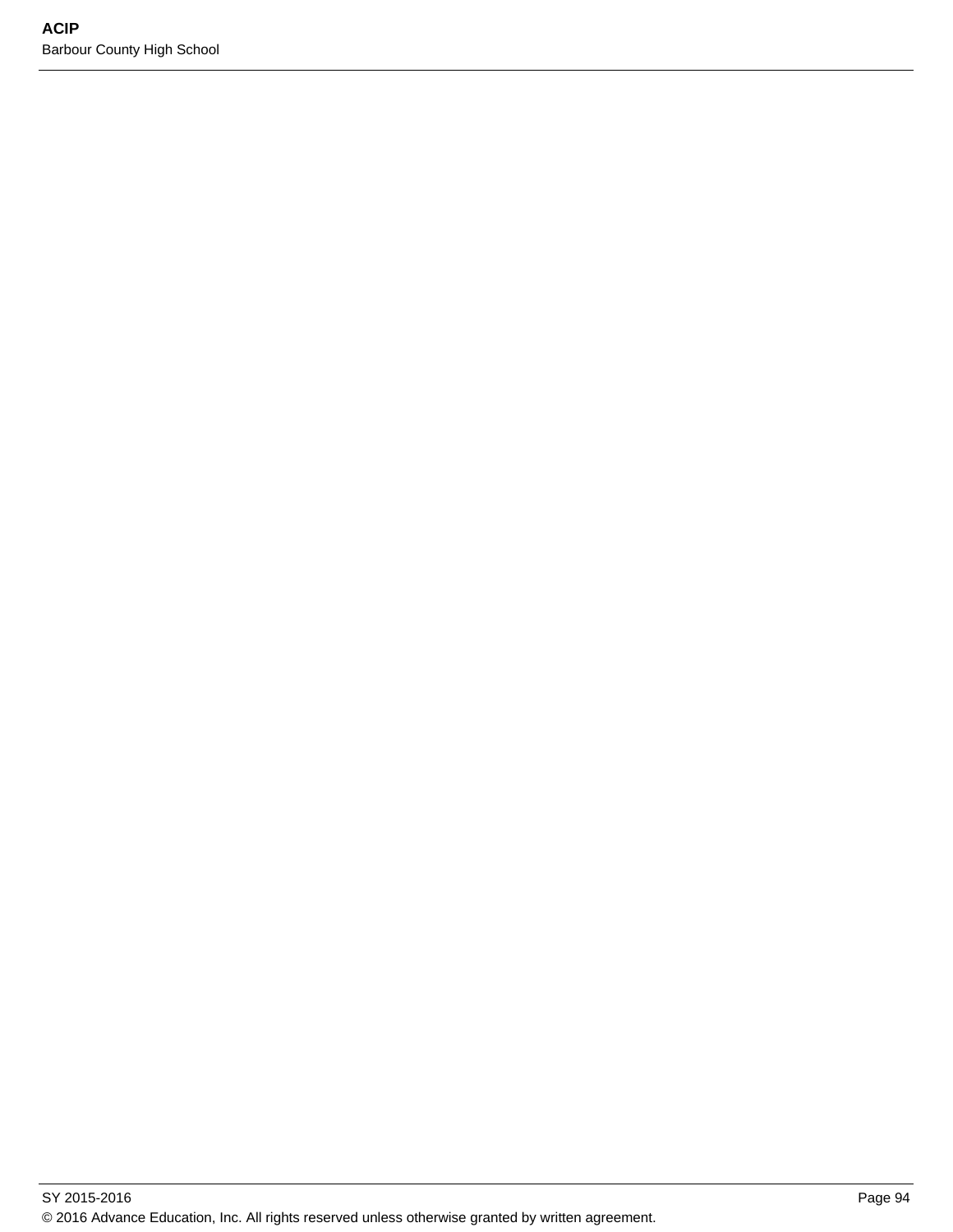# **Component 3: Instruction by Highly Qualified Staff**

| ∣Label | <b>Assurance</b>                                                                                                                                                                                                | <b>Response</b> | <b>Comment</b> | l Attachment |
|--------|-----------------------------------------------------------------------------------------------------------------------------------------------------------------------------------------------------------------|-----------------|----------------|--------------|
|        | 1. Do all of the instructional paraprofessionals<br>I meet the NCLB requirements for highly<br>qualified? If no, what is the number that is not<br>highly qualified and what is being done to<br>laddress this? | 'Yes            |                |              |

| Label | <b>Assurance</b>                                                                                                                                                                    | <b>Response</b> | <b>Comment</b>                                                                                                                                                                                           | ∣Attachment |
|-------|-------------------------------------------------------------------------------------------------------------------------------------------------------------------------------------|-----------------|----------------------------------------------------------------------------------------------------------------------------------------------------------------------------------------------------------|-------------|
|       | 12. Do all of the teachers meet the NCLB<br>requirements for highly qualified? If no, what is<br>the number that is not highly qualified and what<br>is being done to address this? | l No            | There are three teachers who do<br>not meet the NCLB requirements<br>for highly qualified. These<br>teachers have completed all<br> necessary course work and have<br>Itaken or plan to take the praxis. |             |

# **3. Describe how staffing decision ensure that highly qualified, well trained teachers provide instruction and how their assignments most effectively address identified academic needs.**

The highly qualified status of the teachers at BCHS according to NCLB guidelines has been determined by the Alabama State Department of Education for the 2015-2016 school year. letters of attestation of highly qualified teachers are posted for viewing in the school office.The instructional staff at BCHS is well-qualified, trained, and assigned to implement learning strategies built upon their strengths and identified needs of students. Teachers are assigned to grade levels according to certificate, experience, and specialized training.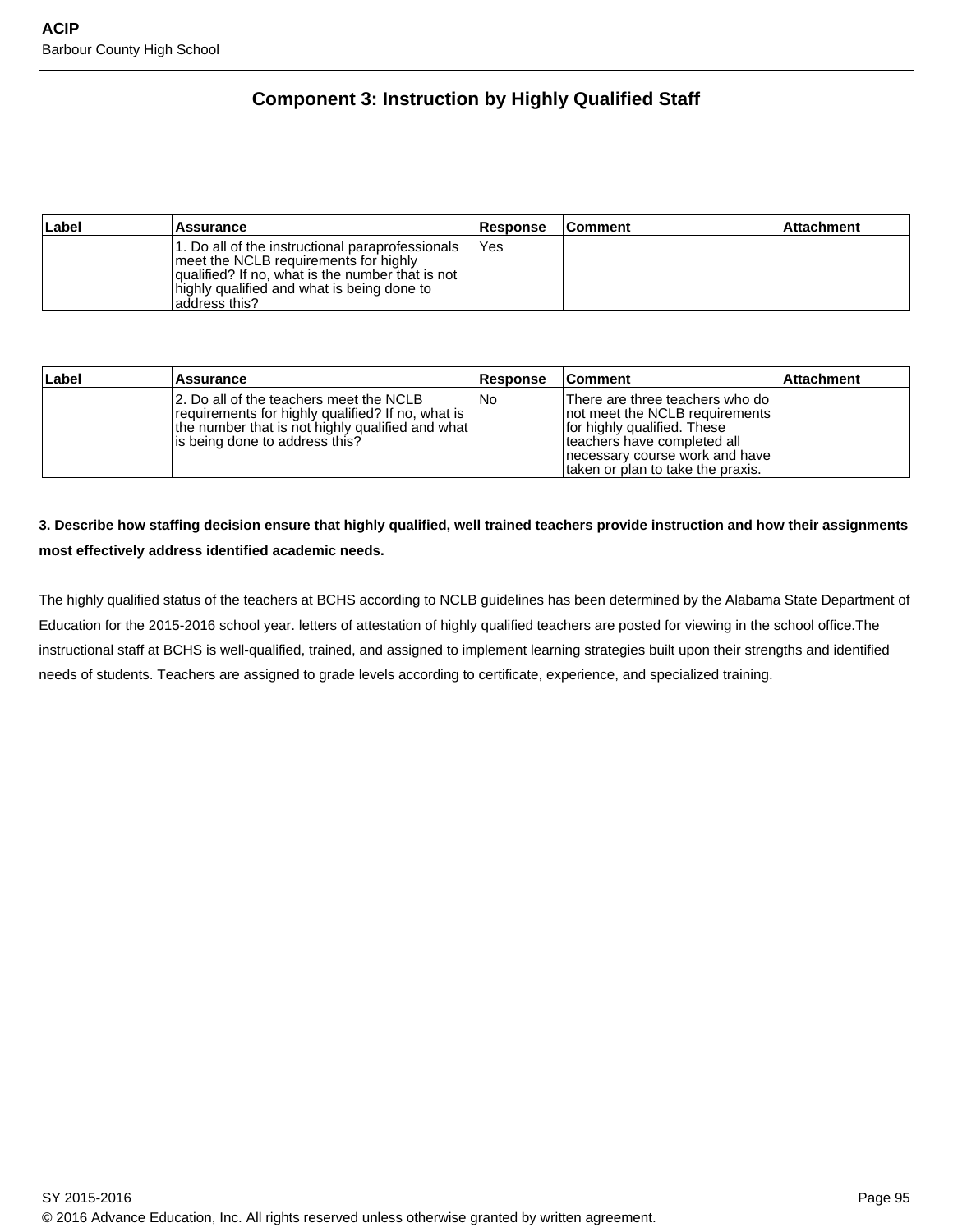# **Component 4: Strategies to Attract Highly Qualified Teachers**

#### **1. What is the school's teacher turnover rate for this school year?**

Barbour County Junior High School and Barbour County High School consolidated this school term. After consolidation of the teachers from these two campuses we had a teacher turnover rate of 29.6%.

## **2. What is the experience level of key teaching and learning personnel?**

The teachers have between one and thirty-eight years teaching experience.

# **3. What are specific initiatives the school has implemented to attract and retain high quality teachers regardless of the turnover rate?**

There is a highly qualified and equity plan in place at the district level. We attempt to decrease the turnover rate by assigning each new teacher with a mentor that will assist them with the day to day duties of the school day. They are assisted with INOW, lesson plans, and helped with all of the paperwork that they must complete during a school day. The school principal will work with all non-HQ teachers either one on oe or in groups by grade level or subject area. We also give on-site professional development for classroom management and better instruction on the implementation to Educate Alabama.

# **4. What are specific initiatives the district has implemented to attract and retain highly qualified teachers regardless of the turnover rate?**

The strategies that the school district has implemented to retain highly qualified teachers are: advertising in the newspapers, state department of education website, 13 monthly pay checks for new employees and a mentoring program for novice/new teachers. A new teacher orientation seminar is held annually before the opening of school to familiarize them with system-wide procedures and policies. Professional development opportunities well be available to strengthen content skills, classroom management, and effective strategies to utilize the in the classroom.

# **5. If there is a high turnover rate, what initiatives has the school implemented to attempt to lower the turnover rate of highly qualified teachers?**

Barbour County High School follows the established recruitment procedures of the Barbour County School District. The procedures are followed to ensure that experienced and qualified teachers in high-need subjects are employed. Teachers will be able to apply for reimbursement of expenses directly related to (1) the state-approved Praxis II test which result in a score that meets or exceeds the state's minimum score needed for highly qualified status; or (2) college tuition and fees to take courses needed to achieve highly qualified status. There is better implementation of the evaluation tool for Educate Alabama, open-door communication with all staff, i.e. central office to building level.

SY 2015-2016 Page 96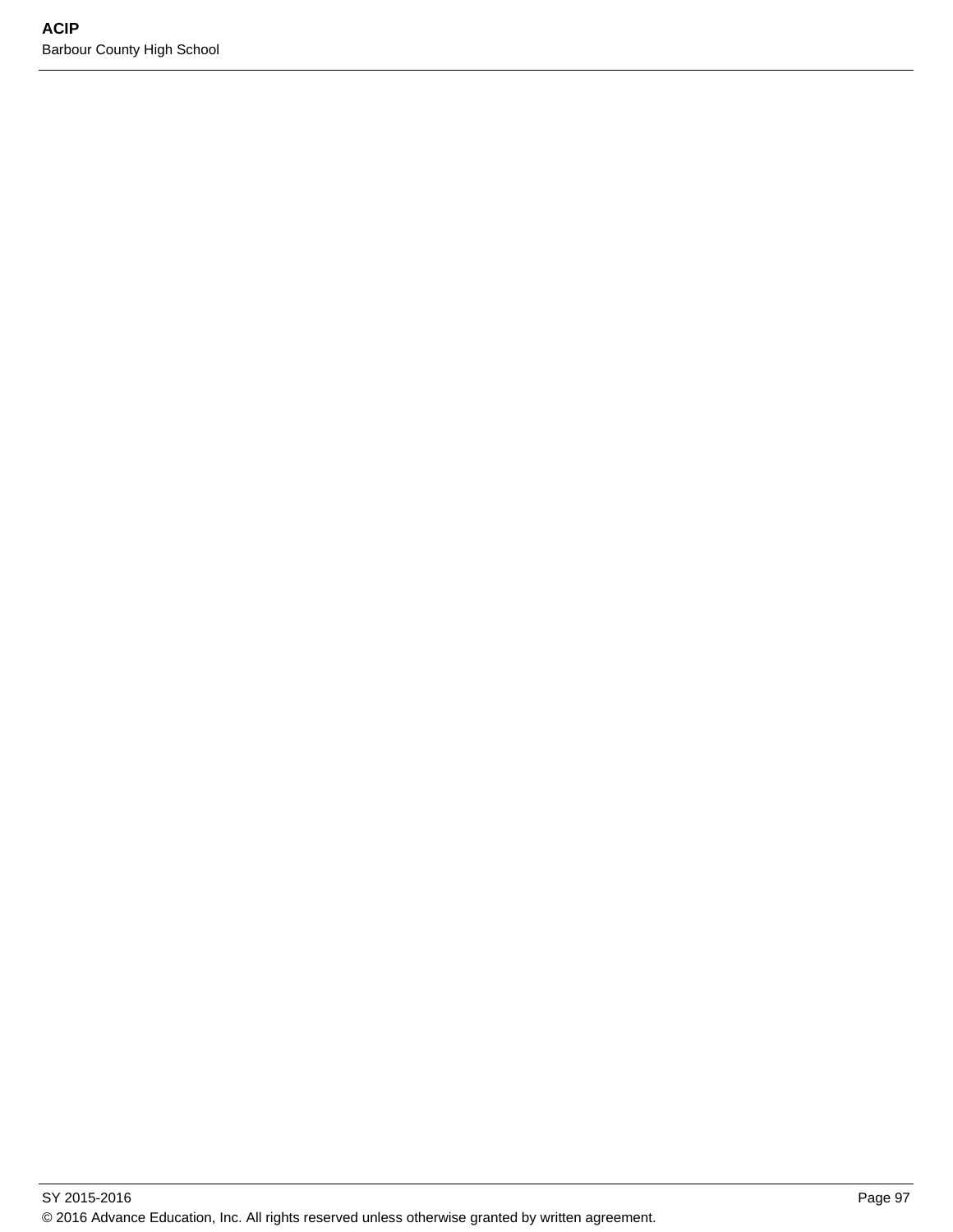# **Component 5: High Quality and Ongoing Professional Development**

**1. Identify the professional development activities included in the schoolwide plan that are high quality, effective, and researchbased?** 

Depth of Knowledge use of word walls to develop vocabulary TWIRL Renaissance Learning to include STAR Reading, STAR Math, and Accelerated Reader SDAIE/SIOP strategic teaching differentiated insturction

**2. Identify the professional development opportunities for teachers, principals, paraprofessionals, other staff, and parents that are included in the schoolwide plan?**

Depth of Knowledge use of word walls to develop vocabulary **TWIRL** document camera (as needed) SmartBoard (as needed) OdysseyWare (as needed) Renaissance Learning to include STAR Reading, STAR Math, and Accelerated Reader SDAIE/SIOP teacher mentoring (as needed) strategic teaching (as needed) differentiated instruction (as needed)

**3. Identify the teacher mentoring activities included in the schoolwide plan. For example, new or inexperienced teachers are given support from an assigned master teacher.**

New teachers are paired with veteran teachers to assist in helping with setting up classrooms, preparing lesson plans, classrom management issues, and utilizing I-NOW for grade book, attendance, and lesson plans. This program wil be available for novice teachers as they transition from novice to experienced teachers. Classroom observations will be available as needed where the menor can observe the mentored and where the mentored can observe the mentor.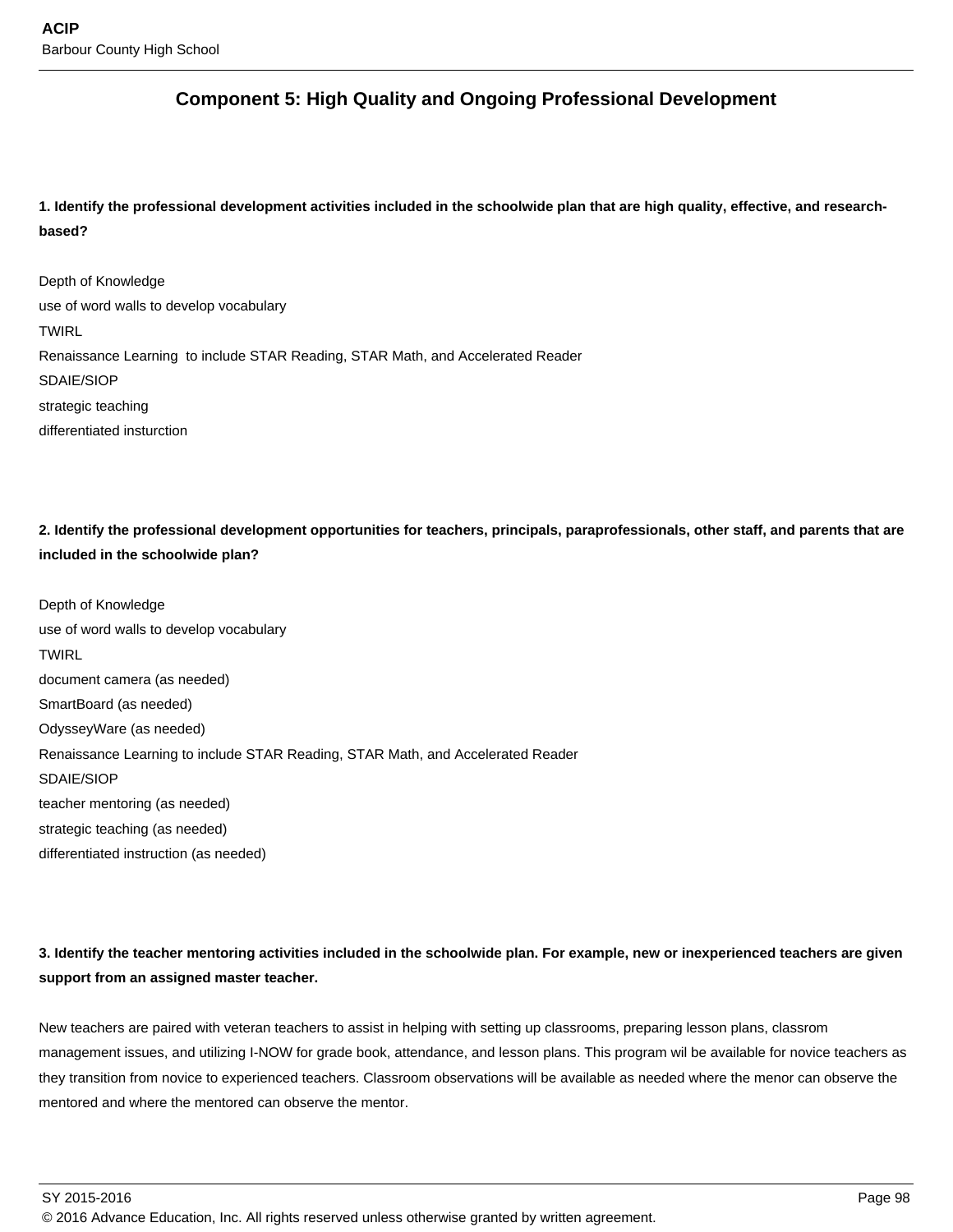#### **4. Describe how this professional development is "sustained and ongoing."**

The faculty and staff at BCHS has sustained and ongoing professional development in the areas that are listed on the CIP by having numerous workshops and opportunities to work with each other to achieve a common goal. The common goal is to make sure that the teachers feel comfortable using the document cameras and smart boards in their classrooms in order to enhance students learning. Turn-around training is required after professional development experiences. Teachers are asked to provide evidence of learning and impact of student learning with evaluation tools. Professional development is provided on-site at least monthly during faculty meetings.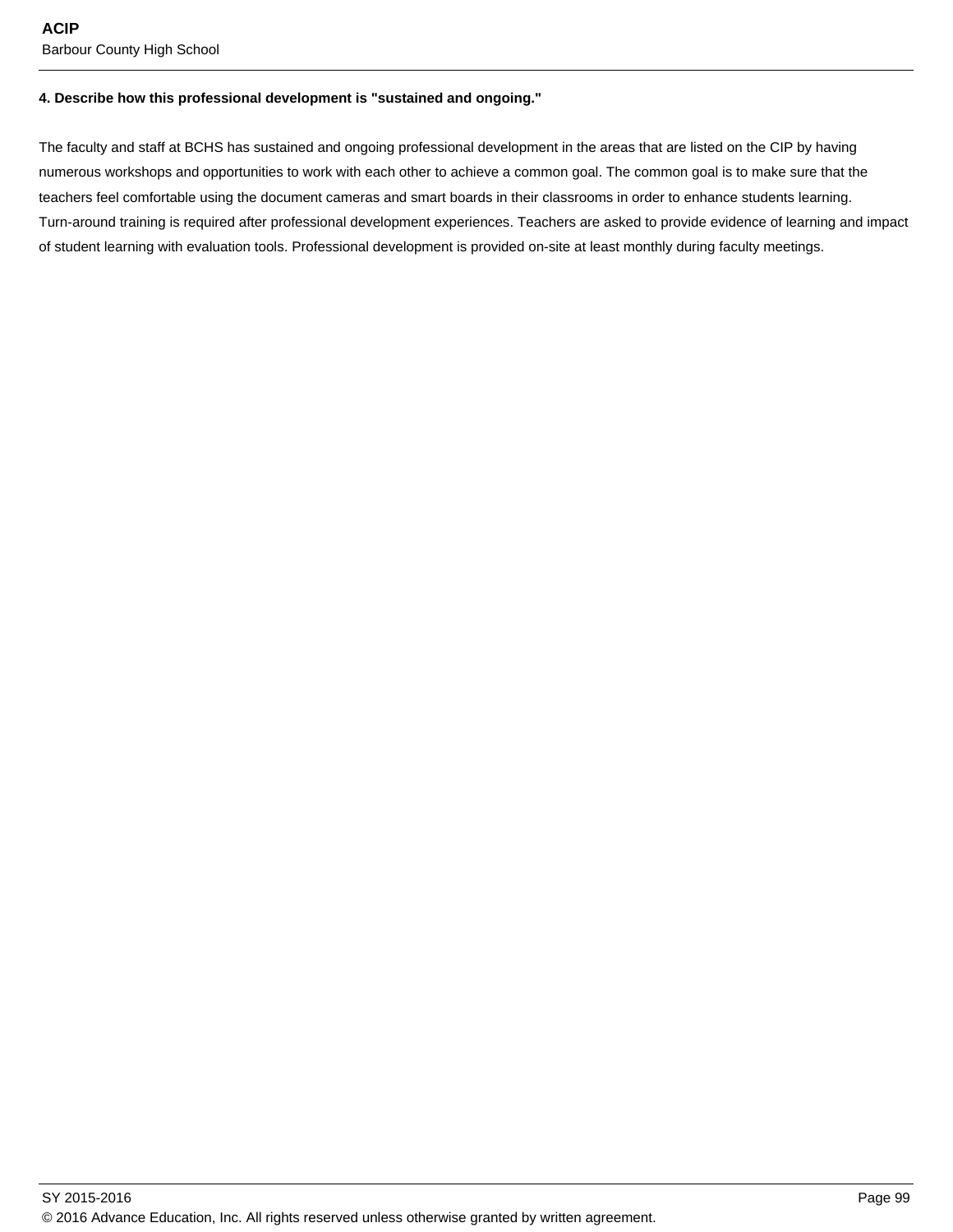# **Component 6: Transition Strategies**

**1. Identify the strategies in the schoolwide plan that support and assist students in transitioning from one grade level to the next. For example, preschool preparation for Kindergarten and/or eighth grade transition to high school.**

## Goal 1: Transition students

Measurable Objective 1: collaborate to ensure a smooth transition from high school to College or career as measured by graduation rate. Strategy 1; Transition - The following activities that are offered at BCHS that promote awareness of life after high school. Activities:

Orientation will be held August 20, 2015 to allow students an opportunity to view the campus and meet with their teachers. Open House will be help August 13, 2015. Parents will be encouraged to visit with their child's teachers.

College fair will be help for seniors on October 23, 2015. Career/Jr. College Fair will be help in the spring for 7-12 th grade students. Collaboration with the workforce permits juniors and seniors to become aware of school-to-work opportunities using suhthings as field trips, talent fairs, job shadowing and visits by the armed forces personnel. Activities for students in the upcoming year include: Regional Career Fair, Gusest Seakers, educational field trips; and college visitation, College/Career Day on campus, and onging recrutiment from the Armed Forces.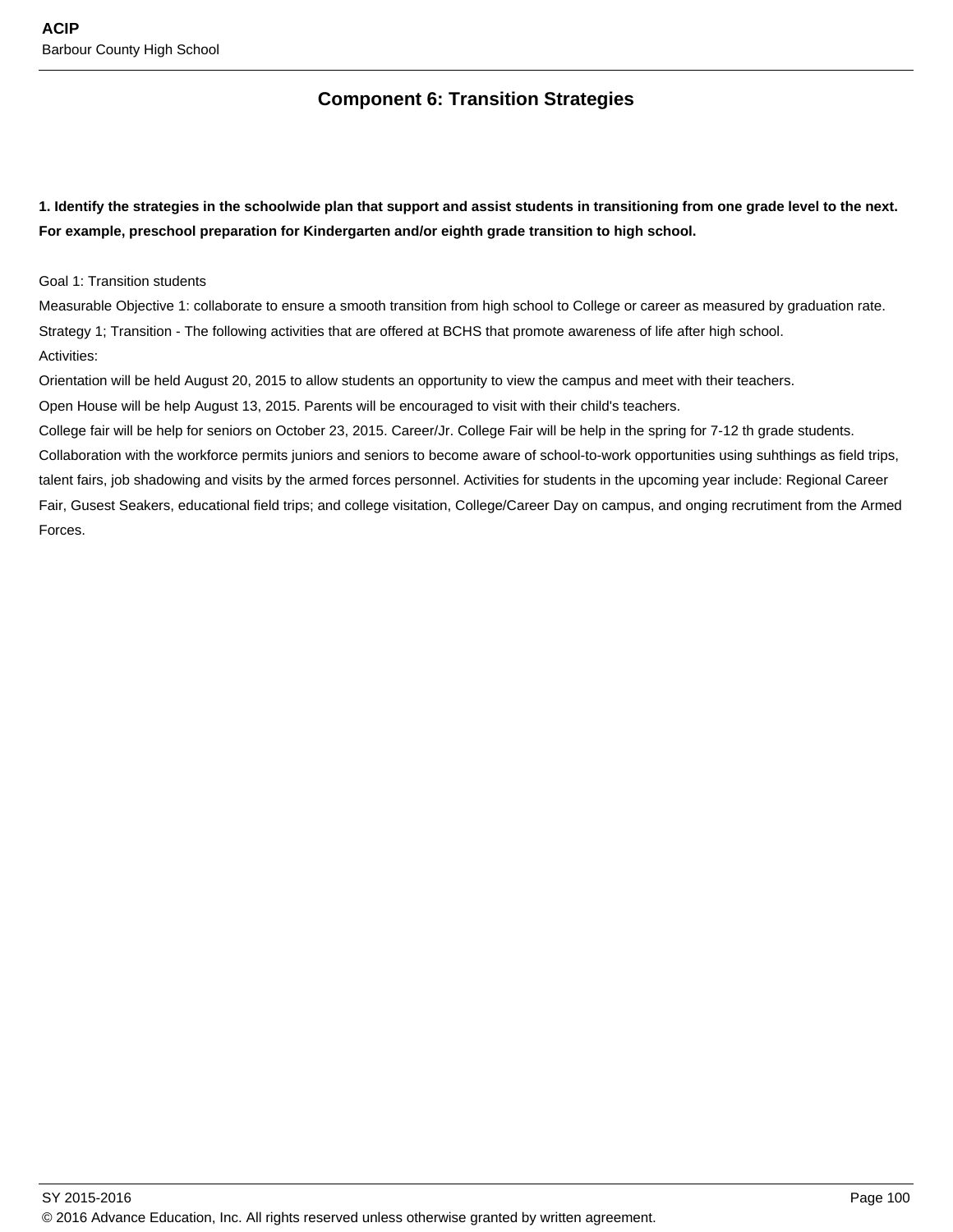# **Component 7: Teacher Participation in Making Assessment Decisions**

#### **1. What measures are in place to include teachers in decisions regarding the use of results of statewide academic assessments?**

Barbour County High School uses numerous assessments to monitor student achievement. The teachers receive academic profiles on every student that they teach. The teachers monitor academic progress by using STAR Assessments, state assessments, teacher created assessments, unit tests, progress monitoring in reading and math at the beginning of the school year, the middle of the school year, and at the end of the school year. Accelerated Reading Data, teacher observations, projects, and EXPLORE testing for the eight grade are also utilized when making assessment decisions.

BCHS has a leadership team that meets to look at all the data from our assessments. They look at the strengths and weaknesses of the students. Then they look at what strategies can be utilized to help to improve on the weaknesses that have been determined.The leadership team usually consists of the school principal, counselor, instructional coach, teachers from all academic areas, and the media specialist. The findings are then used to create the CIP.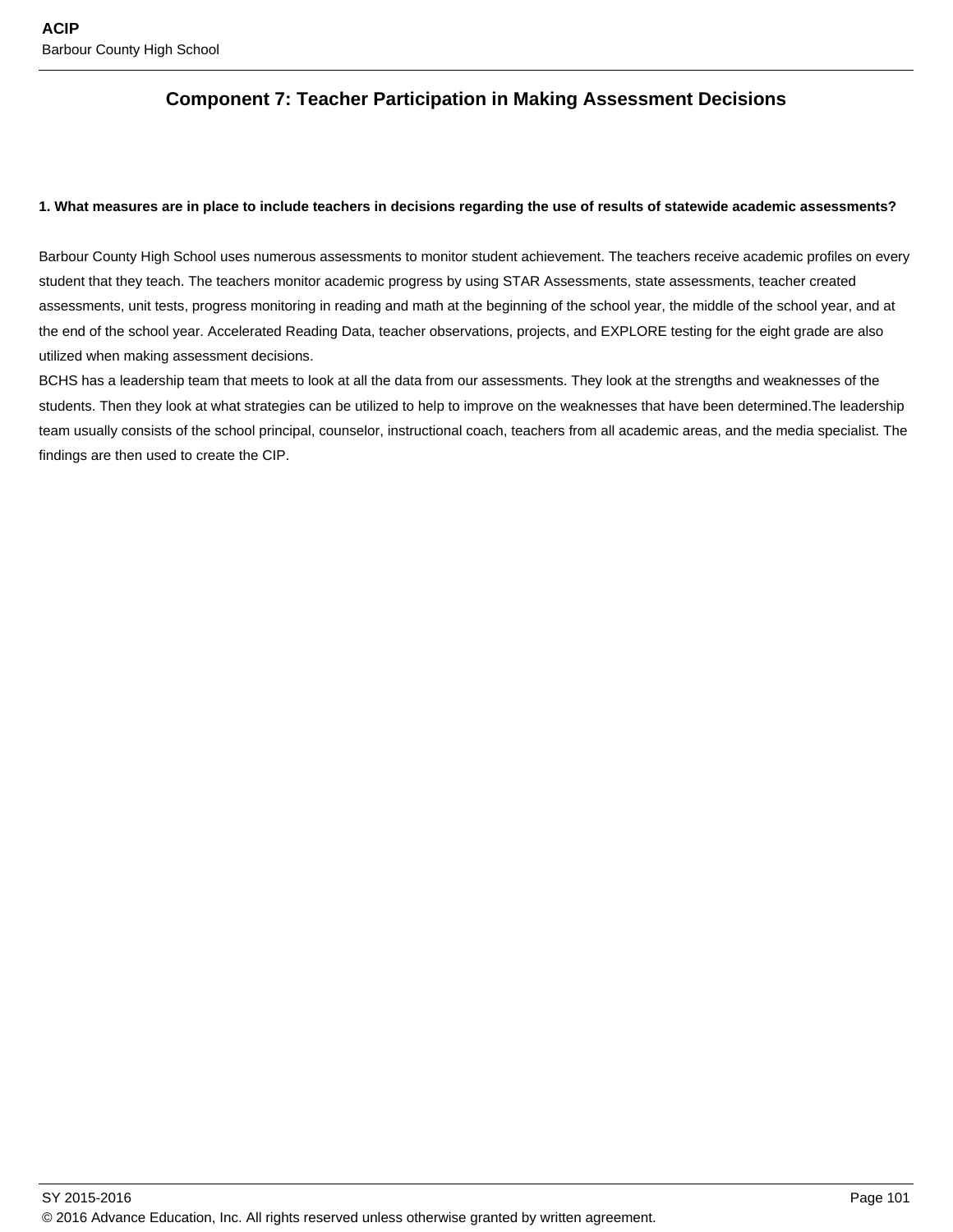# **Component 8: Timely and Additional Assistance to Students Having Difficulty Mastering the Standards**

# **1. What is the process to identify students who experience difficulty mastering the State's academic achievement assessment standards at an advanced or proficient level?**

The administrators and teachers meet monthly to review data from assessments to pinpoint areas of weakness as identified in the results. The teacher then address the areas of weakness on the group level as well as individual level.

# **2. How is timely, effective, additional assistance provided to students who are experiencing difficulty mastering the State's academic achievement assessment standards at an advanced or proficient level?**

Students who are not achieving proficient or advanced achievement are given additional and effective instructional assistance. This is accomplished by the following methods:

- The struggling students in 7th and 8th grade classes are placed in leveled reading intervention classes and mathematics intervention classes so that they are placed with peers that are having the same difficulties . The teachers and the instructional coach use numerous SRA and ARI strategies that are geared toward the students weaknesses.

- Teachers use differentiated instruction in the classroom to help students who did not have strong test scores on ACT Plus Writing and Quality Core End of the year assessments that relate to the teachers' content areas.

- Odyssey Ware is used for credit recovery which is available for free to students who had a 40-59 average.

- Parents are encouraged to participate in their children's educations through school conferences.

- Departmental meetings are conducted to discuss strategies and procedures that would encourage student success and to modify any instructional approaches.

-There is an intervention class offered for reading.

- RTI is used to support students.

## **3. How are students' individual needs being addressed through differentiated instruction in the classroom?**

Students' progress is bench marked and monitored so that teachers can use the data to plan instruction. Differentiated instruction and strategic teaching activities are used by the teachers to address the students' individual needs. Also, accommodations are made according to IEPs and I-ELSPs. The differentiated instruction, a variety of instructional strategies, technology are used to support learning. Teachers also use listening activities, and small group instruction.

# **4. Describe how the school provides opportunities for the most academically needy students to receive support and reinforcement of academic skills BEYOND THE REGULAR SCHOOL DAY.**

Teachers are available before and after school to give additional help with assignments and to tutor students. The school participates in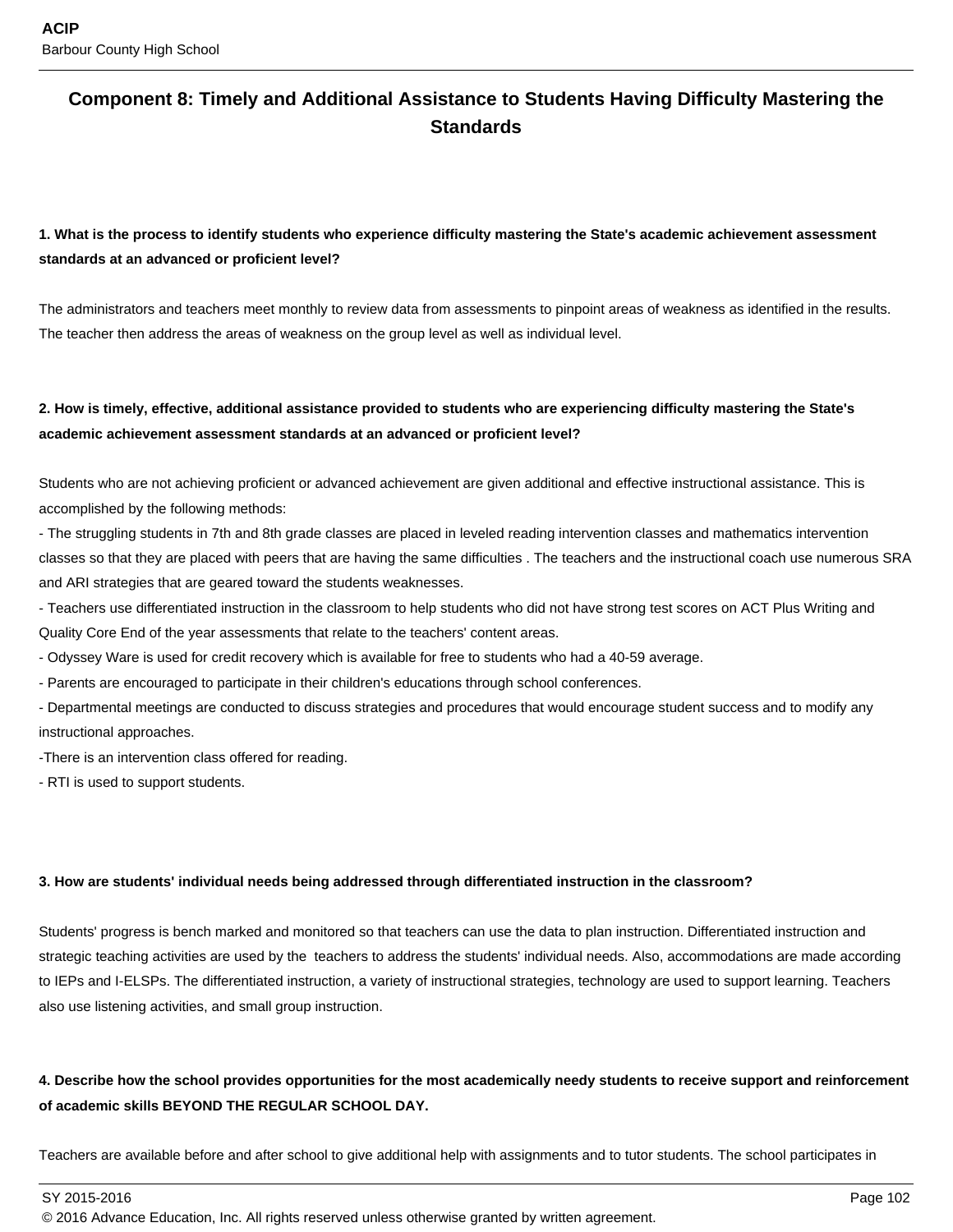talent Search and Upward Bound programs offered through Wallace Community College that offer students additional help support, and other educational experiences. The school also has online Odysseyware service to support learning from any devise that connects to Internet.

# **5. Describe procedures used to address challenges for EACH group of Migrant, English Language Learners, Economically Disadvantaged, Special Education, Neglected and/or Delinquent, and Homeless Students.**

There is a direct parent liaison. There are system-wide plans that address barriers that provide students with what they need to attend school.

Migrant - surveys and plan English Language Learners - home language survey, WIDA ACCESS, parent liaison and IELP Economically Disadvantaged - free meals Special Education - IEP and special services Neglected and/or delinquent - system for reporting child abuse to DHR Homeless students - surveys and plan

**6. Special Populations as listed in the Carl D. Perkins Career and Technical Education Act of 2006 - Describe procedures used to address challenges for EACH group of individuals with disabilities, individuals from economically disadvantaged families (including foster children), individuals preparing for non-traditional fields, single parents (including single pregnant women), displaced homemakers, and individuals with limited English proficiency.** 

Barbour County High uses various assessments to monitor the progress of its students throughout the school year. Teachers receive academic profile sheets on students based on data from previous assessments and plans lessons according to student needs. In addition to administering/utilizing state assessment, teachers will monitor progress of students by administering practice tests, utilizing technology to support learning, administering and scoring teacher and local tests, monitoring progress, reviewing Accelerated Reader Reports, STAR Reading and STAR Math. Transportation to and from school is provided for all students. BCHS also utilizes Provision 2 funds to offer breakfast and lunch at no cost to all students. BCHS partners with the local DHR, provides clothing as needed, provides tutors for homebound students, partners with local churches and provides scholarships as needed.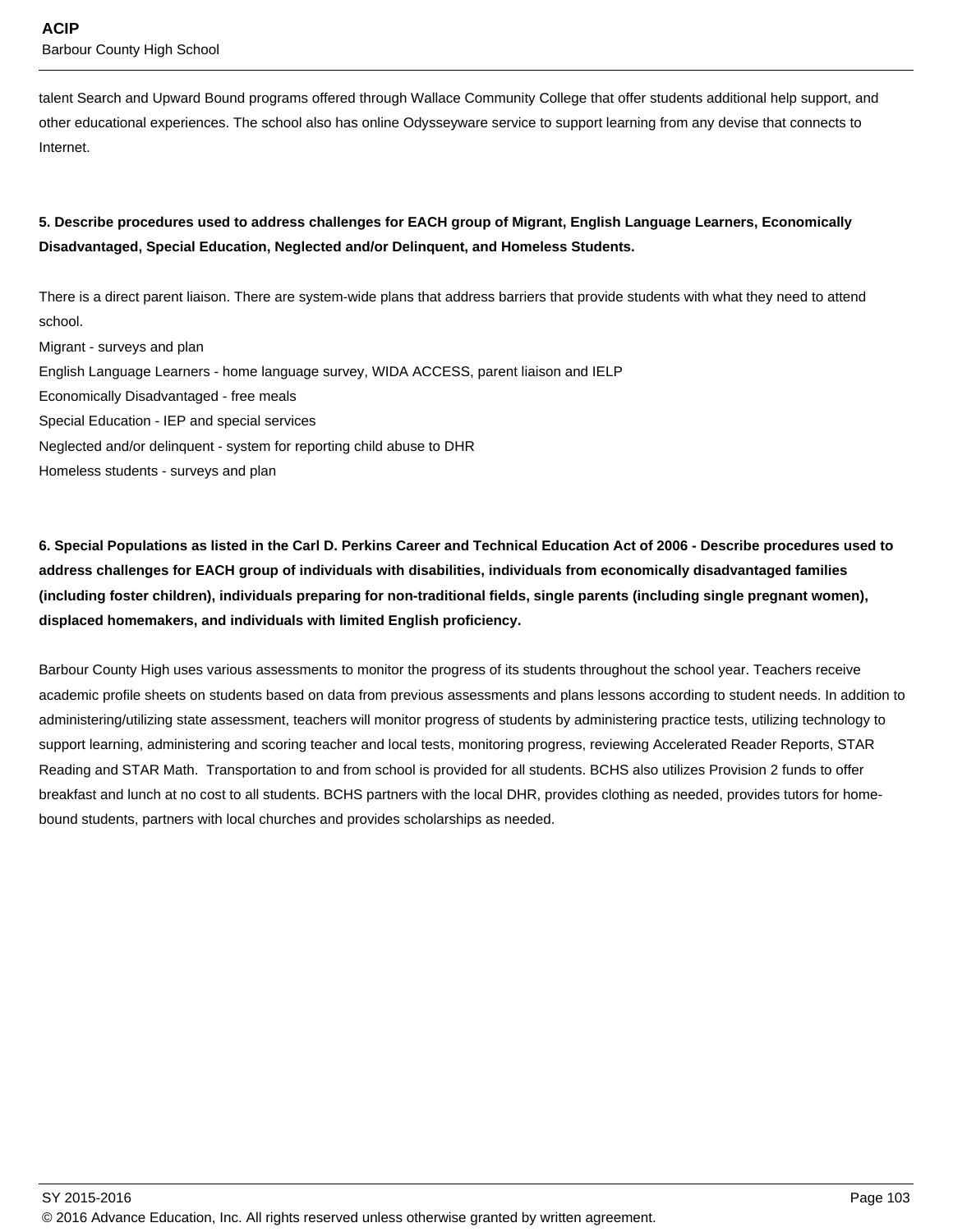# **Component 9: Coordination and Integration of Federal, State and Local Programs and Resources**

#### **1. In what ways are the programs coordinated and integrated toward the achievement of the schoolwide goals?**

The programs are coordinated and integrated towards the achievement of the school wide goals in the following ways; Goals of BCHS were developed according to the needs assessments that we determined from looking at the test data of the students. The Title 1 Funding is utilized to help with the school wide goals. BCHS uses federal funding for teacher salaries, research based assessment programs, parental involvement activities, communication and professional development. Programs are utilized to increase literacy, improve writing skills, and ensure students are college-and-career-ready.

## **2. List the State, Federal and local programs that are consolidated/coordinated in the schoolwide program and describe how all programs and resources are coordinated and integrated toward the achievement of the schoolwide goals.**

Programs and resources are coordinated and integrated to fulfill school wide goals by offering more professional development for teachers to enhance their instruction and student learning, more technology to enhance teaching and learning necessary personnel, and needed assessment materials and supplies that support SRB programs.

# **3. How does the school coordinate and integrate the following Federal, State and local services in a manner applicable to the grade level to support achievement of the schoolwide goals: violence prevention programs, nutrition programs, housing programs, Head Start, adult education, vocational and technical education, and job training.**

BCHS is a Title I school which means the funds will be available for any identified homeless student on an as needed basis. Our school is also a Provision II School, in which all of the students receive breakfast and lunch at no cost to them. The counselor promotes and adheres to all state programs such as Drug-Free Week, Fire Safety, and internet Safety, which provides a safe environment that is conducive to learning. Students are also provided transportation to and form school. Students are also provided transportation for after-school tutoring.. home bound services are available for pregnant students. EL Students are given the same opportunity as other students.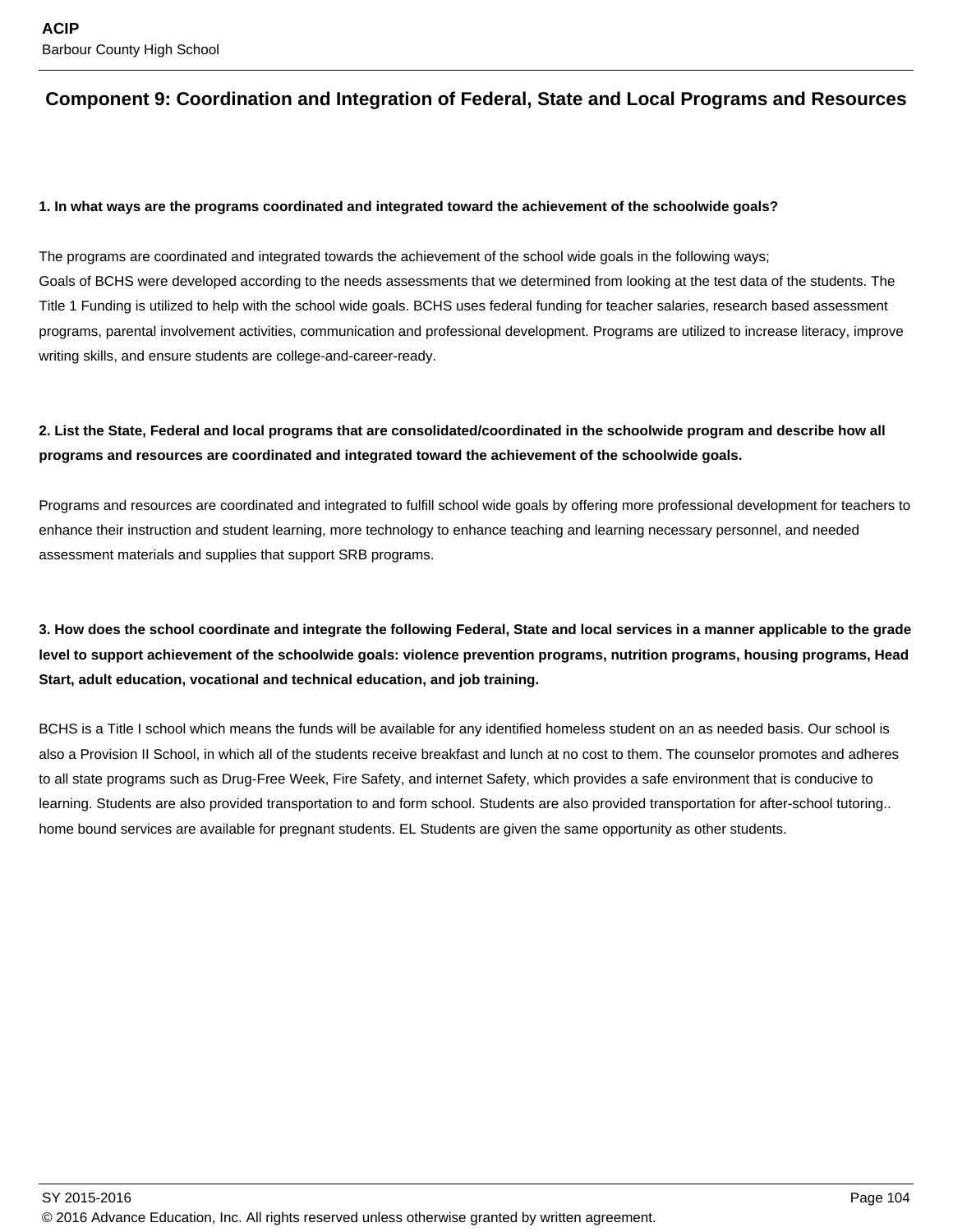# **Component 10: Evaluation**

#### **1. How does the school evaluate the implementation of the schoolwide program?**

The school evaluates the implementation of the school wide program. Monthly, the CIP team meets to review, monitor, and amend the plan. Documentation is forwarded to Federal Program. The Federal Program Coordinator issues a CIP/Title I evaluation that we answer based upon assessment results, perceptions surveys from all stakeholders, promotion/retention lists, and other pertinent information. The end of your evaluations allows us to identify growth as well as deficits. These are the current evaluation methods the commit utilizes and can determine the sources of the school improvement plan implementation.

## **2. How does the school evaluate the results achieved by the schoolwide program using data from the State's annual assessments and other indicators of academic achievement?**

The Instructional Leadership Team looks at data, identifies strengths and weaknesses and makes adjustments to the plan. Teachers use the results to plan lessons and differentiate instruction. The goals are derived directly from the state assessments.

## **3. How does the school determine whether the schoolwide program has been effective in increasing the achievement of students who are furthest from achieving the standards?**

All of the assessments given are analyzed to identify the students that are struggling. Formative and summative assessment results are a resource to determine if achievement is occurring, especially with struggling students. Those students are tracked and monitored for success using available state assessment results..

## **4. What process is followed by the school to revise the plan as necessary, based on the evaluation, to ensure continuous improvement of students in the schoolwide program?**

At Barbour County High School the Continuous Improvement Plan Committee changes annually. All of the stakeholders are selected, chose or recruited based upon input that may contribute to the team. Revisions may be made at any time if a concern arises. This can be done because the CIP is a working document. If a concern or need arises, the CIP committee will meet and the necessary changes will be made.

#### **5. Are there any goals you are keeping from the previous year? If so, describe the progress in meeting these goals.**

We are keeping all the goals from the previous year. There has not been major progress made in meeting these goals. The CIP team and teachers review each goal. We review and revise the activities in or to more effieicently meet these goals.

#### **6. What goals did you change from your previous year's CIP? Why did you delete or change these goals?**

SY 2015-2016 Page 105

© 2016 Advance Education, Inc. All rights reserved unless otherwise granted by written agreement.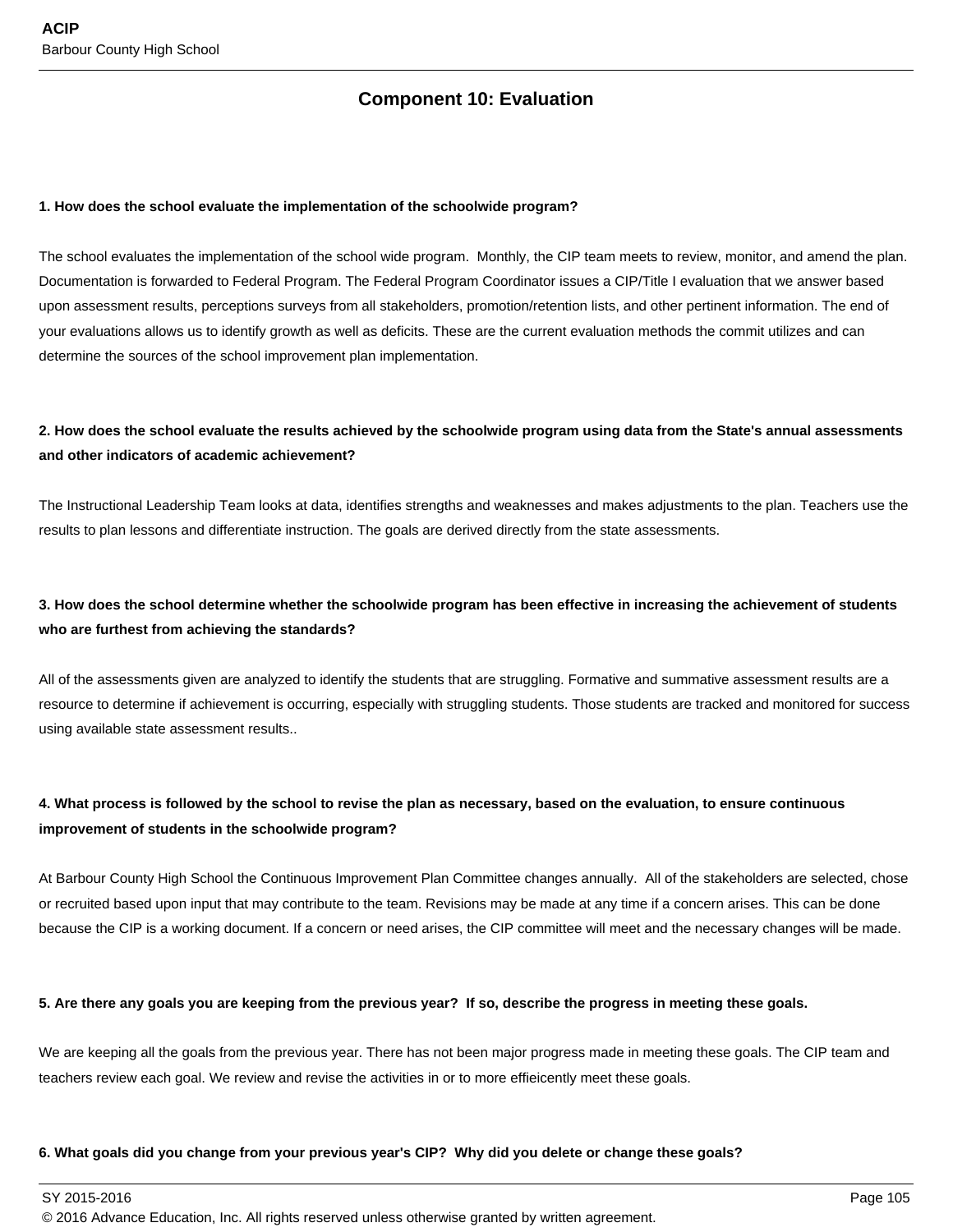We changed the goal: Transition to college and/or career. The goal for this year is: Transition students. This was needed because we now have 7th grade students on our campus. We needed a plan to transition them from the Intermediate School campus to the high school.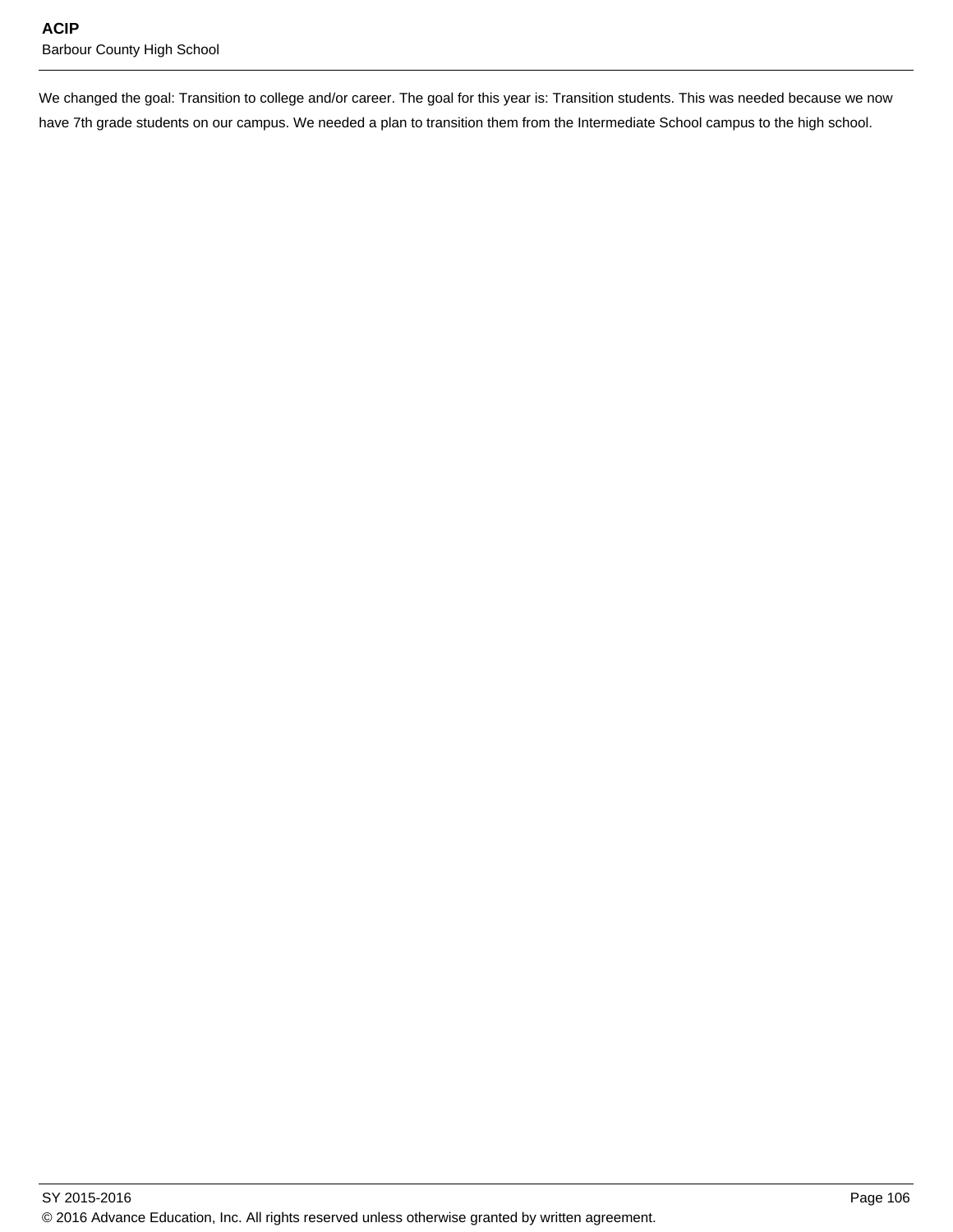# **Coordination of Resources - Comprehensive Budget**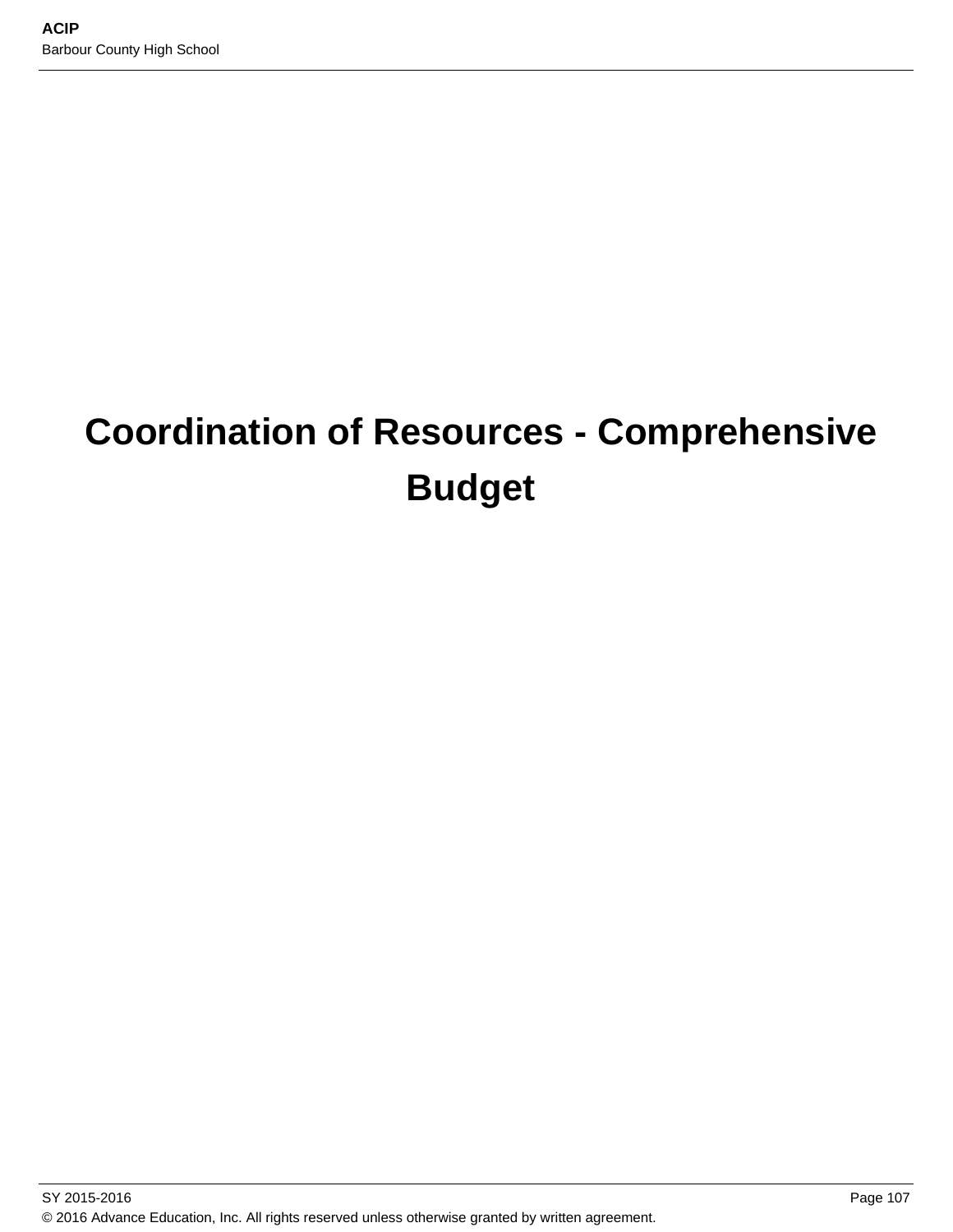# **Introduction**

List all federal, state, and local monies that the school uses to run its program.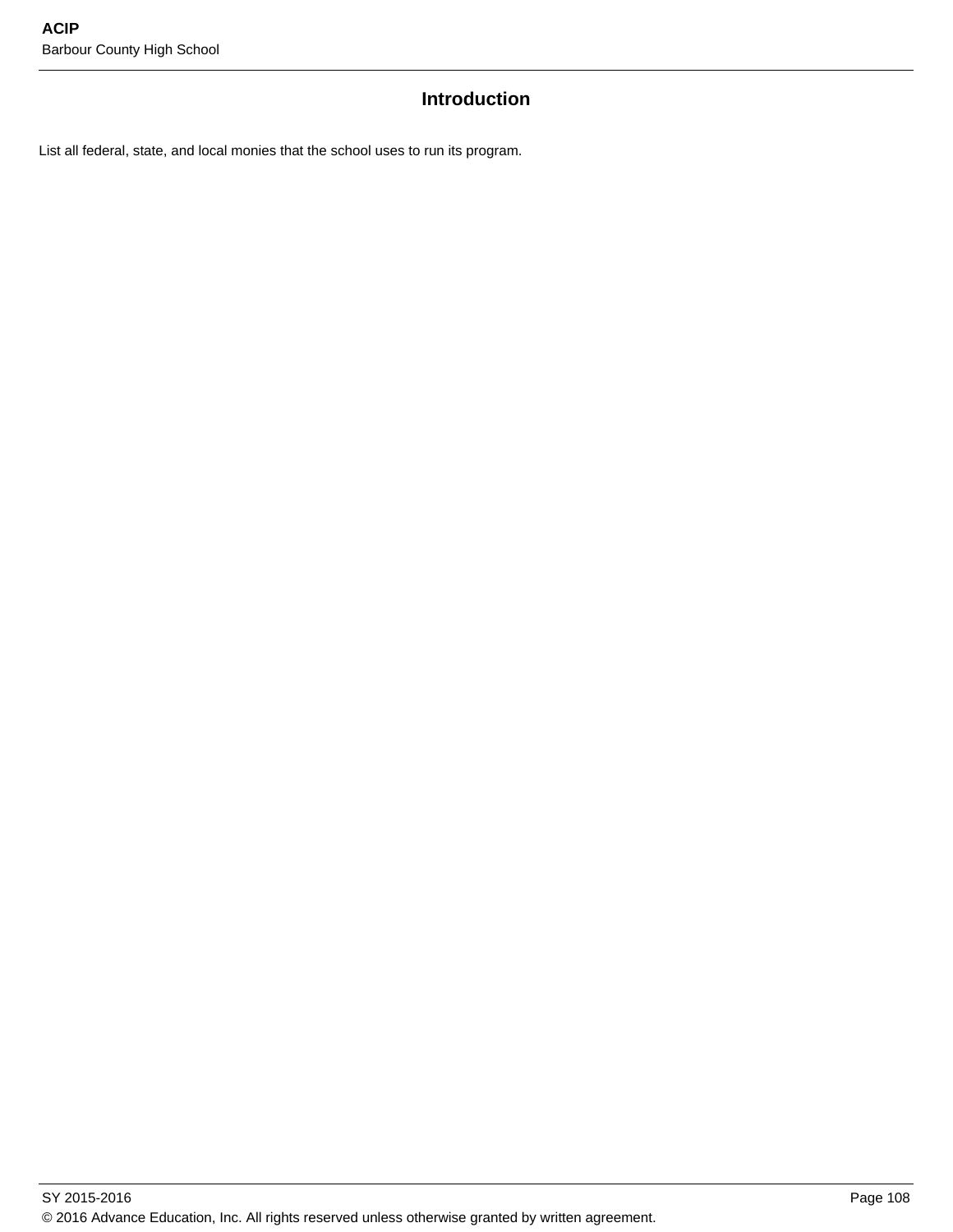# **I. State Foundation Funds:**

|                                                 | <b>FTE's Earned</b> | <b>Units Placed</b> | <b>Total Salaries</b> |
|-------------------------------------------------|---------------------|---------------------|-----------------------|
| <b>FTE Teacher Units</b>                        | 20.56               | 20.56               | 1,186,682.00          |
| <b>Administrator Units</b>                      | 1.00                |                     | 80,070.00             |
| <b>Assistant Principal</b>                      | 1.00                |                     | 59,834.00             |
| Counselor                                       | 1.00                |                     | 52,909.00             |
| Librarian                                       | 1.00                |                     | 53,245.00             |
| Career and Technical Education Administrator    | 0.25                | .25                 | 20,400.00             |
| <b>Career and Technical Education Counselor</b> | 0.00                | $\overline{0}$      | 0.00                  |
| Technology                                      | 0.00                | $\overline{0}$      | 0.00                  |
| <b>Professional Development</b>                 | 0.00                | 0                   | 0.00                  |
| <b>State ELL Funds</b>                          | 0.00                | $\mathbf 0$         | 4,020.00              |
| <b>Instructional Supplies</b>                   | 0.00                | $\overline{0}$      | 12,837.00             |
| <b>Library Enhancement</b>                      | 0.00                | 0                   | 0.00                  |
| <b>Totals</b>                                   |                     |                     | 1,469,997.00          |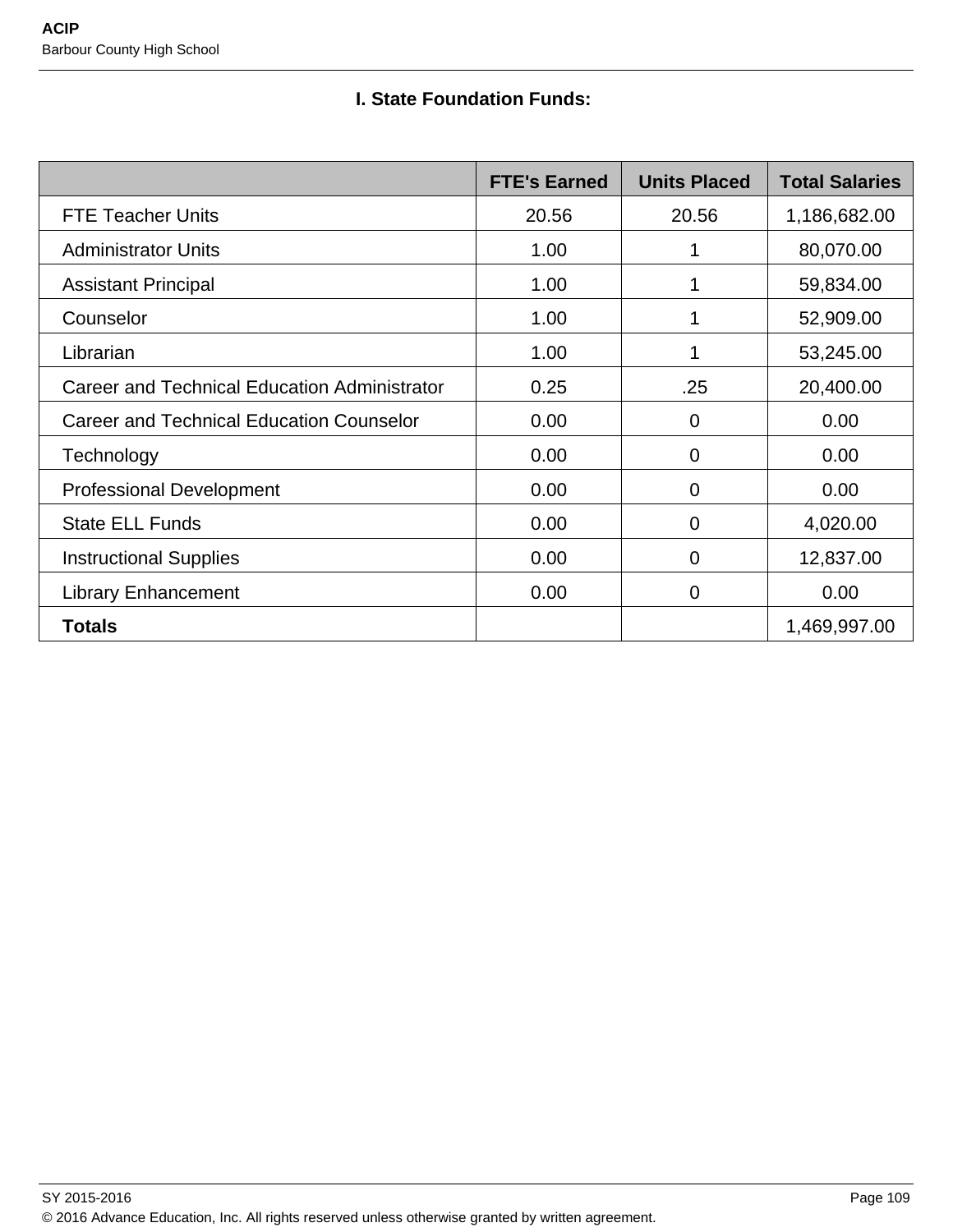## **Title I**

| Labe | Question                                                                      | Value    |
|------|-------------------------------------------------------------------------------|----------|
| . .  | Improving the Academic Achievement of the Disadvantaged<br>Provide the total. | '13284.ປ |

#### **Provide a brief explanation and breakdown of expenses.**

#### Personnel

\$67,770.00 - FTE 1.00 English Teacher (Pelina Jessie) \$65,660.40 - FTE 1.00 Math Teacher (Thomas Holomb) \$60,832.80 - FTE 1.00 Science Teacher (Sabrina Casey) \$58,021.00 - FTE 1.00 Social Science Teacher (Nikeiva Davis) \$60,832.20 - FTE 1.00 English Teacher ( Lora Lightner) \$28,741.15 - FTE .44 Social Science Teacher (Guy McClendon)

Other Items

Tl: \$5,002.42 - Parent Involvement

\$9,574.00 - Communications

\$10,000.00 - Professional Development

\$3,000.00 - Lease

\$4,843.00 - Assessment

\$25,000.00 - Textbooks

\$7,500.00 - Tech Support

\$6,533.36 - Material / Supplies \*

\* Budget amount for Material and Supply can change by needs indentified in the CIP

\*\* The following teachers must receive Teacher Fee Funds fromthe Material/Supply allocation:

Pelina Jessie - \$373.78

Thomas Holcomb - \$373.78

Sabrina Casey - \$373.78

Nikeiva Davis - \$373.78

Lora Lightner - \$373.78

Guy McClendon - \$164.46

Guy McClendon will also recieve \$209.32 from SDE Teacher Fee funds.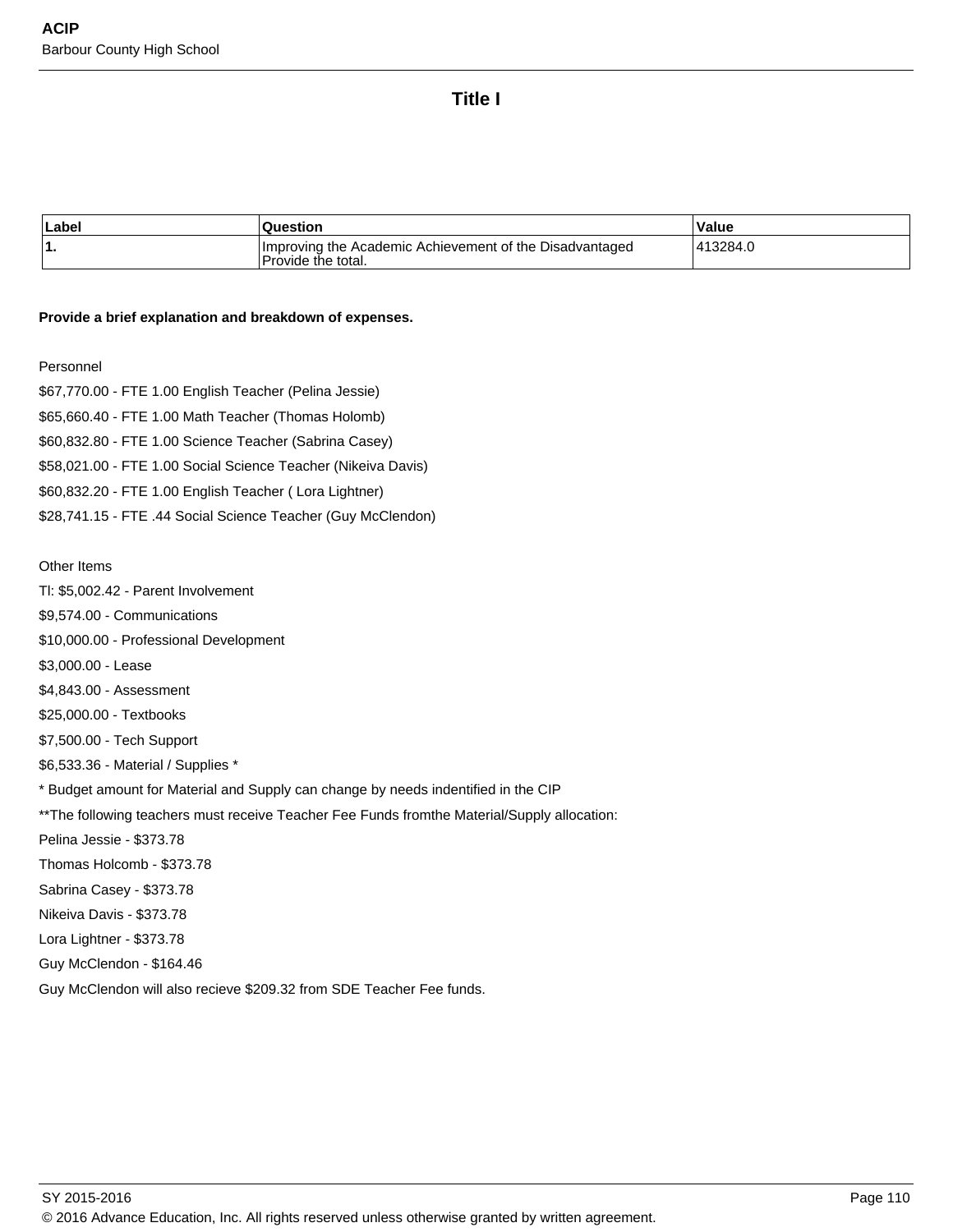Barbour County High School

| Label | ıestion                                | Value |
|-------|----------------------------------------|-------|
| 11.   | Funds ،<br>ARRA,<br>Provide the total. | 0.0   |

**Provide a brief explanation and a breakdown of expenses.**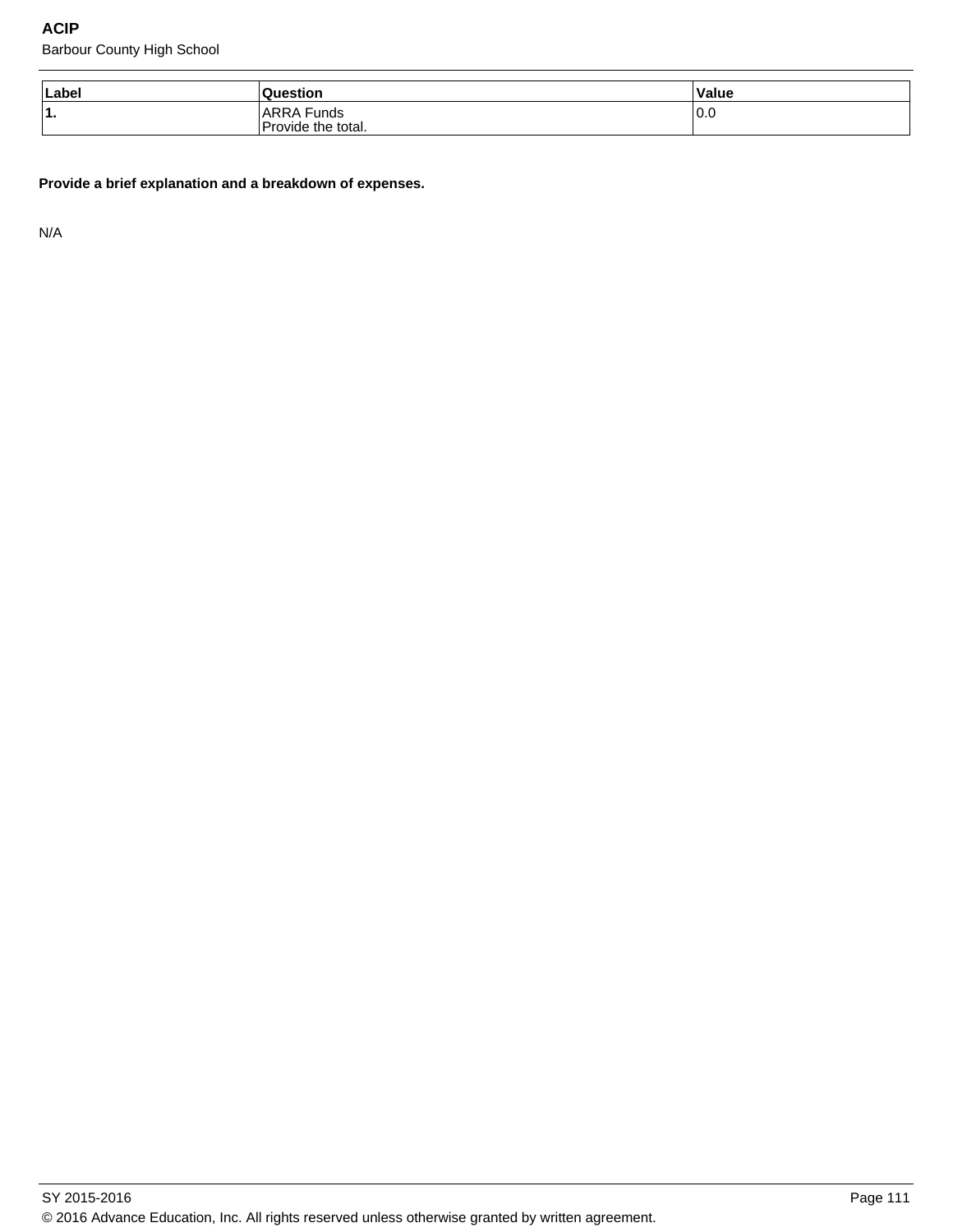# **Title II**

| Labe | Question                                                        | Value    |
|------|-----------------------------------------------------------------|----------|
| 1.   | <b>Protessional Development Activites</b><br>Provide the total. | 142864.u |

#### **Provide a brief explanation and a breakdown of expenses.**

The above value will use used to cover fees for substitute teachers, travel fees to professional development activites, registration fees as well as stipends.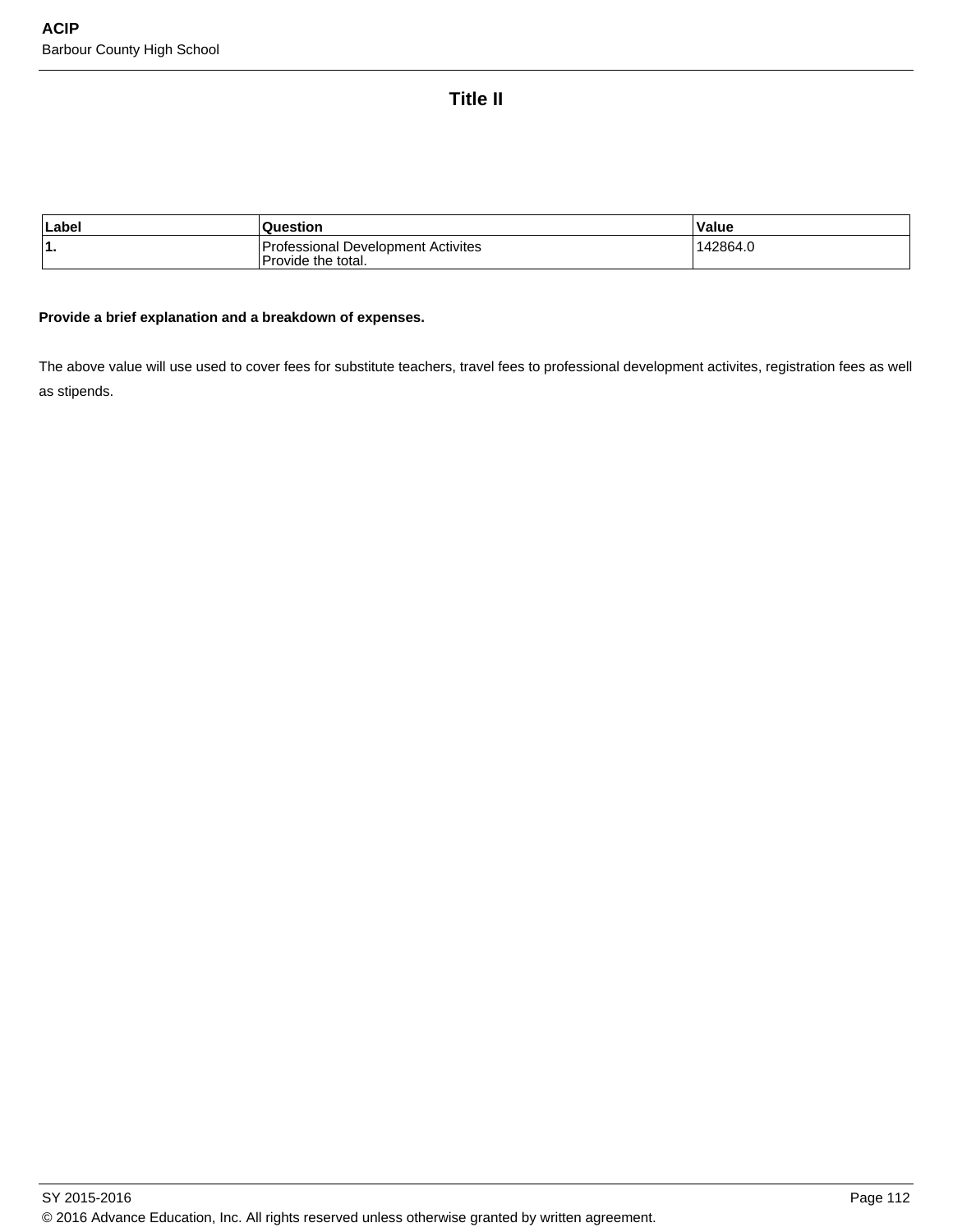# **Title III**

| Labe   | ≀uestion                                                                                   | Value |
|--------|--------------------------------------------------------------------------------------------|-------|
| и<br>. | . Enalish<br>For<br>ı Language Learners<br>$\overline{\phantom{a}}$<br>'Provide the total. | 10.0  |

**Provide a brief explanation and a breakdown of expenses.**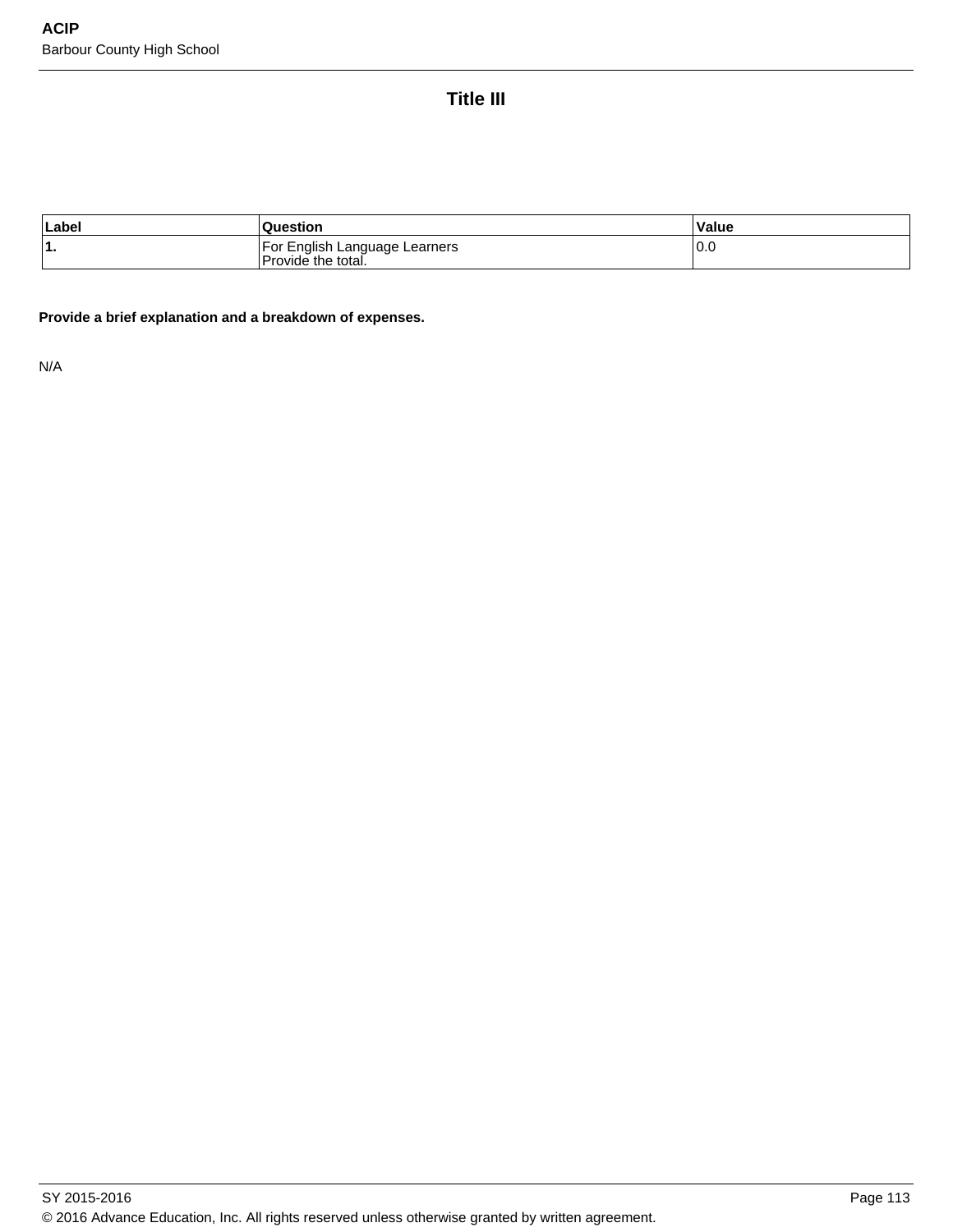**Title IV**

| Label | estior                                           | Value         |
|-------|--------------------------------------------------|---------------|
| '1.   | Safe and Drug-Free Schools<br>Provide the total. | $^{\circ}0.0$ |

**Provide a brief explanation and a breakdown of expenses.**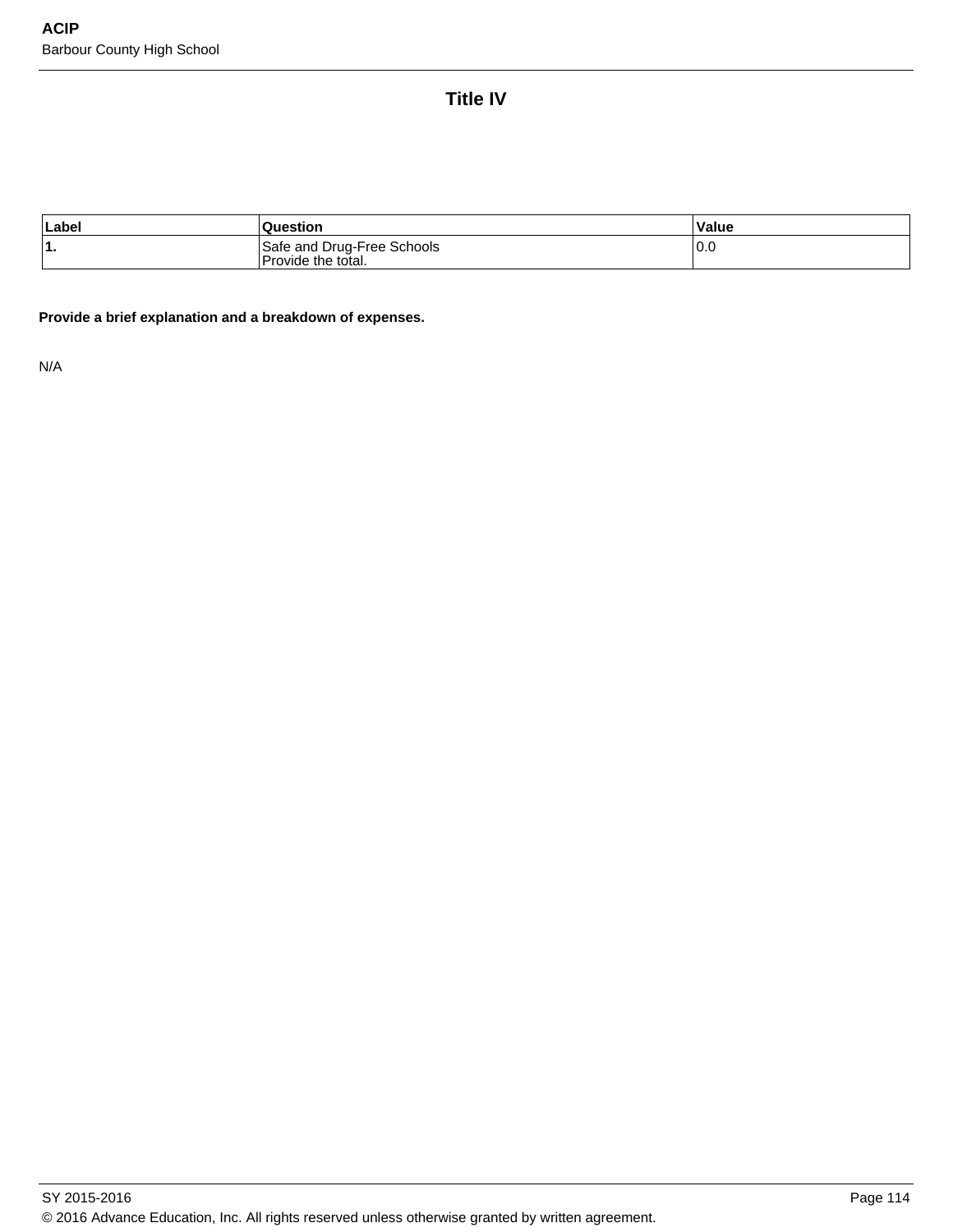# **Title VI**

| Labe     | uestion                                                  | Value |
|----------|----------------------------------------------------------|-------|
| и<br>. . | ⊺For Rural and Low-income Schools_<br>Provide the total. | 10.0  |

## **Provide a brief explanation and a breakdown of expenses.**

No allocation given at this time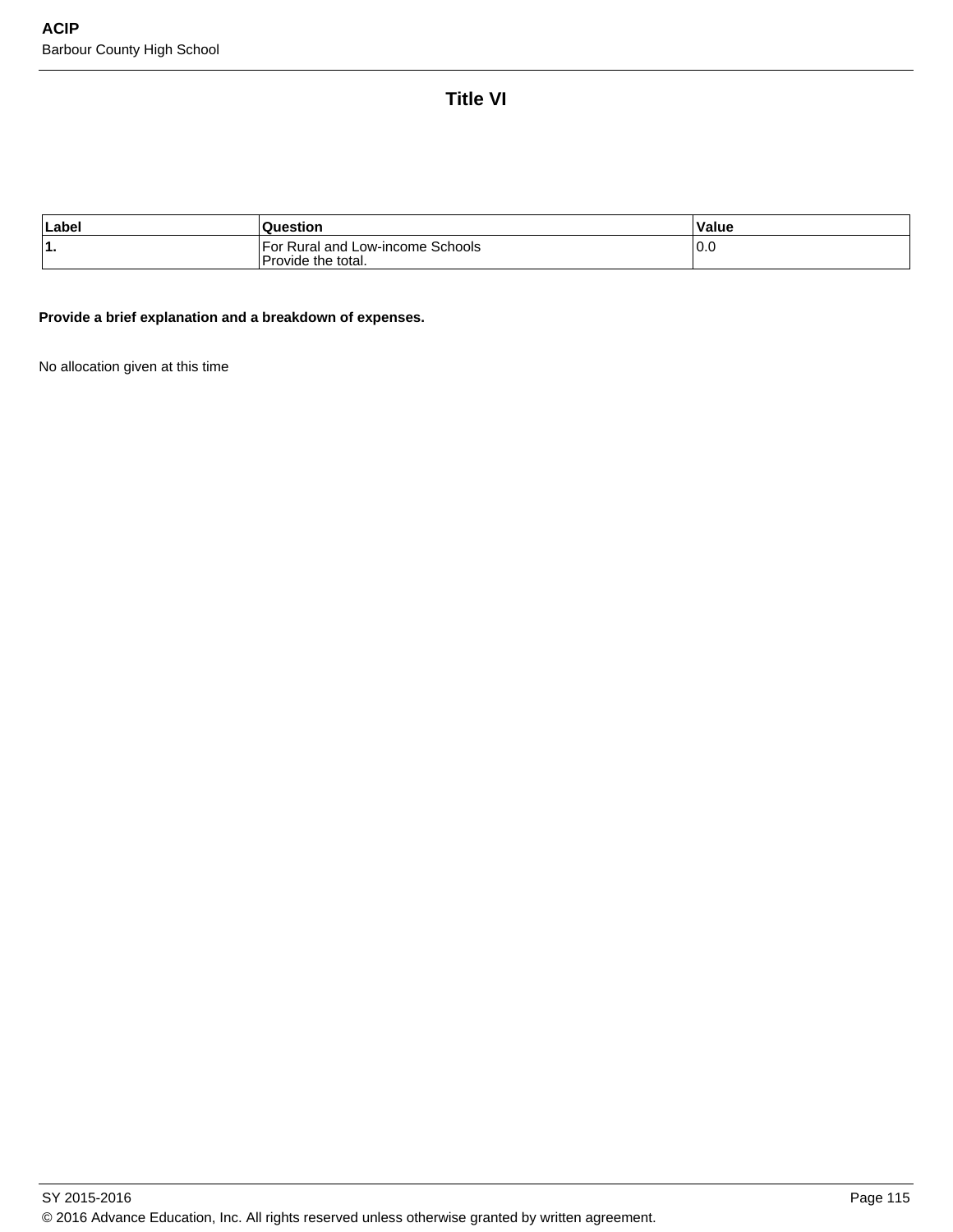# **Career and Technical Education-Perkins IV**

| Label | Question                                 | Value   |
|-------|------------------------------------------|---------|
| ۱1.   | (Basic Grant (Title I)<br>Provide total. | 33451.0 |

## **Provide a brief explanation and breakdown of expenses.**

M/S, computer hardware, professional development

| Label | Question                                   | Value |
|-------|--------------------------------------------|-------|
| . .   | Tech Prep (Title II)<br>Provide the total. | 10.0  |

**Provide a brief explanation and breakdown of expenses.**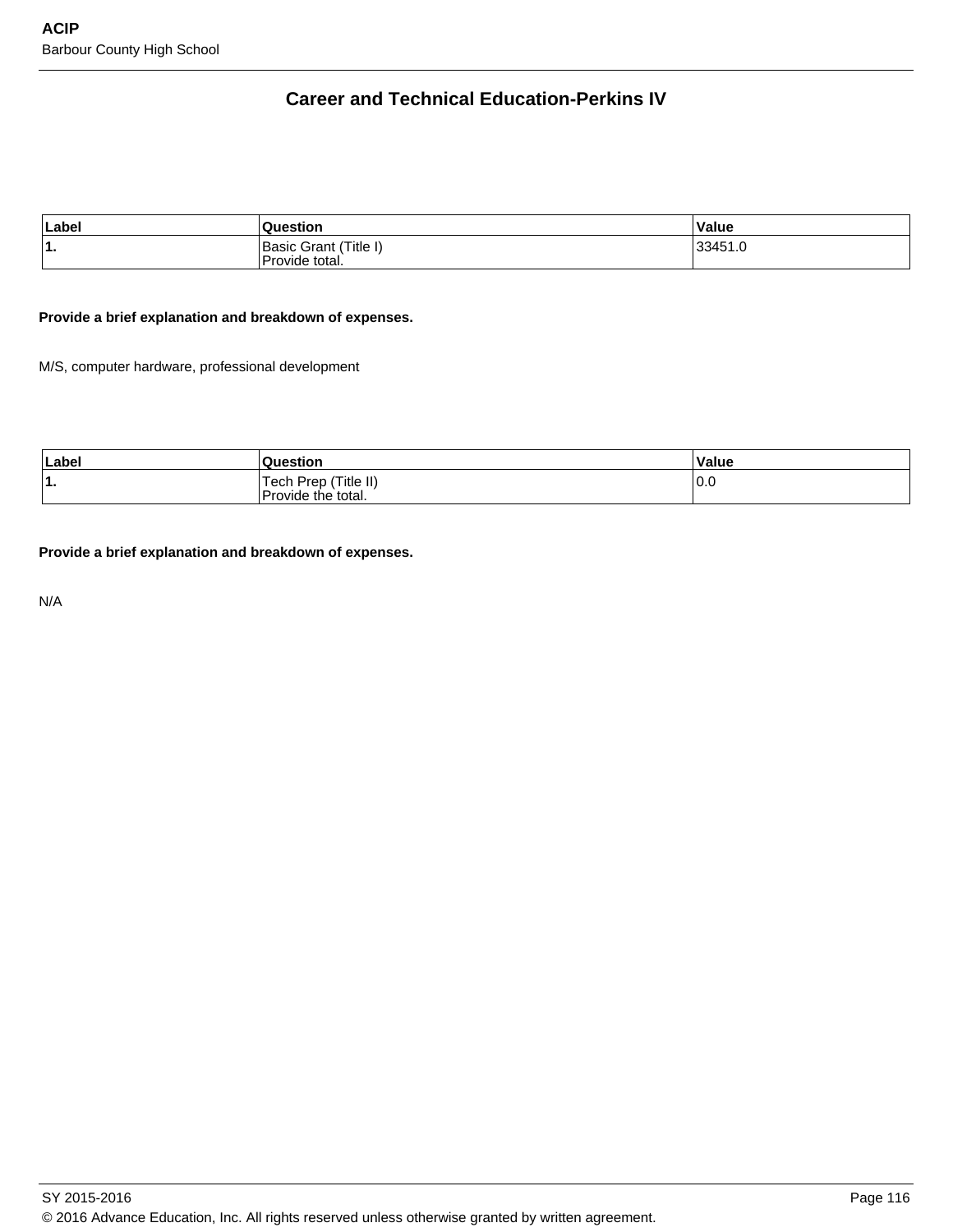## **Other**

| Label | <b>Question</b>                                                                                     | Value |
|-------|-----------------------------------------------------------------------------------------------------|-------|
|       | 21st Century, Learn and Serve, Even Start, School Improvement<br>Grant<br><b>Provide the total.</b> | 10.0  |

## **Provide a brief explanation and a breakdown of expenses.**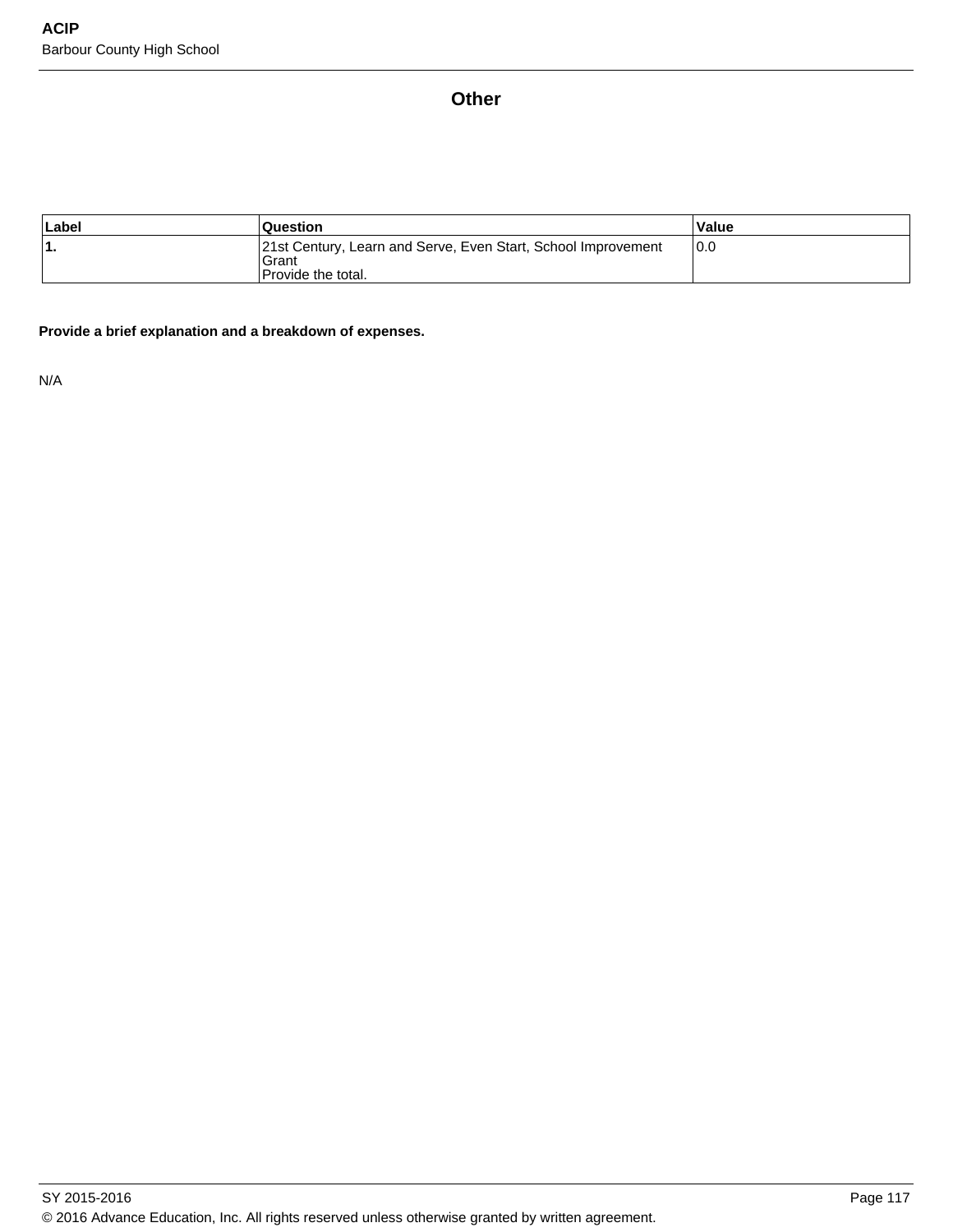# **Local Funds**

| Labe     |                       | alue     |
|----------|-----------------------|----------|
| и<br>. . | total<br>.ne<br>יו וו | ⌒<br>v.v |

## **Provide a brief explanation and breakdown of expenses**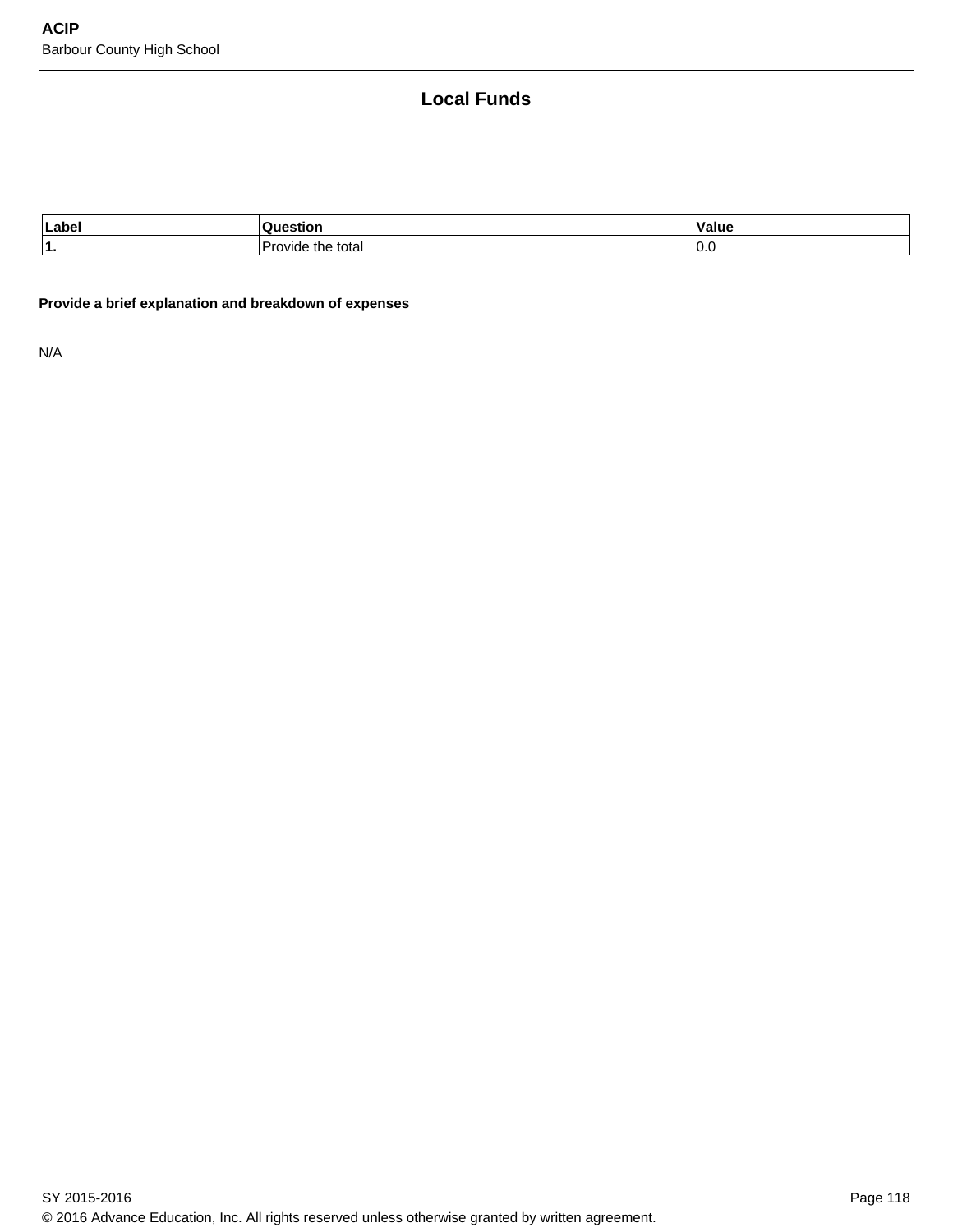# **Strategies to Increase Parental Involvement**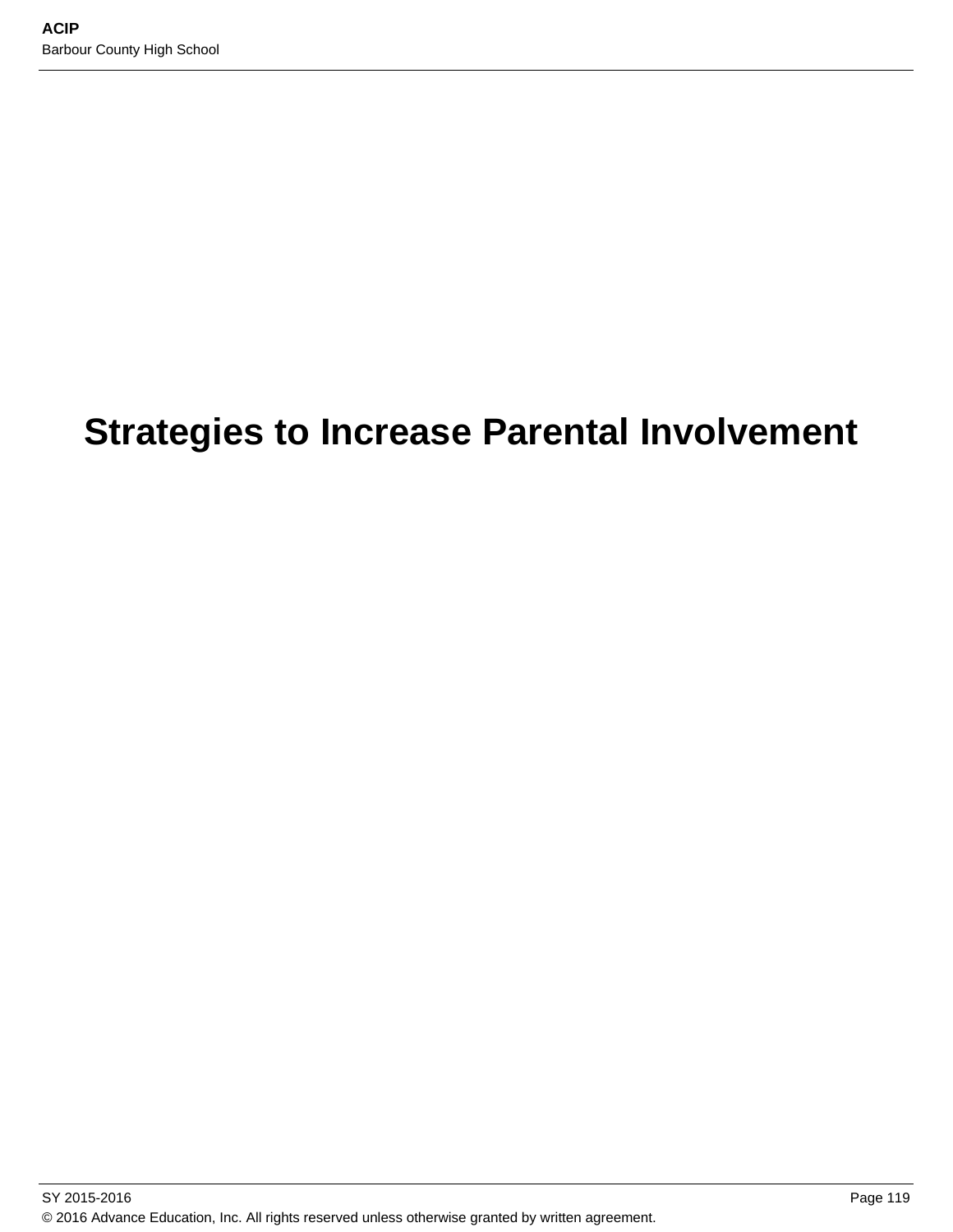# **Introduction**

All Title I Schoolwide and Targeted Assistance Schools must complete the following diagnostics: the Stakeholder Feedback Diagnostic, the Parent Involvement Diagnostic, the Coordination of Resource/Comprehensive Budget Diagnostic, and EITHER the Title I Targeted Assistance Diagnostic OR the Title I Schoolwide Diagnostic. Parent Survey must be done annually, but it can be done electronically or by paper.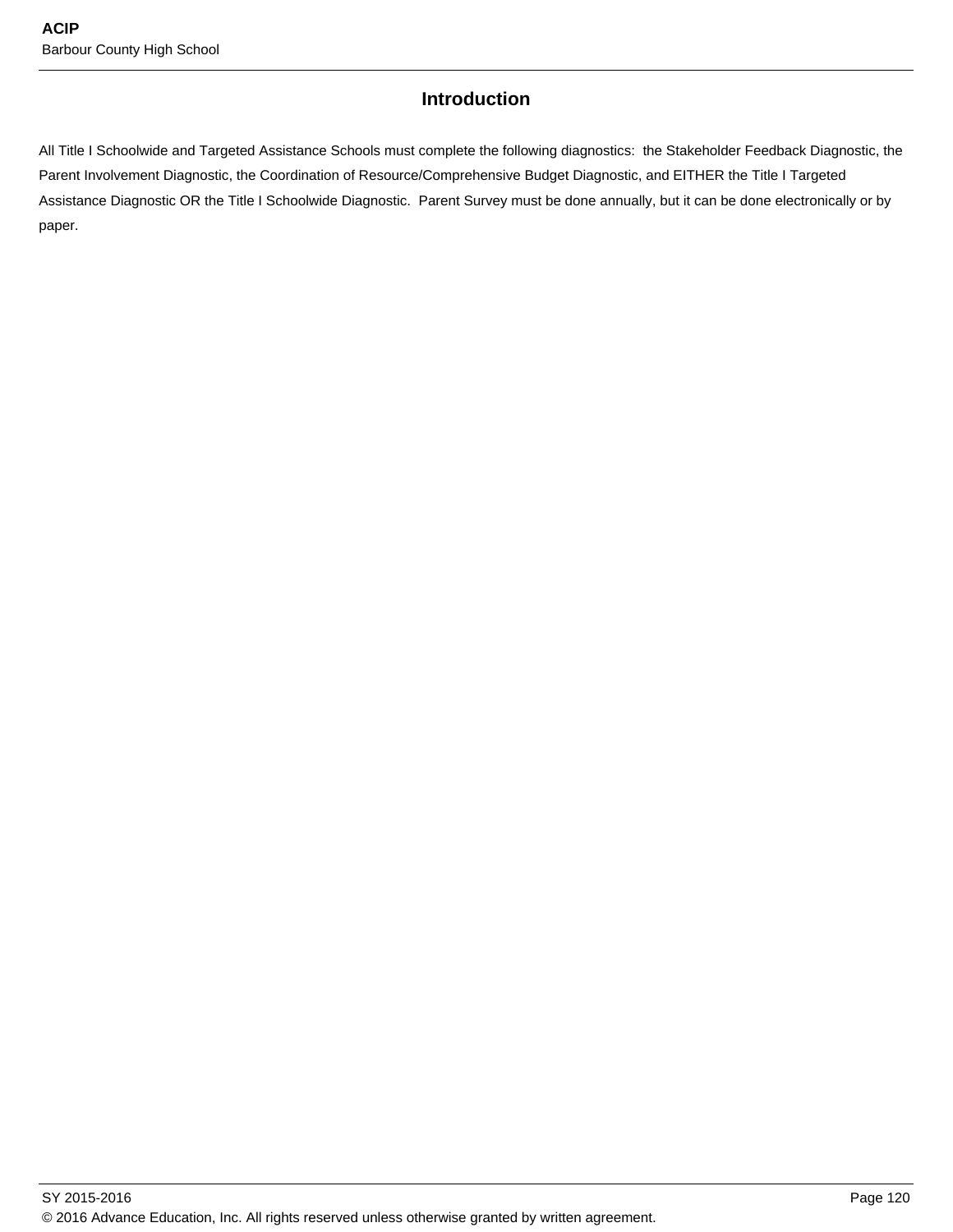## **Strategies to Increase Parental Involvement**

## **1. Describe how the school will convene an annual meeting to inform parents of the school's participation in Title I and explain Title I requirements, including the 1% set-aside, and the right of parents involved.**

Annually, the school convenes a parent meeting that encourages parent attendance, for the purpose of informing parents about the school wide program and the Title I requirements and offerings. This meeting is usually held in August. At this meeting, the plan is distributed to parents and a discussion is held about the School-wide plan, the school's curriculum, student assessments, and student expectations for success. Parents are encouraged to support their children and to be involved in school activities. Copies of the parent involvement policy and plans are made available to all parents in the media center and copies are also available during open house. Also student compacts and the parent center are discussed to inform parents of changes and updates. The CIP and the parental involvement portion inside the CIP are also discussed.

# **2. Describe: 1) How there will be a flexible number and format of parent meetings offered; 2) How parents will be involved in the planning, review and improvement of the Title I Program (Note: State the school's process for how all Title I parents have the opportunity for involvement in decision-making.); and 3) How funds allocated for parent involvement are being used in the school.**

1). BCHS realizes that parental involvement is important and is striving to provide flexible times for meetings. The annual meeting will be held during the evening time. Meetings for parents shall be offered as early as 7:30 a.m. and as late as 7:00 p.m. to afford parents the opportunity to attend, according to their home and work schedules. Once a month the parent center will be open during the evenings. The parent center will be open during the day for parents to pick up materials and information. Student compacts are discussed at PTo meetings and open house.

2). BCHS's School-wide planning committee is made up of representatives from all across the curriculum, students, parents, support staff and community members. The selected members are responsible for any decision making (program or financial) regarding the SWP and distributing any information needed to their constituency groups including faculty, staff, and parents. The parent and community representatives were chosen because of their active involvement in the PTO and community service to various organizations. 3). BCHS uses it parental involvement funds as follows: To pay for a parent liaison who will provide monthly training/workshops and the tools necessary for parents to work with their child, enabling the parent to provide their child an opportunity to achieve high academic standards and become productive citizens in the community. Also for supplies for updating brochures, ink, paper, etc.

**3. Describe how the school provides parents of participating children timely information in a uniform format and, to the extent practicable in a language they can understand, about programs under Title I, a description and explanation of the curriculum in use, forms of academic assessments, and achievement expectations used, and, if requested by parents, opportunities for regular meetings to formulate suggestions and participate as appropriate in decisions related to the education of their children.**

In August the school will hold its annual meeting to discuss student assessment results. These are available to parents and the public disaggregated by race, gender, disability, EL and socio-economic status. Teachers will explain individual student assessment results to parents during parent conferences. Parents will then be able to ask any questions about the tests they do not understand. Teachers will be trained in test interpretation so they can answer any questions asked by parents. The school principal and the counselor are also available to SY 2015-2016 Page 121 © 2016 Advance Education, Inc. All rights reserved unless otherwise granted by written agreement.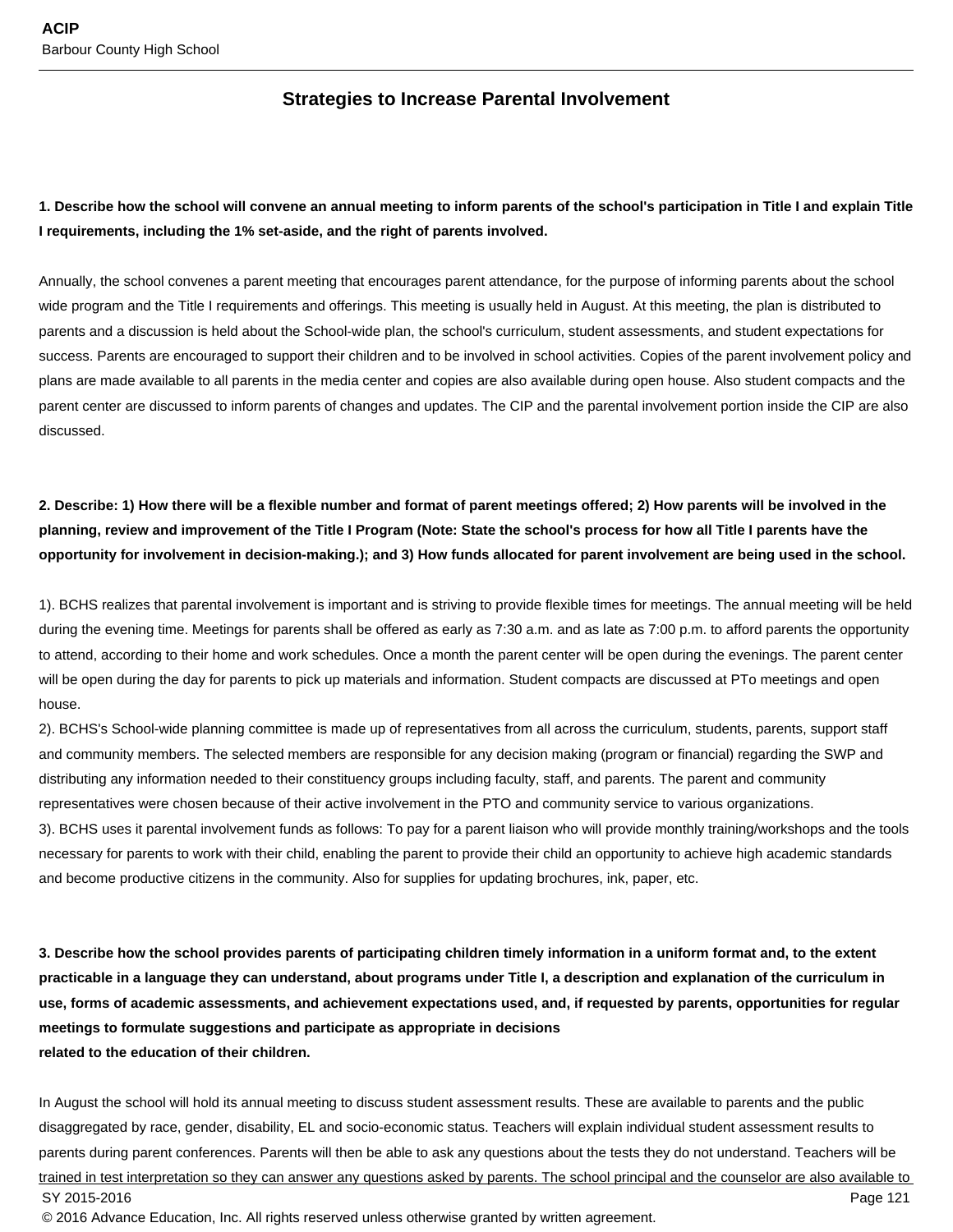discuss the tests with parents. When Limited English Proficient students/parents are involved, an interpreter is available if needed and written forms may be translated into the needed native language. An important component of the planning process is identifying the needs of a diverse student body and making reasonable accommodation in order to serve the needs of homeless, minority, economically disadvantaged, special needs, and delinquent students to meet state proficiency and obtain advanced levels of student academic achievement on state content standards.

# **4. Describe how parents, the school staff, and students share responsibility for improved student academic achievement for participating students (How the School-Parent Compact is jointly developed with Title I parents; how it is used, reviewed, and updated).**

The School-Parent Compact was developed to build and foster the development of a school-parent partnership to help all children achieve the state's high standards. The compact is reviewed annually by the SWP Advisory Committee and revised as needed. It is the desire of our school that all of these individuals will share the responsibility for improved student achievement and the means by which the school and parents will build and develop a partnership to help all students achieve or exceed proficiency on the state's academic content standards. The compacts are located in the homeroom teacher's class.

#### **5. Describe procedures to allow parents to submit comments of dissatisfaction with the Continuous Improvement Plan.**

If parents disagree with any aspect or component of the School Parent Involvement Plan/policy, the LEA Consolidated Application for NCLB funds, or Continuous Improvement Plan, they may schedule an appointment with the principal to discuss their concerns. If they still have concerns after meeting with the principal, they may submit their concerns in writing to the Federal Programs Coordinator of Barbour County. These concerns can be directed to the State Department of Education and State Department of Education Federal Programs Administrator. Notification will be placed in the student handbook, school newsletter, and school website that this plan will be available for review.

**6a. Describe how the school will build capacity for parental involvement including how parents will be encouraged to become equal partners in the education of their children? (See NCLB Section 1118, requirements for building capacity in parental involvement.)**

**To ensure effective involvement of parents and to support a partnership among the school, parents, and the community to improve student academic achievement, our school:**

**Shall provide training for parents of participating children in understanding such topics as the State's academic content standards and State student academic achievement standards, State and local academic assessments, the requirements of Title I, and how to monitor their child's progress and work with teachers to improve the achievement of their children. (Describe)**

To ensure effective involvement of parents and to support a partnership among the school, parents, and the community to improve student academic achievement, our school:

(a) shall provide training for parents of participating children in understanding such topics as the State's academic content standards and State student academic achievement standards, State and local academic assessments, the requirements of Title I, and how to monitor their child's progress and work with teachers to improve the achievement of their children.

Barbour County High School will accomplish this through its first PTO meeting, which is held in August, and it will be discussed at other meetings throughout the year. At that time, parents will receive an overview of the state academic content standards, academic achievement

SY 2015-2016 Page 122

<sup>© 2016</sup> Advance Education, Inc. All rights reserved unless otherwise granted by written agreement.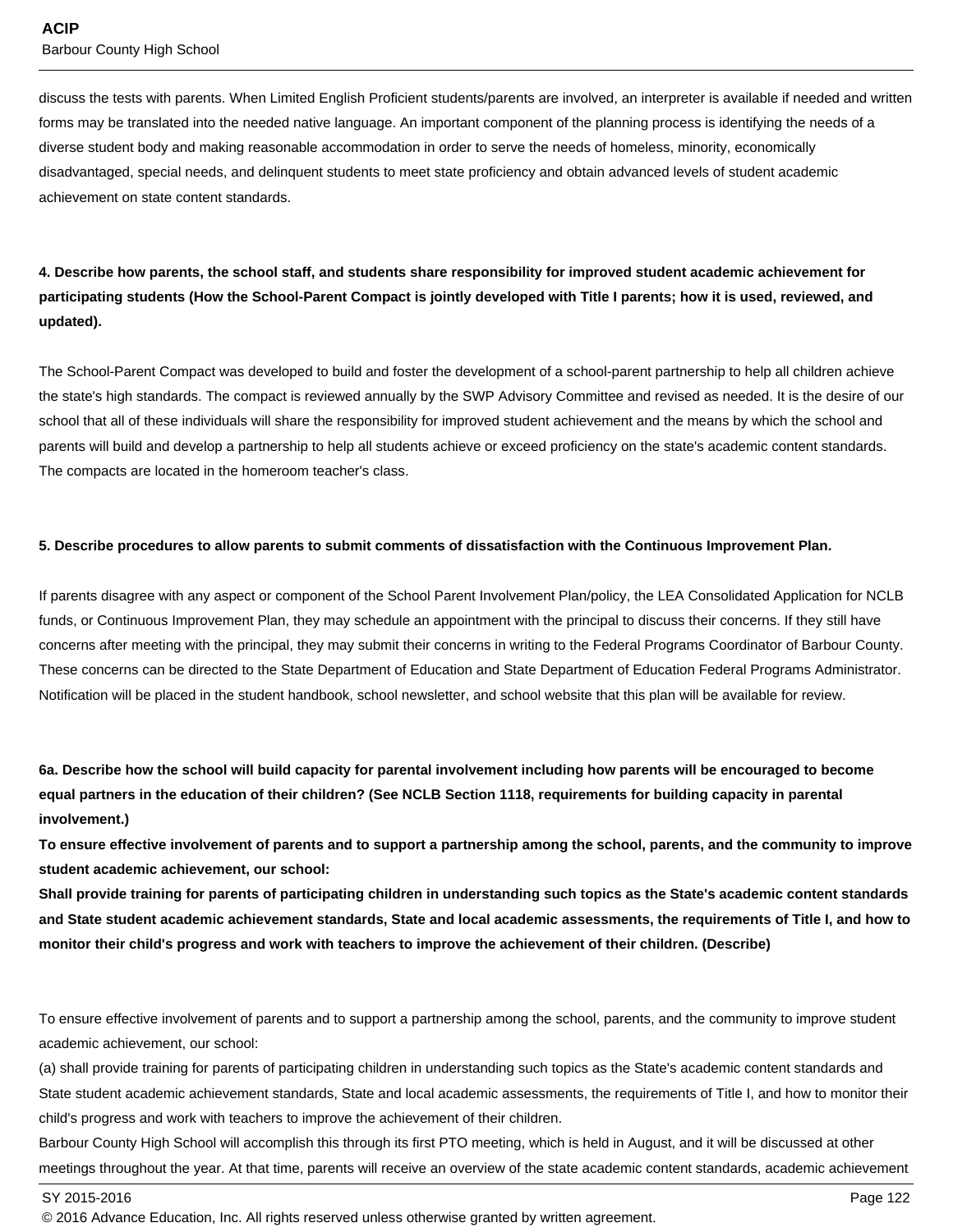standards, and assessments. At this meeting, Title I services that will be offered and Parent's Right to Know will be discussed. Immediately following this meeting, Open House will be held to give parents the opportunity to meet their child's teachers and learn about individual class assessments and state assessments.

Barbour County has a Parent Involvement Liaison who will act as a liaison between school and home to provide monthly training/workshops and the tools necessary for parents to work with their child, enabling the parent to provide their child an opportunity to achieve high academic standards and become productive citizens in the community.

**6b. Describe how the school will build capacity for parental involvement including how parents will be encouraged to become equal partners in the education of their children? (See NCLB Section 1118, requirements for building capacity in parental involvement.)**

**To ensure effective involvement of parents and to support a partnership among the school, parents, and the community to improve student academic achievement, our school:**

**Shall provide materials and training to help parents to work with their children to improve their children's achievement, such as literacy training and using technology, as appropriate, to foster parental involvement. (Describe)**

(b) Barbour County High School shall provide materials and training to help parents work with their children to improve their achievement, such as literacy training and using technology, as appropriate, to foster parental involvement.

The parent center has brochures and information available to parents on playing an active part in their child's educational process. During state testing, brochures that contain tips are sent home for parents to ensure preparation of the upcoming test. The school's media center has a dedicated section for parents' use concerning ways of encouraging graduation. Parenting classes will be offered for students who themselves are parents.

**6c. Describe how the school will build capacity for parental involvement including how parents will be encouraged to become equal partners in the education of their children? (See NCLB Section 1118, requirements for building capacity in parental involvement.)**

**To ensure effective involvement of parents and to support a partnership among the school, parents, and the community to improve student academic achievement, our school:**

**Shall educate teachers, office personnel, and other school staff, with the assistance of parents, in the value and utility of contributions of parents, and in how to reach out to, communicate with, and work with parents as equal partners, implement and coordinate parent programs, and build ties between parents and the school. (Describe)**

(c) Barbour County High School shall educate teachers, office personnel, and other school staff, with the assistance of parents, in the value and utility of contributions of parents, and in how to reach out to, communicate with, and work with parents as equal partners, implement and coordinate parent programs, and build ties between parents and the school.

BCHS has adopted the National Standards for Parent and Family Involvement Programs: regular communication between home and school; promoting and supporting parenting skills; student learning; volunteering; school decision-making and advocacy; and collaborating with the community. These quality indicators are researched based and grounded in both sound philosophy and practical experience. The faculty and staff seek to provide parents and other caregivers with a variety of opportunities for both participation and training in varied formats and at varied times. The administration of BCHS will continue to work with its teachers through in-services, faculty meetings, and departmental meetings in understanding the importance of parental involvement.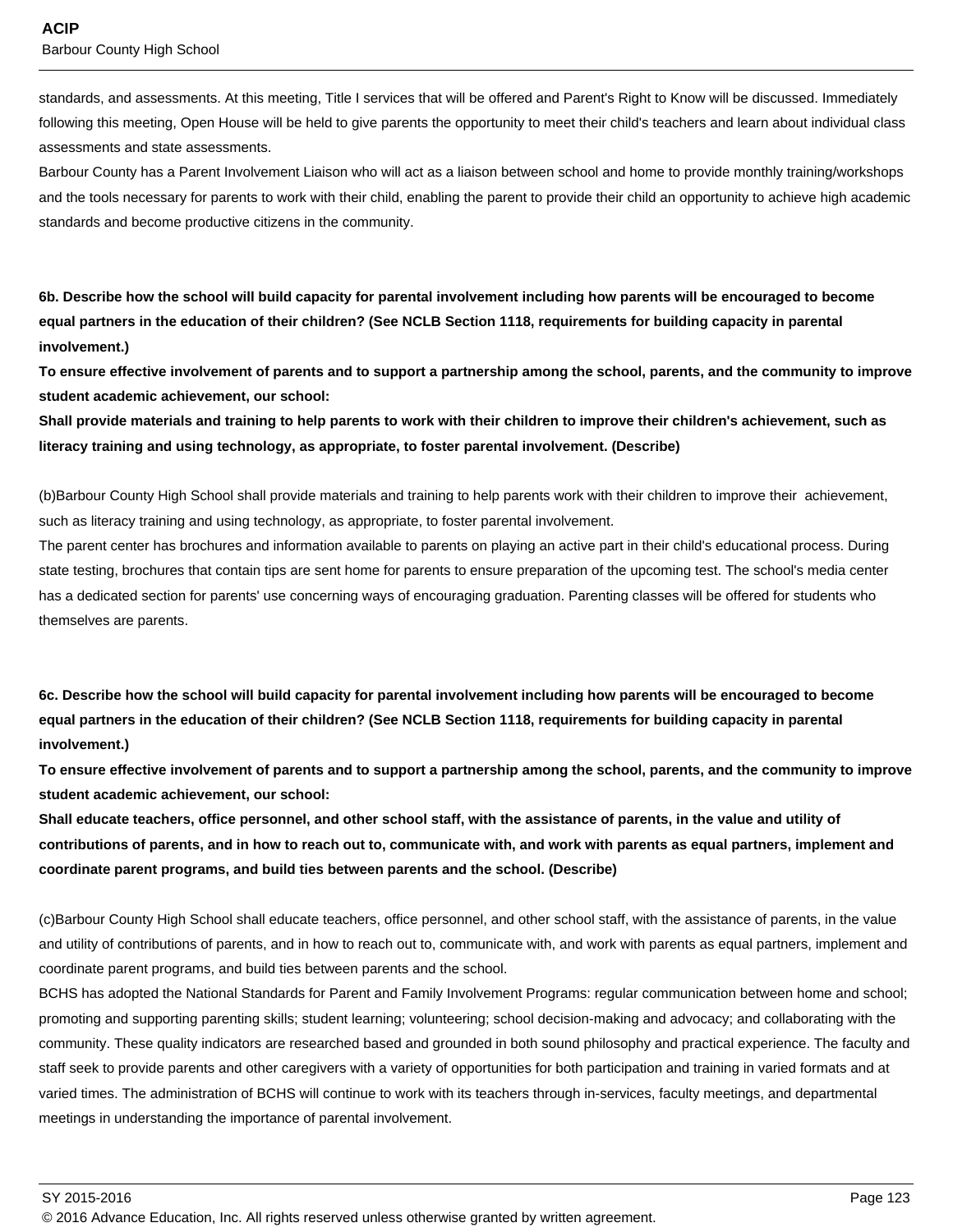**6d. Describe how the school will build capacity for parental involvement including how parents will be encouraged to become equal partners in the education of their children? (See NCLB Section 1118, requirements for building capacity in parental involvement.)**

**To ensure effective involvement of parents and to support a partnership among the school, parents, and the community to improve student academic achievement, our school:**

**Shall to the extent feasible and appropriate, coordinate and integrate parent involvement programs and activities with other federal programs, and conduct other activities, such as parent resource centers, that encourage and support parents in more fully participating in the education of their children.(Describe)**

(d) Barbour County High School shall strive to the extent feasible and appropriate, coordinate and integrate parent involvement programs and activities with other federal programs, and conduct other activities, such as parent resource centers, that encourage and support parents in more fully participating in the education of their children.

BCHS teachers will make weekly parent contact. Students are able to check out CDs to use at home to study for the graduation exam. Teachers use item specifications as reinforcement for graduation remediation in the classroom. A parent center is setup in the school Library Media Center as well.

Barbour County has a Parent Involvement Liaison who acts as a liaison between school and home to provide monthly training/workshops and the tools necessary for parents to work with their child, enabling the parent to provide their child an opportunity to achieve high academic standards and become productive citizens in the community.

**6e. Describe how the school will build capacity for parental involvement including how parents will be encouraged to become equal partners in the education of their children? (See NCLB Section 1118, requirements for building capacity in parental involvement.)**

**To ensure effective involvement of parents and to support a partnership among the school, parents, and the community to improve student academic achievement, our school:**

**Shall ensure that information related to school and parent programs, meetings, and other activities is sent to the parents of participating children in a format and, to the extent practicable, in a language the parents can understand. (Describe)**

(e) Barbour County High School shall ensure that information related to school and parent programs, meetings, and other activities, is sent to the parents of participating children in a format and, to the extent practicable, in a language the parents can understand. At the present time, BCHS has 31 EL students. Information on all school meetings, parent notices, student handbook, etc. is sent to parents of our EL students in a language the parent can understand. In addition, the Barbour County School System has a part-time EL Coordinator who can assist in verbally communicating with these parents as needed.

**6f. Describe how the school will build capacity for parental involvement including how parents will be encouraged to become equal partners in the education of their children? (See NCLB Section 1118, requirements for building capacity in parental involvement.) To ensure effective involvement of parents and to support a partnership among the school, parents, and the community to improve student academic achievement, our school:**

**Shall provide such other reasonable support for parental involvement activities as parents may request. (Describe)**

(f) Barbour County High School shall provide such other reasonable support for parental involvement activities as parents may request. Barbour County High School will make every effort to work with parents in meeting their requests as related to their involvement in their

SY 2015-2016 Page 124

<sup>© 2016</sup> Advance Education, Inc. All rights reserved unless otherwise granted by written agreement.